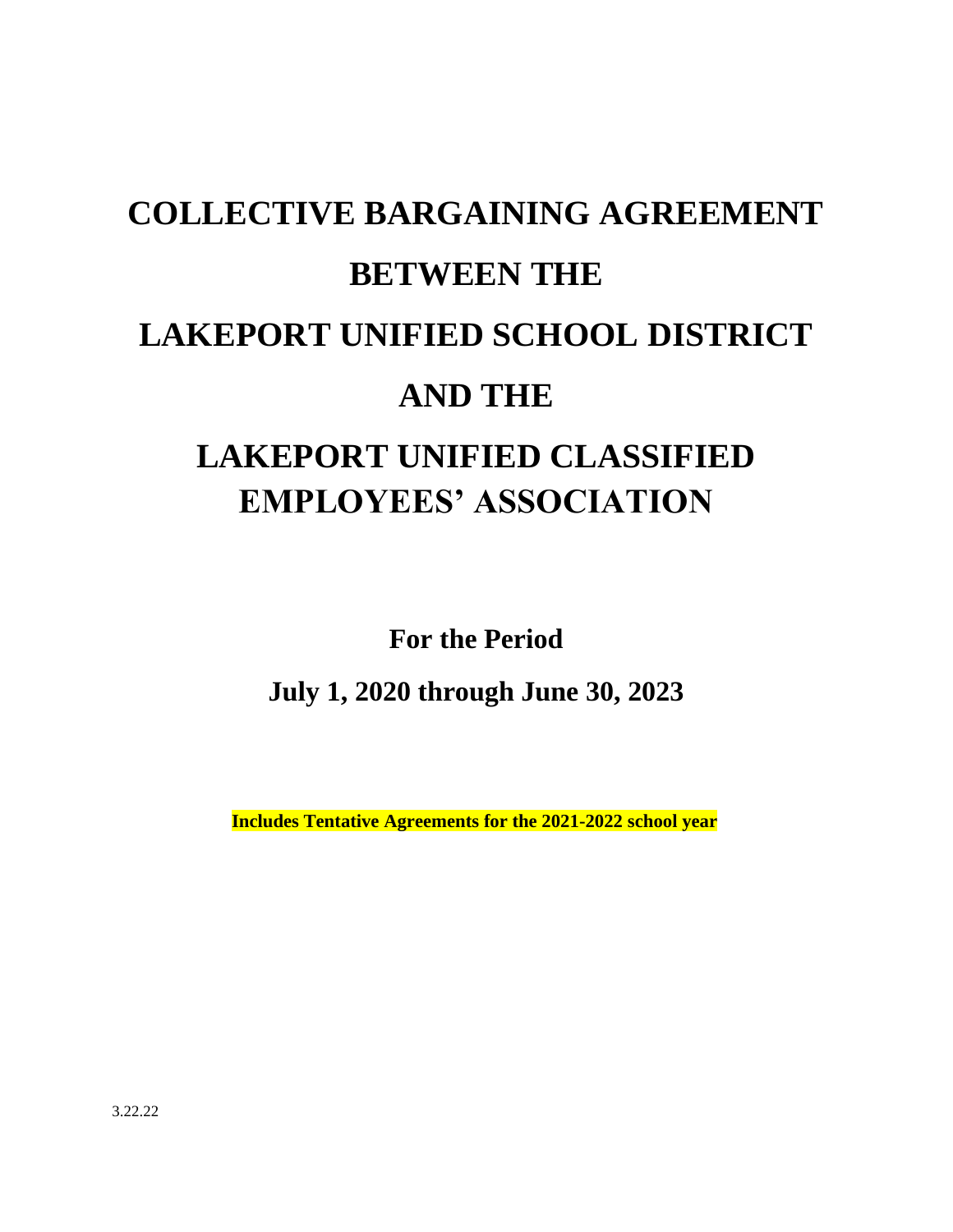# **TABLE OF CONTENTS**

| 1.1    |                                      |  |
|--------|--------------------------------------|--|
| 1.2    |                                      |  |
| 1.3    |                                      |  |
|        |                                      |  |
| 2.1    |                                      |  |
| 2.2    |                                      |  |
|        |                                      |  |
|        |                                      |  |
|        |                                      |  |
|        |                                      |  |
| 6.1    |                                      |  |
| 6.2    |                                      |  |
|        |                                      |  |
|        |                                      |  |
|        |                                      |  |
|        |                                      |  |
| 10.1   |                                      |  |
| 10.2   |                                      |  |
| 10.3   |                                      |  |
| 10.4   |                                      |  |
| 10.5   |                                      |  |
| 10.6   |                                      |  |
| 10.7   |                                      |  |
| 10.8   |                                      |  |
|        |                                      |  |
| 11.1   |                                      |  |
|        |                                      |  |
| 12.1   |                                      |  |
| 12.2   |                                      |  |
| 12.3   |                                      |  |
| 12.3.1 |                                      |  |
| 12.3.2 |                                      |  |
| 12.3.3 |                                      |  |
| 12.3.4 |                                      |  |
| 12.4   | LUCEA Bargaining Agreement 2020-2023 |  |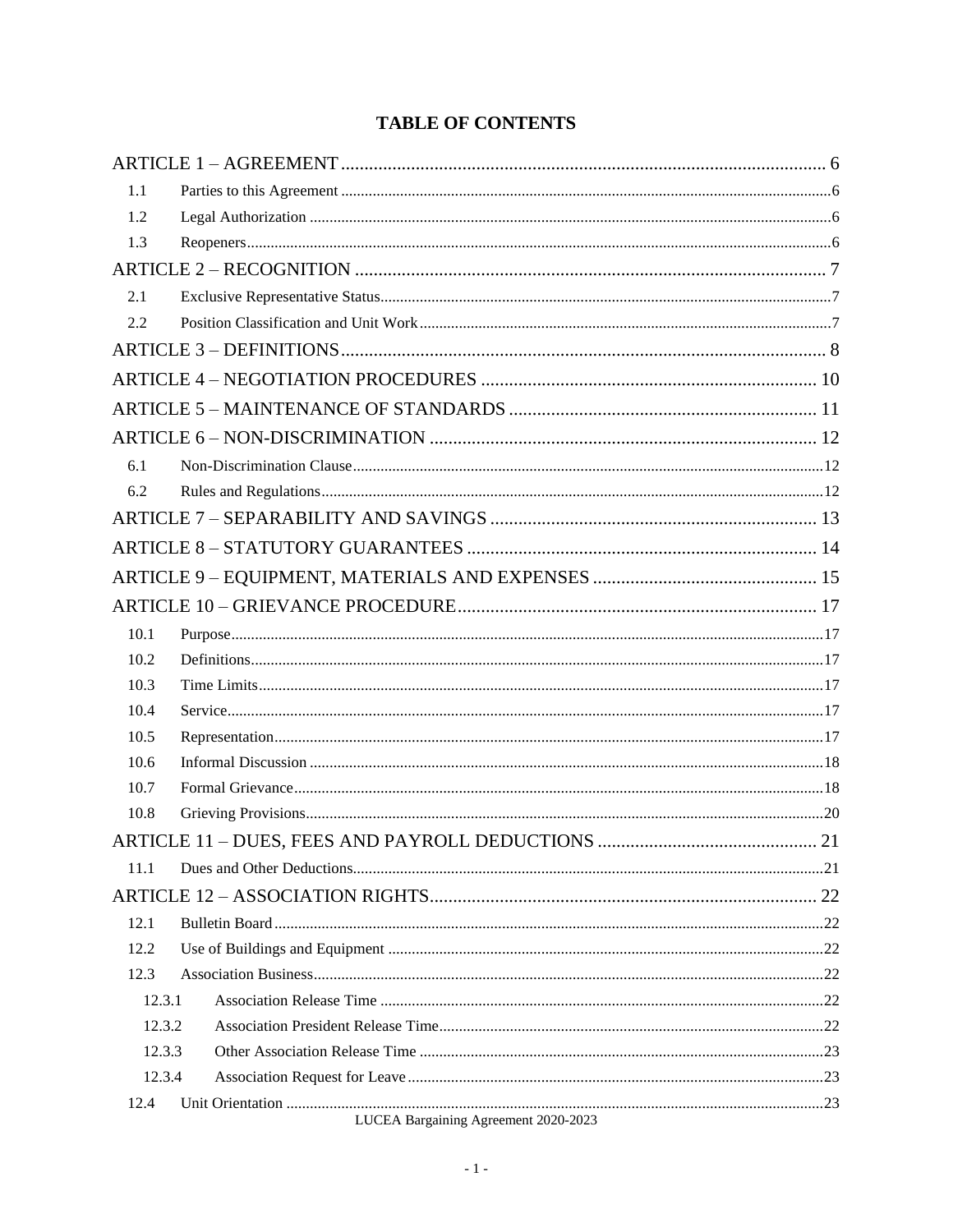| 12.5   |                                                               |  |
|--------|---------------------------------------------------------------|--|
| 12.6   |                                                               |  |
| 12.7   |                                                               |  |
| 12.8   |                                                               |  |
| 12.9   |                                                               |  |
|        | ARTICLE 13 - VACANCY, TRANSFERS, SENIORITY AND PROMOTIONS  25 |  |
| 13.1   |                                                               |  |
| 13.2   |                                                               |  |
| 13.2.1 |                                                               |  |
| 13.2.2 |                                                               |  |
| 13.2.3 |                                                               |  |
| 13.2.4 |                                                               |  |
| 13.3   |                                                               |  |
| 13.3.3 |                                                               |  |
|        |                                                               |  |
| 14.1.2 |                                                               |  |
| 14.1.3 |                                                               |  |
| 14.2   |                                                               |  |
| 14.2.4 |                                                               |  |
| 14.3   |                                                               |  |
|        |                                                               |  |
| 15.1   |                                                               |  |
| 15.2   |                                                               |  |
| 15.3   |                                                               |  |
| 15.3.7 |                                                               |  |
| 15.3.8 |                                                               |  |
| 15.3.9 |                                                               |  |
| 15.4   |                                                               |  |
|        |                                                               |  |
| 16.1   |                                                               |  |
| 16.2   |                                                               |  |
| 16.3   |                                                               |  |
| 16.4   |                                                               |  |
| 16.5   |                                                               |  |
| 16.6   |                                                               |  |
| 16.7   |                                                               |  |
| 16.8   |                                                               |  |
| 16.9   |                                                               |  |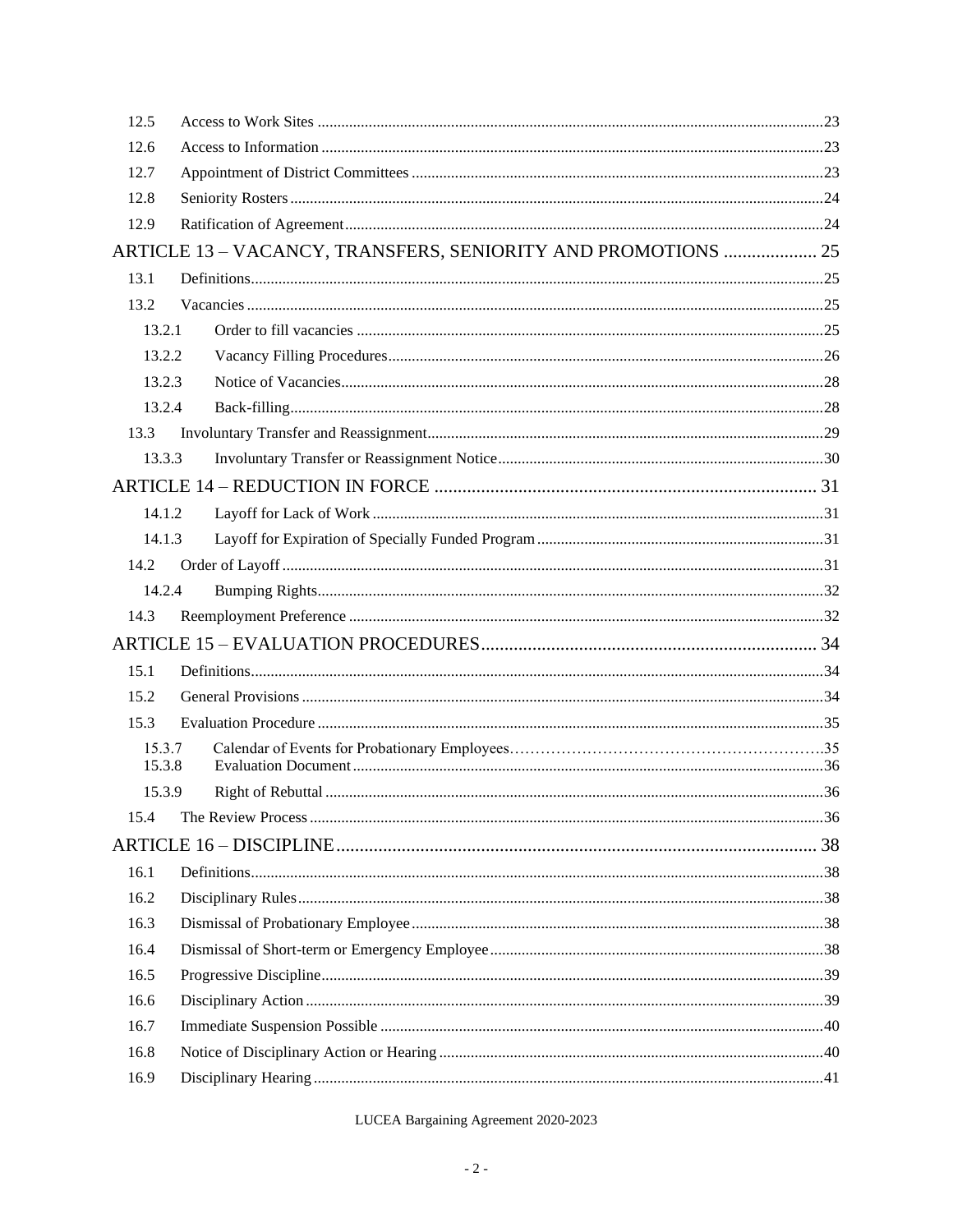| 16.10   |  |  |
|---------|--|--|
| 16.11   |  |  |
|         |  |  |
| 17.1    |  |  |
| 17.2    |  |  |
| 17.3    |  |  |
| 17.4    |  |  |
| 17.5    |  |  |
| 17.6    |  |  |
| 17.7    |  |  |
| 17.7.2  |  |  |
|         |  |  |
| 18.9    |  |  |
|         |  |  |
| 19.1    |  |  |
| 19.2    |  |  |
| 19.2.1  |  |  |
| 19.2.2  |  |  |
| 19.2.3  |  |  |
| 19.2.4  |  |  |
| 19.2.5  |  |  |
| 19.2.6  |  |  |
| 19.2.7  |  |  |
| 19.2.8  |  |  |
| 19.2.9  |  |  |
| 19.2.10 |  |  |
| 19.2.11 |  |  |
|         |  |  |
| 20.1    |  |  |
| 20.4    |  |  |
|         |  |  |
| 21.1    |  |  |
| 21.2    |  |  |
| 21.3    |  |  |
| 21.4    |  |  |
| 21.5    |  |  |
| 21.6    |  |  |
|         |  |  |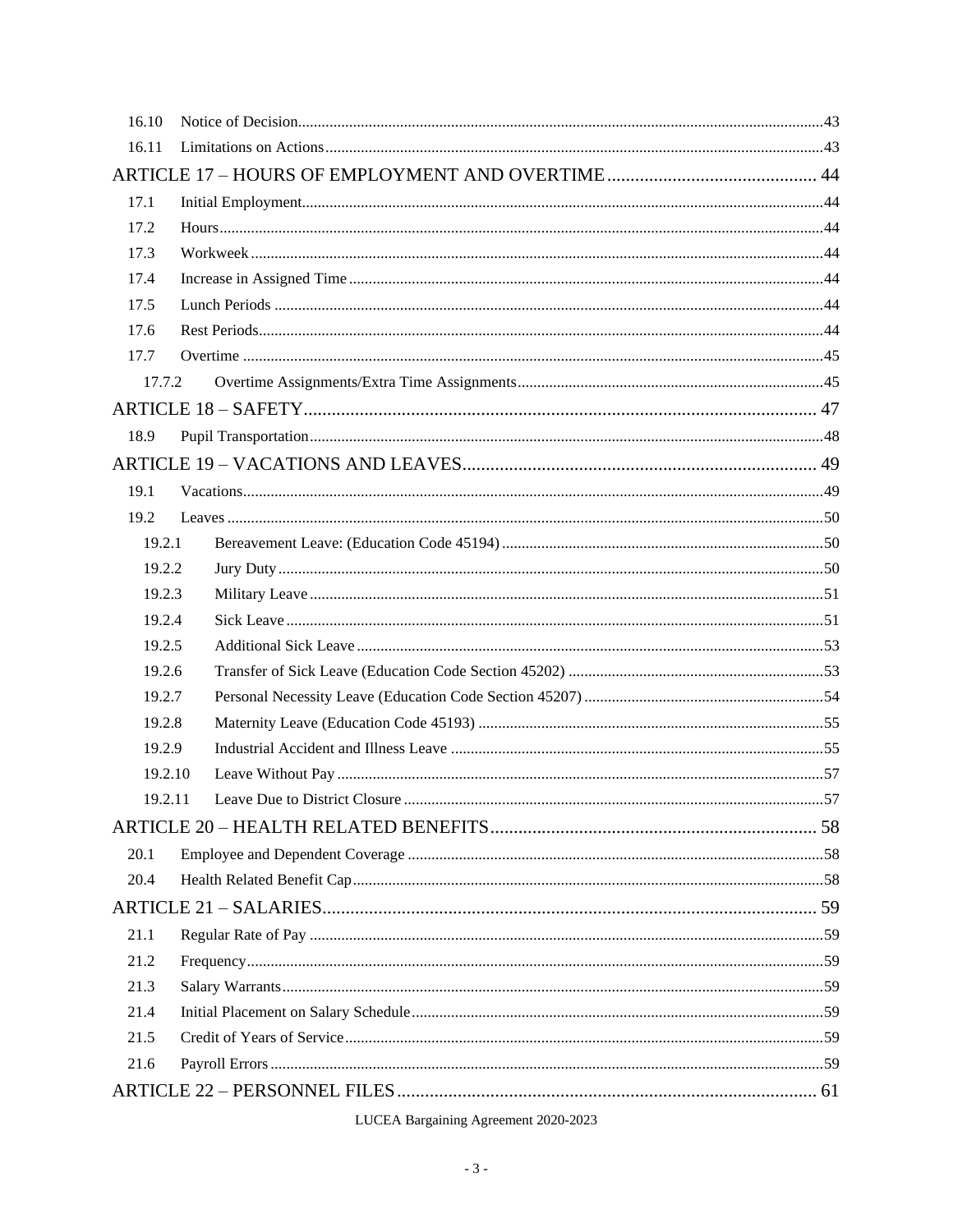| 23.2   |                                                                              |  |
|--------|------------------------------------------------------------------------------|--|
|        |                                                                              |  |
| 24.1   |                                                                              |  |
| 24.2   |                                                                              |  |
| 24.3   |                                                                              |  |
| 24.4   |                                                                              |  |
| 24.5   |                                                                              |  |
| 24.6   |                                                                              |  |
|        |                                                                              |  |
| 25.2   |                                                                              |  |
| 25.3   |                                                                              |  |
| 25.4   |                                                                              |  |
|        |                                                                              |  |
| 26.1   |                                                                              |  |
| 26.2   |                                                                              |  |
|        |                                                                              |  |
| 27.1   |                                                                              |  |
| 27.2   |                                                                              |  |
| 27.3   |                                                                              |  |
| 27.4   |                                                                              |  |
| 27.4.1 |                                                                              |  |
| 27.4.2 |                                                                              |  |
| 27.4.3 |                                                                              |  |
| 27.5   |                                                                              |  |
| 27.6   |                                                                              |  |
|        |                                                                              |  |
| 28.1   |                                                                              |  |
| 28.2   |                                                                              |  |
| 28.2.3 | OPTION I - TWO YEARS ADDITIONAL SERVICE CREDIT (Golden Handshake) Government |  |
| 28.2.4 | OPTION 2 - DISTRICT CONTRIBUTION TOWARD HEALTH RELATED BENEFIT COSTS 74      |  |
| 28.2.5 |                                                                              |  |
| 28.2.6 |                                                                              |  |
| 28.2.7 | <b>OPTION 5 - AMOUNT OF FIVE YEAR CASH PAYMENT CONTRIBUTED TOWARD</b>        |  |
|        |                                                                              |  |
|        |                                                                              |  |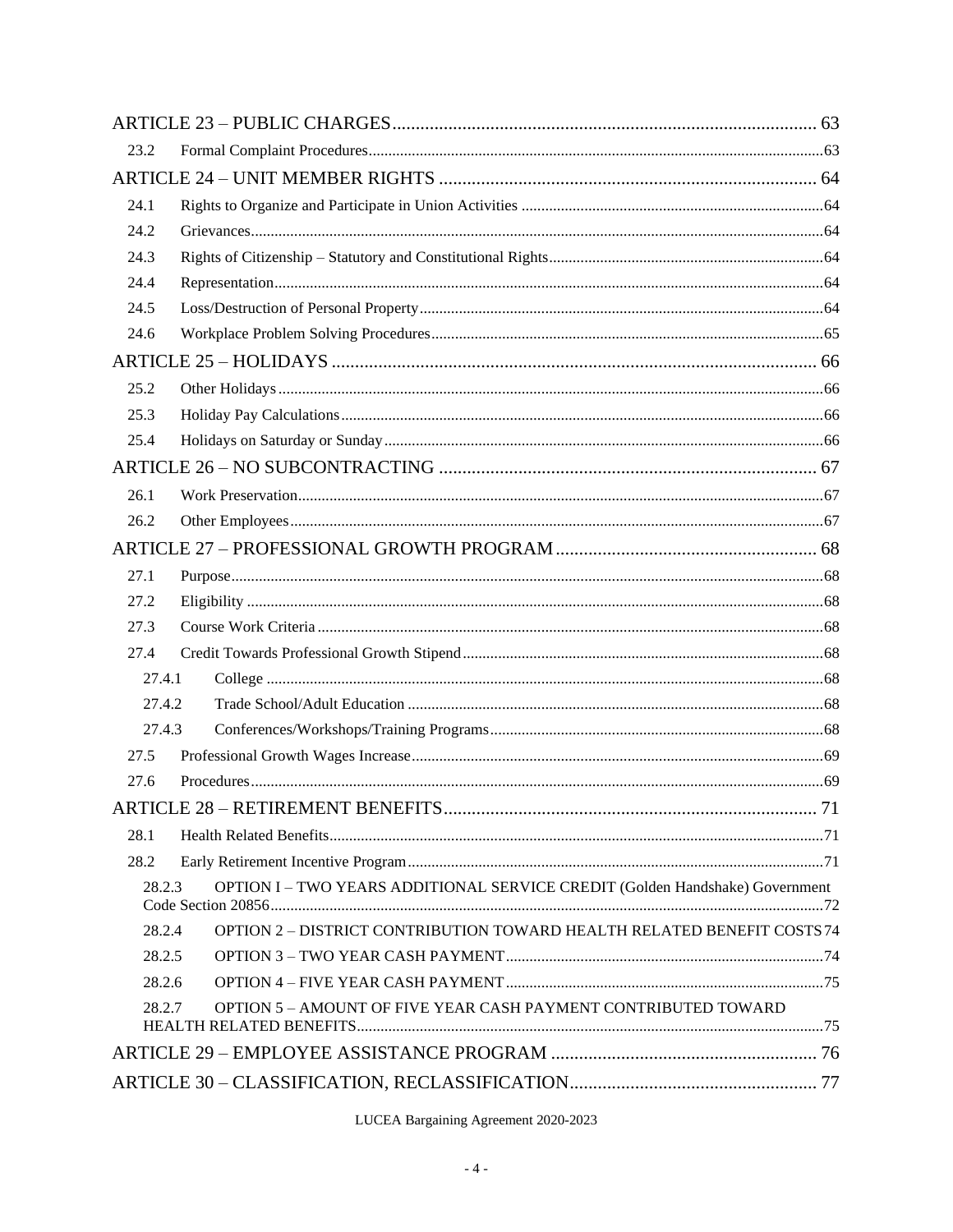| 30.1 |  |
|------|--|
| 30.2 |  |
| 30.3 |  |
| 30.4 |  |
| 30.5 |  |
| 30.6 |  |
| 30.7 |  |
|      |  |
| 31.3 |  |
|      |  |
|      |  |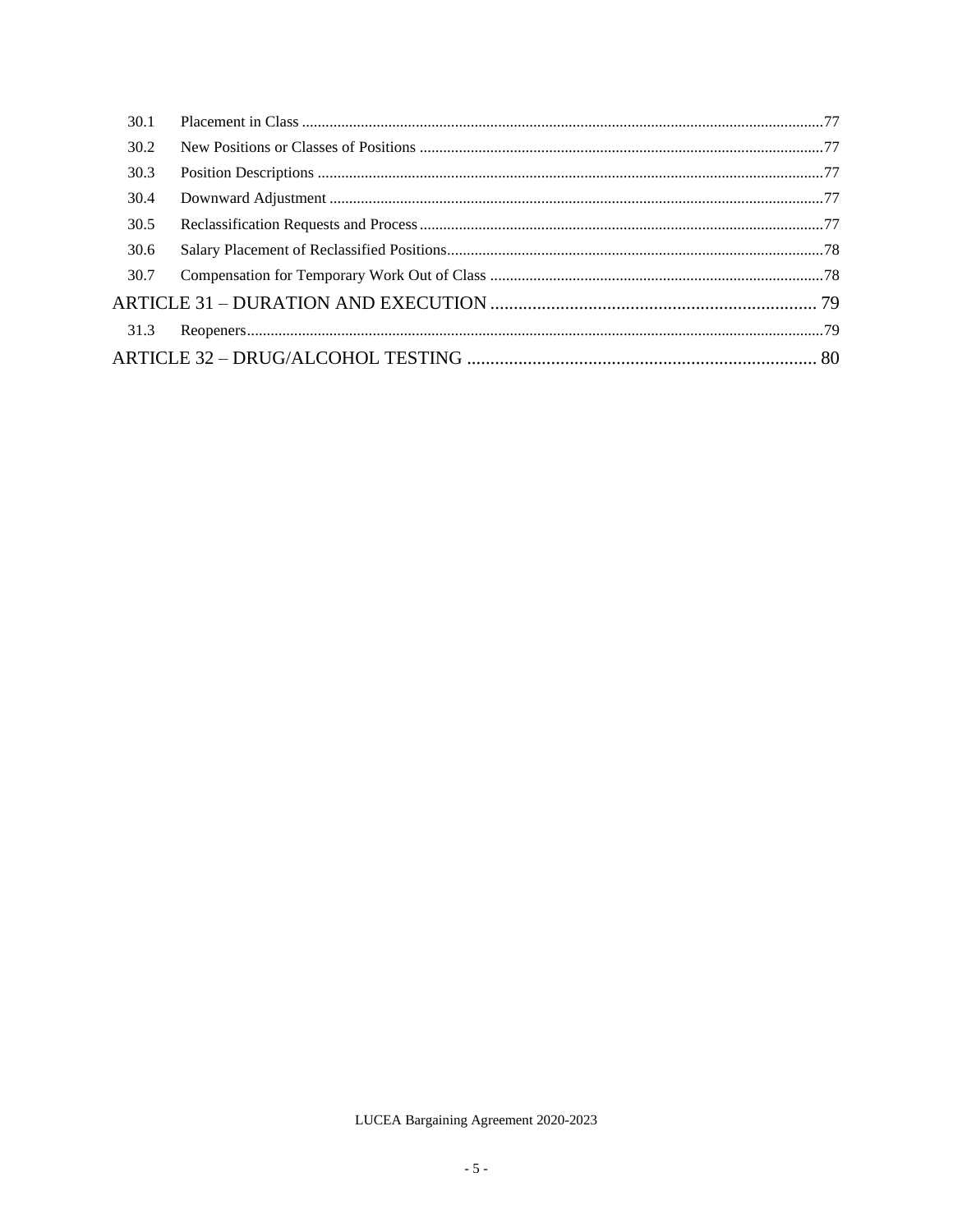# <span id="page-6-0"></span>**ARTICLE 1 – AGREEMENT**

## <span id="page-6-1"></span>**1.1 Parties to this Agreement**

The Articles and provisions contained within this Agreement constitute a bilateral and binding agreement ("Agreement") by and between the Lakeport Unified School District, herein referred to as "District" and the Lakeport Unified Classified Employees' Association/CTA/NEA, herein referred to as "Association."

#### <span id="page-6-2"></span>**1.2 Legal Authorization**

This Agreement is entered into pursuant to Chapter 10.7, Section 3540-3549 of the Government Code ("Act").

#### <span id="page-6-3"></span>**1.3 Reopeners**

This Agreement may be reopened at any time by mutual written agreement of the District and the Association. See Article 31 – DURATION AND EXECUTION.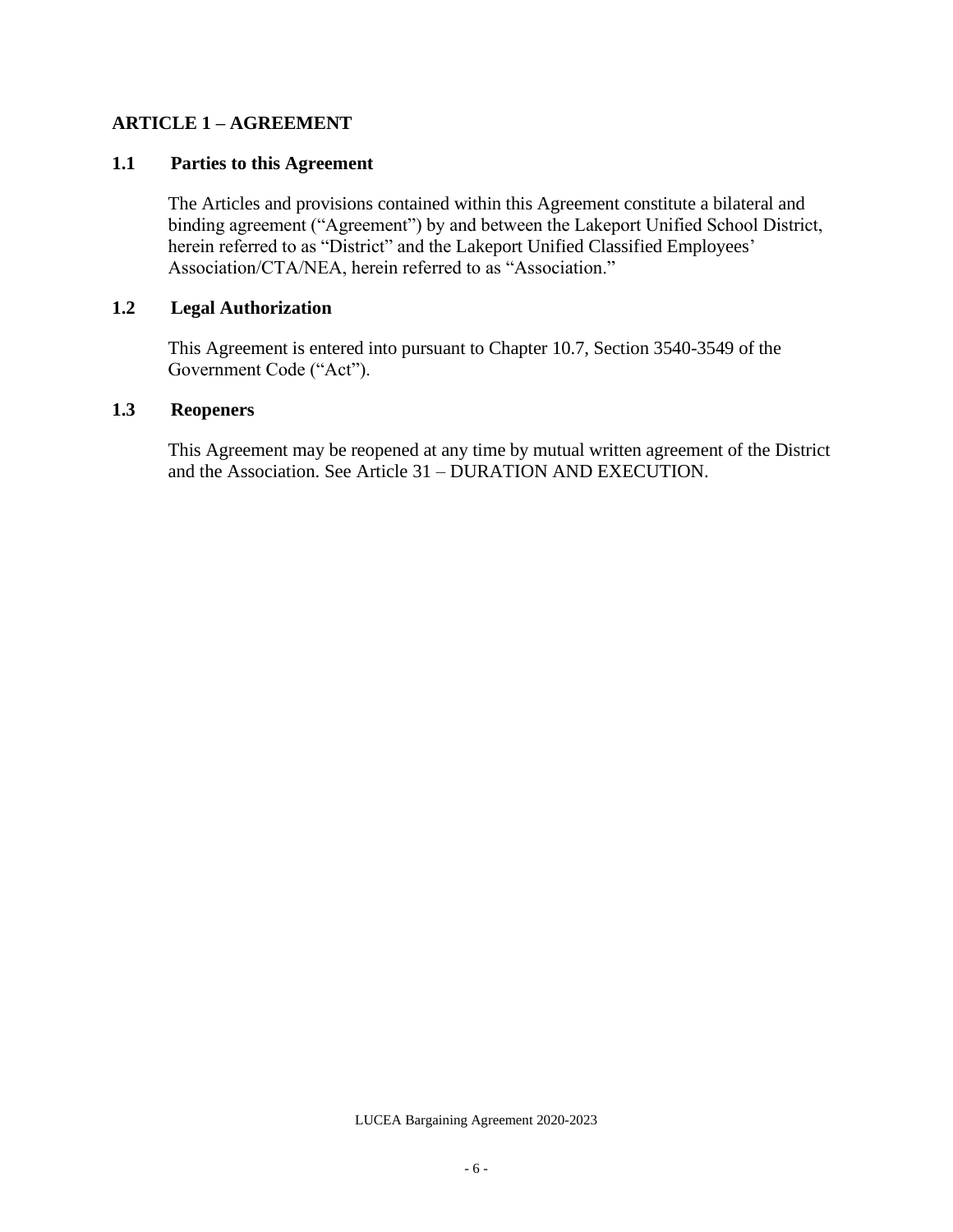# <span id="page-7-0"></span>**ARTICLE 2 – RECOGNITION**

#### <span id="page-7-1"></span>**2.1 Exclusive Representative Status**

Pursuant to the requirements of Government Code Section 3544.1, the District recognizes the Association as the exclusive representative for the unit described as follows:

All classified employees of the Lakeport Unified School District, excluding all certificated, management, supervisory and confidential employees.

## <span id="page-7-2"></span>**2.2 Position Classification and Unit Work**

All newly created classified positions which have not been designated by the District as management, supervisory or confidential shall be included within the classified employees bargaining unit.

Upon written request the District agrees to meet with the Association to attempt to resolve any dispute over the designation of a new position as management, supervisory or confidential. If agreement cannot be reached within a reasonable time, the disputed case shall be submitted to the Public Employee Relations Board (PERB) for resolution.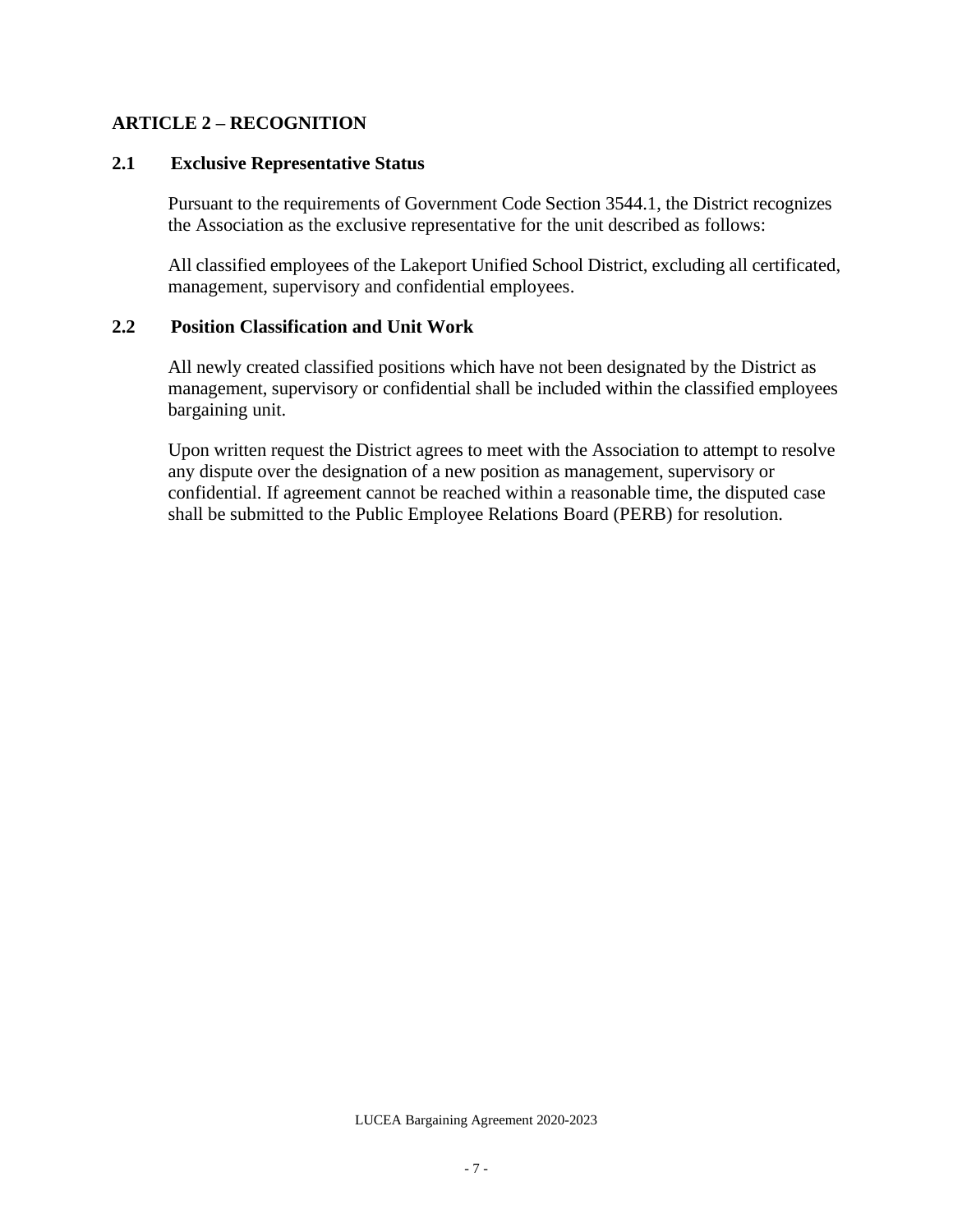# <span id="page-8-0"></span>**ARTICLE 3 – DEFINITIONS**

Unless otherwise defined specifically in this Agreement, the following definitions shall be utilized:

- **3.1** "Act" or "EERA" means Chapter 10.7, Sections 3540 through 3549.3 of Division 4 of Title 1 of the Government Code of the State of California.
- **3.2** "Agreement" or "Contract" means all provisions of this document.
- **3.3** "Anniversary date" is the date upon which a Unit Member is granted salary step advancement earned by completion of a required period of service.
- **3.4** "Board" means Board of Education of the Lakeport Unified School District.
- **3.5** "Budget year" and "school year" means July 1 through June 30.
- **3.6** "Classification" means that each position in the classified service shall have a designated title, a regular minimum number of assigned hours per day, days per week, and months per year, a specific statement of duties required to be performed by the employees in each such position (job description), and the regular salary ranges for each such position.
- **3.7** "Day" means any day on which the District Office is open for service and on which the member of the unit is contractually required to render service to the District.
- **3.8** "Demotion" means assignment to an inferior position or status that is allocated to a lower maximum salary rate.
- **3.9** "Differential" is a salary allowance in addition to the salary schedule rate based upon additional skills, responsibilities, hours of employment, working out of class for 20 hours, or hazardous work.
- **3.10** "Employer" means the Lakeport Unified School District, sometimes referred to as the "District."
- **3.11** "Exclusive Representative and/or Association" means the Lakeport Unified Classified Employees' Association/CTA/NEA.
- **3.12** "Immediate Family" means the mother, father, grandmother or grandfather of the employee or of the employee's spouse and the employee's spouse, son, son-in-law, daughter, daughter-in-law, grandchild, brother, sister of the employee, domestic partner, foster child, step parent, foster parent, aunt, uncle, niece or any person living in the immediate household of the employee. Expansion of the definition of "Immediate Family" for other persons because of extenuating circumstances may be granted by the Superintendent or the Superintendent's designee.
- **3.13 "**Cause" shall mean cause for dismissal or discipline as required by Education Code 45113.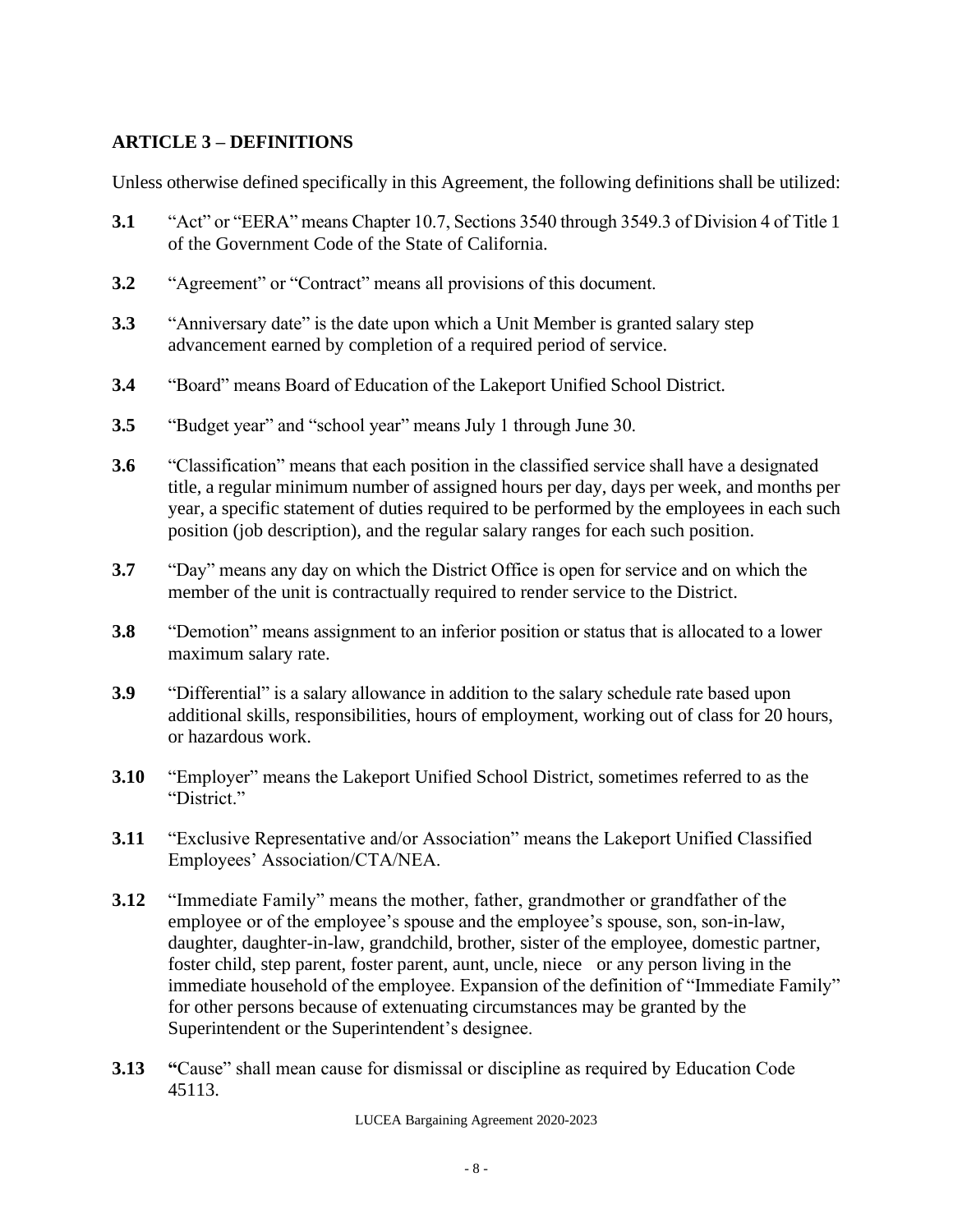- **3.14** "Just Cause" means such cause as shall constitute good and sufficient reason to act. Such "Just Cause" shall be established by legally sufficient evidence for the District to act.
- **3.15** "Meeting and Negotiating" means meeting, conferring, negotiating and discussing by the exclusive representative and the Board in good faith effort to reach agreement on matters within the scope of representation and the execution, if required by either party, of a written document incorporating any agreements reached in accordance with the Act.
- **3.16** "Paid Leave of Absence" means that a Unit Member shall be entitled to receive wages and all fringe benefits, including, but not limited to, insurance and retirement benefits, and to receive credit for annual salary increments provided during the leave.
- **3.17** "Per Diem" or "Daily Rate of Pay" means the amount of salary derived by dividing the Unit Member's normal annual salary by the number of days in his/her classification's normal work year.
- **3.18** "PERB" means the California Public Employment Relations Board.
- **3.19** "Permanent" as used in the phrase "permanent employee" or "Unit Member" refers to tenure in the classification in which the regular Unit Member passed the required probationary period of twelve (12) work months beyond the initial date of employment by the District.
- **3.20** "Position Description" or "Job Description" is the description of the duties, minimum qualifications, and authority of positions, hours, and job titles.
- **3.21** "Probationary Employee" or "Unit Member" is a regular employee who will become permanent upon completion of a twelve work month probationary period.
- **3.22** "Promotion" is advancement from one position to another position with a higher salary.
- **3.23** "Reclassification" means the change of job title, duties or number of hours of work. "Reclassification" may be "up" to a higher class with higher pay or "down" to a lower class with lower pay.
- **3.24** "Regular" as used in the phrase "regular classified employee" or "Unit Member" or any similar phrase, refers to a classified employee who has probationary or permanent status.
- **3.25** "Unit Member", sometimes referred to as "Member" or "Employee", means any employee who is included in the classified bargaining unit as defined in Article 2 and is, therefore, covered by the terms and provisions of this Agreement.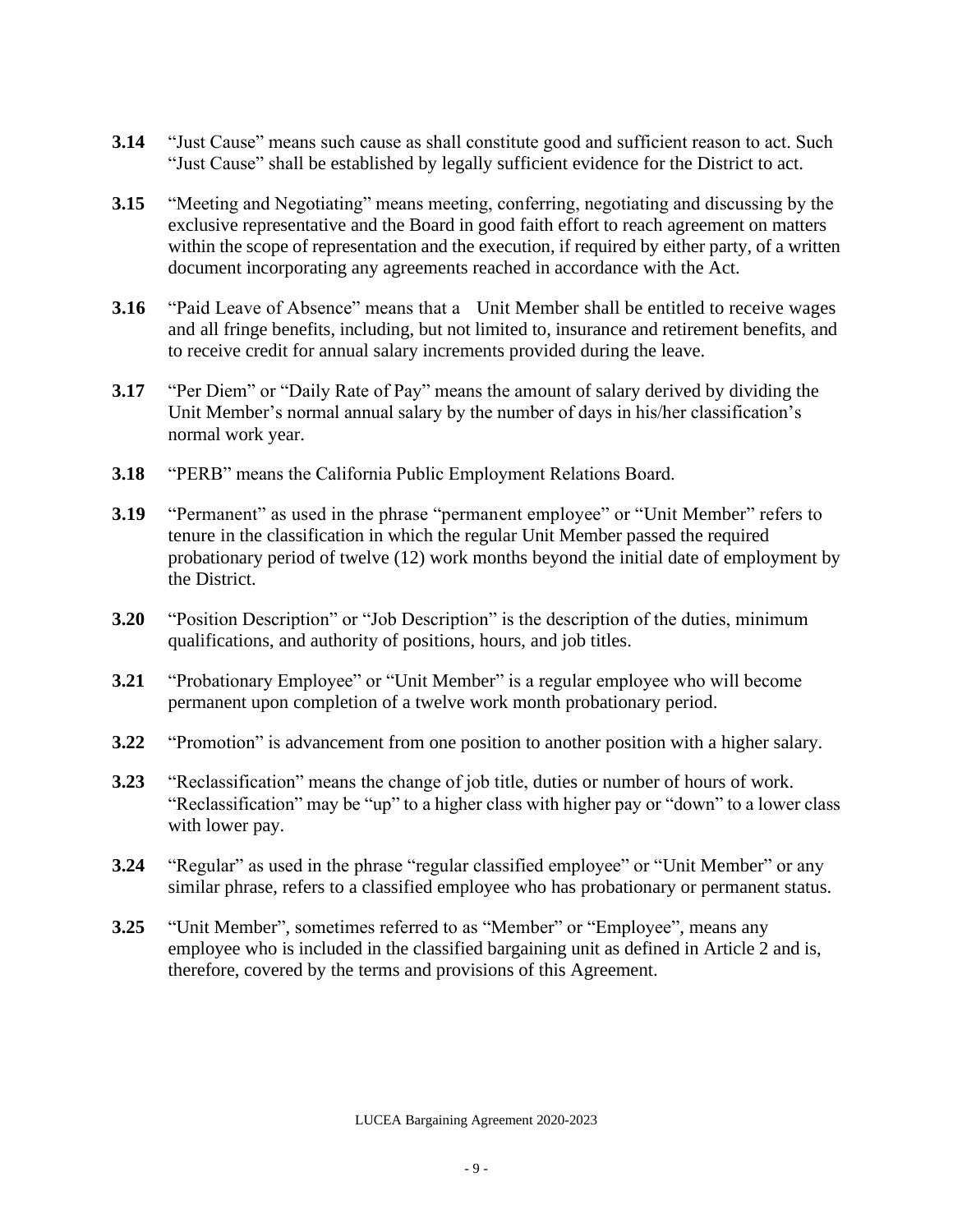# <span id="page-10-0"></span>**ARTICLE 4 – NEGOTIATION PROCEDURES**

- **4.1** The Association and the District agree to present their initial proposals by the last Board meeting before school adjourns. This deadline may be extended if either party notifies the other in writing by the deadline.
- **4.2** The District will set a public hearing on the Association's and the District's proposals, at the next regular Board meeting, at least two (2) weeks after the presentation of the proposals.
- **4.3** Negotiations shall commence at a mutually acceptable time and place within two (2) weeks after the opening of the school year.
- **4.4** The Association shall have the right to designate five (5) Unit Members who shall constitute the Bargaining Team. Release time for the Association's Bargaining Team to prepare for negotiations and to participate in negotiations shall be by mutual consent of the Association and the District. Nothing herein shall be construed as a bar against the district agreeing to release time for negotiations and preparation for negotiations for the Association's Bargaining Team, at the Association's expense.
- **4.5** The Board shall, upon request, furnish the Association with copies of non-confidential budgetary information and other non-confidential information necessary for the Association to negotiate and represent the Unit Members.
- **4.6** The Association and the District may utilize the services of outside consultants to assist in negotiations.
- **4.7** During negotiations, items tentatively agreed upon shall be reduced to writing, initialed and dated by both parties. No agreement shall be final until it is ratified by the Board and the Unit Members.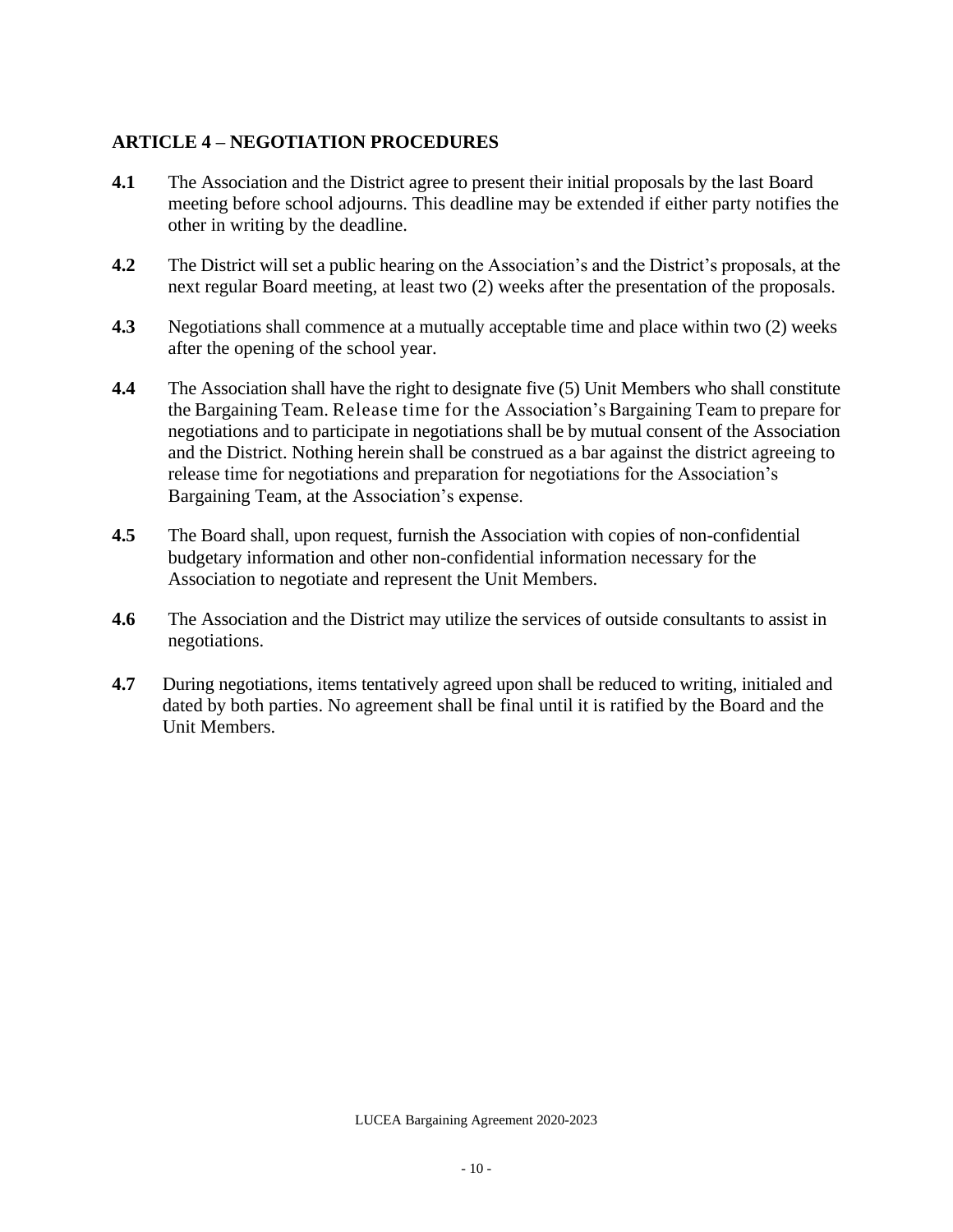# <span id="page-11-0"></span>**ARTICLE 5 – MAINTENANCE OF STANDARDS**

- **5.1** This Agreement shall supersede any rules, regulations or practices of the District which are, or may in the future be, contrary to or inconsistent with its terms.
- **5.2** Employment contracts with Unit Members shall conform to and be consistent with this Agreement.
- **5.3** The provisions of this Agreement shall not be interpreted or applied in a manner which is arbitrary, capricious or discriminatory. Rules which are designed to implement this Agreement shall be uniform in application and effect.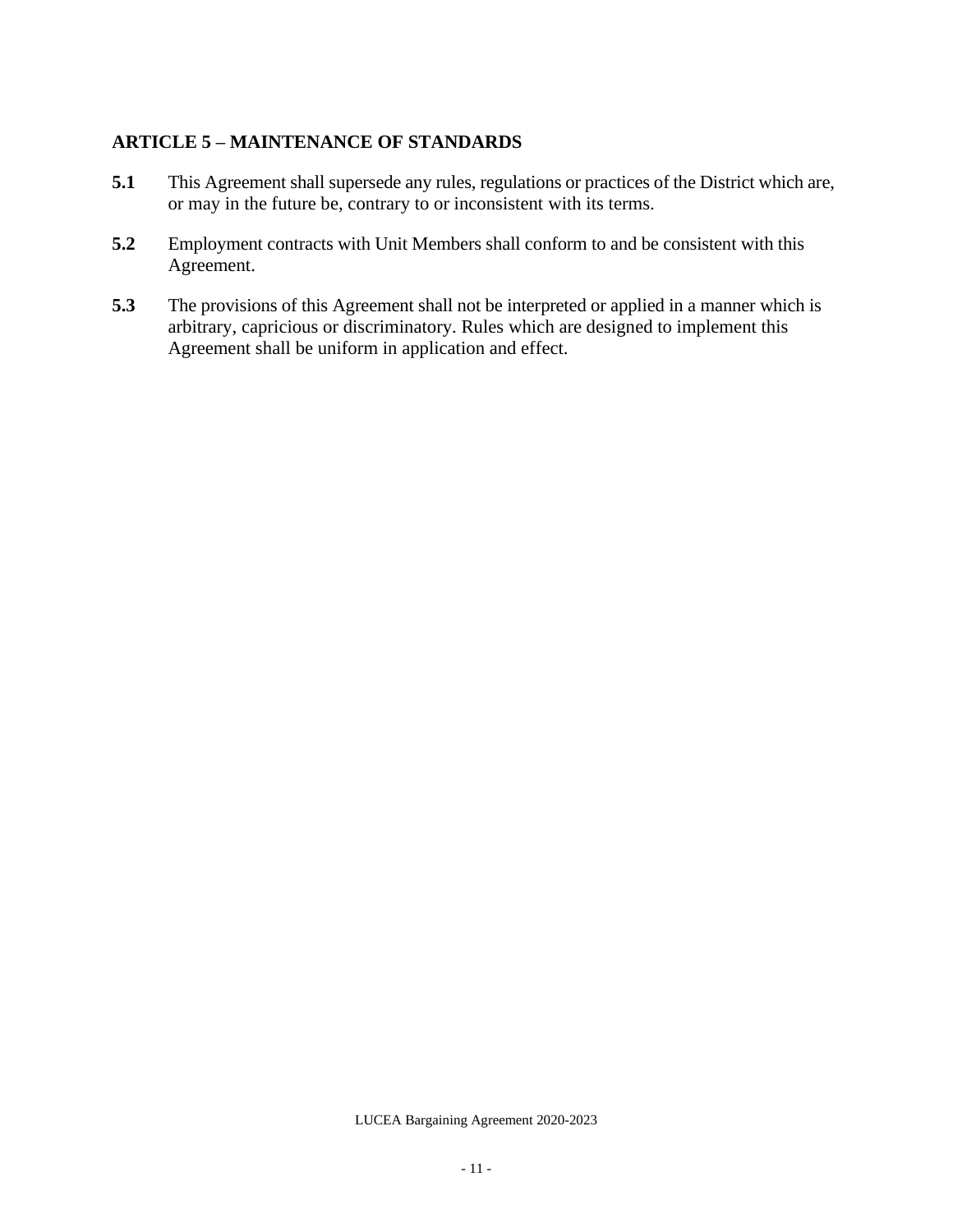# <span id="page-12-0"></span>**ARTICLE 6 –NON-DISCRIMINATION**

## <span id="page-12-1"></span>**6.1 Non-Discrimination Clause**

The District shall not discriminate against a Unit Member on the basis of race, color, religion, gender, sexual orientation, gender identification, age, national origin, political affiliation, marital status, disability or membership or participation in the activities of the Association.

# <span id="page-12-2"></span>**6.2 Rules and Regulations**

Rules and regulations developed to implement this Agreement shall be reasonable in their impact and effect; shall be uniformly applied and shall be drawn in conformity with this Agreement.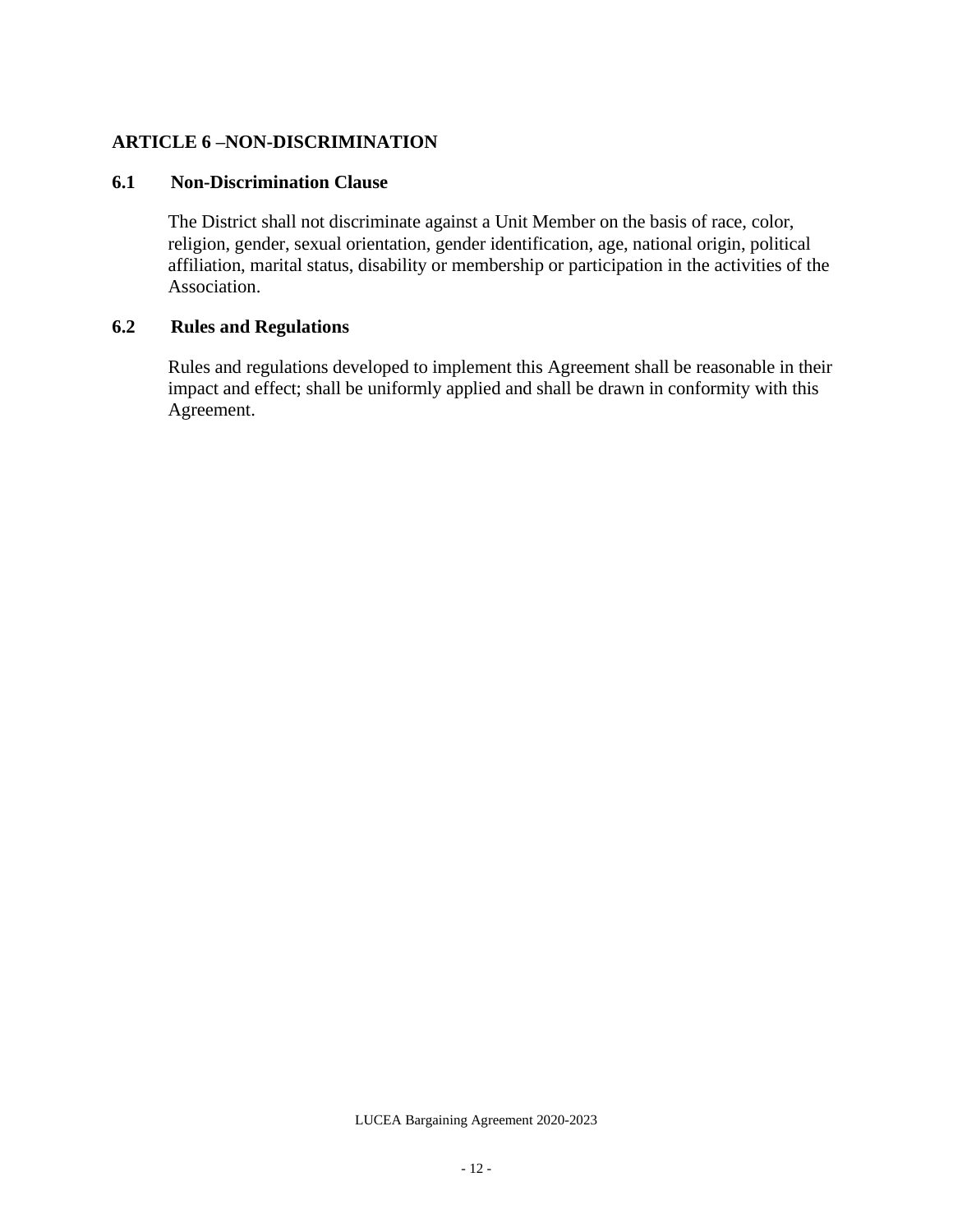# <span id="page-13-0"></span>**ARTICLE 7 – SEPARABILITY AND SAVINGS**

- **7.1** If any provision or Article of this Agreement is held to be contrary to law by a court of competent jurisdiction or if compliance with or enforcement of any Article or provision should be restrained by such tribunal pending a final determination as to its validity, then such provision or Article shall not be deemed valid and subsisting, except to the extent permitted by law; but all other provisions or applications shall continue in full force and effect.
- **7.2** It is further agreed that within ten (10) days of receipt of notification of the court's decision, negotiations shall commence regarding matters related to such provision or Article.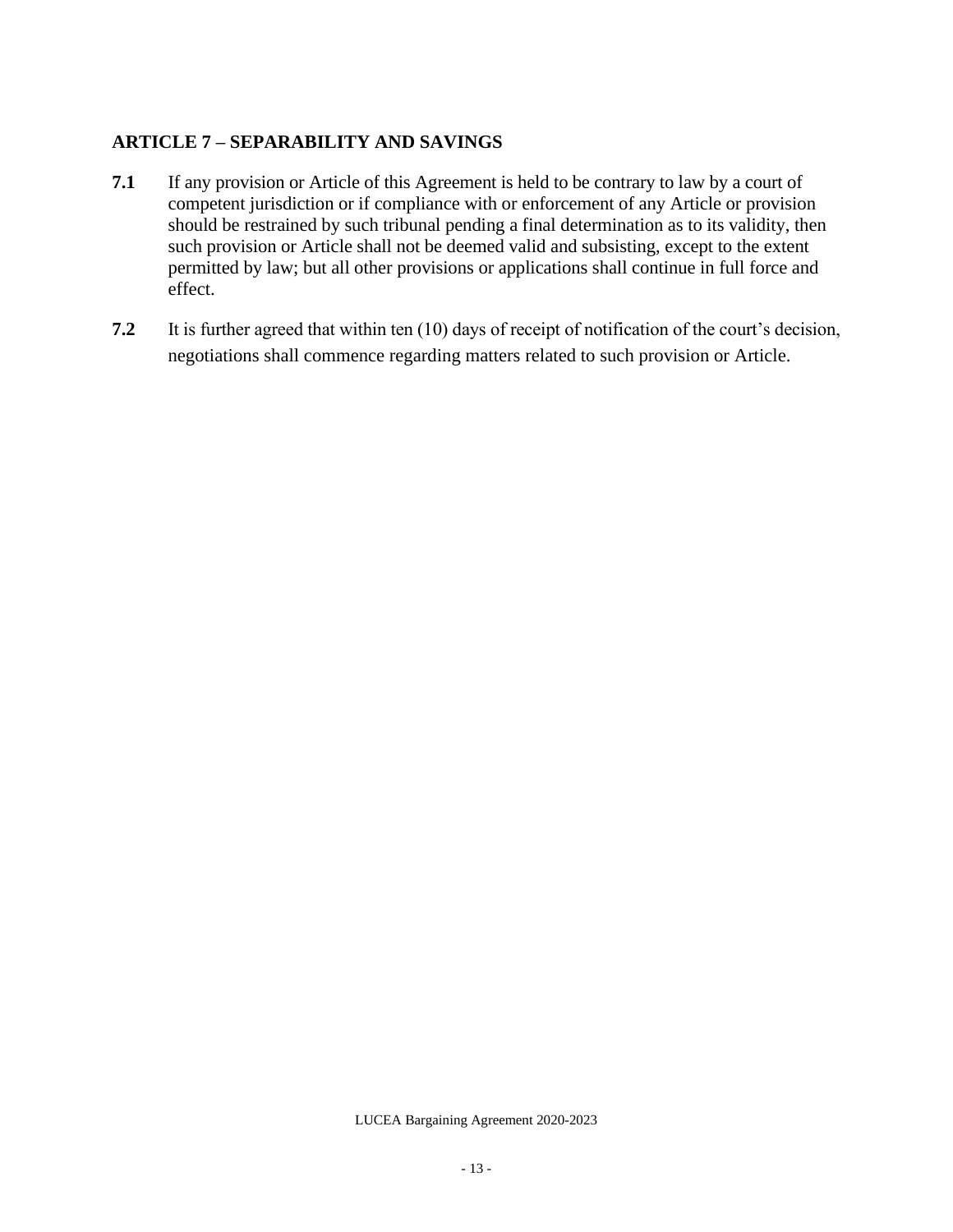# <span id="page-14-0"></span>**ARTICLE 8 – STATUTORY GUARANTEES**

- **8.1** Nothing in this Agreement, whether specifically expressed or implied, shall be construed to diminish or delete any California or federal statutory guarantees that Unit Members enjoy. This Agreement may improve upon California or federal statutory guarantees as long as said guarantees fall within the limits of matters relating to subjects enumerated within the scope of representation, Government Code 3543.2.
- **8.2** Improvements in benefits, for Unit Members, brought about by the amendment or addition to statutory guarantees now provided in California or federal law shall not be restricted or diminished by the terms of this Agreement.
- **8.3** Should a statutory benefit or an improvement over a statutory benefit, set forth in this Agreement, be eliminated by Congress or the Legislature, the parties will negotiate on request regarding proposed modifications in this Agreement relating to said benefits.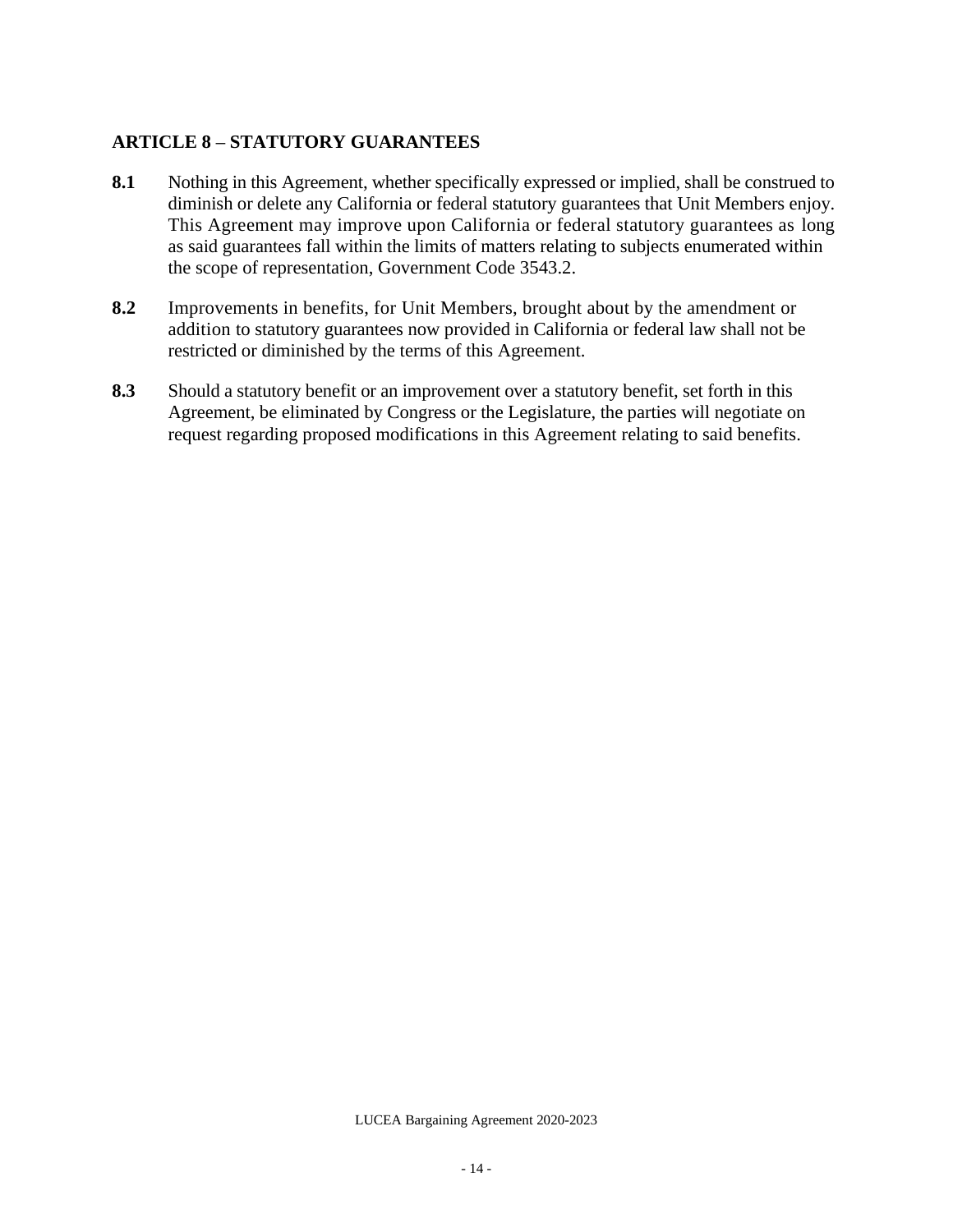# <span id="page-15-0"></span>**ARTICLE 9 – EQUIPMENT, MATERIALS AND EXPENSES (TA dated 11.20.20)**

- **9.1** The District shall provide:
	- **9.1.1** Approved first aid kits and materials in all work areas.
	- **9.1.2** Adequate and approved safety equipment including, but not limited to:

goggles, shields, barriers, hardhats and auditory protection devices.

- **9.1.3** Safety glasses where applicable. Unit Members shall purchase their own prescription safety glasses and safety shoes, without reimbursement from the District.
- **9.1.4** Reimbursement for the cost of special licenses or the renewal of special licenses required for the Unit Member to perform his/her work for the position.
- **9.1.5** Sufficient release time without loss of pay or benefits for the purpose of taking any tests or obtaining of special licenses required to perform the work required of the position.
- **9.2** The District agrees to provide all tools, equipment, and supplies, the District deems necessary, to Unit Members for performance of their assigned duties.
- **9.3** If a Unit Member elects to use his or her own tools or equipment in the course of employment, the Unit Member shall be responsible for loss or breakage of the tools. If the District directs (asks) the employee to use his or her own tools in the course of his/her employment, the District will be responsible for loss or breakage except to the extent that loss or breakage is covered by private insurance or caused by the negligence of the employee.
- **9.4** The District shall fully compensate all Unit Members for loss or damage to personal property in the course of the Unit Member's employment and provided the Unit Member received prior authorization to use such property in the scope of the member's work with the District. Items such as glasses and personal clothing may be claimed and reviewed by the District for reimbursement on a case-by-case basis. Where the Unit Member is insured against such destruction or loss of property and there is a deductible required by the policy, the District's liability shall extend only to the full amount of the required deductible obligation of the Unit Member under the insurance policy. (See Article 24, Section 24.5.)
- **9.5** The Unit Member shall provide primary personal injury and property damage insurance, in the event that the District requires him/her to use his/her personal vehicle(s) on District business. Where the District requires a Unit Member to use his/her personal vehicle, the District agrees to accept the liability for the amount of the deductible, if any, the Unit Member must pay, in the case of an accident while using the vehicle on District business.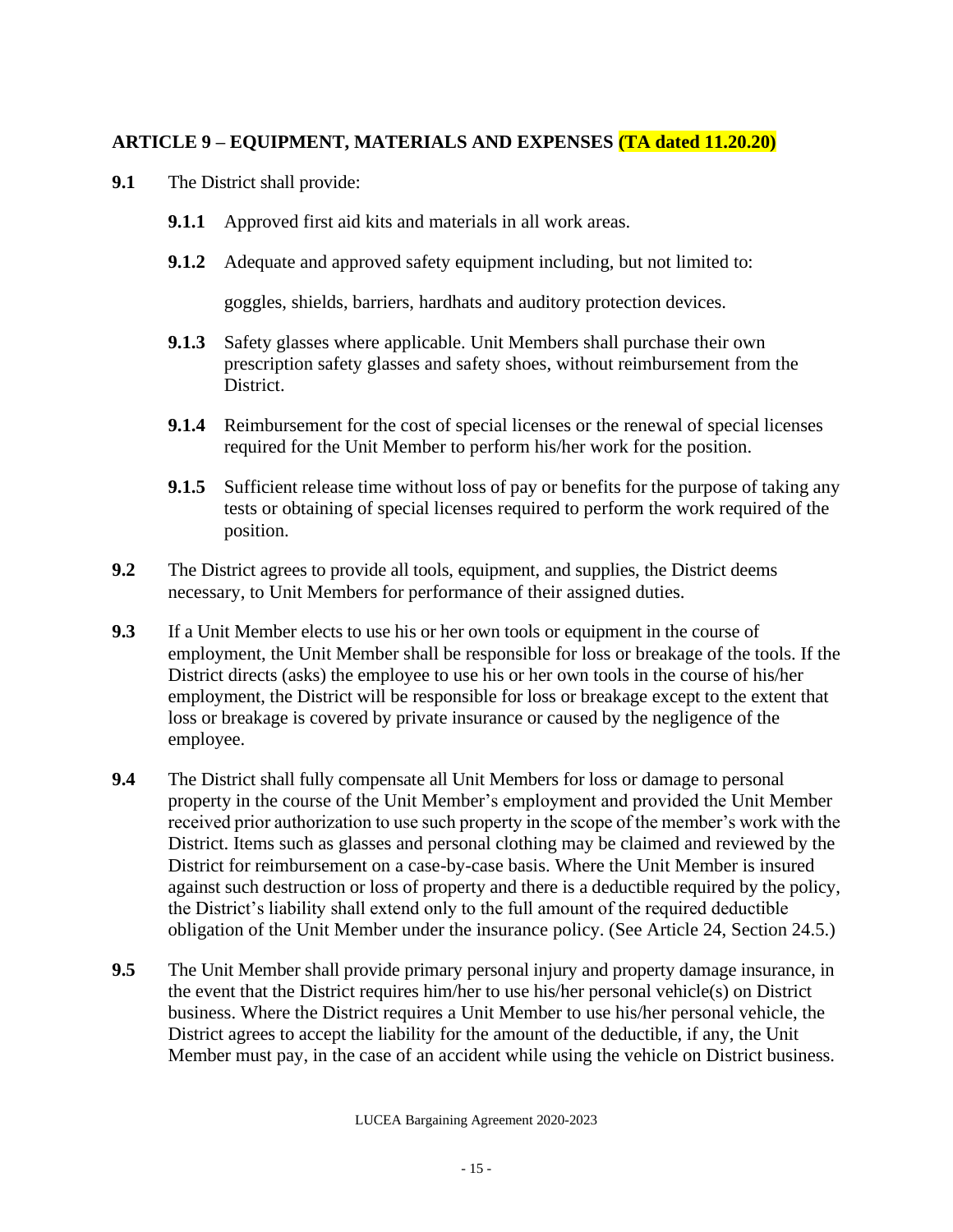- **9.6** The District shall pay the Unit Member for use of his/her personal vehicle, when approved in advance by the District, at the then current Internal Revenue Service (IRS) rate for each mile driven by the Unit Member in the performance of work assignments or other employer related business.
- **9.7** The District will provide travel accident insurance, medical and hospital expenses and coverage for loss of life for a Unit Member traveling on official District business. This coverage will be provided through workers' compensation insurance and the term life insurance benefit provided by the District.
- **9.8** When approved in advance by the District, the District shall reimburse a Unit Member for expenses actually incurred for travel on official District business*.* Itemized receipts must support all expenses. If there are no receipts to support the claims, there will be no reimbursement for the expenses. There is no reimbursement for alcoholic beverages. These limitations may be exceeded when fully documented with original itemized bills when staying at hotels hosting the conference and/or the location requires added funding. Added expenses must be approved by the Superintendent. When one or more District employee, student or board member attends the same conference or meeting every effort shall be made to travel together**.**
	- **9.8.1** Meals and lodging

The District will reimburse authorized individuals on travel status for daily meals and lodging not to exceed the limits as defined in BP 3350.:

- **9.8.2** Other reasonable expenses after three (3) days of travel.
- **9.8.3** Transportation costs as follows:
	- **9.8.3.1** The current nontaxable maximum amount of mileage reimbursement allowed by IRS for miles driven in the Unit Member's own vehicle;
	- **9.8.3.2** parking fees, road, bridge and tunnel tolls;
	- **9.8.3.3** air fare (driving costs will normally not exceed the normal cost of air fare); and
	- **9.8.3.4** bus, taxi and air-porter transport as required.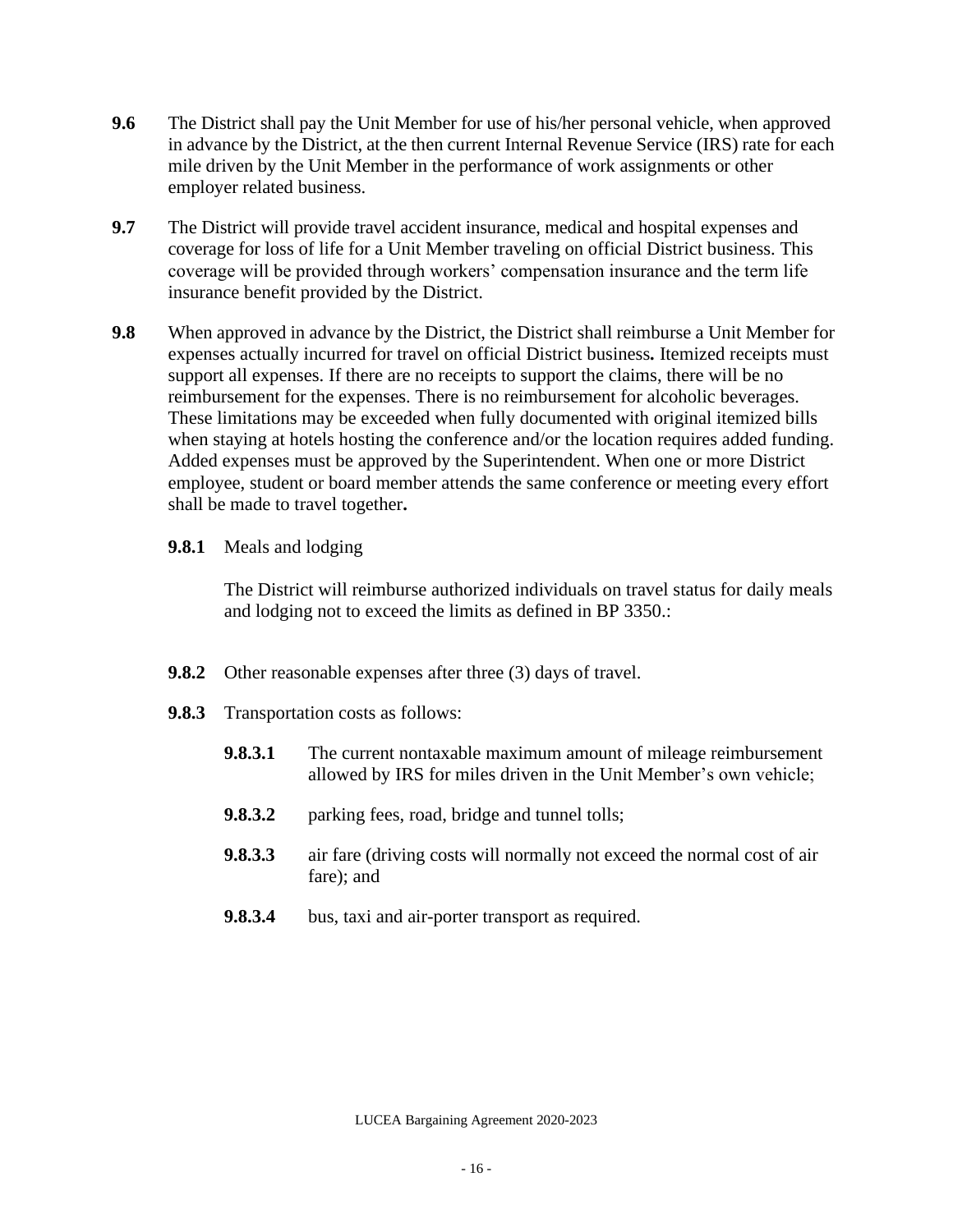# <span id="page-17-0"></span>**ARTICLE 10 – GRIEVANCE PROCEDURE**

### <span id="page-17-1"></span>**10.1 Purpose**

This grievance procedure shall be used to process and resolve grievances arising under this Agreement. (Grievance Form attached as Appendix B) The purposes of these procedures are:

- **10.1.1** To equitably resolve grievances informally at the lowest possible level.
- **10.1.2** To provide an orderly procedure for reviewing and resolving grievances promptly.

#### <span id="page-17-2"></span>**10.2 Definitions**

- **10.2.1** "Grievance" means an alleged violation, misinterpretation or misapplication of the express terms of this Agreement which adversely affects one or more Unit Member(s).
- **10.2.2** "Grievant" is the Association, a member or members of the bargaining unit covered by this Agreement, who files the grievance.
- **10.2.3** "Immediate Supervisor" means the person at the lowest administrative level, who is not a member of the bargaining unit, who has been designated management or supervisory and who assigns, reviews or directs the work of the Unit Member(s).
- **10.2.4** "Day" is any day in which the District Office is open for business and the Unit Member is required to be present.
- **10.2.5** "Conferee" is a person chosen to sit in on the procedure as an aide in the grievance situation.

## <span id="page-17-3"></span>**10.3 Time Limits**

Every effort shall be made to complete action within the time limits contained within the grievance procedure; time limitation may be shortened or extended by written stipulation of both parties.

#### <span id="page-17-4"></span>**10.4 Service**

Decisions and appeals shall be served by personal service or by certified mail. If served by mail, two days shall be added to the time in which the action must be taken.

### <span id="page-17-5"></span>**10.5 Representation**

The grievant may be represented by the Association, or as provided by law, the employee may represent himself/herself at any step of this procedure. If the grievant is represented by himself/herself, the Association retains the right to be present at any formal step of the procedure as an observer and to make its position known (Government code 3543).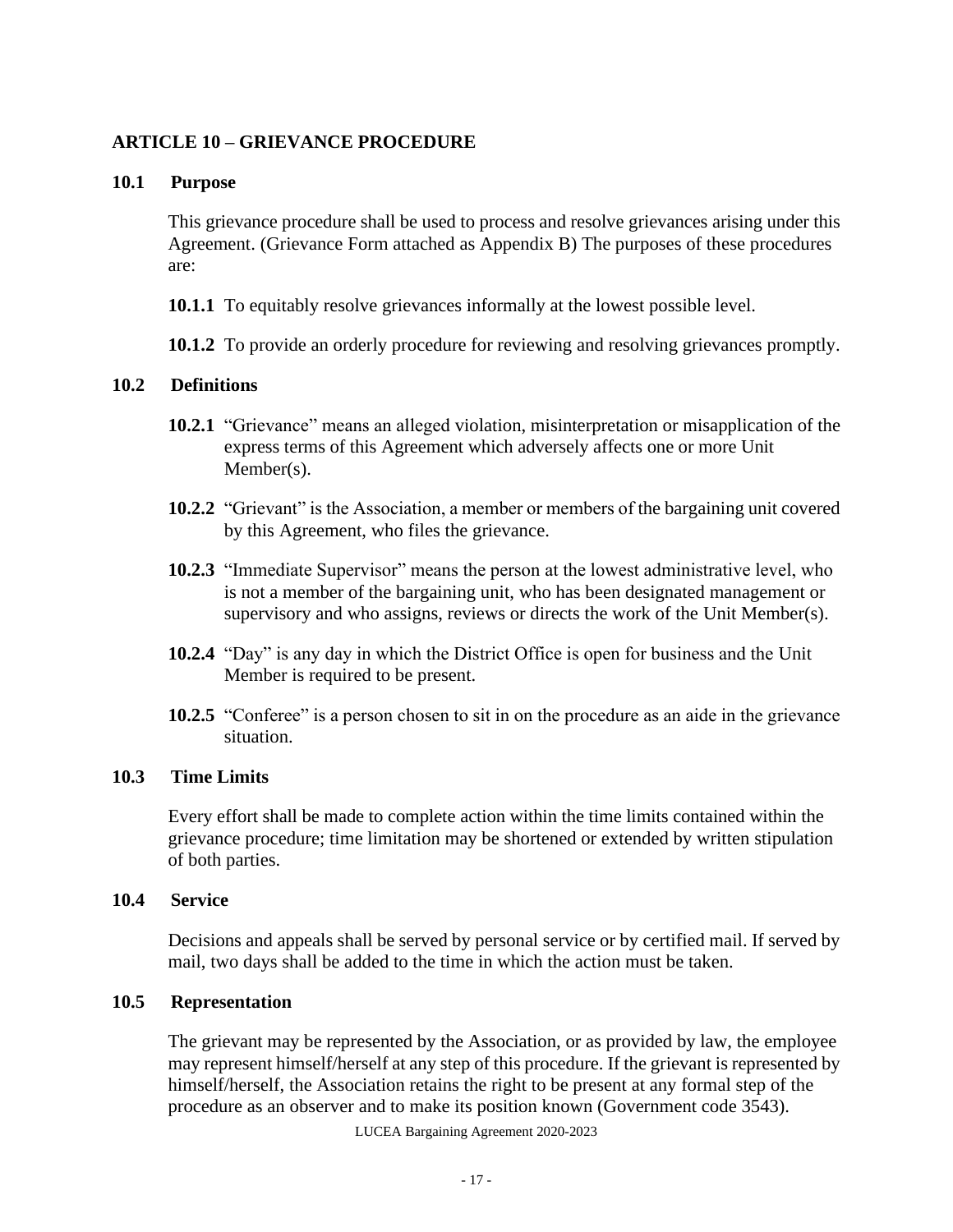## <span id="page-18-0"></span>**10.6 Informal Discussion**

The alleged violation shall be discussed informally with the immediate supervisor. During the informal discussion, the grievant shall have the right to have a representative of the Association present.

# <span id="page-18-1"></span>**10.7 Formal Grievance**

- **10.7.1** If an alleged violation is not resolved in informal discussion to the satisfaction of the grievant, a formal grievance may be initiated no later than twenty (20) days after the event or circumstances occasioning the grievance if the employee knew or should have known of the event or circumstances.
- **10.7.2** Level 1. A formal grievance shall be initiated in writing on a form provided by the District and shall be filed with the immediate supervisor. See Appendix B.
	- **10.7.2.1** The District agrees to respond to grievances within five (5) working days. If the District fails to respond within five (5) working days it will be assumed as a negative response.
- **10.7.3** Level 2. If the grievant is not satisfied with the decision at Level 1, the decision may be appealed to the Superintendent within ten (10) days of the receipt of the Level 1 decision. The Superintendent shall communicate his/her decision in writing within ten (10) days after receiving the grievance. If the Superintendent does not respond within the time limits, the Unit Member may appeal to the next level. Within the above limits, the parties shall hold a conference to attempt to resolve the grievance, unless the conference is waived by mutual consent of the parties involved.
- **10.7.4** Level 3. If the grievant(s) is not satisfied with the decision rendered at Level 2, the grievant(s) may appeal the decision within ten (10) days to the Grievance Review Panel, which shall serve as an advisory body to the Superintendent. The grievant(s) shall file a copy with the Association. The appeal shall include a copy of the original grievance, the decision rendered at Level 2, if any, and a clear concise statement of the reasons for the appeal.
	- **10.7.4.1** The Grievance Review Panel, which consists of a member of the Association (designated by the Association) and a member of the school administration (designated by the Superintendent), shall meet within ten  $(10)$  days of the receipt of the appeal.
	- **10.7.4.2** The two (2) panel members selected by the Association and the Superintendent will have seven (7) days to select a neutral chairperson to serve on the review panel. If the two (2) panel members cannot reach agreement on the name of the neutral, they will request the services of a mediator from the Lake County Panel of Mediators at no cost to the District.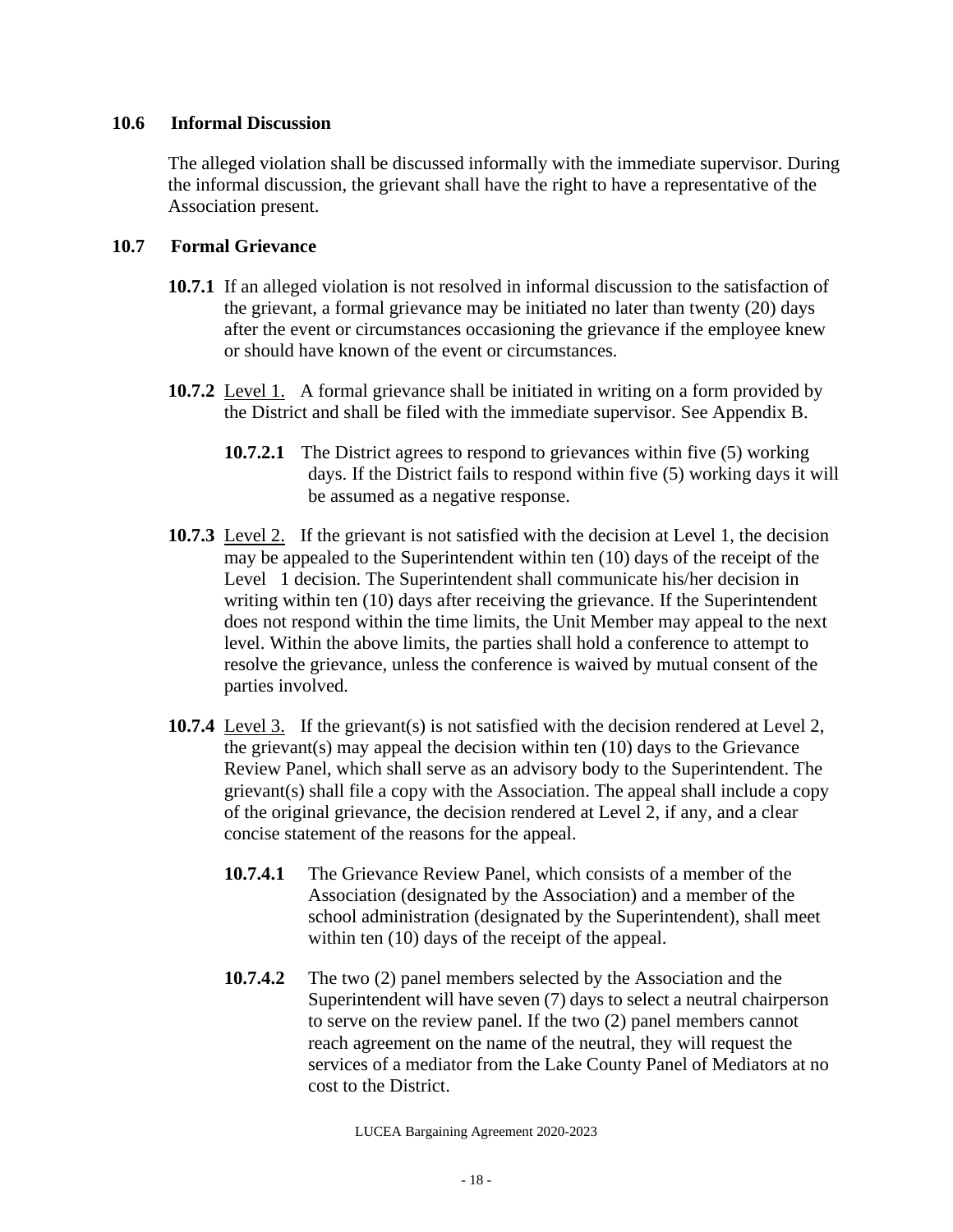- **10.7.4.3** The Grievance Review panel may take several courses of action:
	- a. Meet with parties and attempt to meditate the dispute,
	- b. Recommend a solution to the Governing Board with or without meeting with the parties. The recommendation could be supported by both members of the committee or each could recommend separately.
- **10.7.4.4** Within ten (10) days of the final meeting of the Grievance Review Panel, their written recommendation will be submitted to the Superintendent and the Association.
- **10.7.5** Level 4. If the grievant(s) is not satisfied with the decision of the Grievance Review Panel, or if there was no decision submitted, the grievant(s) may, within ten (10) days, appeal the Panel's decision to the Board of the Lakeport Unified School District. The grievant(s) shall file a copy with the Association. The appeal shall include a copy of the grievance, the decisions rendered at Level 1, Level 2 and Level 3, if any, and a clear, concise statement of the reasons for the appeal.
	- **10.7.5.1** The Board shall hear the grievance within thirty (30) days of the receipt of the request for a Board hearing, unless mutually agreed otherwise.
	- **10.7.5.2** Nothing herein shall be construed to limit the grievant(s) from pursuing a resolution of the grievance within a tribunal or court of competent jurisdiction after exhausting all procedures outlined here.
	- **10.7.5.3** The Board decision making process shall include:
		- **10.7.5.3.1** All parties will have access to any evidence that may have bearing on the Board's decision. (Discovery)
		- **10.7.5.3.2** All parties will hear all arguments being made pertinent to the decision.
		- **10.7.5.3.3** Appendix H Standards for the Interpretation of Contract Language, as attached to this contract, shall be used as a standard for determining the meaning of contract language.
		- **10.7.5.3.4** Both parties shall submit written briefs summarizing key arguments within thirty (30) days of the hearing unless mutually waived.
		- **10.7.5.3.5** Both parties will receive the written brief of the opposing party and shall have an opportunity to submit a rebuttal within ten  $(10)$  days.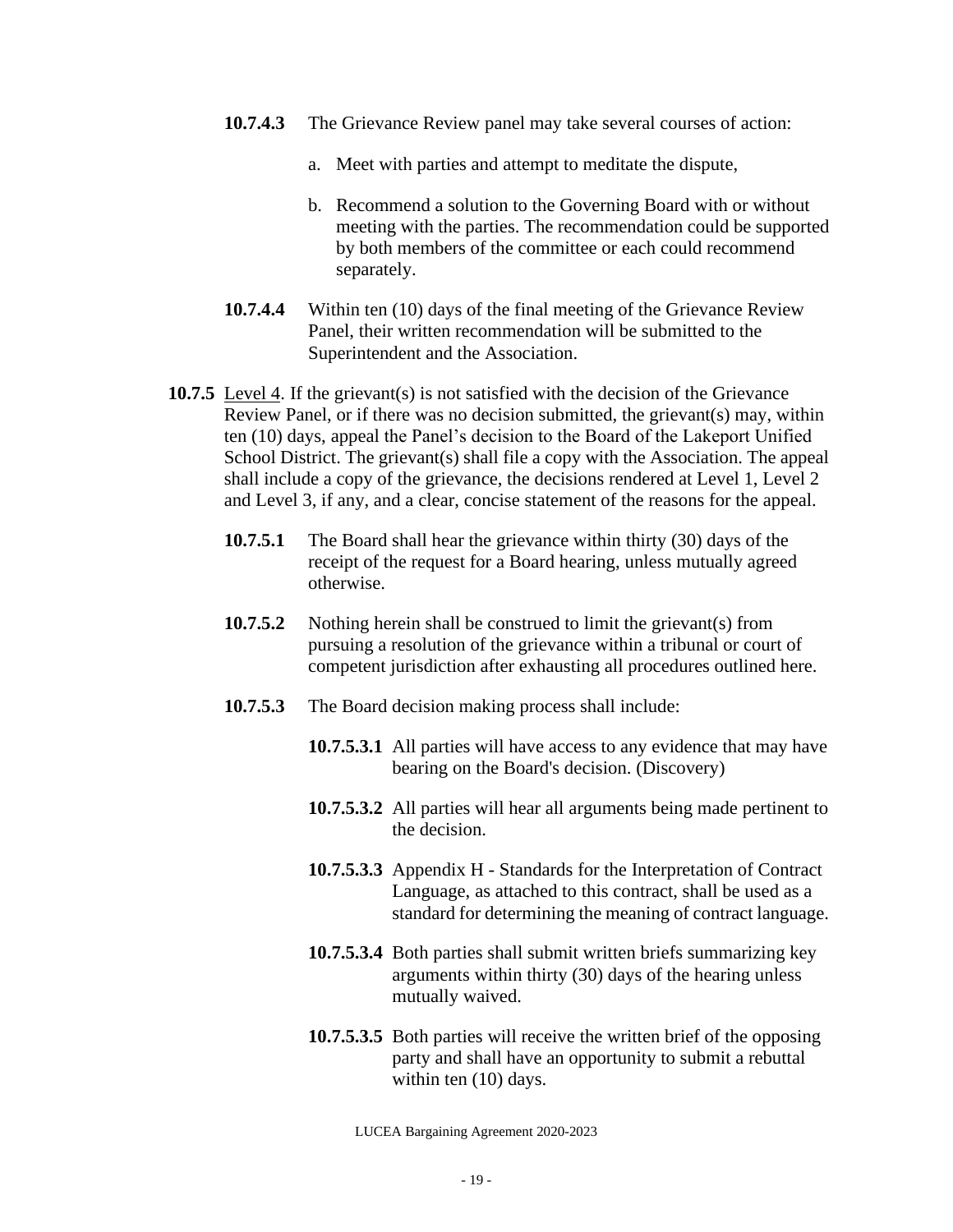**10.7.5.3.6** Within thirty (30) days of the receipt of all briefs and rebuttals, the Board shall issue a written decision to all parties. This decision is final and binding on all parties and shall be precedent setting.

## <span id="page-20-0"></span>**10.8 Grieving Provisions**

- **10.8.1** While the grievance procedures are being pursued, the Superintendent's resolution of the existing problem shall be followed until a final decision of the matter is reached.
- **10.8.2** All documents, communications and records dealing with the processing of a grievance will be filed in a separate grievance file and will not be kept in the personnel file of any of the participants.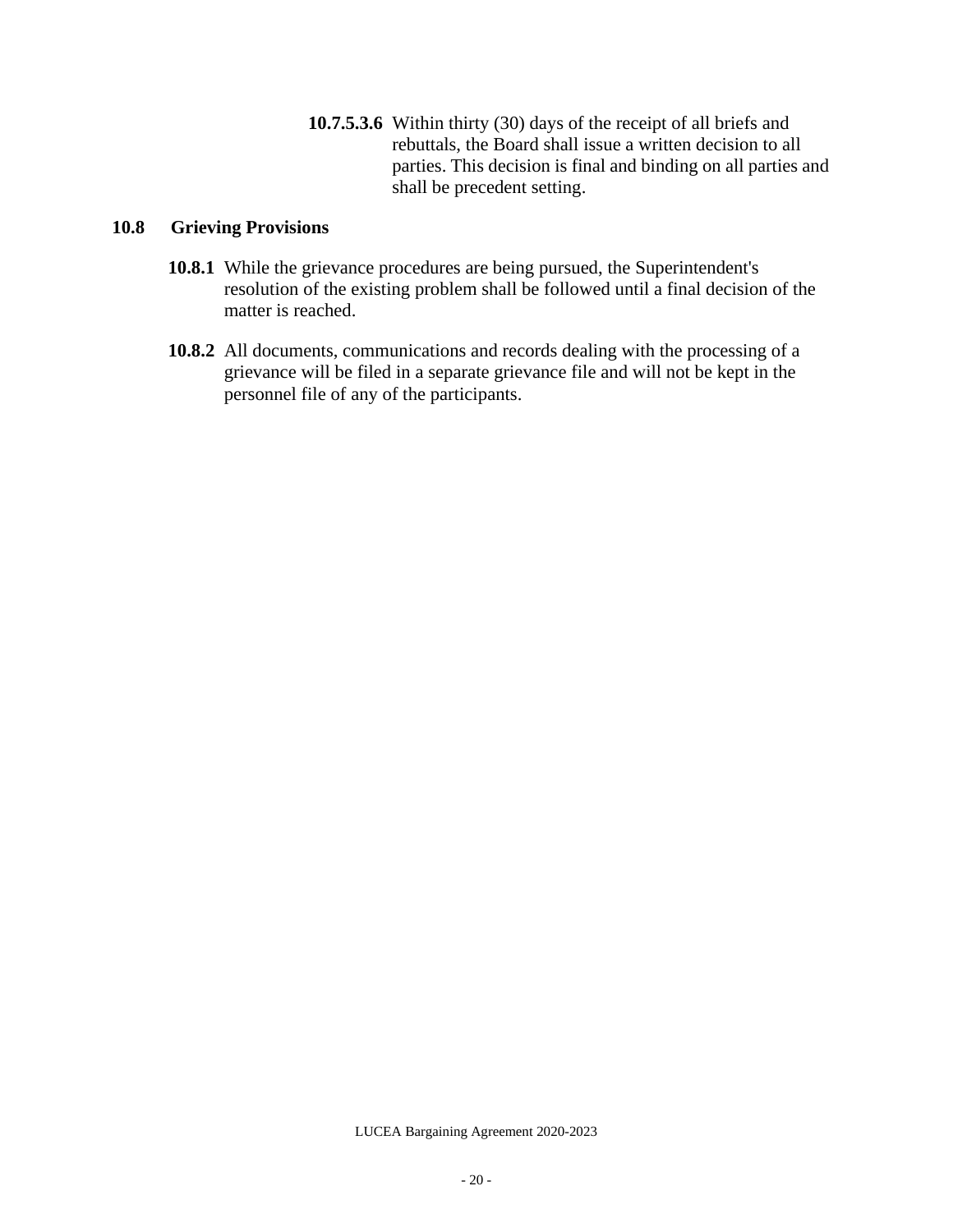# <span id="page-21-0"></span>**ARTICLE 11 – DUES, FEES AND PAYROLL DEDUCTIONS**

### <span id="page-21-1"></span>**11.1 Dues and Other Deductions**

- **11.1.1** The right of a payroll deduction for payment of organizational dues shall be accorded without charge to the Association.
- **11.1.2** The District shall, upon appropriate written authorization from any Unit Member, deduct and make appropriate remittance for bargaining unit dues, insurance premiums, credit union, payments, bank, savings bonds, charitable donations, annuities or other plans or programs jointly approved by the Association and the District. No other union shall be entitled to receive dues deducted from Unit Members.
	- **11.1.2.1** The District shall, on the same designated date of each month, draw its order upon the funds of the District in favor of the Association for an amount equal to the total of the respective deductions made with respect to the Association during the pay period.
- **11.1.3** With respect to all sums deducted by the District pursuant to authorization of the Unit Member, for membership dues, the District agrees promptly to reduce such employee's pay warrant by the designated amount in the next pay period following the closing date for receipt of changes and pay warrants. In order for the authorizations to be effective, the Lake County Office of Education Business Office must receive the signed authorization for payroll deduction on or before the  $10<sup>th</sup>$  of the month.
- **11.1.4** The Association shall provide the district with notification of a dues increase at a time sufficiently prior to the effective date of the increase to allow the employer an opportunity to make the necessary changes and with a copy of the notification of the increase which has been sent to Unit Members.
- <span id="page-21-2"></span>**11.1.5** The District shall not require the completion of a new deduction authorization when a dues increase has been affected or at any other time without the express approval of the Association.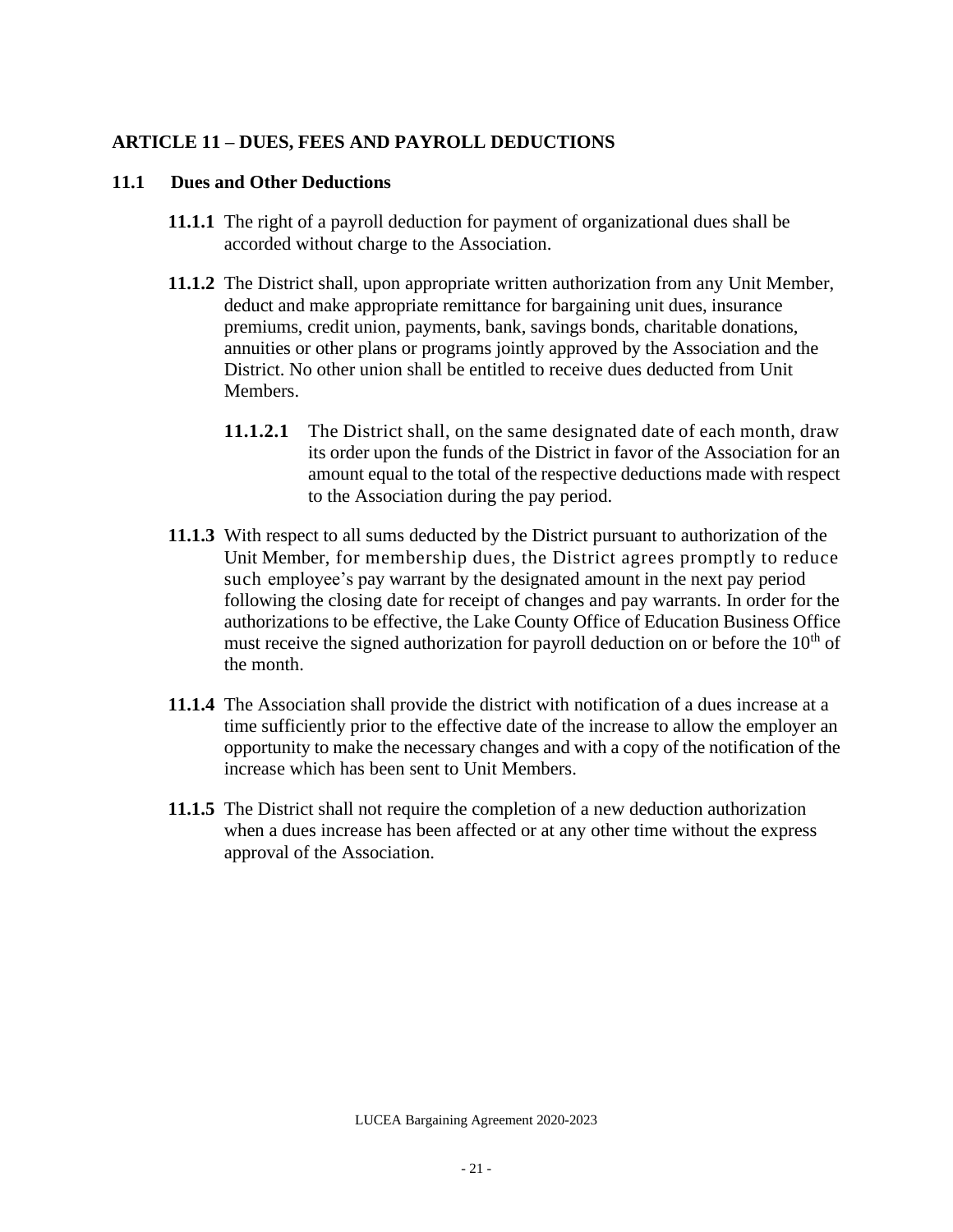# **ARTICLE 12 – ASSOCIATION RIGHTS**

## <span id="page-22-0"></span>**12.1 Bulletin Board**

The Association shall have the right to post notices of activities and matters of Association concern on Association bulletin boards, at least one of which shall be provided in each work site in areas frequented by Unit Members. For purposes of this section, each of the following shall be considered a separate work site:

Lakeport Elementary School Terrace Heights Terrace School Clear Lake High School Lakeport Alternative Schools Bus Barn

#### <span id="page-22-1"></span>**12.2 Use of Buildings and Equipment**

The Association shall have the right to use District facilities and equipment for meetings and other Association activities. Such use shall be restricted to times and places that will not interfere with the education process or the work of the bargaining unit employees. Association copies in runs of over 100 will be done by a commercial copy machine off school grounds.

#### <span id="page-22-2"></span>**12.3 Association Business**

The Association may conduct Association business with employees at any time other than during the employee's instructional classroom hours or assigned duties.

#### <span id="page-22-3"></span>**12.3.1 Association Release Time**

Contingent upon the CTA/NEA reimbursement of the CTA ESP Leadership Academies and Representational Assembly, the Association shall be provided with twelve (12) days of release time with no loss of pay or benefits for Association training and leadership conferences sponsored by CTA/NEA. In those years the annual CTA/NEA leadership conference is held in Northern California, the Association shall be granted thirteen (13) days of release time.

The Association agrees to give five (5) days written notice in advance of the date of the leadership conference leave by notifying site administrators and/or managers and the Superintendent*.*

**12.3.1.1** Within the twelve (12) days release time provided in Article 12.3.1, the Association or its members may use days approved by the Association, for other union business.

## <span id="page-22-4"></span>**12.3.2 Association President Release Time**

LUCEA Bargaining Agreement 2020-2023 The Association President shall be provided eight (8) days of release time to conduct Association business. The Association President shall notify the district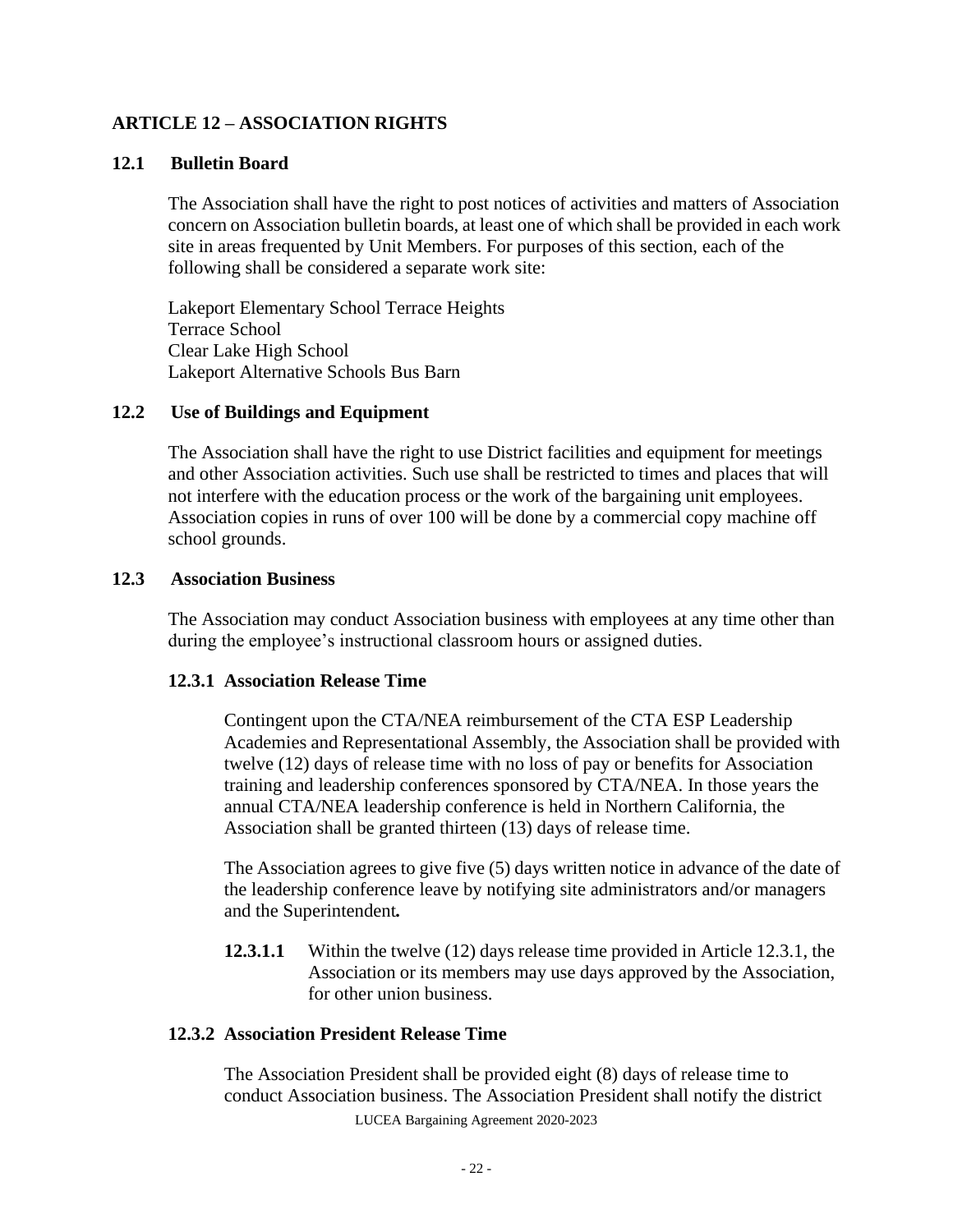office in advance for time charged against the eight (8) days of release time.

## <span id="page-23-0"></span>**12.3.3 Other Association Release Time**

Release time for Association members for negotiations, processing grievances or PERB proceedings in which the Association is a legal participant, shall not be charged against this section.

## <span id="page-23-1"></span>**12.3.4 Association Request for Leave**

Association requests for leave under this section and the Association activity, for whichthe leave is granted, should not interfere with the normal and regular operation of the District.

## <span id="page-23-2"></span>**12.4 Unit Orientation**

At the beginning and ending of each school year the Association shall be provided one (1) hour to meet with all Unit Members at a mutually agreed upon date and time.

Unit Members working during this time will be excused from duties. Those not on duty attend as a matter of choice.

#### <span id="page-23-3"></span>**12.5 Access to Work Sites**

Authorized representatives of the Association shall have the right to transact official Association business on District property before and after work, during employee breaks and lunch periods and to use District facilities when they are otherwise not in use. Association representatives will inform the principal or supervisor when he/she is on campus. Association representatives shall not interrupt employees during working times.

## <span id="page-23-4"></span>**12.6 Access to Information**

The District, upon request by the Association, agrees to provide to the Association any and all information for the Association to fulfill its responsibility of representation.

The Association shall have the right to receive copies of the board agenda packets excluding confidential, negotiation, litigation, student and confidential personnel material. If items are deleted from the Association's copy of the board packets, the Association shall be notified of the nature of the items deleted and the authority for the District's position that the material is confidential. The Association may be charged the actual costs of duplication.

# <span id="page-23-5"></span>**12.7 Appointment of District Committees**

The Association agrees to cooperate with the District in filling classified vacancies on District Committees. The Association agrees to appoint a representative to all committees established by the District as long as there is no additional cost to the District. If there is a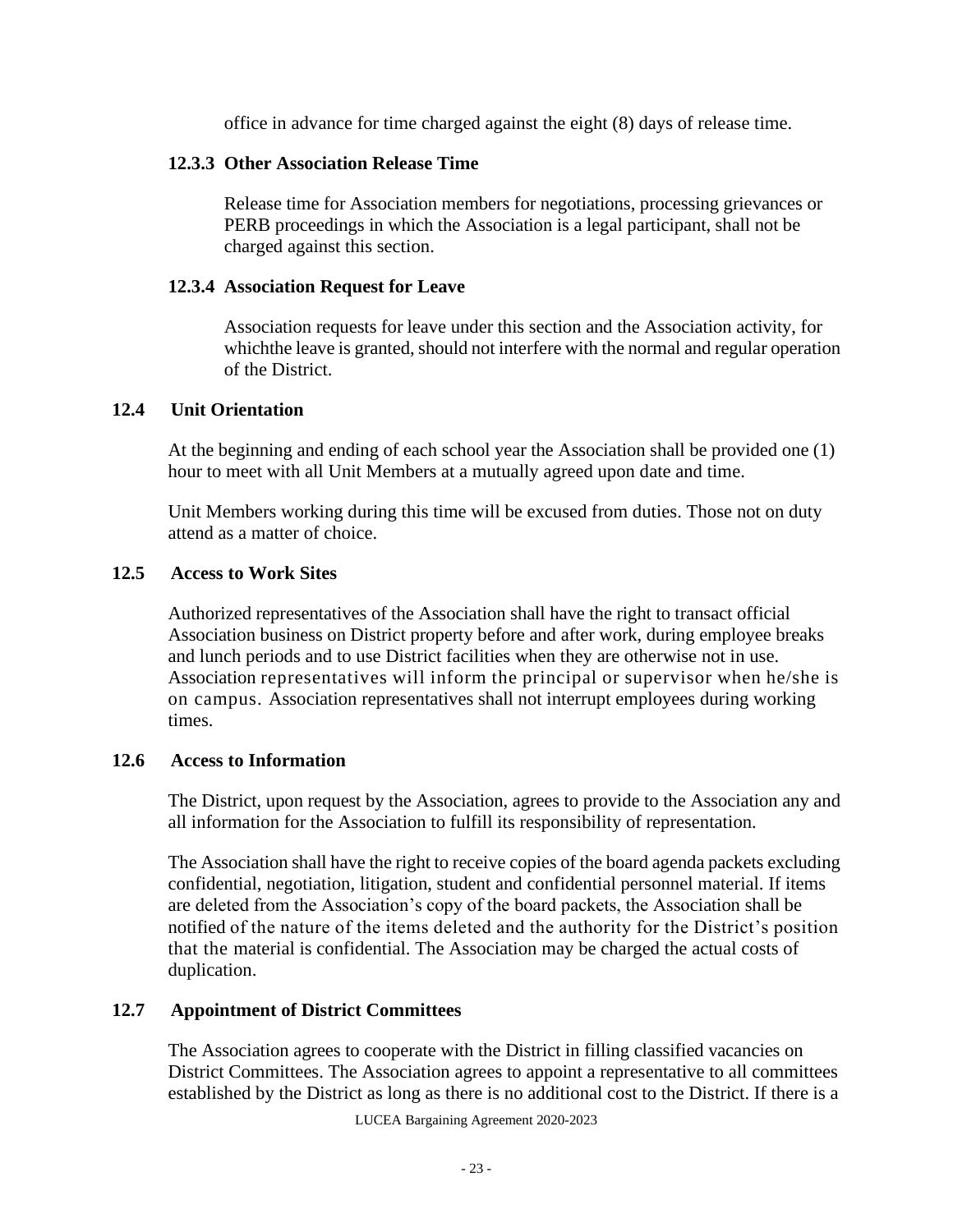question about the purpose of a committee, the Association may decline to appoint a representative.

Nothing herein shall be deemed to permit the District to establish a committee with bargaining Unit Member participation concerning matters within the scope of representation without the express consent of the Association.

## <span id="page-24-0"></span>**12.8 Seniority Rosters**

The Association shall be provided annually, in September, with a complete "hire date" seniority roster. Receipt of such list shall not constitute agreement as to its accuracy on the part of the Association. The Association may request an updated list during the year if the District plans to lay off bargaining unit employees.

# <span id="page-24-1"></span>**12.9 Ratification of Agreement**

The District shall provide paid release time for Unit Members who are scheduled to work during the time of the ratification meeting called by the Association. The Association agrees to schedule ratification meetings during times when the fewest Unit Members will need to be released.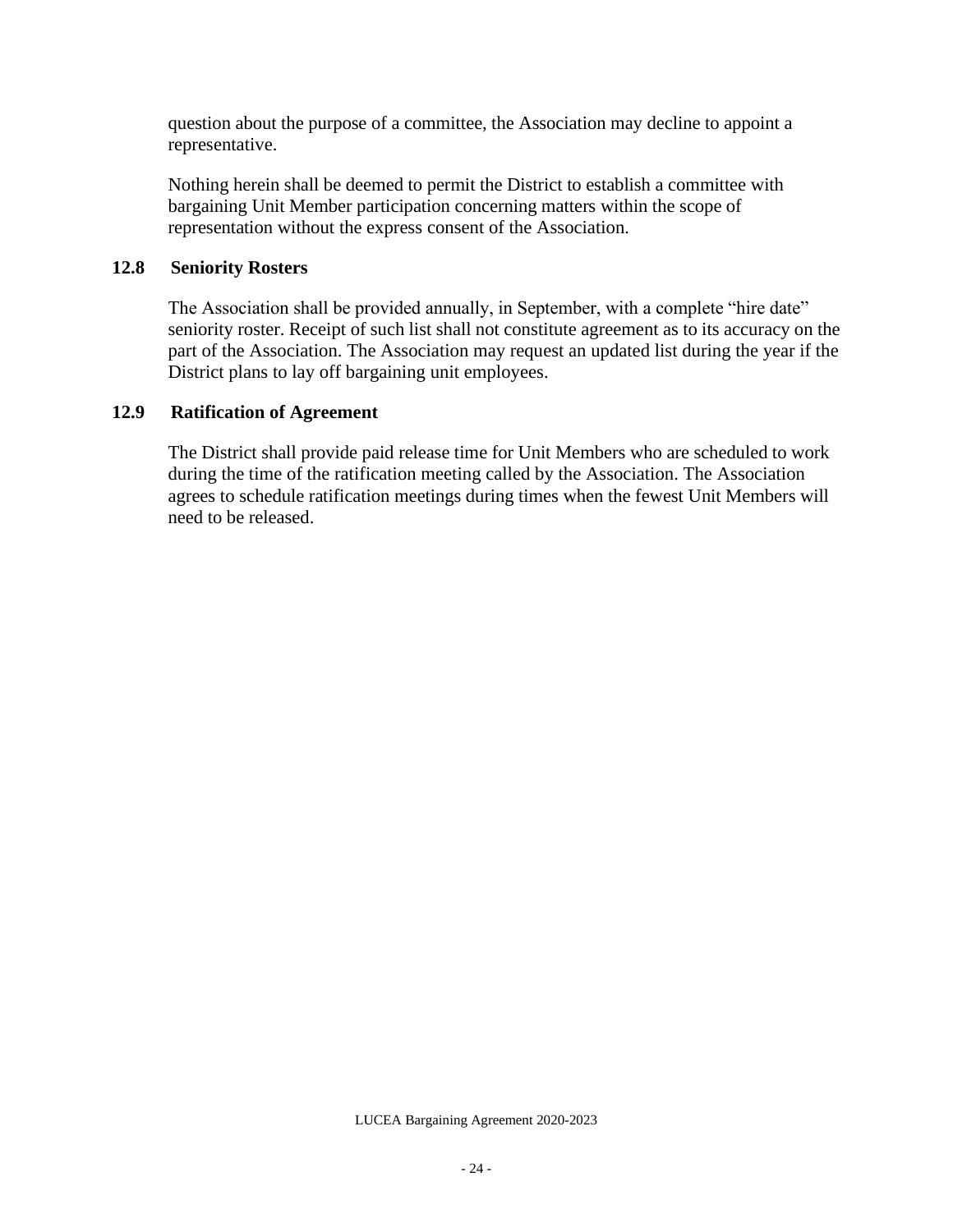# <span id="page-25-0"></span>**ARTICLE 13 – VACANCY, TRANSFERS, SENIORITY AND PROMOTIONS (TA dated 10.26.20)**

#### <span id="page-25-1"></span>**13.1 Definitions**

- **13.1.1** A "transfer" is a move from one school or work site to another school or work site, in the same job title.
- **13.1.2** A "reassignment" is a move from one job classification to another job classification of equal or lower salary range.
- **13.1.3** A "promotion" is advancement from one position to another position with a higher salary.
- **13.1.4** A "vacancy" is when a new unit position is created or when an existing unit position is vacated and the District plans to fill it.
- **13.1.5 "**Seniority" is the first date of paid service. Unit Members with the same first date of paid service shall have their seniority determined by drawing lots. Seniority shall not be lost due to a layoff.

#### <span id="page-25-3"></span><span id="page-25-2"></span>**13.2 Vacancies**

## **13.2.1 Order to fill vacancies**

## **13.2.1.1 Request for transfer**

**13.2.1.1.1** Qualified employees on the District's thirty-nine/sixty-three month rehire list (as per Ed Code 45298)

## **13.2.1.1.2 Internal candidates**

A unit member may submit a request for a transfer, reassignment, or promotion for a specific position at any time. A district letter of intent is required, and must be submitted annually. Annual requests expire each year on June  $30<sup>th</sup>$ .

If an internal candidate is not selected to fill a position, the District shall, upon request of the Unit Member, deliver in writing the reasons for the Unit Member not being selected to fill a vacancy.

A unit member shall be notified of vacancies in accordance with Article 13.2.3.1. Additionally, unit members who have a current letter on file for the relevant vacancy shall be invited to interview for the position, but are not guaranteed the job.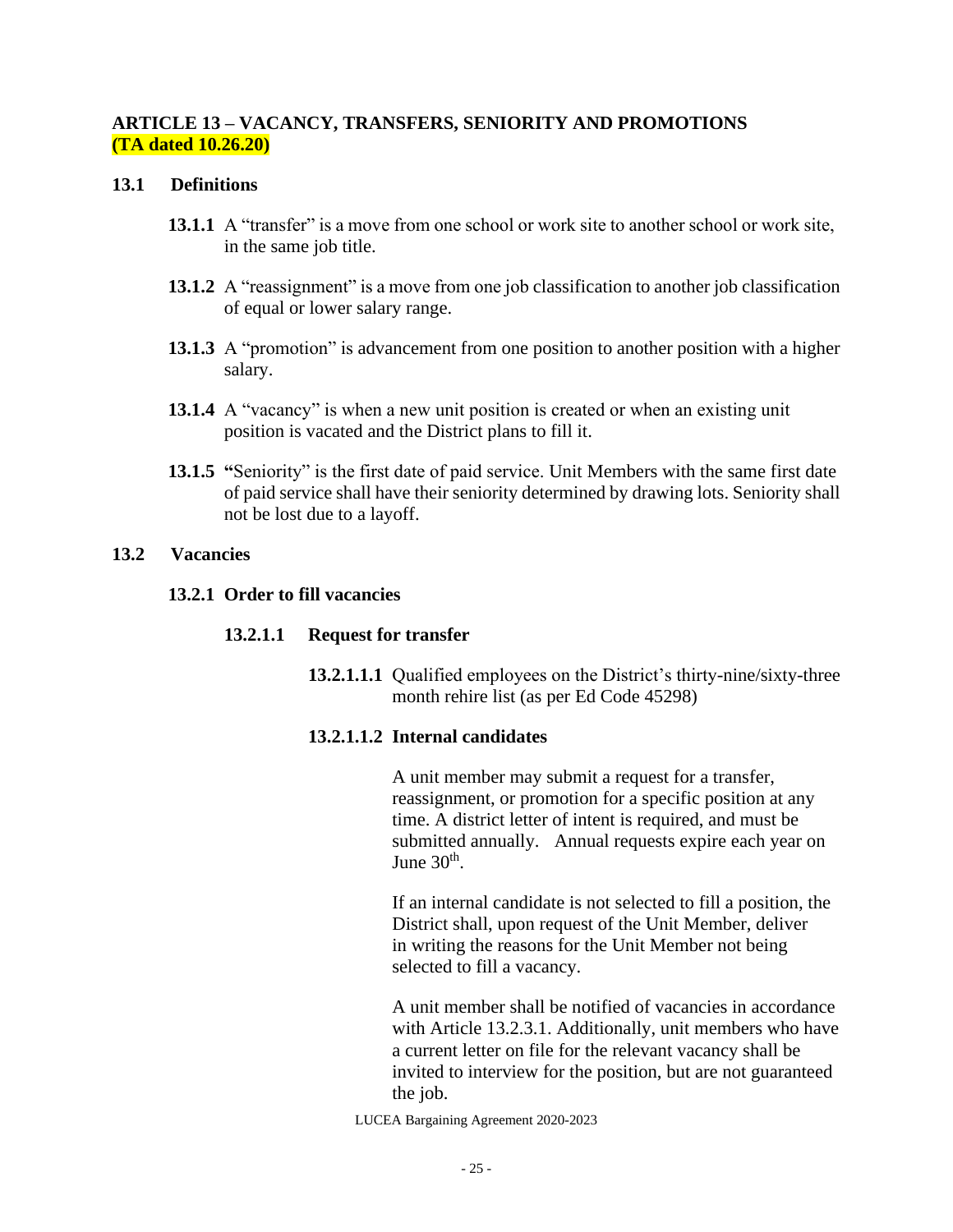## **13.2.1.1.3 External candidates**

No external candidates shall be selected to fill a vacancy if there is a Unit Member applicant of equal qualifications.

#### <span id="page-26-0"></span>**13.2.2 Vacancy Filling Procedures**

- **13.2.2.1** The District shall fill vacancies with the best qualified person according to the needs of the District pursuant to the following criteria:
	- **13.2.2.1.1** The experience and skills required to fulfill the job description on the vacancy notice.
	- **13.2.2.1.2** The past performance and evaluations of the applicants.
	- **13.2.2.1.3** The training and education of the applicants.
	- **13.2.2.1.4** Seniority of the applicants.
- **13.2.2.2** In the event an employee is promoted to a higher classification which is not *reasonably related\** to their current assignment, they shall be placed on the step in the new classification which would grant them a minimum increase of 10%. In the event a promotion is made in a *reasonably related\** position, step assignment will be lateral.

Seniority and other related issues will be applied as stipulated in Ed Code and contract language.

*\*For the purpose of this section reasonably related jobs are:*

- *1. Paraeducator I, II and III*
- *2. Custodial – Maintenance Worker*
- *3. Maintenance Worker – Skilled Maintenance*
- *4. Bus Driver/Custodian – Bus Driver – Special Education Bus Driver - Bus Driver/Classified Support*
- **13.2.2.3** When a Unit Member applies for and is given another job inside the district and, within the first forty (40) work days, the Unit Member decides they do not wish to continue in that position, the Unit Member automatically returns to their former position. If the district decides the employee is not meeting their expectations in the new position during the probationary period, the Unit Member automatically returns to their former position.
- **13.2.2.4** The District may simultaneously advertise positions internally and externally with the approval of the Association.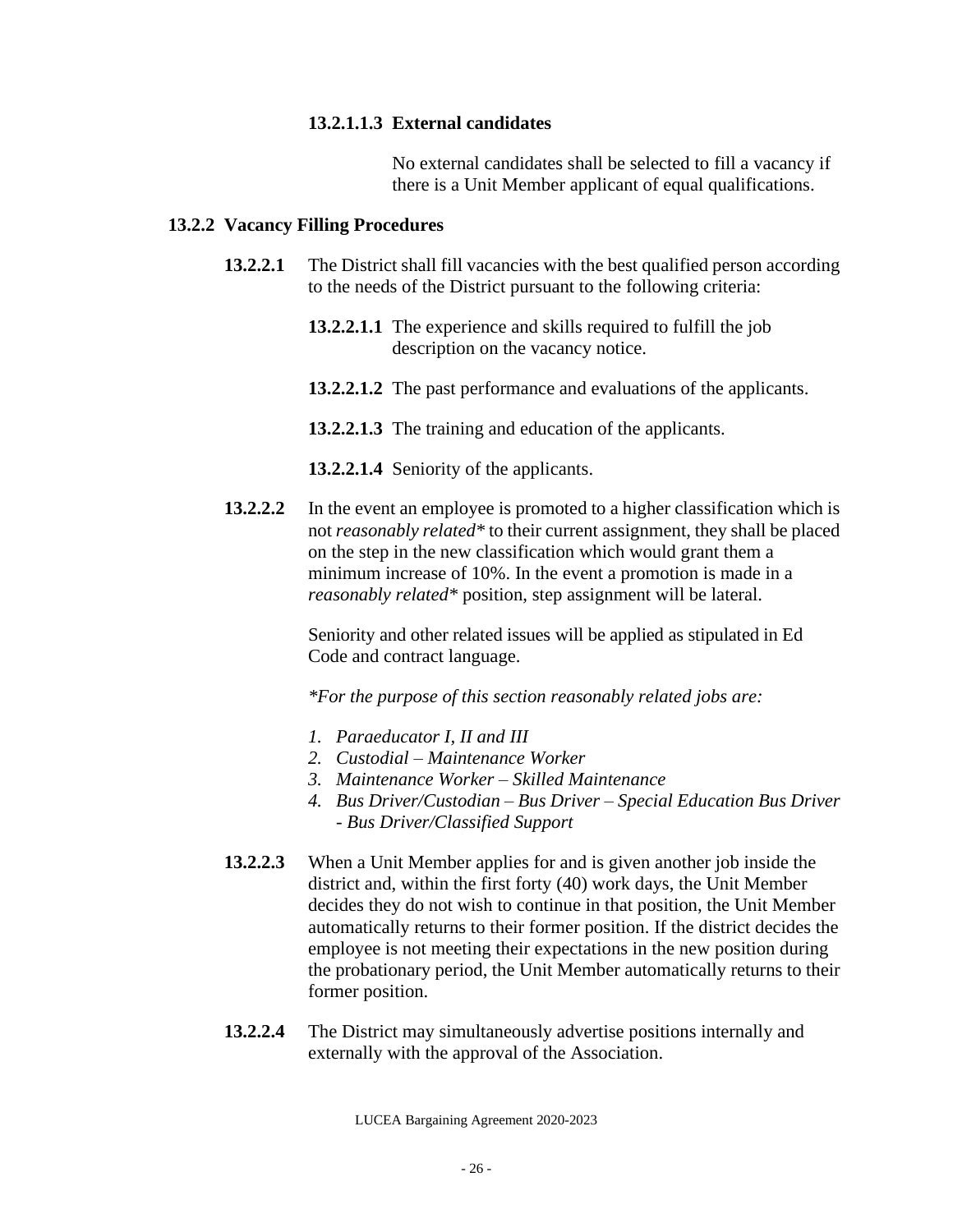- **13.2.2.5** The District shall, upon request of the Unit Member, deliver in writing the reasons for the Unit Member not being selected to fill the vacancy.
- **13.2.2.6** No outside applicants shall be selected to fill a vacancy if there is a Unit Member applicant of equal qualifications.
- **13.2.2.7** The Association President or designee shall be given four days notice of classified interviews. The Association President or designee shall work together with the direct supervisor to appoint a LUCEA member to participate in the interview teams.
- **13.2.2.8** Probationary employees must have a written evaluation by their current supervisor before transferring or being reassigned to another position. If a probationary employee does not have a written evaluation, he/she may request one from his/her supervisor.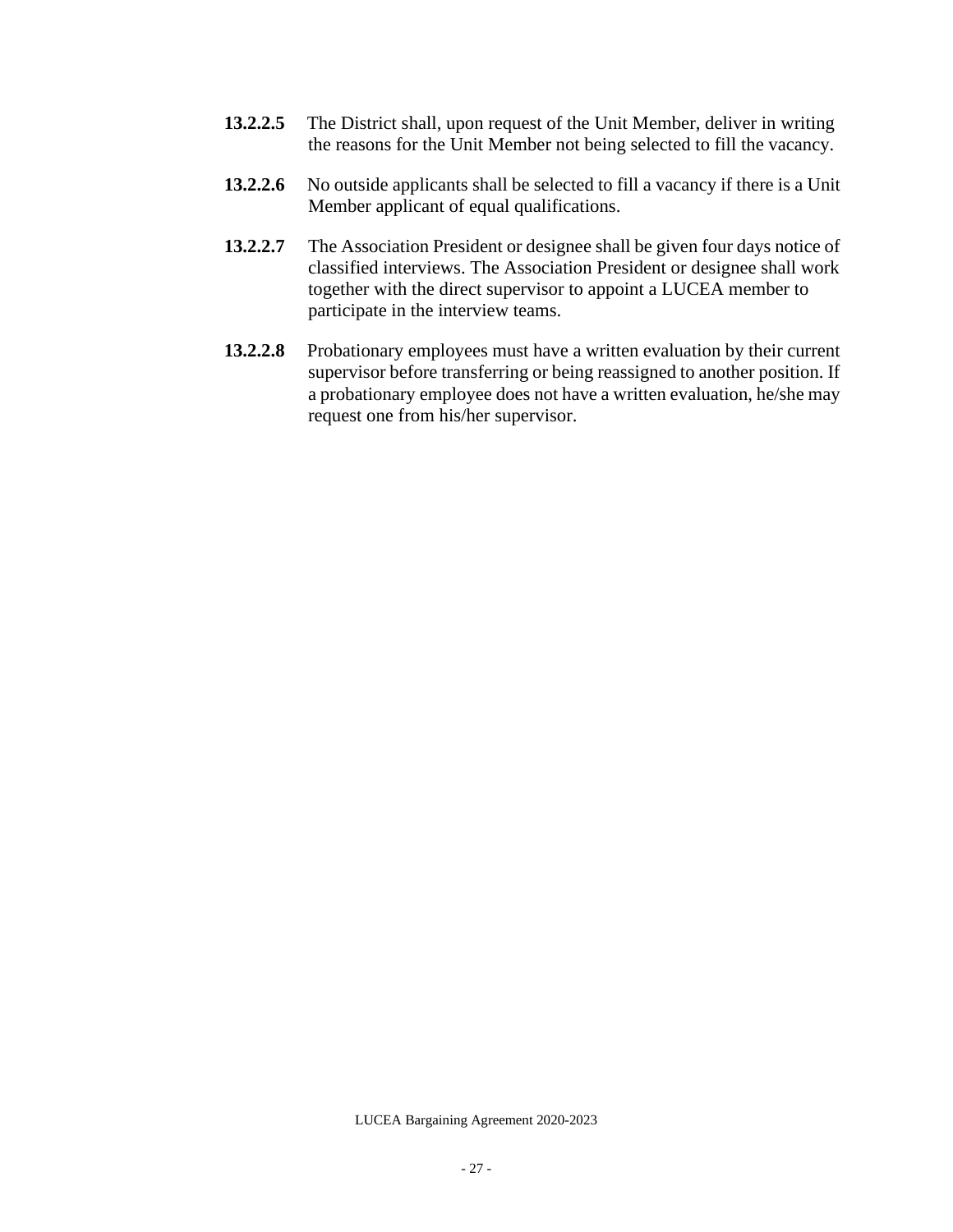#### <span id="page-28-0"></span>**13.2.3 Notice of Vacancies**

- **13.2.3.1** Notice of a vacancy will be sent to all employees via district email and it will be posted for ten (10) days on the employee bulletin boards. Postings shall include the following:
	- **13.2.3.1.1** A closing date which is at least ten (10) days following the posting date. No vacant position shall be filled until after the closing date. If a position is not filled after it has been posted two consecutive times, it can be posted as "open until filled".
	- **13.2.3.1.2** The classification of the position
	- **13.2.3.1.3** Location(s) of the work
	- **13.2.3.1.4** Rate of pay
	- **13.2.3.1.5** Amount of hours and days to be worked

#### <span id="page-28-1"></span>**13.2.4 Back-filling**

- **13.2.4.1** The purpose of this provision is to provide opportunities for Unit Members to temporarily increase their number of hours of work, temporarily increase their wages and acquire experience in a different job assignment.
- **13.2.4.2** When the District determines to fill a position held by an employee who is absent from work for a period of time known by the District to last twenty (20) working days or longer, the District shall fill the temporarily vacant position with a Bargaining Unit Employee if one applies, in accordance with the following conditions:
	- **13.2.4.2.1** Acceptance of employees applying to back-fill shall be determined by the immediate supervisor of the back-filled position.
	- **13.2.4.2.2** Backfilling positions shall be advertised by the District and applications submitted by employees in accordance with the provisions of Section 13.2.1 through 13.2.3 above with the following exceptions:

<span id="page-28-2"></span>Under 13.2.1 posting days shall be five (5) days, under 13.2.2.1 closing date shall be five (5) days following posting date.

**13.2.4.2.3** The position of an employee who is backfilling in another employee's position shall not be subject to the terms of this Section (Section 13.2.4 of Article 13).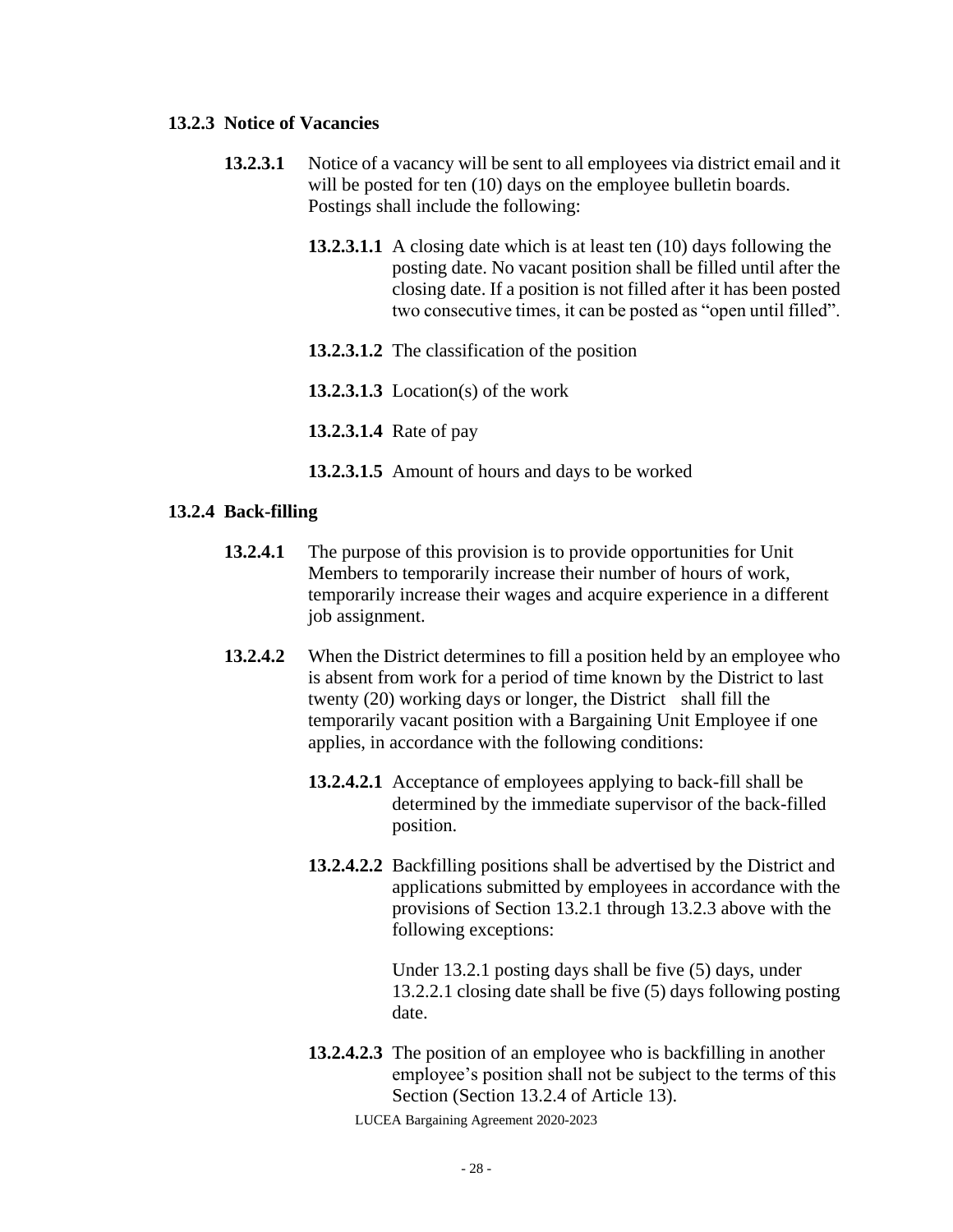## **13.3 Involuntary Transfer and Reassignment**

- **13.3.1** Involuntary transfers or reassignments shall only be made for the following reasons:
	- **13.3.1.1** A decrease in the number of students which requires a decrease in the number of Unit Members.
	- **13.3.1.2** The elimination of program(s) or school closings which requires a decrease in the number of Unit Members.
	- **13.3.1.3** As a means to resolve disputes between employees (See Problem Solving Procedures, Article 24, Section 6).
	- **13.3.1.4** Other for reasons of efficient operation of the District.
- **13.3.2** If a decrease in the number of students or the elimination of program(s) occurs, the District shall seek volunteers prior to making any involuntary transfer or reassignment. If an involuntary transfer or reassignment becomes necessary, the qualified Unit Member in the affected classification with the least seniority shall be transferred or reassigned.

#### **13.3.3 Involuntary Transfer or Reassignment Notice**

- **13.3.3.1** Each Unit Member shall be given written notice not later than two (2) weeks prior to a transfer or reassignment. Such notice shall specify the work site to which the Unit Member will be transferred or reassigned. In addition, the notice shall explain the nature of special conditions that may be encountered by the Unit Member in the new position.
- **13.3.4** A Unit Member to be involuntarily transferred or reassigned shall be entitled to a meeting with the Superintendent to discuss the transfer or reassignment prior to the transfer or reassignment being made. No Unit Member will be involuntarily transferred more than twice during a school year.

## **13.4 Involuntary Transfer and Reassignment**

- **13.4.1** Involuntary transfers or reassignments shall only be made for the following reasons:
	- **13.4.1.1** A decrease in the number of students which requires a decrease in the number of Unit Members.
	- **13.4.1.2** The elimination of program(s) or school closings which requires a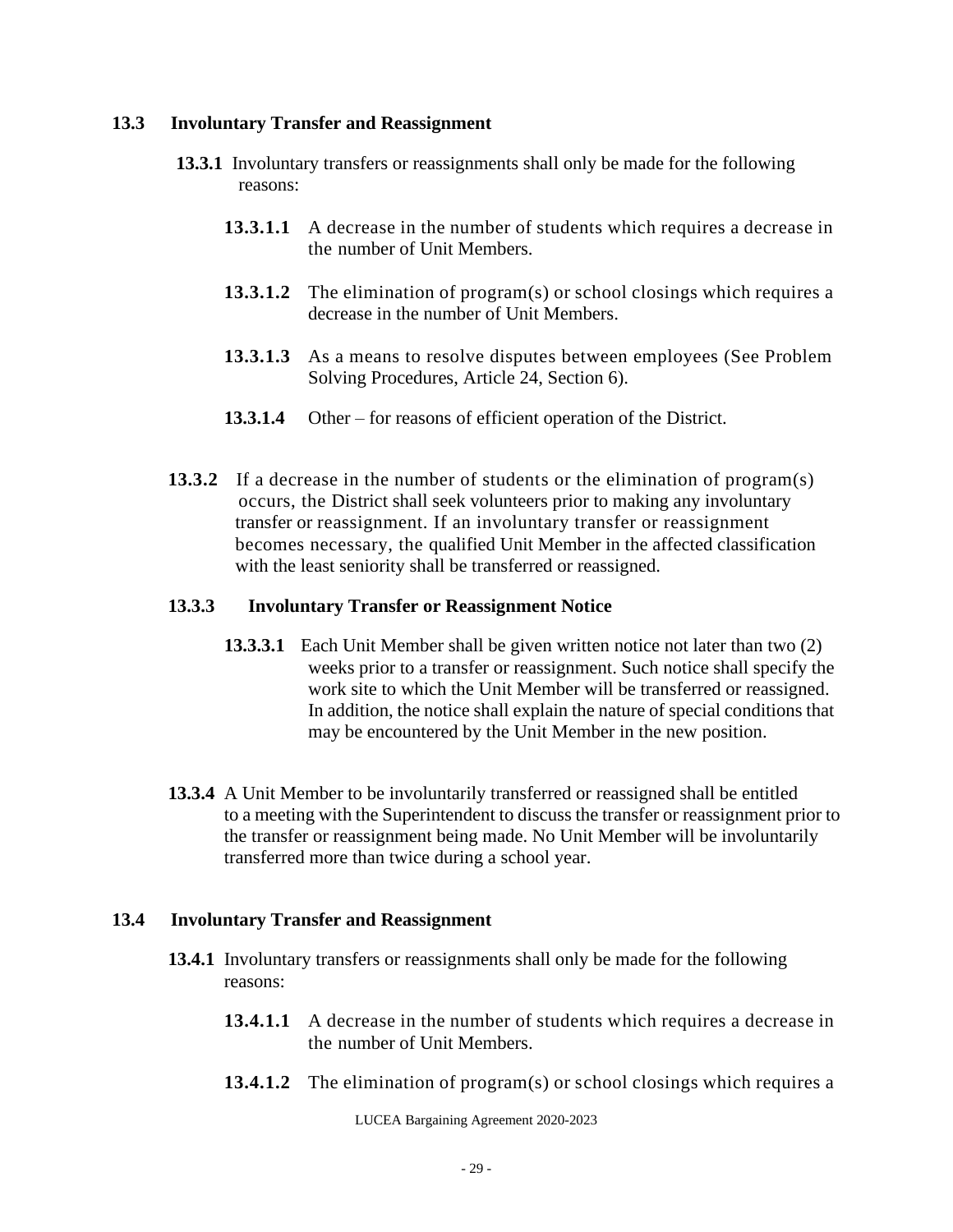decrease in the number of Unit Members.

- **13.4.1.3** As a means to resolve disputes between employees (See Problem Solving Procedures, Article 24, Section 6).
- **13.4.1.4** Other for reasons of efficient operation of the District.
- **13.4.2** If a decrease in the number of students or the elimination of program(s) occurs, the District shall seek volunteers prior to making any involuntary transfer or reassignment. If an involuntary transfer or reassignment becomes necessary, the qualified Unit Member in the affected classification with the least seniority shall be transferred or reassigned.

# <span id="page-30-0"></span>**13.4.3 Involuntary Transfer or Reassignment Notice**

- **13.4.3.1** Each Unit Member shall be given written notice not later than two (2) weeks prior to a transfer or reassignment. Such notice shall specify the work site to which the Unit Member will be transferred or reassigned. In addition, the notice shall explain the nature of special conditions that may be encountered by the Unit Member in the new position.
- **13.4.4** A Unit Member to be involuntarily transferred or reassigned shall be entitled to a meeting with the Superintendent to discuss the transfer or reassignment prior to the transfer or reassignment being made. No Unit Member will be involuntarily transferred more than twice during a school year.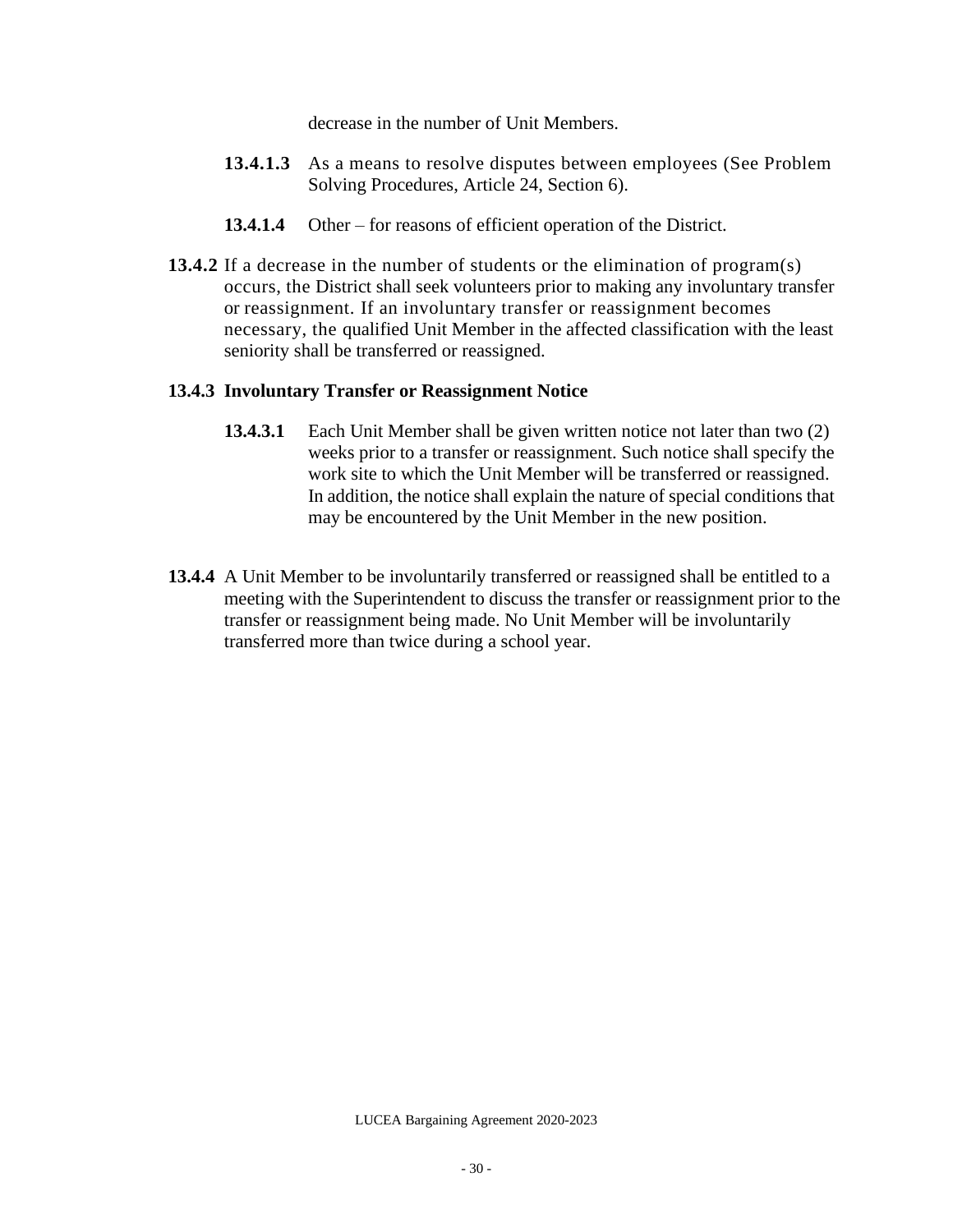# <span id="page-31-0"></span>**ARTICLE 14 – REDUCTION IN FORCE**

- **14.1** The Board of Education may lay off bargaining unit employees for lack of funds, lack of work or the expiration of a specially funded program. The District has no authority to reduce hours of employment of Unit Members without their consent or without going through layoffs in accordance with the provisions of the Education Code.
	- **14.1.1** Layoff for Lack of Funds. The District may lay off Unit employees in the event of an actual and existing financial inability to pay salaries of the Unit Members.
		- **14.1.1.1** Unit Members will be given no less than forty-five (45) days notice prior to the effective date of layoff. The notice shall inform the Unit Member of his/her displacement and reemployment rights, if any.

# <span id="page-31-1"></span>**14.1.2 Layoff for Lack of Work**

When, as a result of a reduction or elimination of the service being performed by any department, classified employees shall be subject to layoff for lack of work, affected Unit Members shall be given no less than forty-five (45) days notice prior to the effective date of layoff. The notice will inform the Unit Members of their displacement and reemployment rights, if any.

# <span id="page-31-2"></span>**14.1.3 Layoff for Expiration of Specially Funded Program**

When, as a result of the expiration of a specially funded program, Unit Members must be eliminated at the end of the school year, the Unit Members to be laid off shall be given written notice on or before May 29 informing them of their layoff effective the end of the year and of their displacement rights, if any, and reemployment rights. In cases where the termination of a specially funded program is other than June 30, the District shall provide at least forty-five (45) days notice prior to the effective date of the layoff.

# <span id="page-31-3"></span>**14.2 Order of Layoff**

- **14.2.1** Whenever a Unit Member is laid off, the order of layoff within the position shall be determined by the hire date. The Unit Member who has been employed the shortest time in the position shall be laid off first. Reemployment shall be in the reverse order of layoff.
- **14.2.2** Any layoff shall be effected within a group as outlined and defined in Appendix E attached to this Contract.
- **14.2**.**3** Seniority will be based on the first date of paid service regardless of the number of days and hours the Unit Member has worked. Unit Members with the same first date of paid service shall have their seniority determined by drawing lots. Seniority shall not be lost due to a lay-off.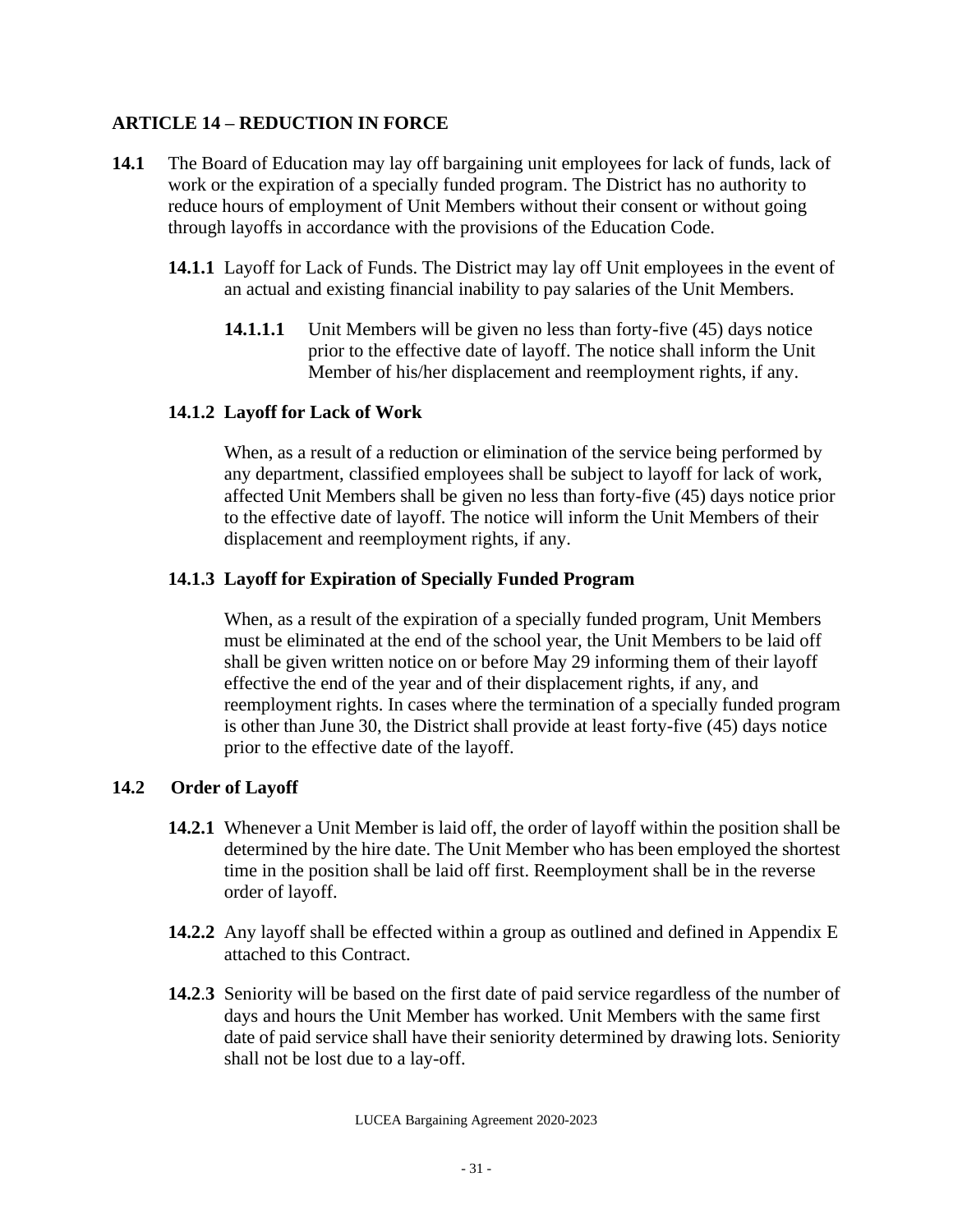# <span id="page-32-0"></span>**14.2.4 Bumping Rights**

- **14.2.4.1** A Unit Member laid off from his/her present position may bump into a position within the same group for which the Unit Member has sufficient district seniority over others.
- **14.2.4.2** In order to bump into a given position, the Unit Member must meet the minimum qualifications and required skills as stated in the relevant job description.
- **14.2.4.3** The Unit Member may also bump into another group in which they have previously worked.
- **14.2.4.4** The Unit Member who bumps into a position will be employed for the number of days and hours specified for the existing position they are bumping into, regardless of the number of days and hours they worked in the position from which they were laid off. It is mutually agreed that under this provision an employee with greater seniority may bump into a position with more hours, days and/or rate of pay than the position from which they were laid off.

# <span id="page-32-1"></span>**14.3 Reemployment Preference**

**14.3.1** Unit Members laid off for lack of work or lack of funds are eligible for reemployment for a period of thirty-nine (39) months and shall be re-employed in preference to new applicants. In addition, such laid off Unit Members have the right to participate in promotional exams within the District during the 39 month period.

The most senior permanent classified employee who has been laid-off by the District shall be the first to be offered a vacant position, for which they qualify, that falls within their group. Once the employee has agreed to accept a vacant position or a position into which they are bumping, they will not be permitted to transfer their acceptance to a second position, although it is possible for this employee to request to leave the position. In this case, the employee will be placed at the bottom of the lay-off list and maintain their seniority.

- **14.3.2** Unit Members who take voluntary demotions or voluntary reductions in hours in lieu of layoff or to remain in their present position rather than be reclassified or reassigned, shall be granted the same rights as persons laid off and shall retain eligibility to be considered for reemployment for an additional period of up to twenty-four (24) months.
	- **14.3.2.1** Unit Members who take voluntary demotions or voluntary reductions in hours in lieu of layoff shall be, at the option of the Unit Member, returned to a position in his/her former group or to a position with increased hours as vacancies become available.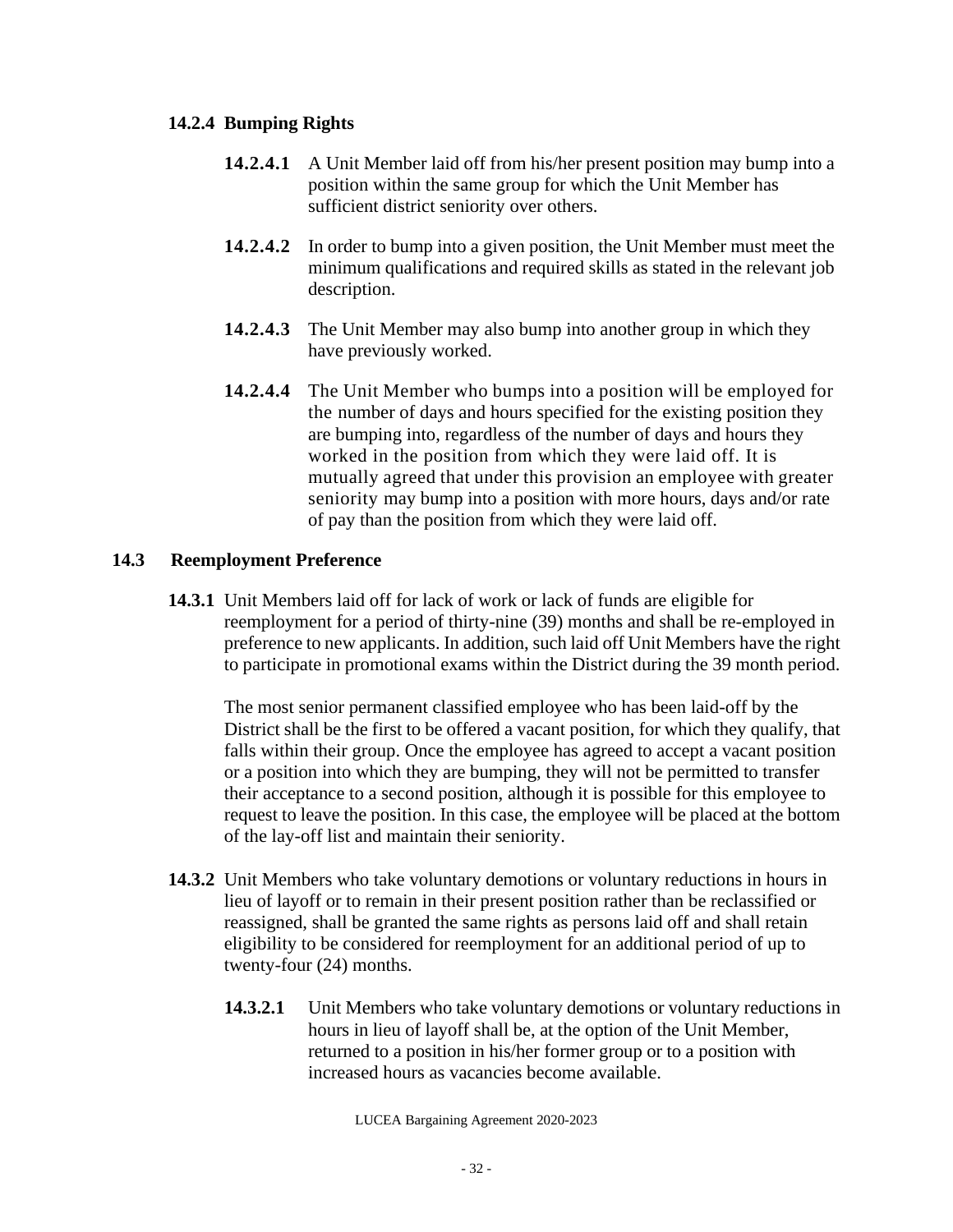**14.3.3** The District will consult with the Association to determine an appropriate timeline for the acceptance or rejection of re-employment opportunities subsequent to lay-off.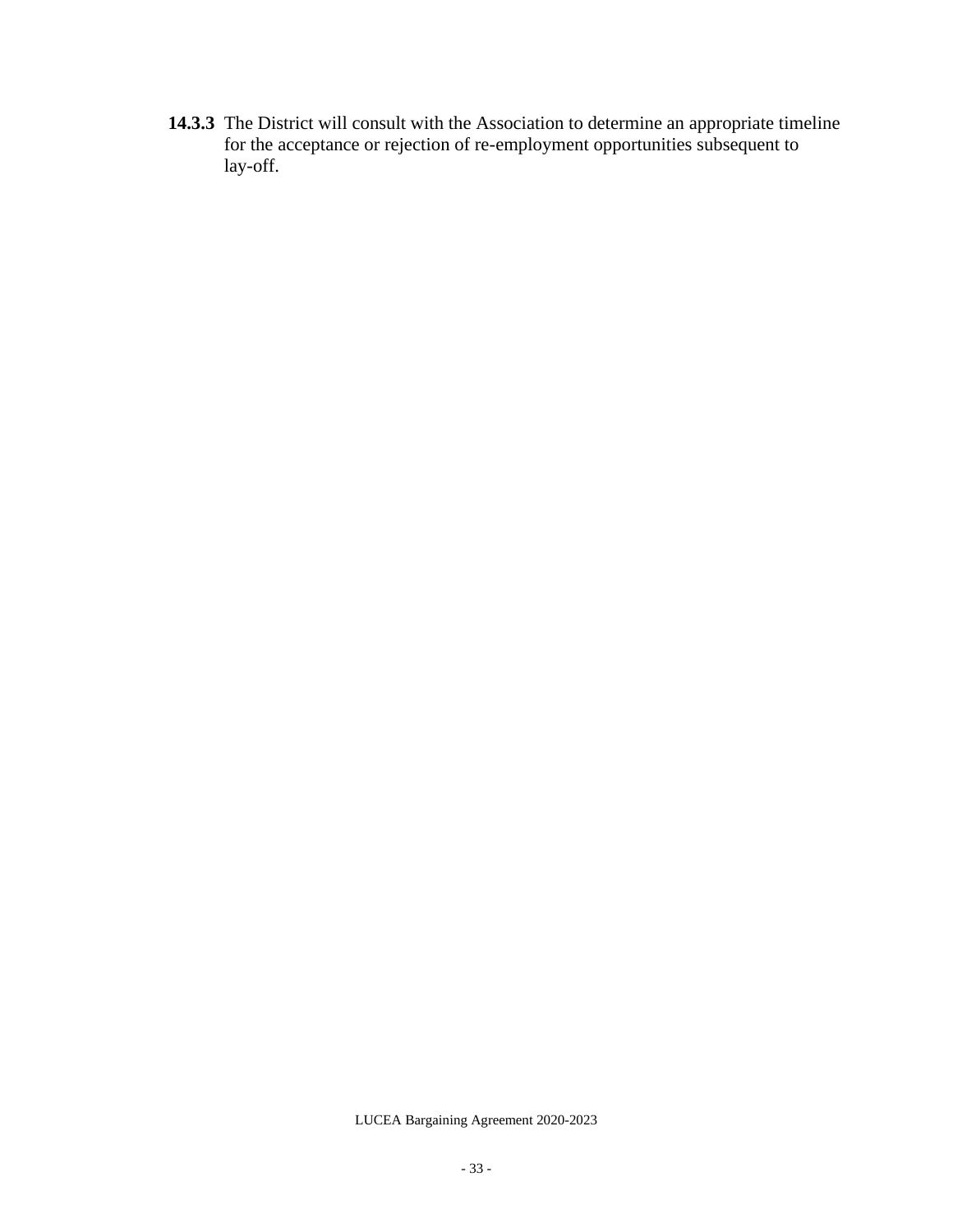# <span id="page-34-0"></span>**ARTICLE 15 – EVALUATION PROCEDURES**

### <span id="page-34-1"></span>**15.1 Definitions**

- **15.1.1** "Evaluator" is the immediate supervisor of the Unit Member.
- **15.1.2** "Reviewer" is the immediate supervisor of the evaluator or another management person mutually agreed upon by the evaluatee and evaluator and designated by the District Superintendent. The reviewer shall not be a member of the Bargaining Unit.

#### <span id="page-34-2"></span>**15.2 General Provisions**

The primary purpose of work performance assessment shall be the improvement of the employment skills and all assessments shall be conducted in good faith and in accordance with the provisions of this Agreement.

- **15.2.1** The standards, goals, objectives and expectations shall be consistent with the duties and responsibilities set forth in the employee's position description.
- **15.2.2** All performance assessments shall be conducted by the immediate supervisor who has direct and personal knowledge of the work performance of the Unit Member being assessed.
- **15.2.3** All monitoring or observation of the Unit Member's work shall be conducted openly and with full knowledge of the Unit Member without the use of audio-visual and/or recording devices.
- **15.2.4** Video cameras installed on buses will be used only in the event of accident or complaint.
- **15.2.5** A Unit Member shall not be assessed on or held accountable for any assigned work that is outside his/her job description.
- **15.2.6** In the event of an unsatisfactory evaluation, the immediate supervisor shall take positive action to assist the Unit Member in correcting any cited deficiencies. Improvement efforts include:
	- **15.2.6.1** Direct assistance to implement the recommendations;
	- **15.2.6.2** Provision of any resources to be utilized to assist with improvements;
	- **15.2.6.3** Techniques and means of measuring improvements; and
	- **15.2.6.4** Time schedule to monitor progress.
- **15.2.7** The District shall not require any Unit Member to act in any capacity as an evaluator on the work performance of another member of the Bargaining Unit.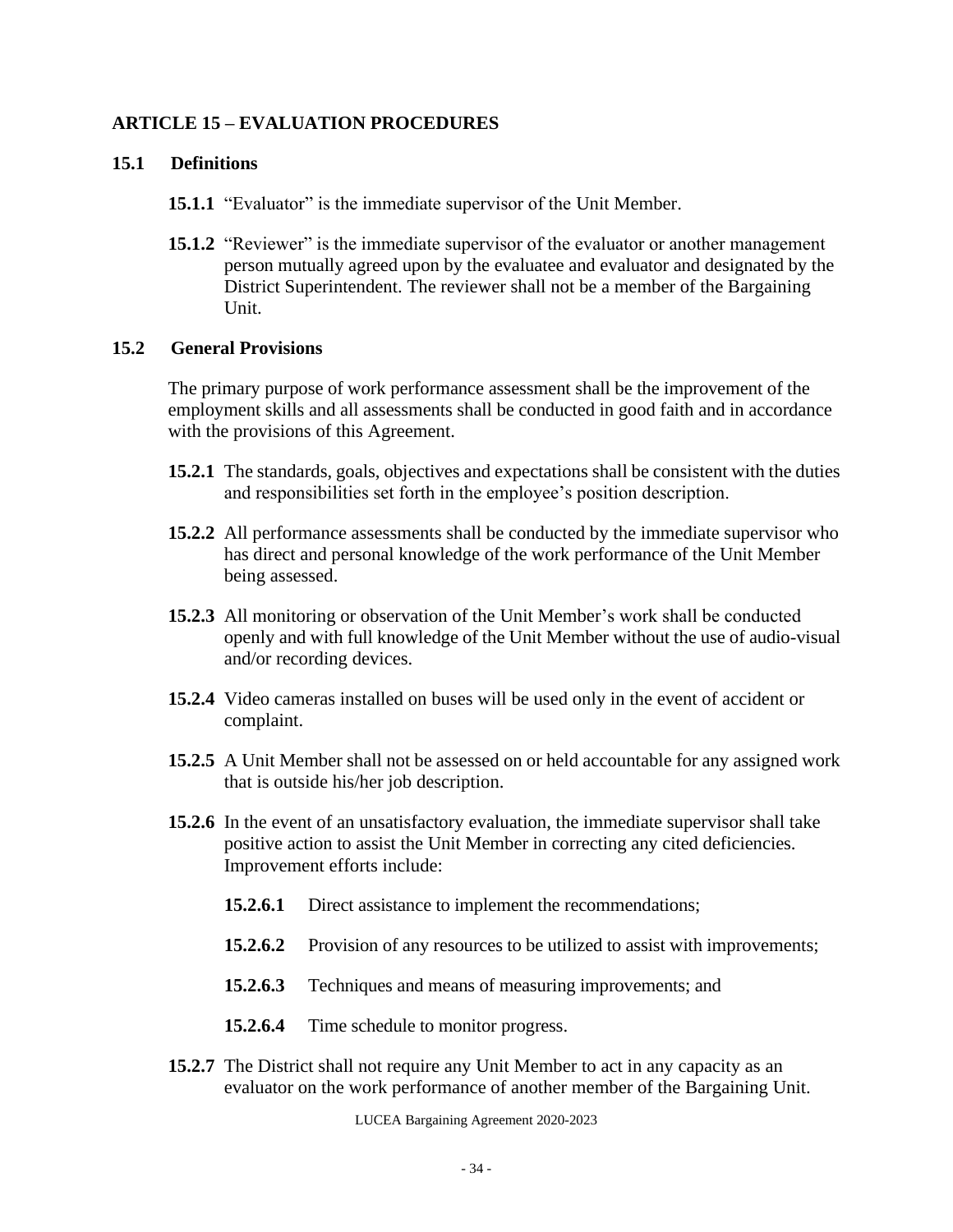- **15.2.8** The evaluation form attached as Appendix C shall be used by the District in the evaluation of Unit Members.
- **15.2.9** No assessment form shall be made a part of the Unit Member's personnel file until the Unit Member has been provided a written copy of the form and has had a reasonable opportunity to review the comments.

### <span id="page-35-0"></span>**15.3 Evaluation Procedure**

- **15.3.1** Work goals and/or objectives shall be established by the supervisor and the employee.
- **15.3.2** Upon satisfactory completion of the six month probationary period, classified employees shall be evaluated at least every other school year on a two year cycle.
- 15.3.3 Employees receiving overall unsatisfactory ratings shall be evaluated annually until the deficiencies are corrected and the overall rating is satisfactory.
- 15.3.4 Upon completion of the tenth year of employment, permanent employees who meet the criteria and have signed an agreement (Appendix D) may participate in a Five Year Evaluation Cycle.
- **15.3.5** Permanent employees serving in a probationary position will follow the calendar of events of probationary employees.
- **15.3.6** Calendar of Events for permanent employees:

| By September 1 |                          | Hold orientation conference                                                               |
|----------------|--------------------------|-------------------------------------------------------------------------------------------|
|                | $\overline{\phantom{a}}$ | Review job description and work<br>expectations                                           |
|                |                          | Review evaluation process                                                                 |
| By October 1   | $\overline{\phantom{a}}$ | Set goals and/or objectives                                                               |
| By December 1  |                          | First observations and conferences<br>related to progress towards goals and<br>objectives |
| By March 1     |                          | Second observation and conference                                                         |
| By May 1       |                          | Final written evaluation and conference                                                   |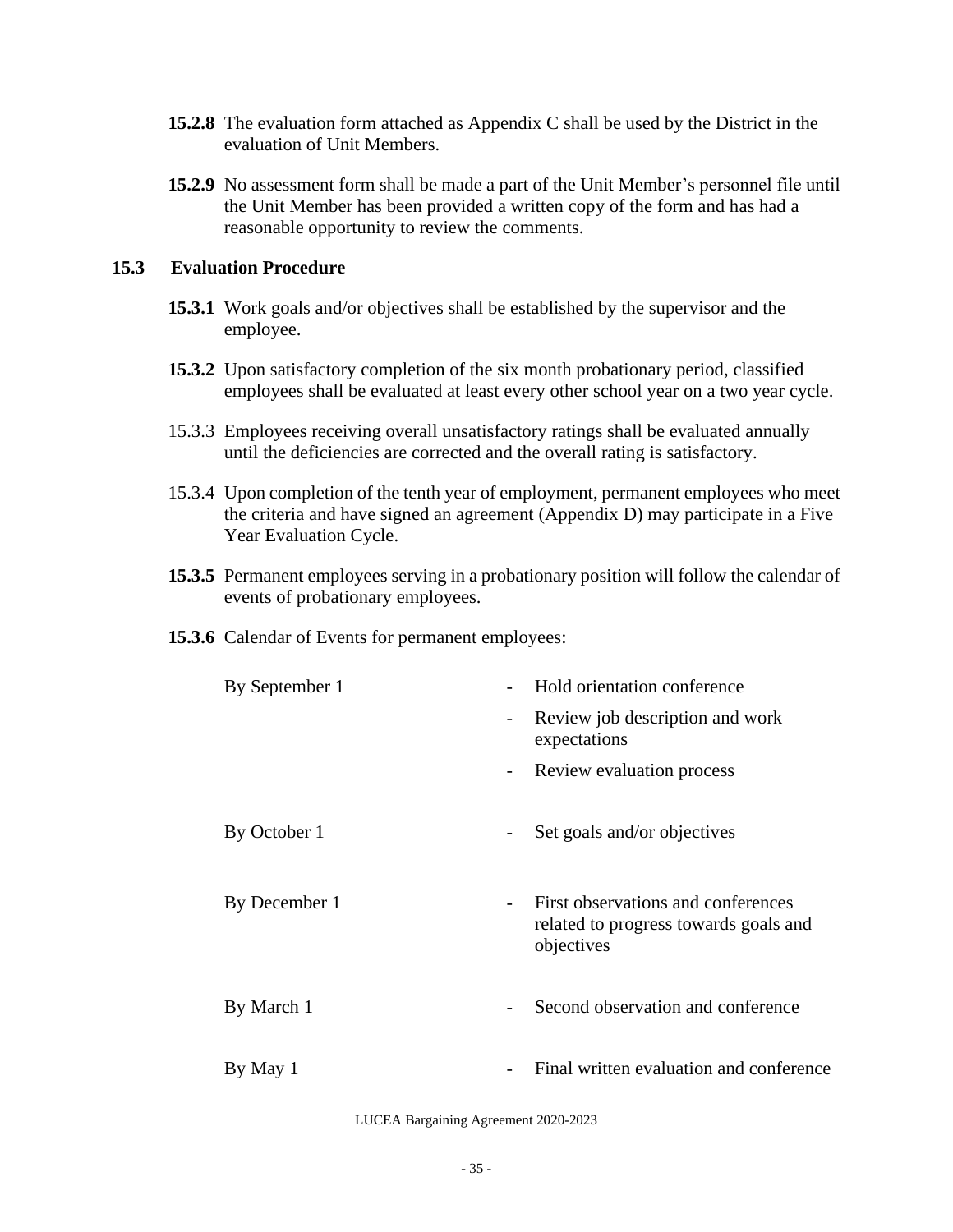**15.3.7** Calendar of Events for probationary employees:

| No more than ten days<br>from the employee's start<br>date            |                          | Hold orientation conference                                   |  |
|-----------------------------------------------------------------------|--------------------------|---------------------------------------------------------------|--|
|                                                                       | $\overline{\phantom{a}}$ | Review job description and work<br>expectations               |  |
|                                                                       | $\overline{a}$           | Review evaluation process                                     |  |
|                                                                       |                          |                                                               |  |
| No more than twenty days<br>after the employee's start<br>date        |                          | Set goals and/or objectives                                   |  |
| By Month 2                                                            | $\overline{\phantom{a}}$ | First observation, conference and<br>written evaluation       |  |
| By Month 4                                                            | $\overline{\phantom{a}}$ | Second observation, conference and<br>written evaluation      |  |
| No later than before the end<br>of the 6 month<br>probationary period |                          | Third observation, conference and final<br>written evaluation |  |

#### **15.3.8 Evaluation Document**

A copy of the completed evaluation, signed by the evaluatee and evaluator, shall be placed in the Unit Member's file at the District Office. The signing of the evaluation document shall not imply agreement with its contents.

#### **15.3.9 Right of Rebuttal**

The Unit Member has the right to submit a written reaction to the evaluation within ten (10) days of receipt of the evaluation. Such response shall become a permanent attachment to the copy of the evaluation in the Unit Member's personnel file.

#### **15.4 The Review Process**

**15.4.1** A Unit Member who receives an overall unsatisfactory performance evaluation may request that the evaluation be reviewed by the Superintendent. Such a request must be made in writing within seven (7) days of the date that the Unit Member received the evaluation.

LUCEA Bargaining Agreement 2020-2023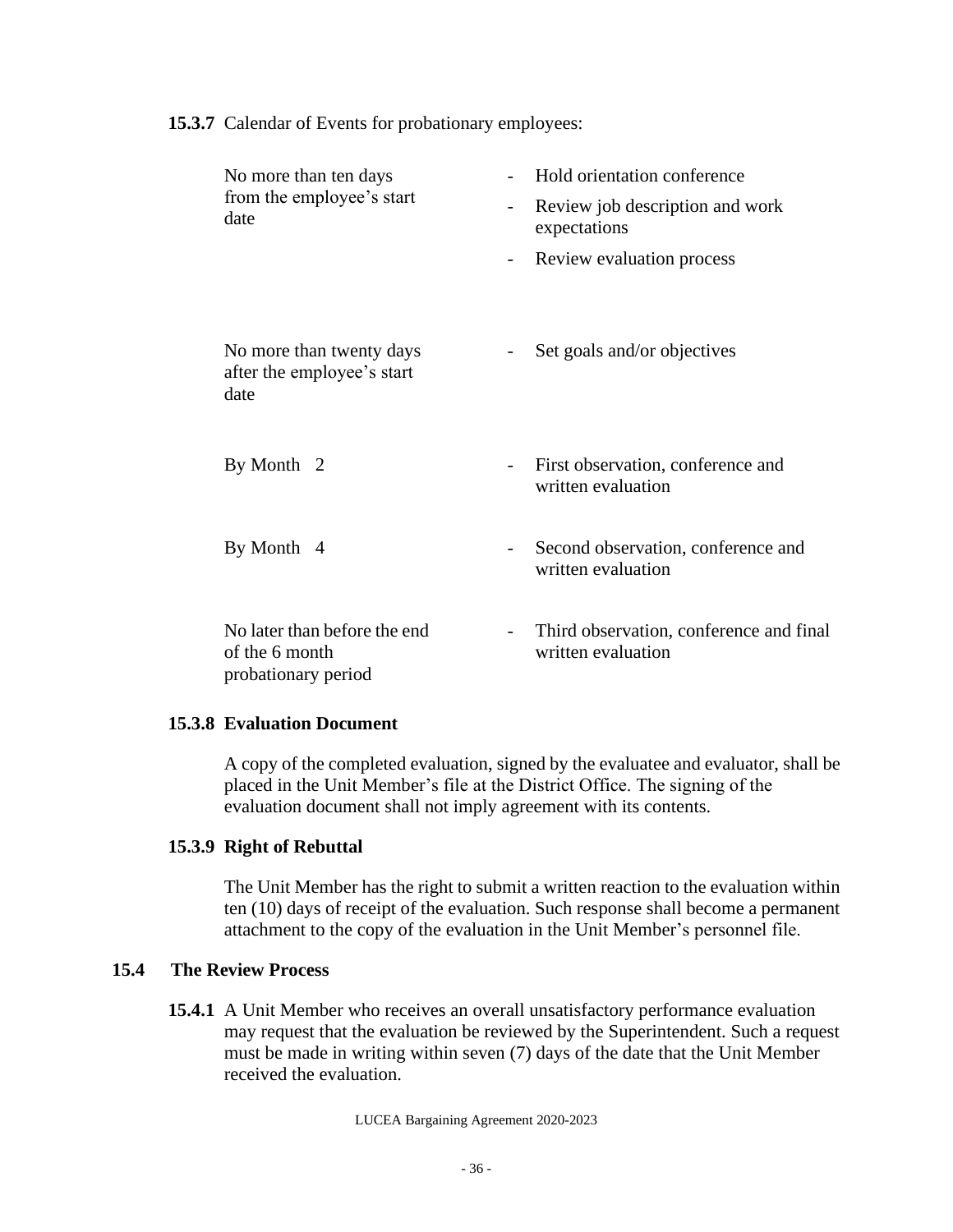**15.4.2** Nothing herein shall be construed as limiting or restricting, in any way, the right of a Unit Member to pursue a resolution to a negative evaluation through filing a grievance or through other legal means available to the Unit Members.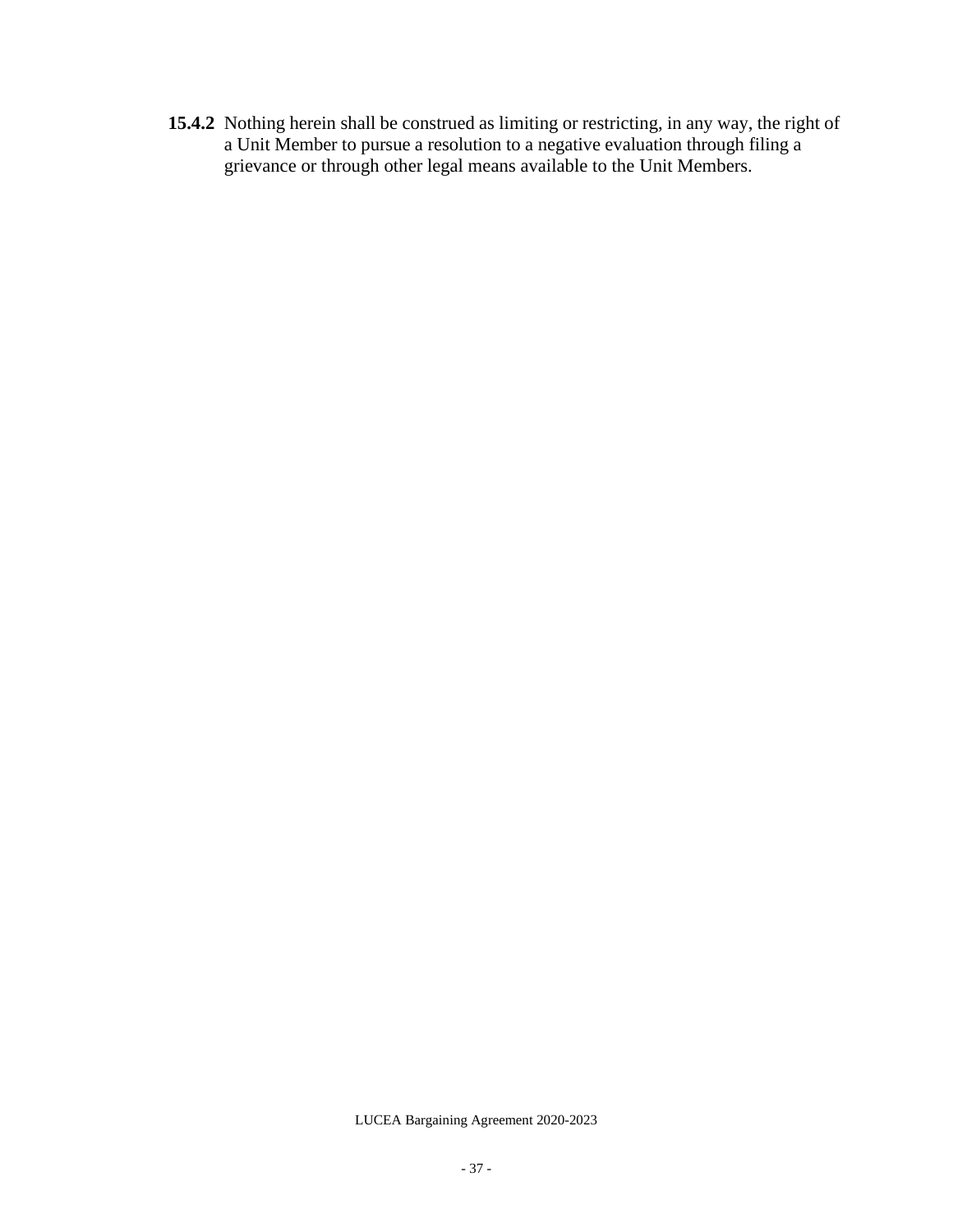### **ARTICLE 16 – DISCIPLINE**

#### **16.1 Definitions**

- **16.1.1** "Cause" relating to disciplinary actions against a Unit Member means those grounds for discipline, or offenses, enumerated in the law or the written rules of the Board of Education or Section 16.6.
- **16.1.2** "Demotion" means assignment to an inferior position or status, without the employee's written voluntary consent.
- **16.1.3** "Disciplinary action" includes any action whereby an employee is deprived of any classification or any incident or any classification in which he/she has permanence, including dismissal, suspension, demotion, or any reassignment, without his/her voluntary consent, except a layoff for lack of work or lack of funds.

#### **16.2 Disciplinary Rules**

- **16.2.1** No disciplinary action shall be taken against any Unit Member, based on charges that constitute reasonable cause, without investigation and verification of the circumstance(s) leading to the charge(s).
- **16.2.2** All permanent employees shall be subject to disciplinary action only for cause as prescribed by the rules and regulations of the Board of Education. The Board's determination of the sufficiency of the cause shall be conclusive.
- **16.2.3** The burden of proof is on the District. Any rule or regulation on the contrary is void.
- **16.2.4** No disciplinary action shall be taken for any cause which arose prior to permanent status, not for any cause which arose more than two (2) years preceding the date of filing of the notice of cause, unless such cause was concealed or not disclosed by the Unit Member when it could be reasonably assumed that the Unit Member should have disclosed the facts to the District.
- **16.2.5** The Board of Education may suspend an employee for not more than thirty (30) days without pay for any of the causes set forth in Section 16.6 of these rules. Employees may be suspended for additional periods not exceeding thirty (30) days with the approval of the Board of Education.

#### **16.3 Dismissal of Probationary Employee**

A probationary employee may be dismissed at any time during the probationary period without right of appeal or hearing.

## **16.4 Dismissal of Short-term or Emergency Employee**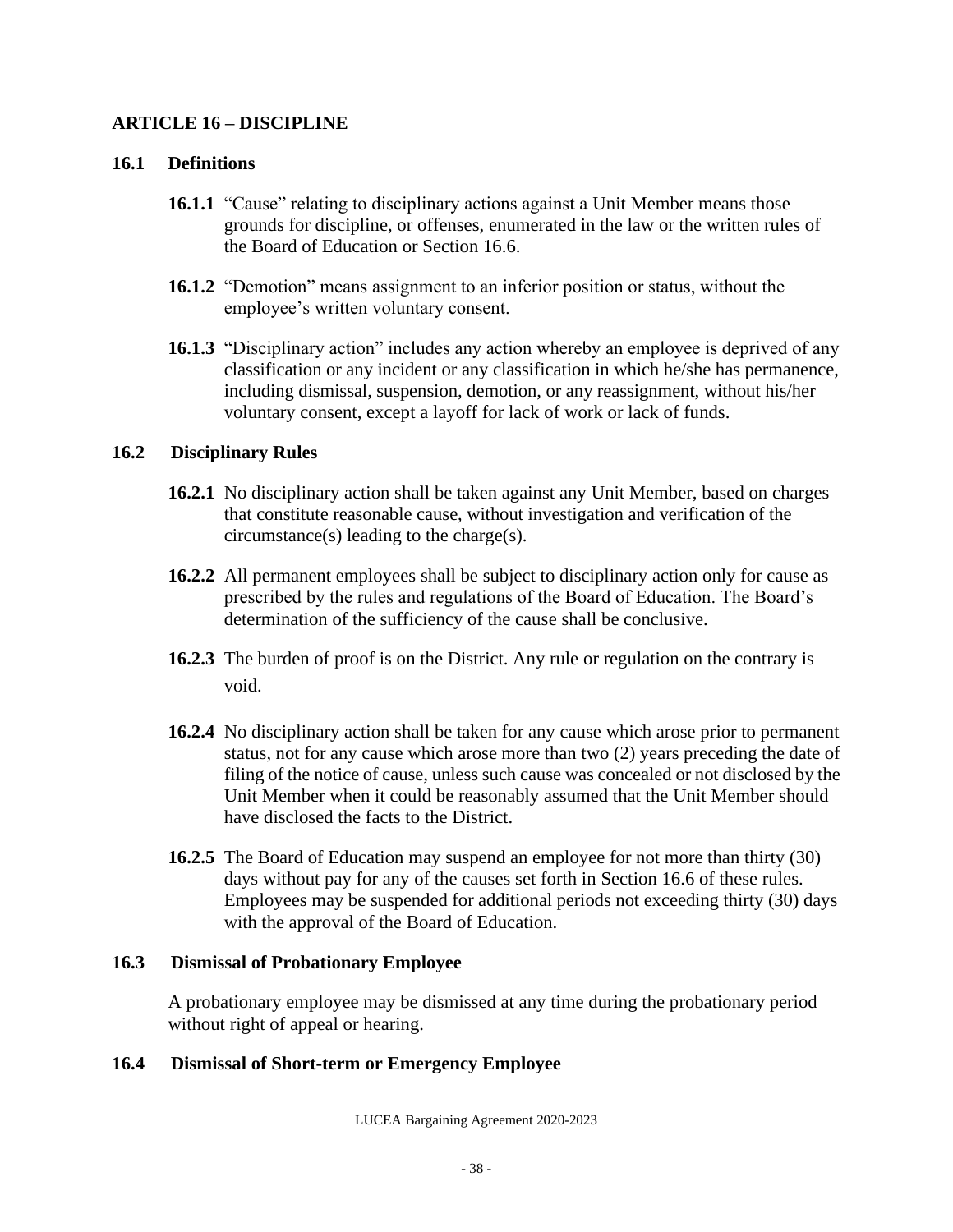A short-term (Ed Code Section 45103) or emergency employee may be dismissed at any time without right of appeal or hearing except as may otherwise be provided by law or ordinance.

#### **16.5 Progressive Discipline**

Except for those instances listed under 16.6, the normal procedures for discipline shall be:

- a. First Incident -Verbal Warning
- b. Second Incident Letter of Reprimand to employee and employee's personnel file
- c. Third Incident Suspension without pay
- d. Fourth Incident Dismissal

#### **16.6 Disciplinary Action**

Depending on the severity of the action, permanent employees may be suspended, demoted, or dismissed for the following causes, or for other reasonable cause:

- a. Unauthorized or excessive absence from work
- b. Conviction of a felony or of any criminal act involving moral turpitude
- c. Disorderly or immoral conduct
- d. Inability to perform the job assignment due to mental or physical disabilities
- e. Incompetence or inefficiency
- f. Insubordination
- g. Possession, use, sale, or being under the influence of any illegal drug intoxicant, or alcohol while on duty
- h. Negligent or willful damage to public property or waste of public supplies or equipment
- i. Repeated violation of these rules, the rules and regulations of the District or the laws and regulations of the State of California
- j. Neglect of duty
- k. Repeated failure to meet reasonable work performance standards and requirements
- l. Failure to respond to an order to appear before the Board of Education
- LUCEA Bargaining Agreement 2020-2023 m. Refusal to comply with the proper directive to undergo a medical examination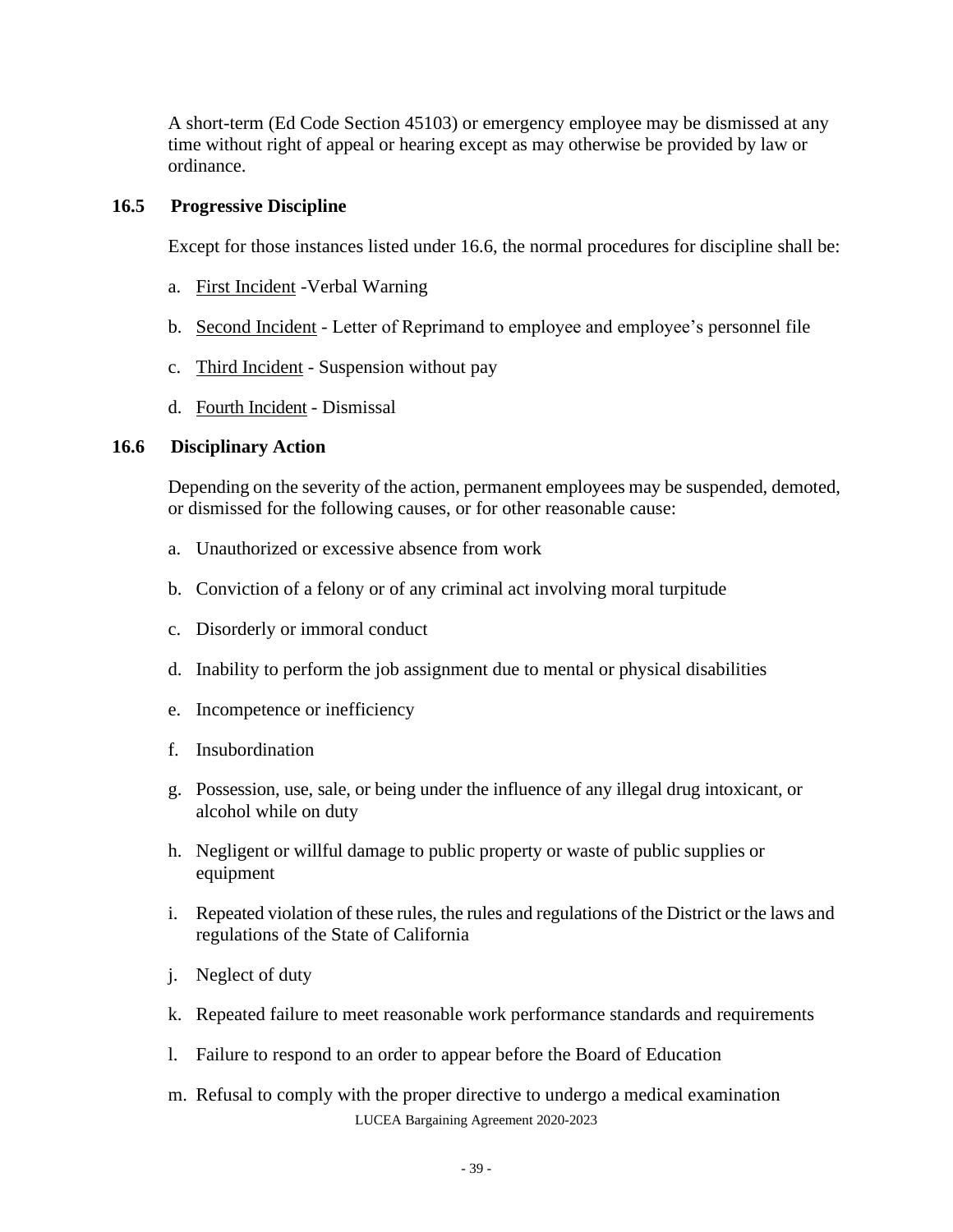- n. Known membership in the Communist Party
- o. Advocating or knowingly becoming a member of an organization which during the time of one's membership advocates overthrow of the Government of the United States or of any state or political subdivision by force or violence (Govt. Code 1028)
- p. Inability to perform job functions due to lack of required licenses or certifications
- q Any of the causes set forth in the Education Code
- r. Dishonesty
- s. Misrepresentation or falsification of any district record or other document relevant to employment
- t. Discourteous, offensive or abusive conduct or language toward other employees, pupils, or the public
- u. Repeated failure to follow the written instructions or directives of individuals with supervisory authority over that employee
- v. Conviction of a serious crime by a court of law for which conviction has a demonstrable adverse impact upon the District's ability to continue employment
- w. Abandonment of position
- x. Arrest and being formally charged with a sex offense or controlled substance offense as defined in Education Code Section 44010, 44011, 44940 and 45304
- y. Ethnic, racial, religious or sexual harassment of another

#### **16.7 Immediate Suspension Possible**

Any employee who is subject to discipline for any of the causes enumerated in Section 16.6 of these rules, may be immediately suspended prior to Board approval at the discretion of the Superintendent, subject to later ratification by the Board of Education.

#### **16.8 Notice of Disciplinary Action or Hearing**

A notice of disciplinary action shall contain a statement in ordinary and concise language of the specific acts and omissions upon which the disciplinary action is based, a statement of the cause for the action taken, and if it is claimed that an employee has violated a rule or regulation of the public school employer, such rule or regulation shall be set forth in said notice.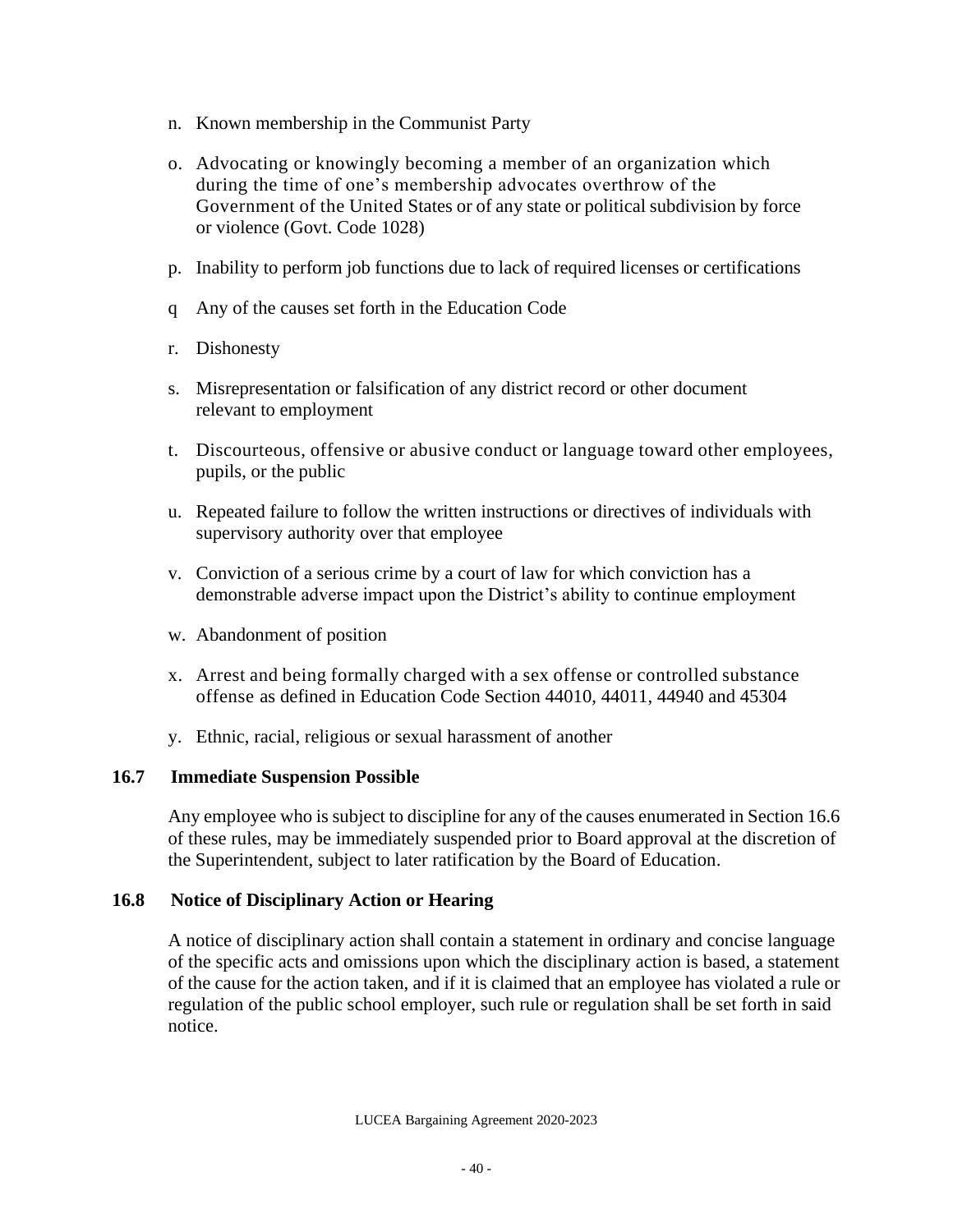A notice of disciplinary action stating one or more causes or grounds for disciplinary action established by any rule, regulation, or statute, in the language of the rule, regulation, or statute, is insufficient for any purpose.

A permanent classified employee to be suspended or dismissed shall be given written notice of the specific charges against him or her by personal delivery to him or her or by mailing of such notice to the address last provided to the school district. The written notice shall contain the following:

- 1. A statement in ordinary and concise language of the specific acts and/or omissions upon which the disciplinary action is based
- 2. A statement of the cause of the action taken and, if it is claimed that an employee has violated a rule or regulation of the public school employer, such rule or regulation shall be set forth in said notice
- 3. Notice of the proposed action
- 4. A copy of the materials upon which the action is based
- 5. The time and place of the hearing before the Governing Board, if a hearing is requested. (The hearing should be at least ten (10) days from when the notice is given)
- 6. A statement that the employee may be represented by counsel at the hearing
- 7. A statement that the employee may present oral and documentary evidence and give his or her reasons to the Superintendent and the Governing Board why he or she feels that the reasons for dismissing him or her are incorrect and why he or she feels that he or she should not be dismissed
- 8. A statement that he or she will have the opportunity to examine the evidence presented by the representative of the administration and cross-examine (ask questions of) the witnesses presenting oral testimony on behalf of the district
- 9. A statement that the employee has a right to a hearing on such charges, and that the employee may request such hearing not less than five (5) days after the service of the notice to the employee, on a card or paper, the signing and filing of which shall constitute a demand for hearing and denial of all charges

## **16.9 Disciplinary Hearing**

The disciplinary hearing shall be conducted in the following manner:

The hearing shall be prosecuted by a representative of the administration and be heard by the Governing Board.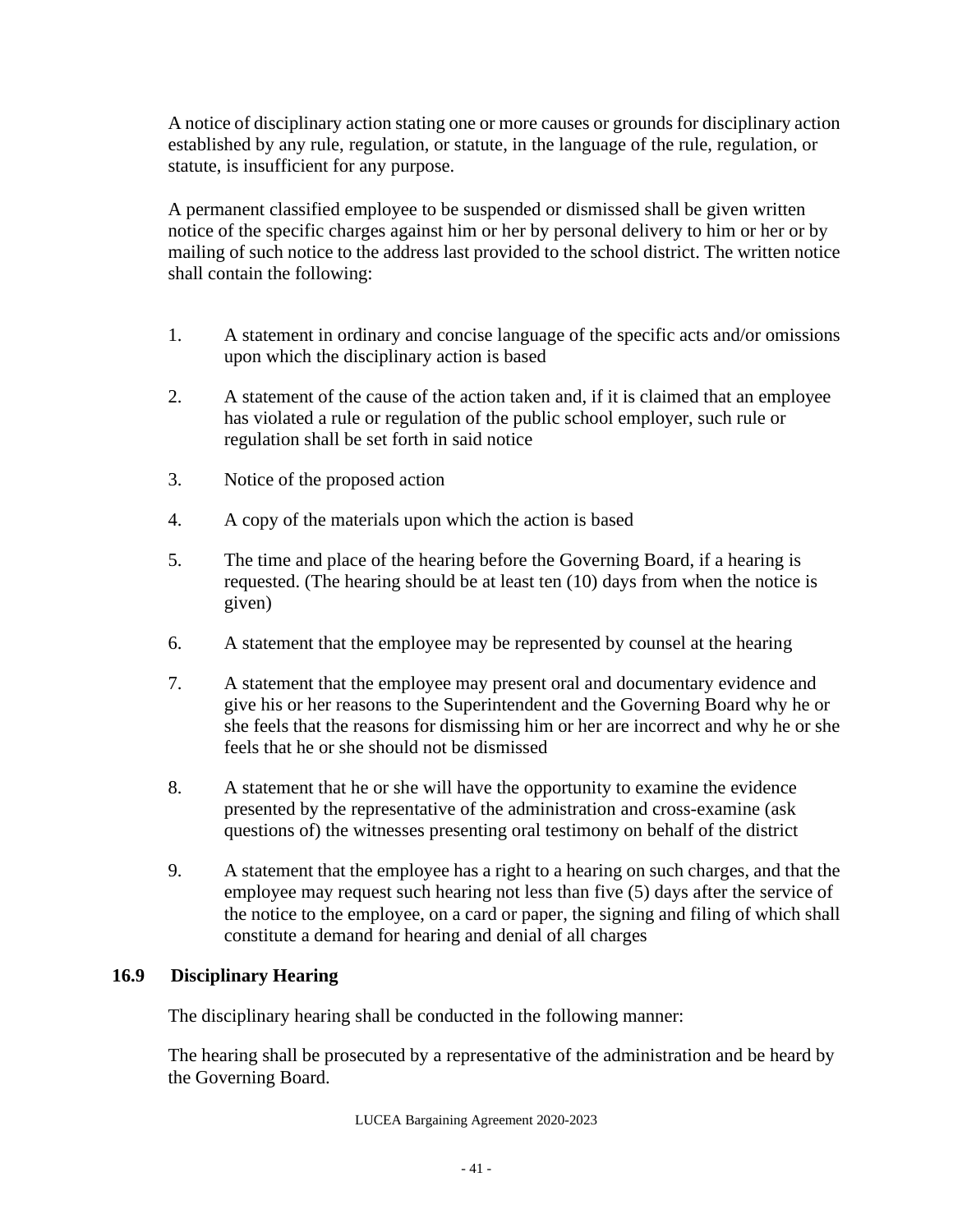- 1. The employee may be represented by counsel.
- 2. A transcript shall be made of the proceedings, by tape recording or by court reporter.
- 3. The Superintendent shall provide a copy of the letter to the employee setting forth the charges against him or her.
- 4. The representative of the administration prosecuting the case and the employee or his or her attorney shall be allowed to make opening statements.
- 5. The representative of the administration shall then begin by representing the administration's side of the case. This should be done by the presentation of documentary evidence and the calling of witnesses.
- 6. Each party shall have the right to call and examine witnesses; to introduce exhibits; to cross-examine opposing witnesses; to impeach any witness regardless of which party first called the witness to testify; and to rebut the evidence against the witness. If the accused employee (respondent) does not testify, the employee may be called and examined as if under cross-examination.
- 7. The hearing need not be conducted according to technical rules relating to evidence and witnesses. Any relevant evidence shall be admitted if it is the sort of evidence on which responsible persons are accustomed to rely in the conduct of serious affairs, regardless of the existence of any common law or statutory rules which might make improper the admission of such evidence over objection in civil actions. Hearsay evidence may be used for the purpose of supplementing and examining other evidence, but shall not be sufficient in itself to support a finding unless it would be admissible over objection in civil actions. The rules of privilege shall be effective to the extent that they are otherwise required by statute to be recognized at the hearing, and irrelevant and unduly repetitious evidence shall be excluded.
- 8. The hearing shall be conducted in the English language. The proponent of any testimony to be offered by a witness who does not speak English proficiently shall be provided an interpreter. The cost of the interpreter shall be paid by the side calling the witness who uses the interpreter.
- 9. Witnesses shall be sworn and testify under oath.
- 10. The Board shall swear in the witnesses. The form of oath shall be as follows: "Do you solemnly swear under penalty of perjury, that the evidence you shall give in this matter pending before the Governing Board of the Lakeport Unified School District shall be the truth, whole truth, and nothing but the truth."

LUCEA Bargaining Agreement 2020-2023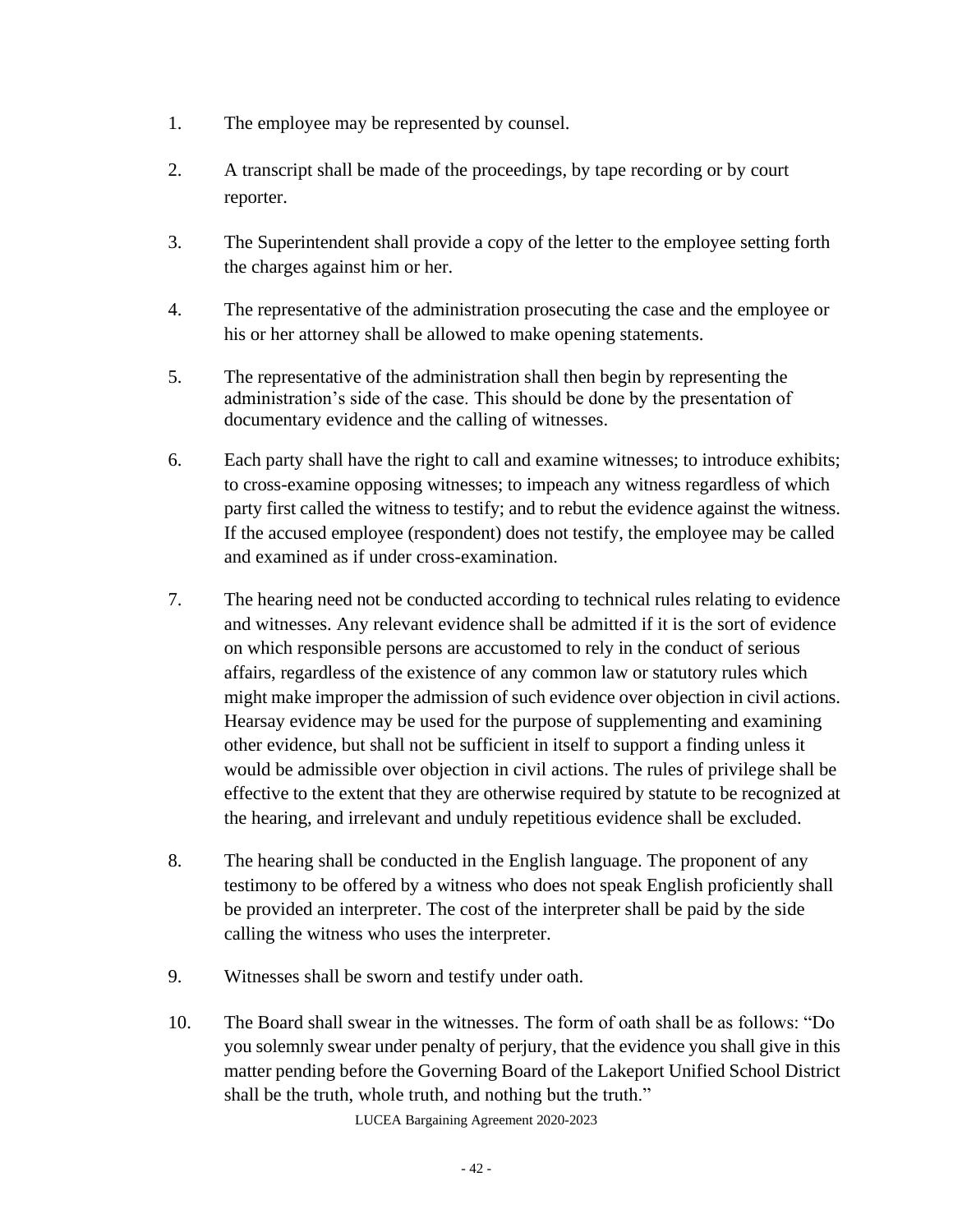- 11. The Board may exclude from any such public or private hearing, during the examination of a witness, any or all other witnesses in the matter.
- 12. When the administration has presented the case against the employee, the employee shall be allowed to present his case in the same manner stated above.
- 13. The parties may wish, and may be allowed, to make closing statements.
- 14. The Board may hold the hearing in closed session unless the employee requests a public hearing.
- 15. In the event the meeting is willfully interrupted, the procedures may be closed to the public.
- 16. The Governing Board shall make findings and reach a decision as to whether to suspend or dismiss an employee. The Board has the discretion to impose the lesser penalty of suspension without pay on cases brought before them for dismissal.
- 17. If the employee or his or her attorney fails to object at the hearing that these rules are not being properly followed, or that any other law or requirement of due process is not being followed, these objections shall be deemed waived.
- 18. The burden of proof is on the district.

## **16.10 Notice of Decision**

The employee shall be notified of the decision of the Governing Board in writing within five (5) days of the close of the hearing. This notice shall contain the specific charges against the employee and the causes for disciplinary action (Education Code Section 45116).

# **16.11 Limitations on Actions**

No disciplinary action shall be taken for any cause which arose prior to the employee becoming permanent, or for any cause which arose more than two (2) years preceding the date of the filing of the notice of cause, unless such cause was concealed or not disclosed by such employee when it could be reasonably assumed that the employee should have disclosed the facts to the employing district.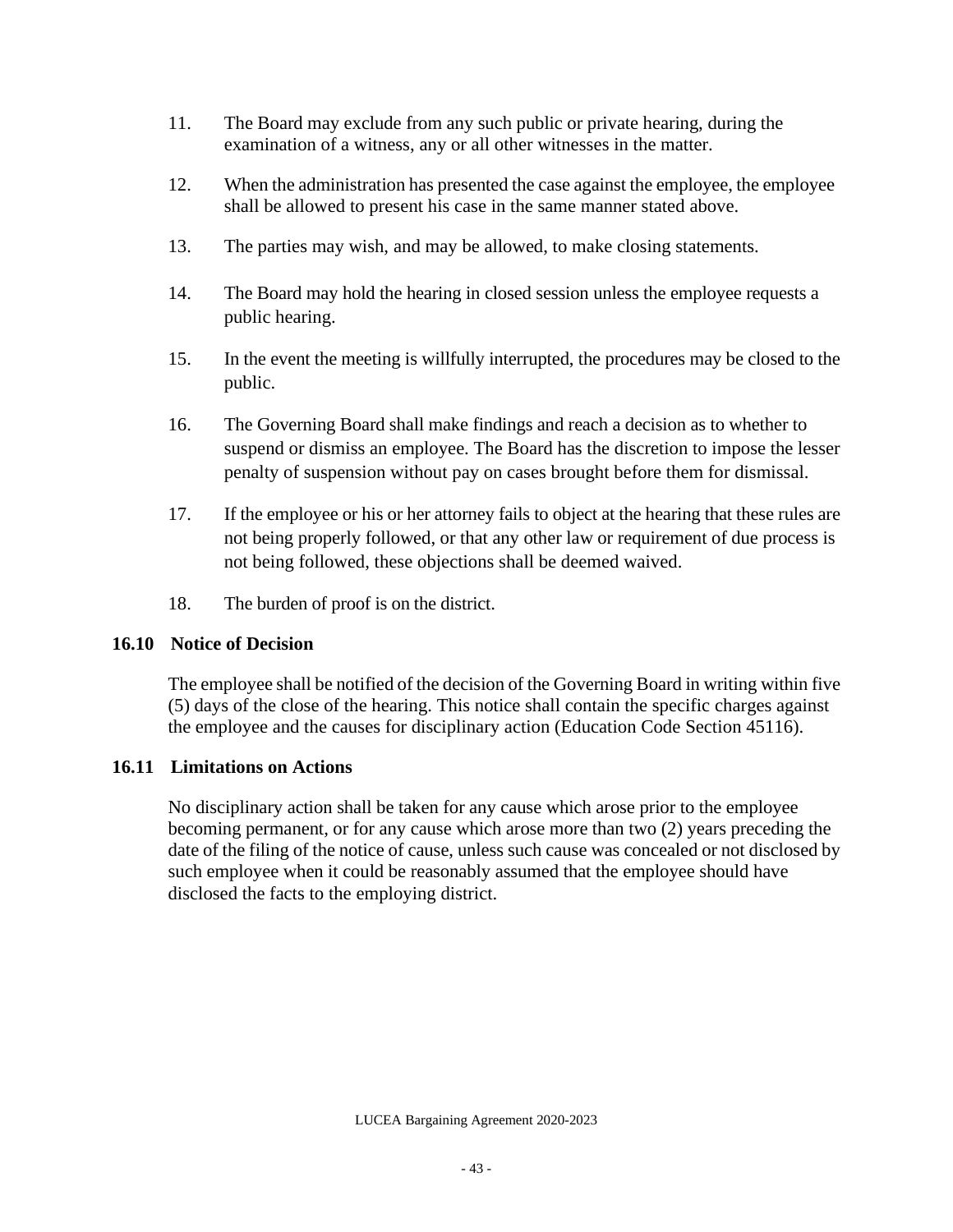# **ARTICLE 17 – HOURS OF EMPLOYMENT AND OVERTIME (TA dated 11.16.21)**

## **17.1 Initial Employment**

Upon initial employment, each Unit Member shall receive a job description containing a statement of duties of the position, job title, regularly assigned hours per day, days per week and months per year, along with a statement containing the monthly and hourly rates applicable to this position, the Unit Member's regular work site, and regularly assigned work shift.

## **17.2 Hours**

Each bargaining unit employee shall be assigned a regular and ascertainable minimum number of work hours per day and/or week.

# **17.3 Workweek**

The workweek for full-time employees shall consist of five (5) consecutive days, Monday through Friday, eight (8) hours per day and forty (40) hours per week.

# **17.4 Increase in Assigned Time**

Any Unit Member who works a minimum of thirty (30) minutes or more per day in excess of his/her regular part-time assignment for a period of twenty (20) consecutive working days or more shall receive the proportionate increase in benefits provided by Education Code Section 45137.

# **17.5 Lunch Periods**

All Unit Members who work five (5) or more hours per day shall be entitled to an uninterrupted one-half  $(1/2)$  hour unpaid lunch period. The one-half  $(1/2)$  hour lunch period shall be taken around the middle of the workday at a time designated by the immediate supervisor. Those employees who work less than five (5) hours per day shall not be required or entitled to take a lunch period. Food service employees may take their lunch period at a time designated by the immediate supervisor.

# **17.6 Rest Periods**

- **17.6.1** All Unit Members who work at least four (4) hours per day shall be entitled to a fifteen (15) minute rest period per each four (4) hours work. The rest period shall be taken, insofar as practicable, in the middle of the four (4) hour period at a time mutually convenient to the employee and the supervisor. An employee shall be back at work fifteen (15) minutes after he/she ceases work.
- **17.6.2** Rest periods are a part of the regular workday and shall be compensated at the regular rate of pay for the Unit Member.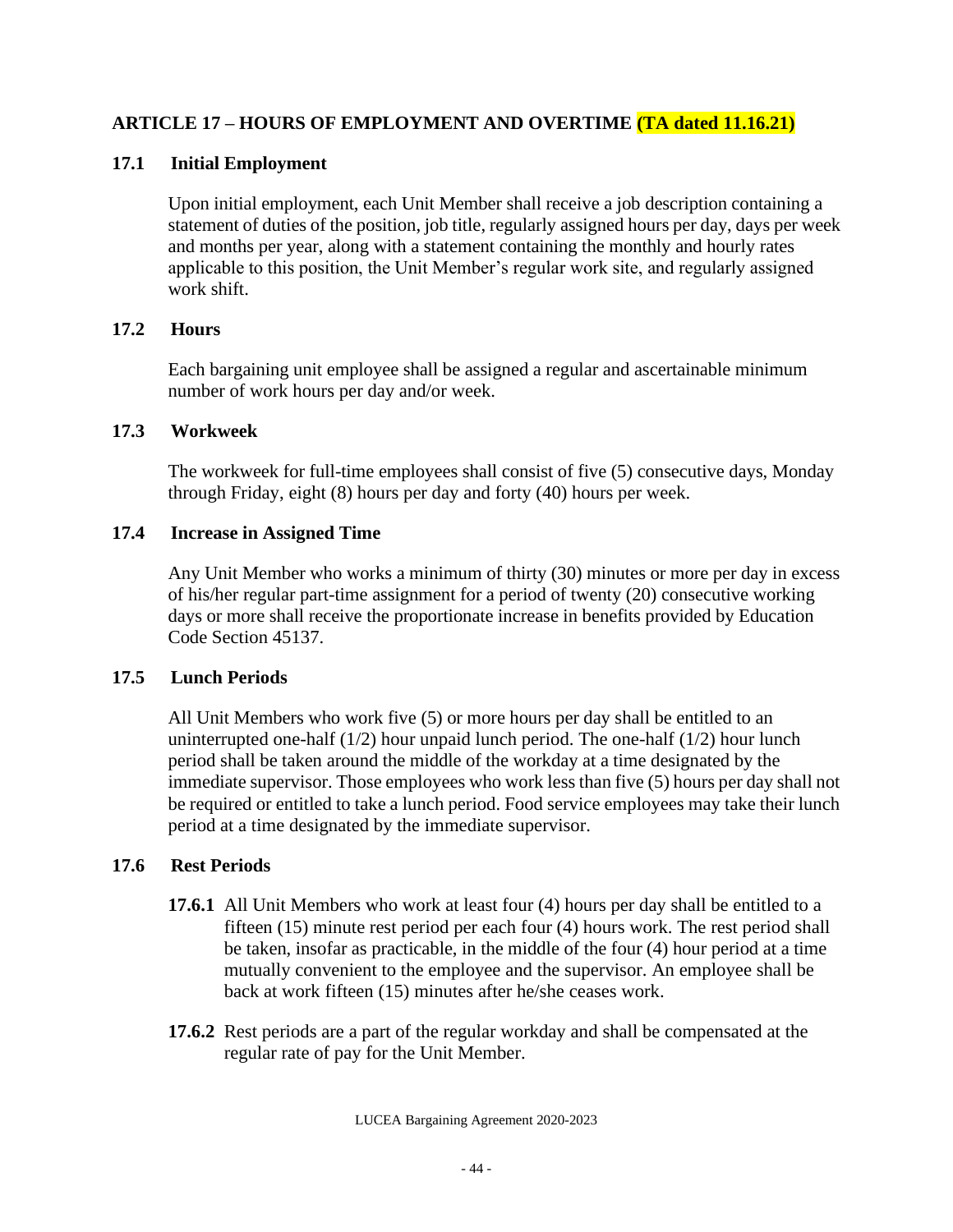**17.6.3** The rest period is intended to be a recess to be preceded and followed by an extended work period. Thus, it may not be used to cover an employee's late arrival to work or early departure or extended lunch period. It may not be regarded as accumulative if not taken.

### **17.7 Overtime**

Overtime is defined to include any time worked in excess of eight (8) hours in any one day, or any time worked in excess of forty (40) hours in any calendar week.

- **17.7.1** All overtime hours, as defined in this Agreement, shall be compensated for at a rate equal to time-and-one-half (1-1/2) the regular rate of pay of the employee, or by compensatory time off, with the exception that any work required to be performed on any legal or local holiday as provided for in this Agreement shall be compensated for in addition to the regular pay received for the holiday at a rate equal to one and one-half times (1-1/2) the regular rate of pay of the employee, or by compensatory time off.
	- **17.7.1.1** Overtime must be approved in advance by the Superintendent or designee.
	- **17.7.1.2** The District shall provide for compensatory time off at the rate of one and one-half (1-1/2) times time worked.
	- **17.7.1.3** If the Board grants compensatory time off, it shall grant such time within twelve (12) calendar months in which overtime is worked, after which such overtime owed and unused shall be paid.
	- **17.7.1.4** Overtime may be at the Unit Member's request credited to sick leave. Overtime for less than full-time Unit Members as follows:
		- **17.7.1.4.1** Four (4) hours or more per day Unit Members work performed on the sixth  $(6^{th})$  or seventh  $(7^{th})$  day.
		- **17.7.1.4.2** Less than four (4) hours per day Unit Members work performed on seventh  $(7<sup>th</sup>)$  day.

## **17.7.1.5 Emergency Overtime/Call-Back Time**

In the event that an hourly employee is called back to a site to respond to an emergency, the Unit Member shall be paid a minimum of two (2) hours overtime pay.

#### **17.7.2 Overtime Assignments/Extra Time Assignments**

A side letter will provide that individual supervisors will meet with Unit Members to attempt to agree on how to equitably distribute extra time and overtime assignments.

LUCEA Bargaining Agreement 2020-2023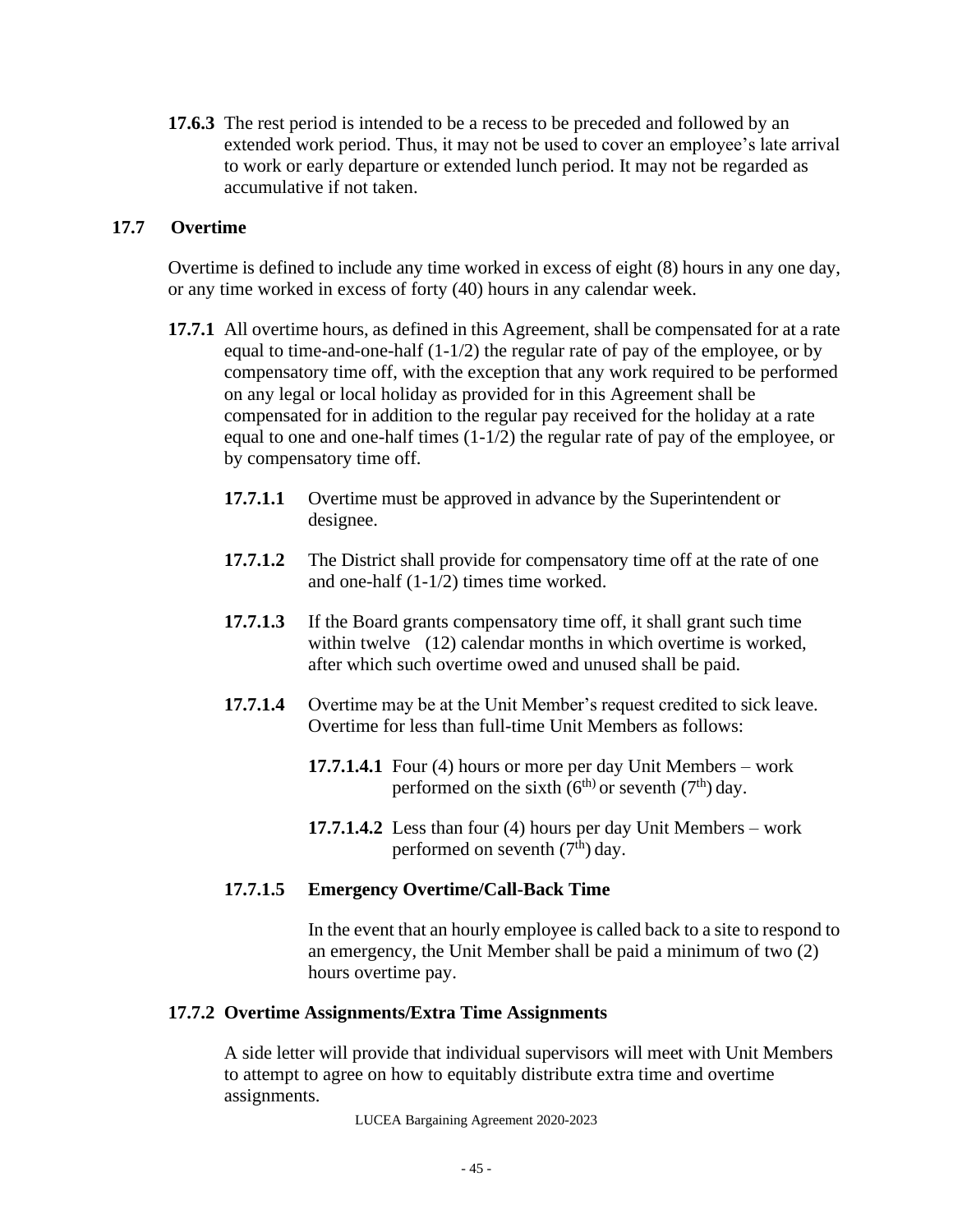If supervisors and Unit Members under their supervision are unable to come to agreement on this issue, then the current contract language shall apply.

Overtime assignments shall be offered by rotation using the following criteria:

- a. Site by classification
- b. District by classification
- c. District by all others
- **17.7.2.1** In the event that there is an open extra duty position and a certificated staff member is not selected for that position, such an assignment will then be made available to qualified unit members prior to the position being advertised externally.
- **17.7.2.2** In the event that an extra-duty assignment opportunity conflicts with the classified employee's normal work hours, the supervisor will work with the employee to adjust his/her work schedule to accommodate both positions, if possible. A Flex-Time Form will be completed per extra duty assignment, pending approval of the direct supervisor, and Superintendent. (Appendix J)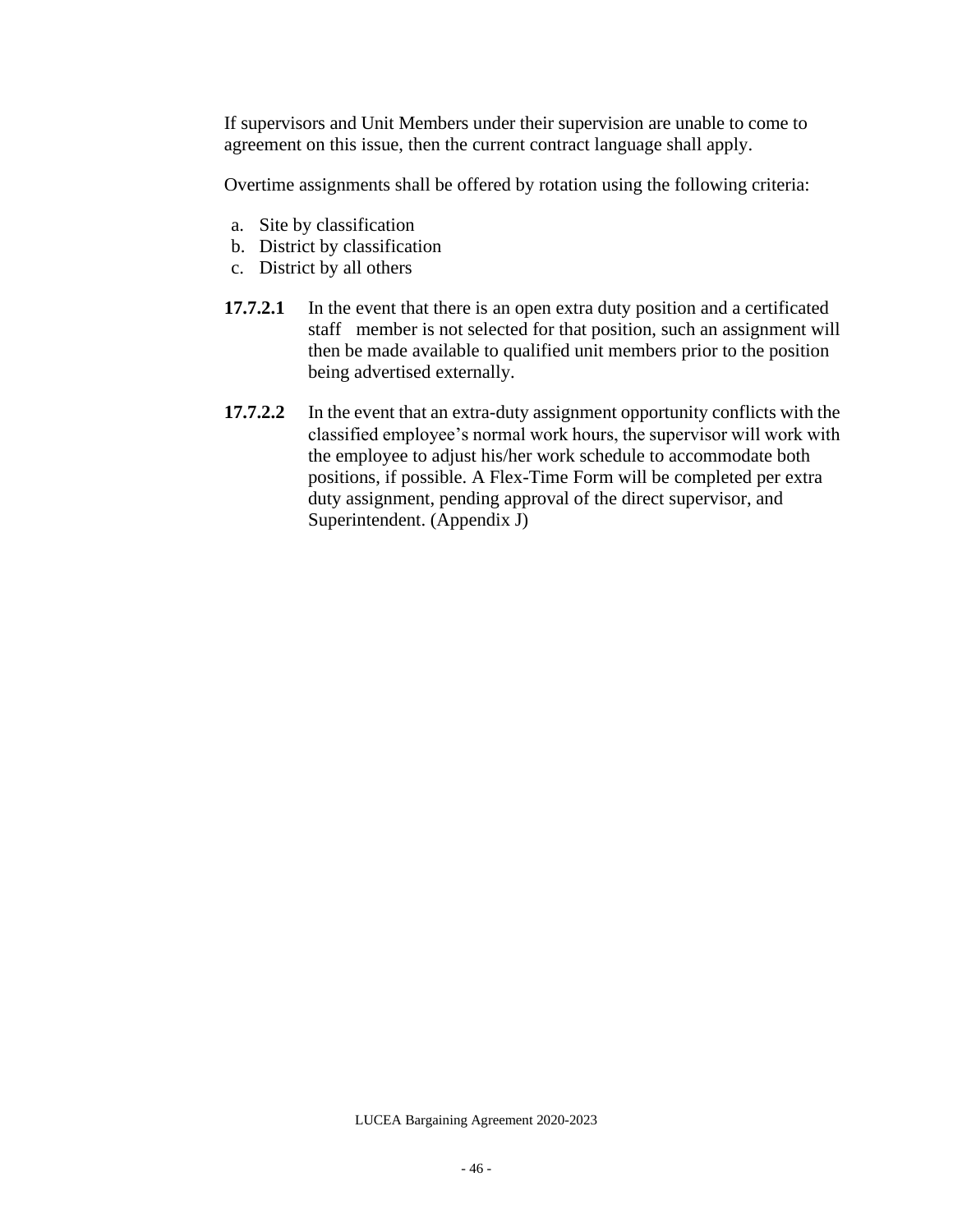#### **ARTICLE 18 – SAFETY**

- **18.1** The District shall conform to and comply with all health, safety and sanitation requirements imposed by state law.
	- **18.1.1** District employees who follow safe and healthy work practices will be recognized by their supervisors through oral commendations, written commendations and/or award of certificates as appropriate.
	- **18.1.2** Employees who fail to follow safe and healthy work practices may be subjected to appropriate disciplinary action, including, but not limited to, dismissal.
- **18.2** No Unit Member shall be in any way discriminated against as a result of reporting any condition believed to be detrimental to the health and safety of any Unit Member.
- **18.3** A Unit Member shall not be required to work under unsafe or hazardous conditions or to perform tasks which endanger their health, safety or well-being.
	- **18.3.1** The District will use the CASBO Custodial Formula for cleaning standards (Appendix F) and these will be available for review upon request.
- **18.4** Upon notification the District will first warn Unit Members who may be affected, then the Districts shall remove, eliminate or correct any unsafe, unhealthy or hazardous conditions.
- **18.5** The District agrees to furnish safety equipment, clothing and devices required for health and safety reasons and to maintain a safe and healthy environment for Unit Members, as defined in state and federal statutes, and to comply with all state and federal statutes regarding such safety and health matters.
- **18.6** The District shall have an Injury and Illness Prevention Plan.
- **18.7** The District Safety Committee shall meet, as needed, and not less than quarterly to carry out its functions with paid release time provided for any and all Unit Members on the Committee. A Unit Member, chosen by the bargaining unit, shall serve on the committee.
- **18.8** The following employees shall be trained and competent in CPR and/or First Aid. The District shall provide training and issuance of certificate or reimbursement for the cost of the course.

District Health Technician District Health Technician Secretaries Bus Driver Library Clerks Campus Supervisor Campus Supervisor School Crossing Guard Bus Driver

CPR FIRST AID

Site Assistant Day Care Program Site Assistant Day Care Program Paraeducators Licensed Vocational Nurse (LVN)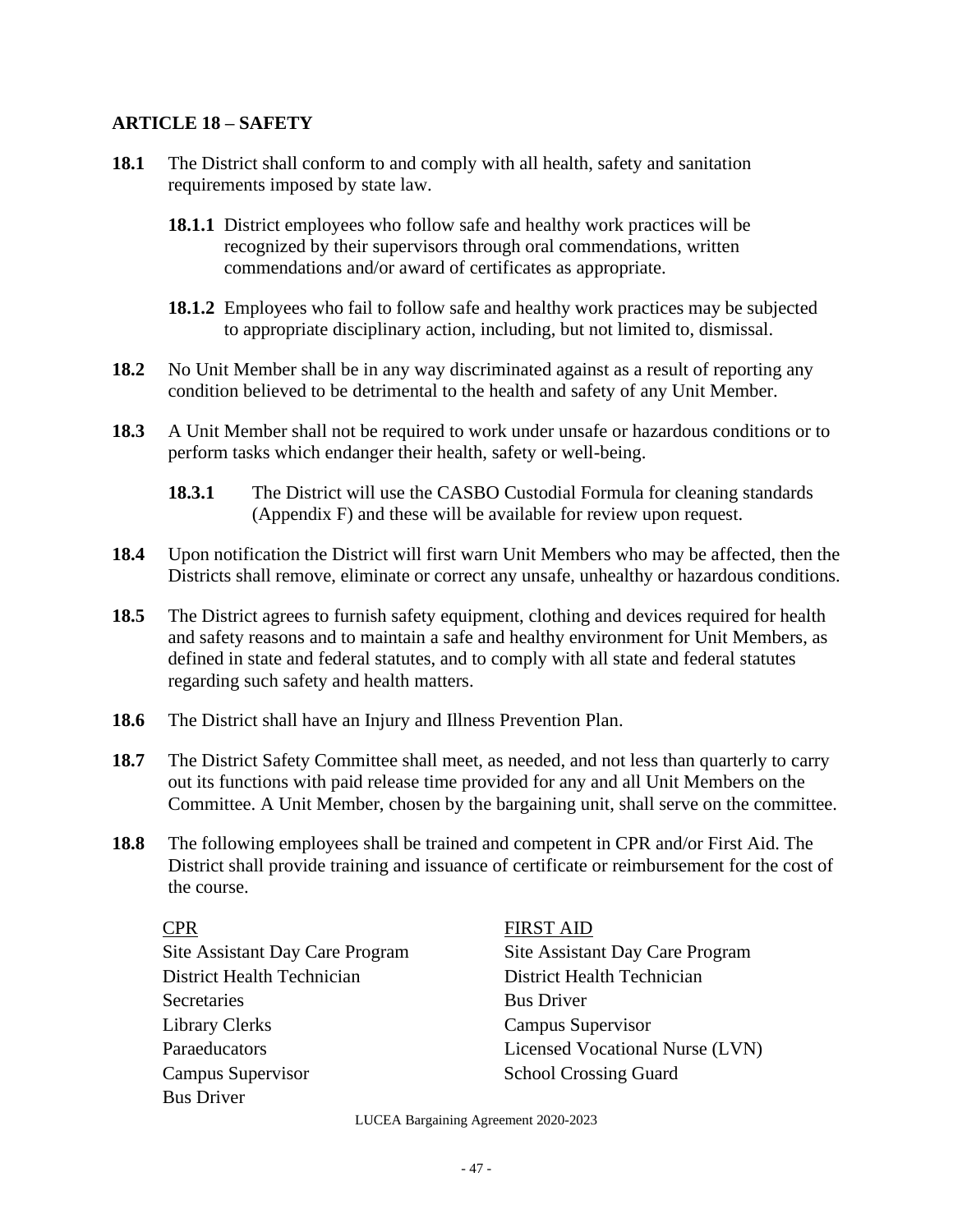Licensed Vocational Nurse (LVN) All food service personnel School Crossing Guard

All other classified employees may participate in CPR and/or First Aid training at the District's expense.

#### **18.9 Pupil Transportation**

- **18.9.1** No Bargaining Unit Members shall be required to transport pupils in private vehicles. If an individual Unit Member informs his/her supervisor that he/she does not wish to be requested to transport pupils in private vehicles, Unit Member will not be requested to perform this duty.
- **18.9.2** Should the District request or require a Unit Member to transport pupil or pupils in a District vehicle the District's liability insurance shall be primary. Each District vehicle will carry proof of District insurance.
- **18.9.3** The District will provide Bargaining Unit Members with the District document that provides the Unit Member written authority to take District students on field trips or school sponsored off-campus activities.
- **18.10** In-service: Upon request by the Association, at least once a year, the District shall provide in-service training to Unit Members seeking training relating to dealing with assaultive pupils.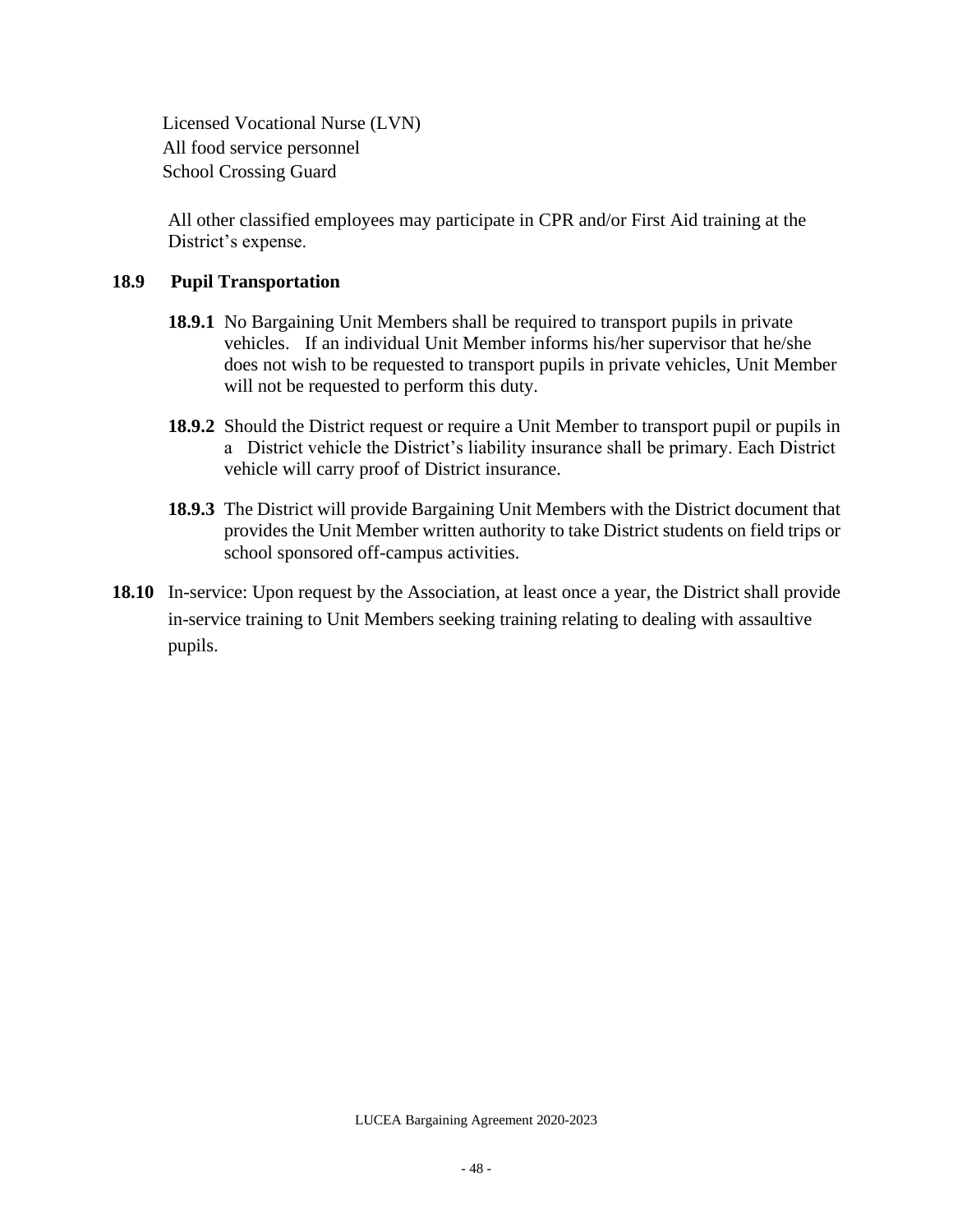### **ARTICLE 19 – VACATIONS AND LEAVES**

#### **19.1 Vacations**

Every regular Unit Member shall be entitled to an annual vacation at the regular rate of pay earned at the time the vacation is commenced.

**19.1.1** Vacation shall be earned at not less than the rate provided for in the Education Code as follows:

| <b>Years of Service in the District</b> | <b>Full Time</b> |  |
|-----------------------------------------|------------------|--|
| $0 - 4$                                 | 10 days          |  |
| $5 - 9$                                 | 15 days          |  |
| 10 or more                              | 20 days          |  |

- **19.1.2** Vacation days for Unit Members employed less than a full fiscal year are factored into their regular salary. Their vacations are to be taken during regular district holiday or non-school days. Under special circumstances, if additional time is taken, the employee will have a salary deduction unless special arrangements are made through the Supervisor to make up this time.
- **19.1.3** 12 Month Unit Members
	- **19.1.3.1** Unit Members must submit vacation day requests of more than five (5) days prior to April 30. Unit Members may take vacation of five (5) days or less at any time with prior approval of their site supervisor.
	- **19.1.3.2** Unit Members are encouraged not to take vacation one (1) week before and one (1) week after the first and last day of school.
	- **19.1.3.3** Denial shall not be unreasonable.
	- **19.1.3.4** If the unit member is not permitted to take his/her full annual vacation, the amount not taken shall accumulate for use in the next year, only, or be paid for in cash, at the option of the Governing Board. Under no circumstances will more than twenty (20) days be carried over from one year to the next.
	- **19.1.3.5** At the Unit Member's request any unused vacation time may be credited to sick leave.
	- **19.1.3.6** All other considerations being equal, in the event of a conflict of requested vacation, seniority will prevail.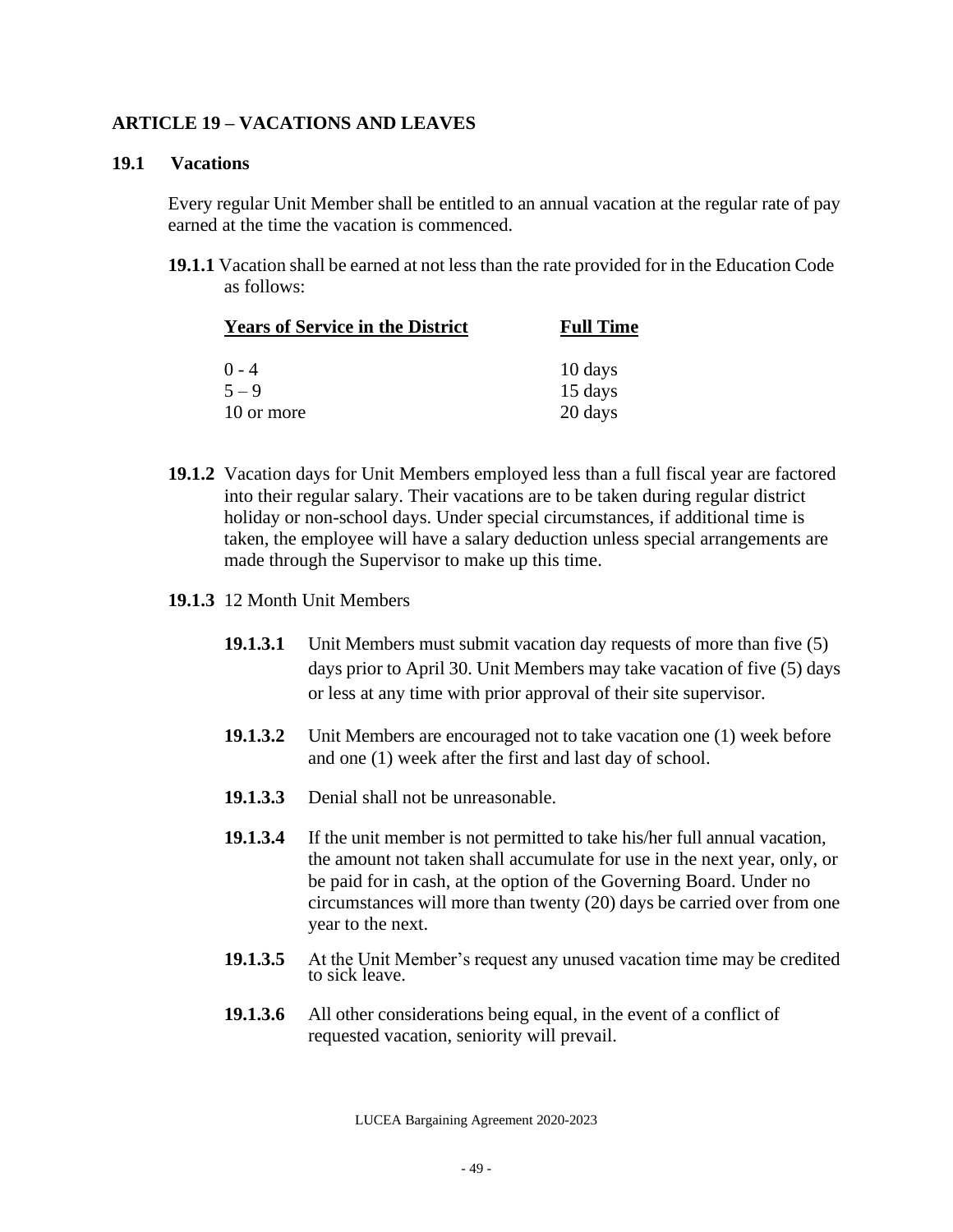- **19.1.4** Earned vacations shall not become a vested right until completion of the initial six (6) months of employment. However, it is the responsibility of the supervisor to maintain controls over the amount of vacation accumulated by employees in their departments.
- **19.1.5** The Unit Member may be granted vacation during the school year even though not earned as the vacation is taken.
- **19.1.6** If a Unit Member is terminated and has been granted vacation which was not yet earned at the time of termination of his or her services, the employer shall deduct from the Unit Member's severance checks the full amount of salary which was paid for such unearned days of vacation taken.
- **19.1.7** Upon separation from service, the Unit Member shall be entitled to lump sum compensation for all earned and unused vacation, except that Unit Member who has not completed six (6) months of employment in regular status shall not be entitled to such compensation.
- **19.1.8** This section shall not apply to substitute, short-term, or limited term employees, as they are defined in Education Code Sections 45103 and 45286.
- **19.1.9** When a holiday falls during the scheduled vacation of any bargaining unit member, the holiday shall not be charged against the Unit Member's vacation.
- **19.1.10** The District agrees to respond to any vacation or leave of absence requests within ten (10) working days.

If the District fails to respond within the ten (10) days it will be assumed as a positive response.

#### **19.2 Leaves**

All leaves are granted in compliance with and not in addition to leaves required to be granted by the Education Code.

#### **19.2.1 Bereavement Leave: (Education Code 45194)**

Every Unit Member shall be granted necessary leave of absence, not to exceed three (3) days or five (5) days, if travel of 250 miles in one direction is required, on account of death of any member of his/her immediate family. to deduction shall be made from the salary of such Unit Member, nor shall such leave be deducted from leave granted by other sections of this Agreement or provided by the Governing Board of this District. (See Article 3.12 for a definition of "Immediate Family".)

#### **19.2.2 Jury Duty**

LUCEA Bargaining Agreement 2020-2023 The District shall grant leave of absence to any Unit Member who is regularly called for jury duty in the manner provided by law. The Governing Board shall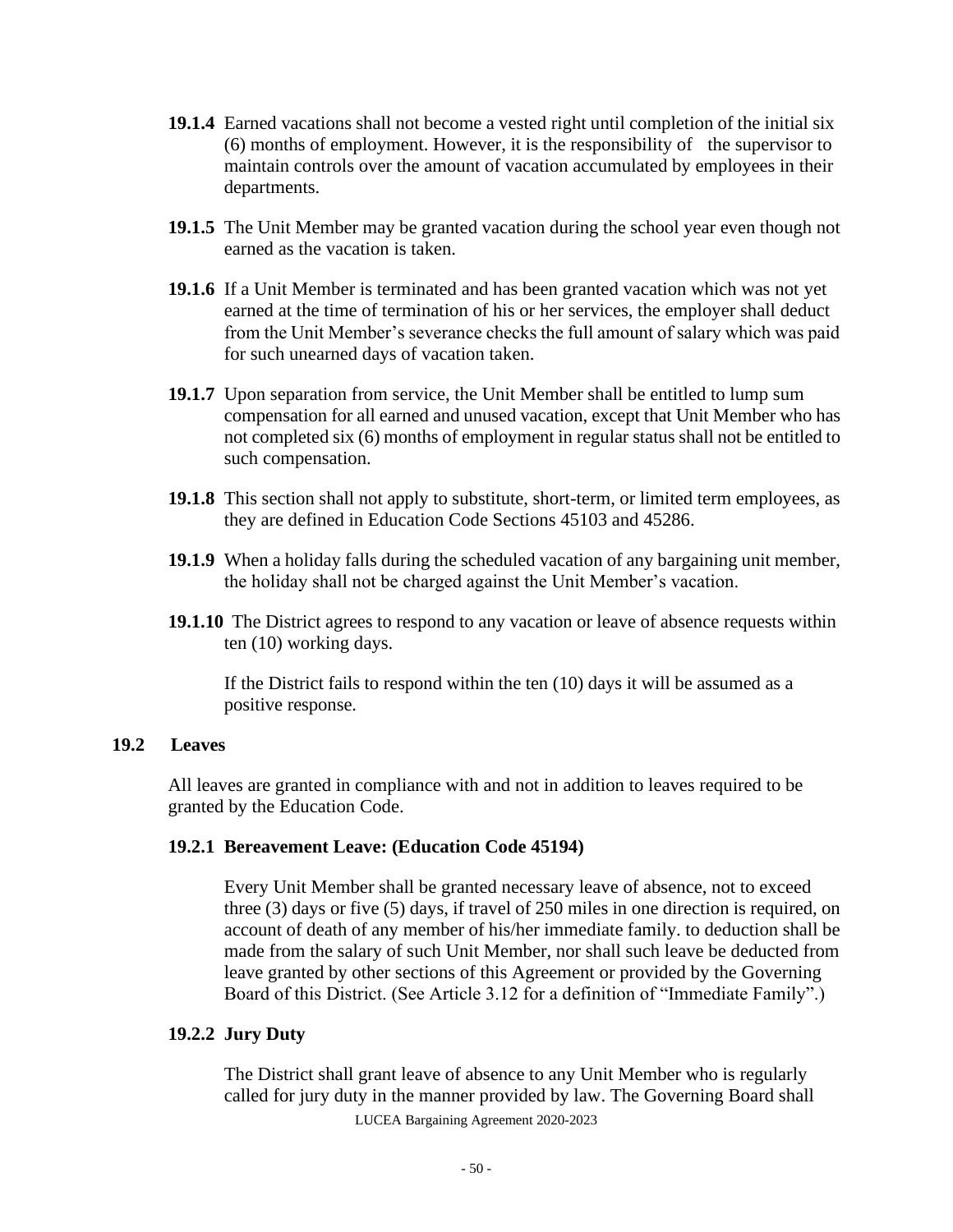grant such leave with pay, up to the amount of the difference between the Unit Member's regular earnings and the amount he/she receives as juror's fees. Employees of the maintenance, operations and transportation department who are assigned to night shifts will be released from their regular work on the day(s) of completion of a full day of jury service.

#### **19.2.3 Military Leave**

A Unit Member shall be entitled to any military leave required by law.

#### **19.2.4 Sick Leave**

(Education Code 45191) Sick Leave is the absence of an employee because of illness or injury.

- **19.2.4.1** A regular Unit Member (probationary and permanent) shall earn paid sick leave at the rate of twelve (12) days per year for twelve (12) month full-time Unit Members. Unit Members working less than full time shall earn sick leave on the ratio of how their work year and/or work days bears to full time. Unused sick leave may be accumulated without limit.
- **19.2.4.2** At the beginning of each fiscal year, the sick leave credit of the Unit Member shall be increased by the number of days of paid leave which he/she would normally earn in the ensuing fiscal year. A Unit Member's sick leave credit shall be adjusted if a change of assignment alters that amount of sick leave earnable.
- **19.2.4.3** Sick leave may be taken at any time during the work year.
- **19.2.4.4** A new Unit Member with probationary status shall not be eligible to take more than six (6) days, or the proportionate amount to which he/she may be entitled under this section, until the first day of the calendar month after six (6) months of active service with the District.
- **19.2.4.5** Pay for any day of sick leave shall be the same pay the Unit Member would have received if he/she had worked that day.
- **19.2.4.6** The Unit Member must notify his/her supervisor of his/her absence prior to the first day of absence, unless conditions make notification impossible. The Unit Member shall be required to indicate why notification could not be made as stated in this section.
- LUCEA Bargaining Agreement 2020-2023 **19.2.4.7** At least one day prior to his/her expected return to work, the Unit Member shall notify his/her supervisor in order that any substitute employee may be terminated. If the employee fails to notify his/her supervisor and both the Unit Member and the substitute report, the Unit Member shall be charged with a day of sick leave.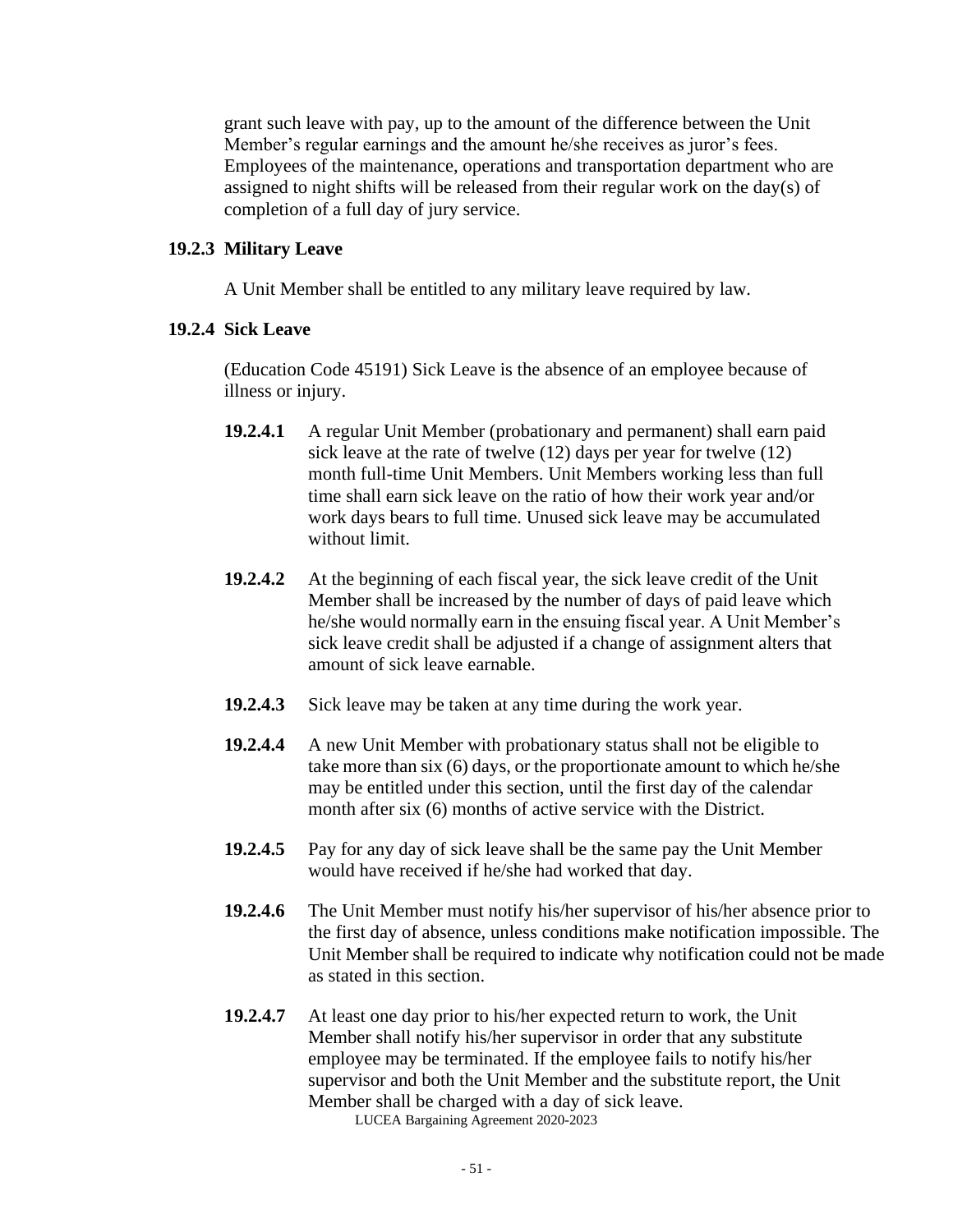**19.2.4.8** The District may verify the illness or injury, including, but not limited to, requiring a report from a licensed physician. If the District sends a Unit Member to a licensed physician, the District shall pay for the examination.

> The District may also require a report from a licensed physician if the Unit Members has been absent for three (3) working days or other circumstances exist to make the request reasonable.

- **19.2.4.9** Unit Members employed fewer than five (5) days per week and/or lessthan a full fiscal year are entitled to the proportion of twelve (12) days leave of absence for illness or injury as the number of months and/or days per week they are employed bears to twelve (12) months.
- **19.2.4.10** Sick Leave in any year in which an employee does not use any sick leave as defined in Article 19.2.4/personal necessity time defined in Article 19.2.7, five (5) additional sick/personal necessity leave days shall be added to the employee's accumulated sick leave. If they use two (2) or less sick/personal necessity days in a given year, three days shall be added to accumulate sick leave. Bereavement leaves defined by Article 19.2.1 shall not count against this unless the employee exceeds the statutory 3/5 day Education Code award.
- **19.2.4.11** Classified employees may donate sick leave credits to an employee when that employee or a member of his or her family suffers from catastrophic illness or injury that is expected to incapacitate the employee and/or family member for an extended period of time. Catastrophic leave shall be granted when the employee has exhausted his/her sick leave and additional leave is needed.

Eligible sick leave credits may be donated to another classified employee for a catastrophic illness or injury if all of the following requirements are met:

- a. The employee has exhausted all accrued sick leave.
- b. The employee who is, or whose family member is, suffering from a catastrophic illness or injury, or his or her designated representative, makes a request to the District that eligible sick leave credits be donated. The employee shall provide verification from a physician that such a catastrophic illness or injury exists, and that it will keep the employee out of work for an extended period of time.
- c. The Lakeport Unified Classified Employees' Association Executive Committee has determined that the employee is unable to work due

LUCEA Bargaining Agreement 2020-2023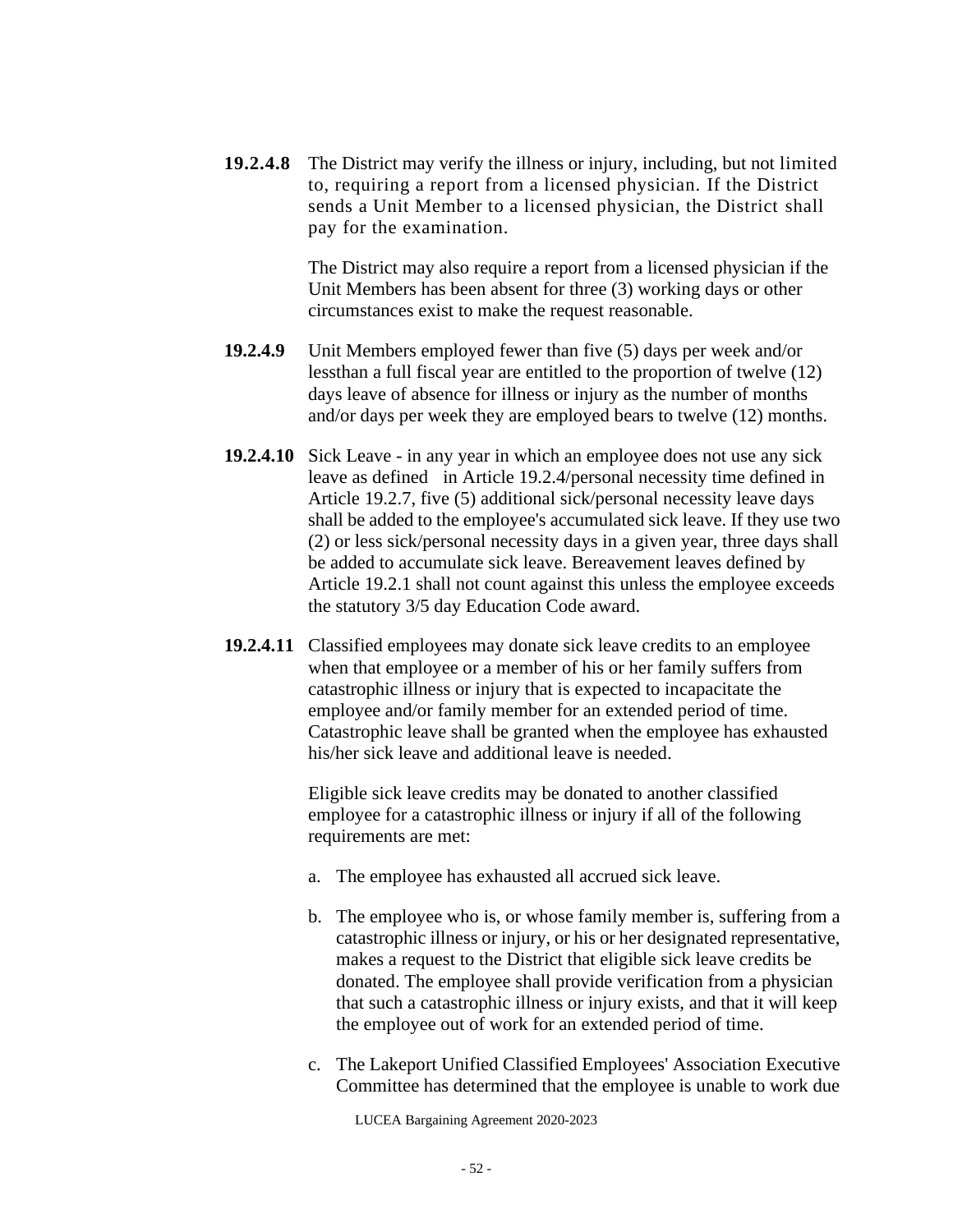to the employee's or his/her family member's catastrophic illness or injury.

- d. Any employee using such catastrophic leave as described above shall not use such leave for a period to exceed twelve (12) consecutive months.
- e. Classified employees wishing to donate sick leave credits must do so in writing to the District.
- f. Donations shall not exceed two days per employee in any school year
- g. Donations of sick leave shall have no effect on Article 19.2.4.10.

## **19.2.5 Additional Sick Leave**

A regular classified employee who has exhausted all paid leave including personal illness or injury leave, will be granted supplemental sick leave for a period of no more than 100 days per year. The 100 days shall commence on the first day of the leave of absence and shall run concurrently with any other paid leave. While on supplemental sick leave, she/he shall be paid 50% of their regular salary as per Ed Code 45196. Provisions of this leave will be allowable under industrial accident and injury leave.

After exhaustion of all paid leave, a permanent employee may be placed on an additional leave upon request and with the approval of the Board. The additional leave may be paid or unpaid and may be extended for any period not to exceed 18 months. If placed on unpaid leave, the employees shall not again become eligible for paid leave because of the commencement of a new fiscal year until he/she has rendered service. An employee shall not suffer a break in service when on an unpaid leave of absence.

## **19.2.6 Transfer of Sick Leave (Education Code Section 45202)**

Any Unit Member who has been employed by another district for one calendar year or more whose employment is terminated for reasons other than action initiated by the employer for cause and who subsequently accepts employment with this school district within one year of such termination of his/her former employment, shall have transferred with him/her to this district the total amount of earned leave of absence of illness or injury to which he/she is entitled under Education Code Section 45191.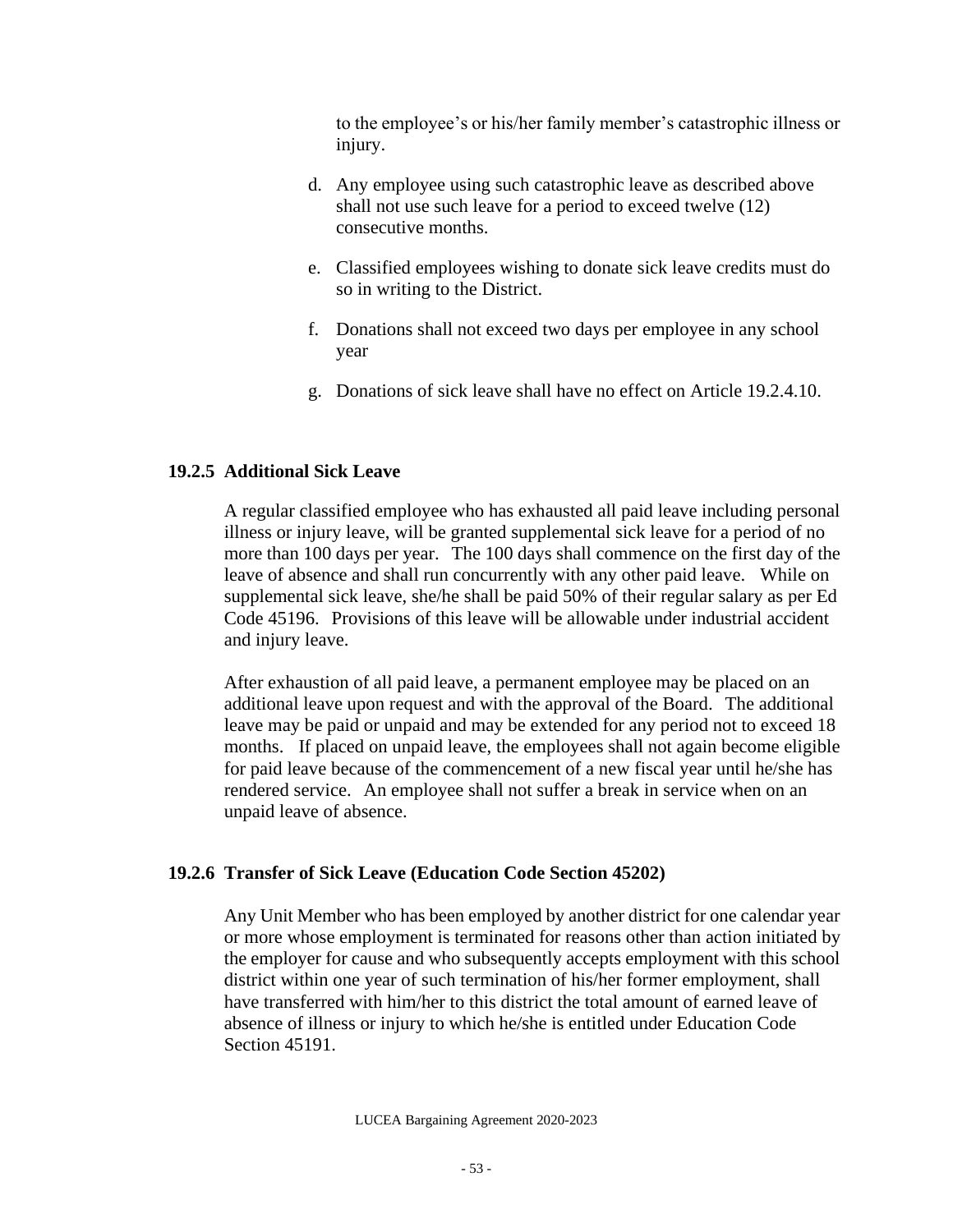#### **19.2.7 Personal Necessity Leave (Education Code Section 45207)**

In the case of personal necessity, a Unit Member may use, at his/her election, no more than ten (10) days of his/her sick leave for the following reasons:

- **19.2.7.1** Death of a member of his/her immediate family when additional leave is required beyond that provided in this Article**.**
- **19.2.7.2** Accident, involving his/her person or property, or the person or property of a member of his/her immediate family.
- **19.2.7.3** Appearance in any court or before any administrative tribunal as a litigant, party, or witness under subpoena or any order made with jurisdiction.
- **19.2.7.4** Personal necessity is limited to the reasons enumerated above with the following exception:
	- **19.2.7.4.1** In the case of a situation which requires a prompt response which cannot be made by anyone other than the employee, and cannot be made at any other time other than during the Unit Member's working hours; and,
	- **19.2.7.4.2** The Unit Member obtains the advance permission of the immediate supervisor by entry into the district's online absence system.
- **19.2.7.5** Within the allowed ten (10) personal necessity leave days (Article 19.2.7) employees shall be granted ten (10) nonconsecutive days of personal leave without verification of the purpose to the District, supervisor or site administrator.
- **19.2.7.6** Notification of the use of unverified personal leave shall be given to the site administrator or supervisor at least two (2) days in advance of the leave by entry into the district's online absence system.
- **19.2.7.7** Unverified personal leave shall not be requested during the first or last ten (10) contracted days during the school year.
- **19.2.7.8** Unverified personal leave may be granted on the day immediately prior to or after any legal or local holiday on a case-by-case basis, at the discretion of the Unit Member's supervisor and approval of the Superintendent. The decision shall be made in accordance with 19.2.7 on a first-come, first-served basis. If the request is denied, the employee shall be provided with a reasonable and specific explanation.
- LUCEA Bargaining Agreement 2020-2023 **19.2.7.9** Unverified personal leave shall not be granted to more than ten (10%) percent of the staff of a school site on any day.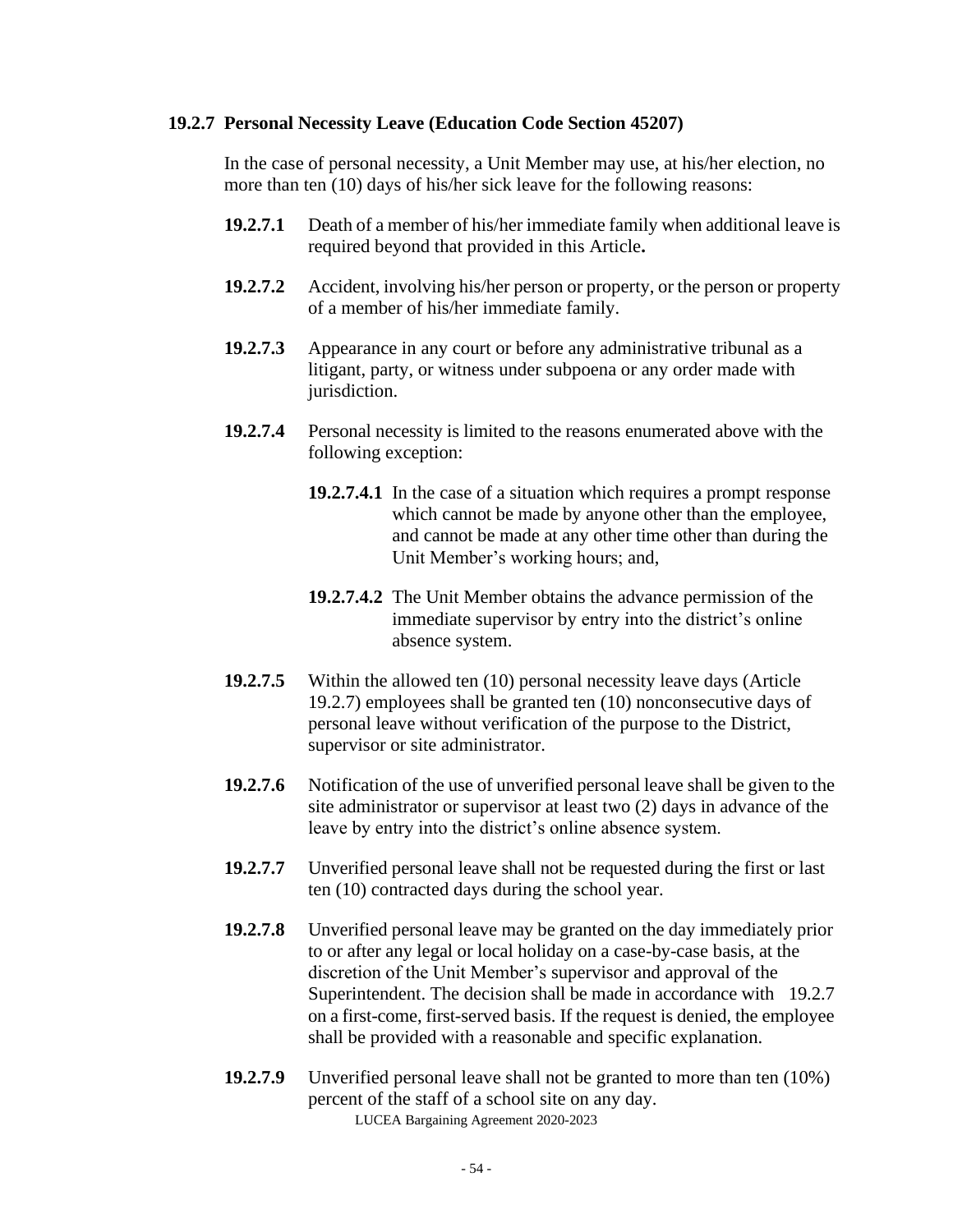**19.2.7.10** Unverified personal leave shall not be allowed at a time during which there is an Association-District labor dispute, condition of employee unrest or dissension, or at a strategic point in contract negotiations. The determination of such labor conditions shall be at the unilateral declaration of the District. Unverified personal leave during such a declared time period shall be treated as unpaid leave of absence.

#### **19.2.8 Maternity Leave (Education Code 45193)**

A Unit Member who becomes pregnant shall be entitled to take a leave for maternity reasons.

#### **19.2.8.1** Paid Leave

A Unit Member who is pregnant may utilize sick leave during the period of time she is disabled. Disability shall begin at the written request of the employee accompanied by a statement from a duly licensed physician indicating the period of time the Unit Member shall not be physically able to perform her duties.

#### **19.2.8.2** Unpaid Leave

Unpaid Leave may be granted to pregnant Unit Members to extend maternity leave beyond the period of disability.

**19.2.8.3** Maternity leave shall not exceed 12 calendar months.

#### **19.2.9 Industrial Accident and Illness Leave**

**19.2.9.1** Paid industrial accident and illness leave shall not be more than 60 working days in any one fiscal year for the same accident or illness. Allowable leave shall not be accumulative from year to year.

> When an industrial accident or illness occurs at a time when the full 60 days will overlap into the next fiscal year, the Unit Member shall be entitled to only that amount remaining at the end of the fiscal year in which the injury or illness occurred, for the same illness or injury.

- **19.2.9.2** Industrial accident or illness leave commences on the first day of absence and shall be reduced by one (1) day for each day of authorized absence up to the maximum allowable amount.
- LUCEA Bargaining Agreement 2020-2023 **19.2.9.3** When entitlement to industrial accident or illness leave has been exhausted, entitlement to other sick leave shall then be used; but if a Unit Member is receiving Workers' Compensation, the Unit Member shall be entitled to use only so much of the Unit Member's accumulated or available sick leave, accumulated compensating time, vacation or other available leave which when added to the Workers' Compensation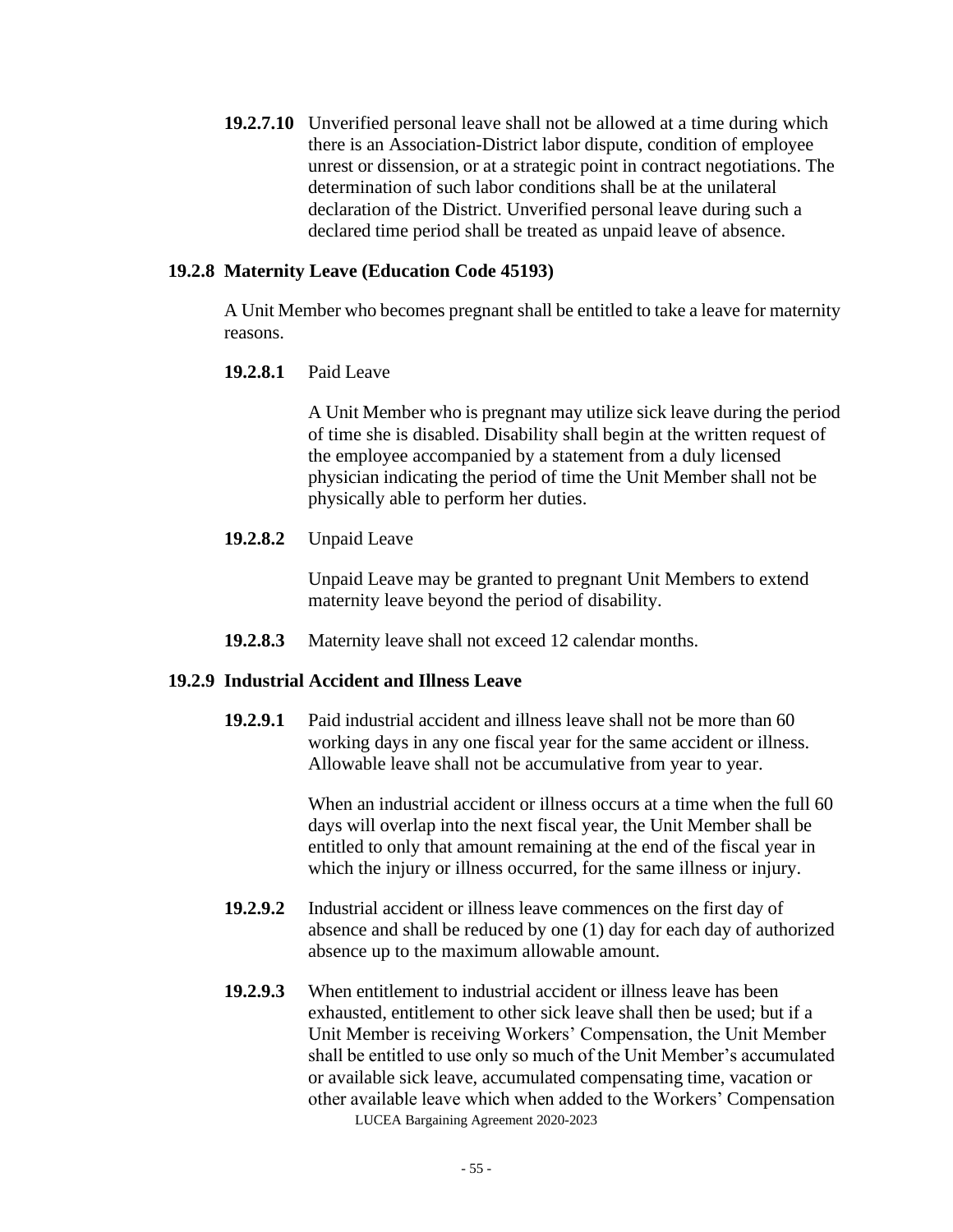award, shall provide for a full day's wage or salary.

- **19.2.9.4** Periods of leave of absence, paid or unpaid, shall not be considered **to** be a break in service of the Unit Member.
- **19.2.9.5** During all paid leaves of absence, whether industrial accident or illness, leave, sick leave, vacation, compensated time off or other available leave the Unit Member shall endorse to the District wage loss benefit checks received under the Workers Compensation laws of this State. The District, in turn, shall issue the Unit Member appropriate warrants for payment of wages of salary and shall deduct normal retirement another authorized contributions. Reduction to entitlement to leave shall be made only in accordance with this section.
- **19.2.9.6** After the expiration of all paid leave privileges, the District may place the Unit Member on an industrial accident leave without pay. The Unit Member shall be notified, in writing, that available paid leave has been exhausted and shall be offered an opportunity to request additional leave.
	- **19.2.9.6.1** Any Unit Member receiving industrial accident leave benefit shall, during periods of injury or illness, remain within the State of California, unless the District authorizes travel outside the State.
- **19.2.9.7** When all available leaves of absence, paid or unpaid, have been exhausted and if the Unit Member is not medically able to assume the duties of his/her position, the Unit Member shall, if not placed in another position, be placed on a reemployment list for a period of 39 months. When released by a doctor and the Unit Member is available during the 39-month period, the person shall be employed in a vacant position in the group of the Unit Member's previous assignment over all other available candidates except for a reemployment list established because of lack of work or lack of funds, in which case the person shall be listed in accordance with the appropriate seniority regulations.
- **19.2.9.8** A Unit Member who has been placed on a reemployment list, as Provided herein, who has been medically released for return to duty and who fails to accept an appropriate assignment shall be dismissed.
- **19.2.9.9** While a Unit Member is on any paid leave resulting from an industrial accident or illness, the Unit Member's salary paid by the District shall not, when added to a normal temporary disability allowance award without penalties granted the Unit Member under State Workers' Compensation Insurance laws, exceed the Unit Member's regular salary. A permanent Unit Member's salary is computed on the basis of the number of hours and days in his/her basic assignment.

LUCEA Bargaining Agreement 2020-2023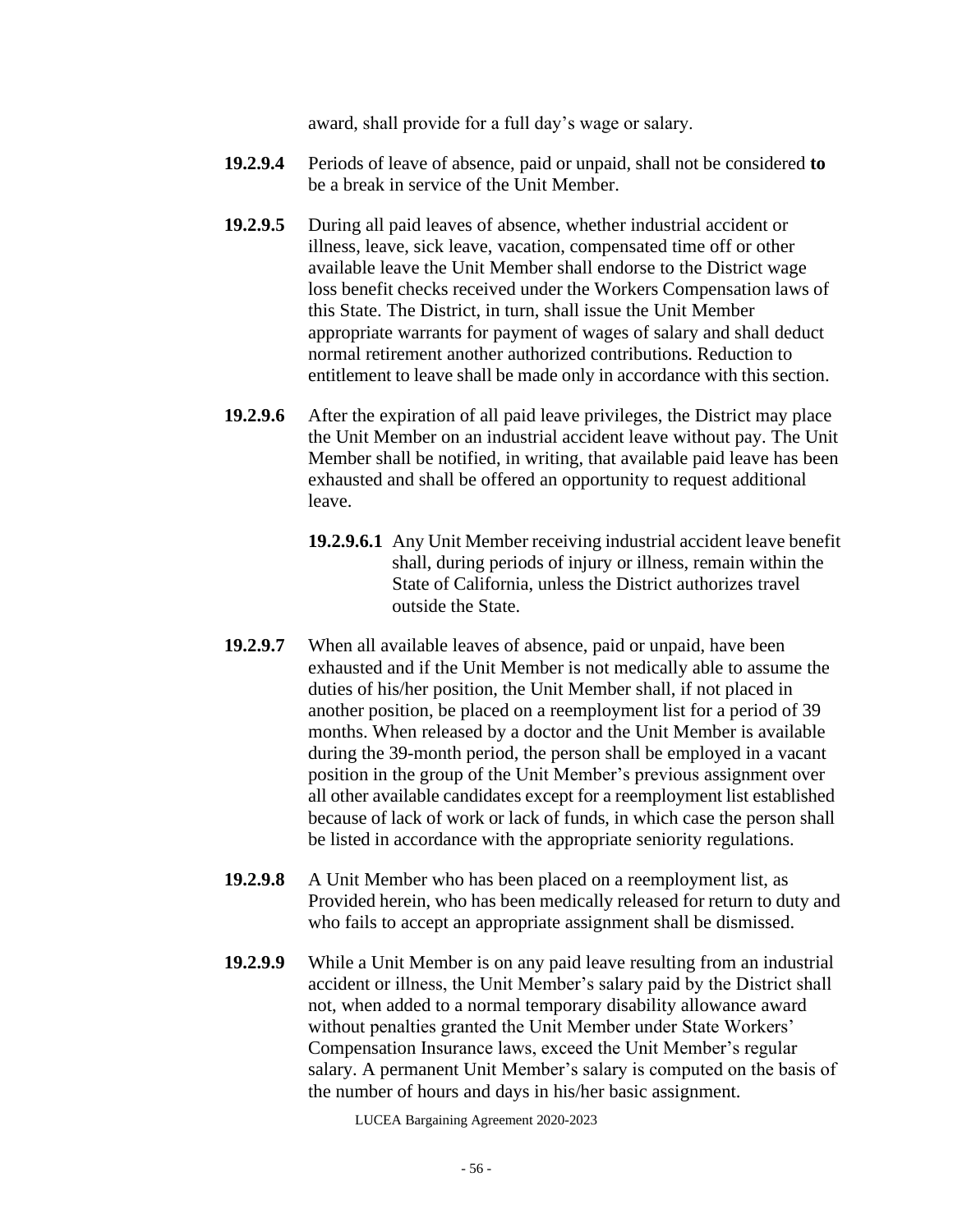**19.2.9.10** Final allowance for permanent industrial disability settlements shall not be subject to remittance to the District under this section.

### **19.2.10 Leave Without Pay**

 Leave without pay, or LWOP, may be used instead of paid leave for various purposes with supervisory approval. Extended periods of leave without pay may affect health and retirement benefits, future pay adjustments, and leave accrual. LWOP may be approved at the discretion of the District for reasons not specified under the other leave provisions of this agreement. Leaves of less than five (5) working days may be approved by their supervisor. Leaves five (5) working days or greater require the approval of the Superintendent.

#### **19.2.11 Leave Due to District Closure**

In the event that work is cancelled by the District administration, the Board of Education shall grant emergency leave of absence to the Bargaining Unit Members affected. This leave shall be granted without loss of pay and shall not be charged against the Bargaining Unit Member's personal necessity or other paid leave.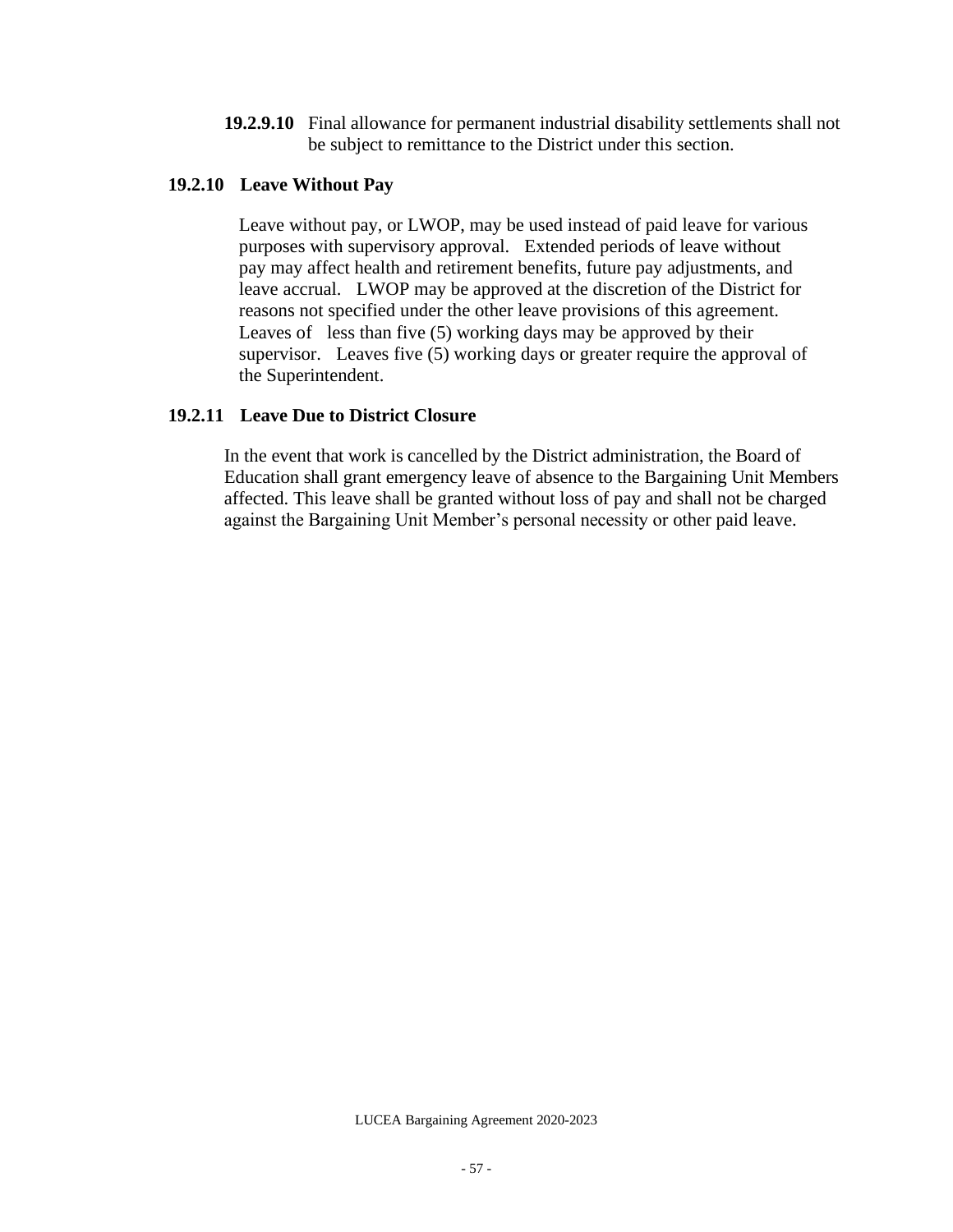## **ARTICLE 20 – HEALTH RELATED BENEFITS (TA dated 10.12.21)**

#### **20.1 Employee and Dependent Coverage**

The District shall contribute towards the purchase of health insurance plans for eligible probationary and permanent Unit Members.

- **20.1.1** Unit Members and dependent health care insurance including pharmaceutical coverage
- **20.1.2** Unit Member and dependent dental care insurance
- **20.1.3** Unit Member and dependent vision care insurance
- **20.1.4** A term life insurance benefit in the amount of \$20,000 shall be provided for each Unit Member (not dependents). Entitlement for the term life insurance benefit is not restricted by Section 20.3
- **20.2** The Association shall have the right to equal representation on the Health Benefit Committee. The selection of the plans shall be made by the Association pursuant to the guidelines of the current District insurance carrier.
- **20.3** Unit Members working six (6) or more hours per day for a minimum of 180 contract days shall be entitled to full health related benefits provided in Section 20.1 above.

Part-time Unit Members (less than six hours per day) are entitled to purchase district health and welfare benefits.

The District will agree to hold in perpetuity the number of partially paid benefits to 10 (ten) employees. Any employee interested in receiving half district paid/half employee paid benefits shall, in writing, by the last working day in May, notify the Association and the District of his/her interest. The District will notify the Association by the first working day in June as to the number of part-time employees receiving half district/half employee paid benefits. Those members will have the option to continue to participate in the program. If the number of employees requesting to participate is more than 10, the District will then conduct a random drawing until the number of members receiving such benefits reaches ten (10). The Association and all employees in the drawing will be notified of the results by June  $15^{\text{th}}$ .

## **20.4 Health Related Benefit Cap (no changes for 21-22)**

The District shall provide health and prescription drug insurance, dental insurance, optical insurance and term life insurance (employee only) and will offer up to four different coverage plans. The District cap for health and welfare benefits shall be \$15,500.00. Should the District's contribution exceed the cost of the health benefit plan chosen by the employee, the Unit Member shall receive the difference on a monthly basis less all normal payroll costs.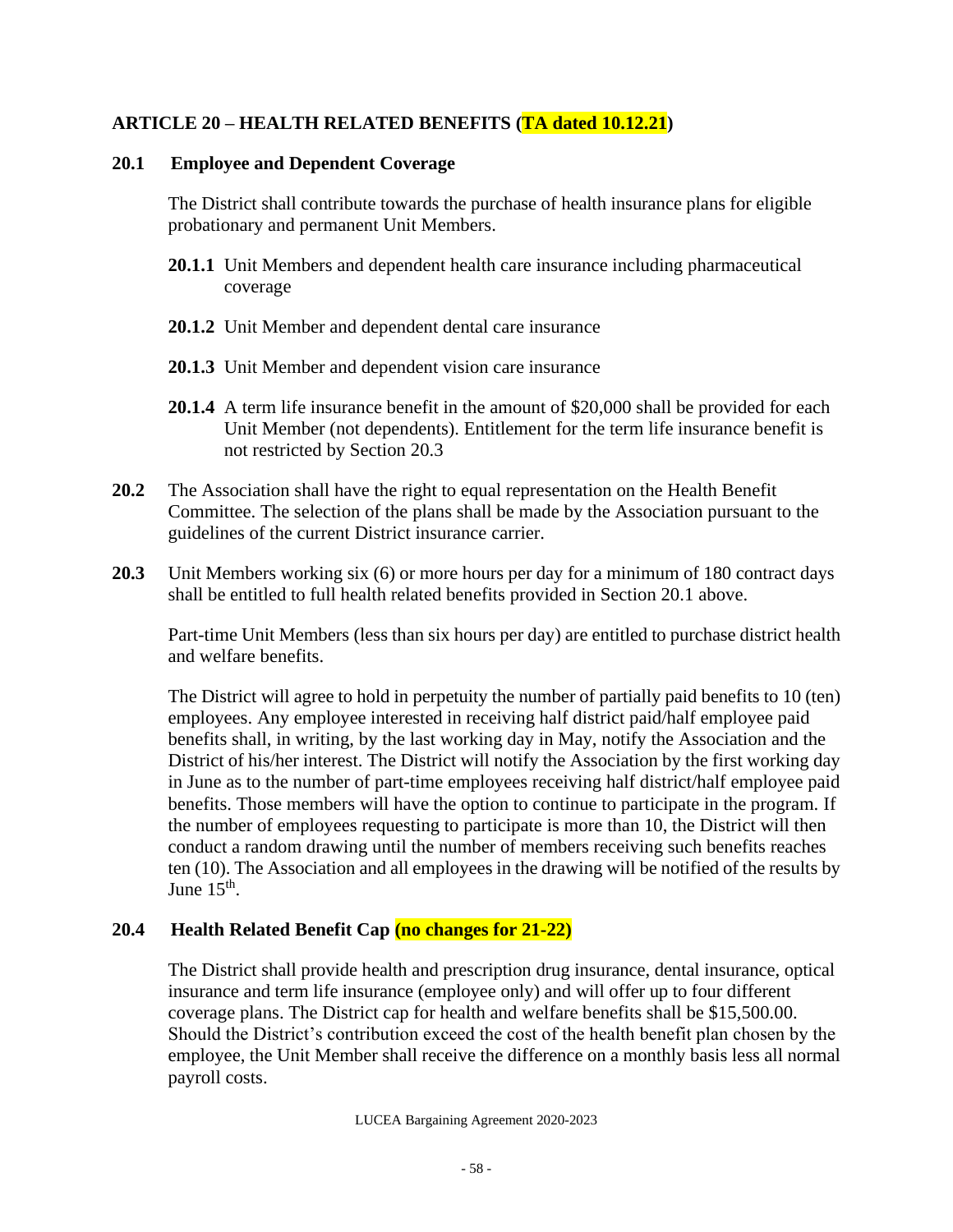## **ARTICLE 21 – SALARIES**

## **21.1 Regular Rate of Pay**

The regular rate of pay for each position in the bargaining unit shall be in accordance with the rates established for each group as provided in Appendix A which is attached hereto and by reference incorporated as part of this Agreement. The regular rate of pay shall include any differential and/or longevity increment required to be paid under this Agreement.

## **21.2 Frequency**

All Unit Members shall be paid once per month according to standard Lake County Office of Education procedure.

## **21.3 Salary Warrants**

Unit Members shall pick up salary warrants at the District Office or warrants will be distributed to the employee's job site.

# **21.4 Initial Placement on Salary Schedule**

Initial placement on the salary schedule shall be based on the Unit Member's individual record of experience and training as evaluated by the Superintendent and approved by the Board of Education. New employees shall not be hired on an experience step higher than step six  $(6)$ .

## **21.5 Credit of Years of Service**

Unit Members shall have served in the District for more than 75% of the number of days required for their positions during the period from July 1 to June 30 in order for the year to count for salary advancement and longevity calculation.

## **21.6 Payroll Errors**

Any payroll error resulting in insufficient payment for an employee in the bargaining unit shall be corrected and a separate supplemental check issued in the next payroll period, provided the employee notifies the Payroll Supervisor within two (2) days and the claim is undisputed. Should the claim be disputed, the check will be issued as soon as possible after resolution. If the Payroll Supervisor is notified after two (2) days, the supplemental check will be issued as soon as possible.

When payroll error results in overpayment to an employee in the bargaining unit, the employee, along with Association representatives if the employee wishes, shall meet with the District administration to negotiate a pay-back plan. In the event that the parties are unsuccessful in negotiating a pay-back plan, the District may deduct up to ten percent (10%) of the employee's overage from any check until such time as the overpayment is paid back to the District.

LUCEA Bargaining Agreement 2020-2023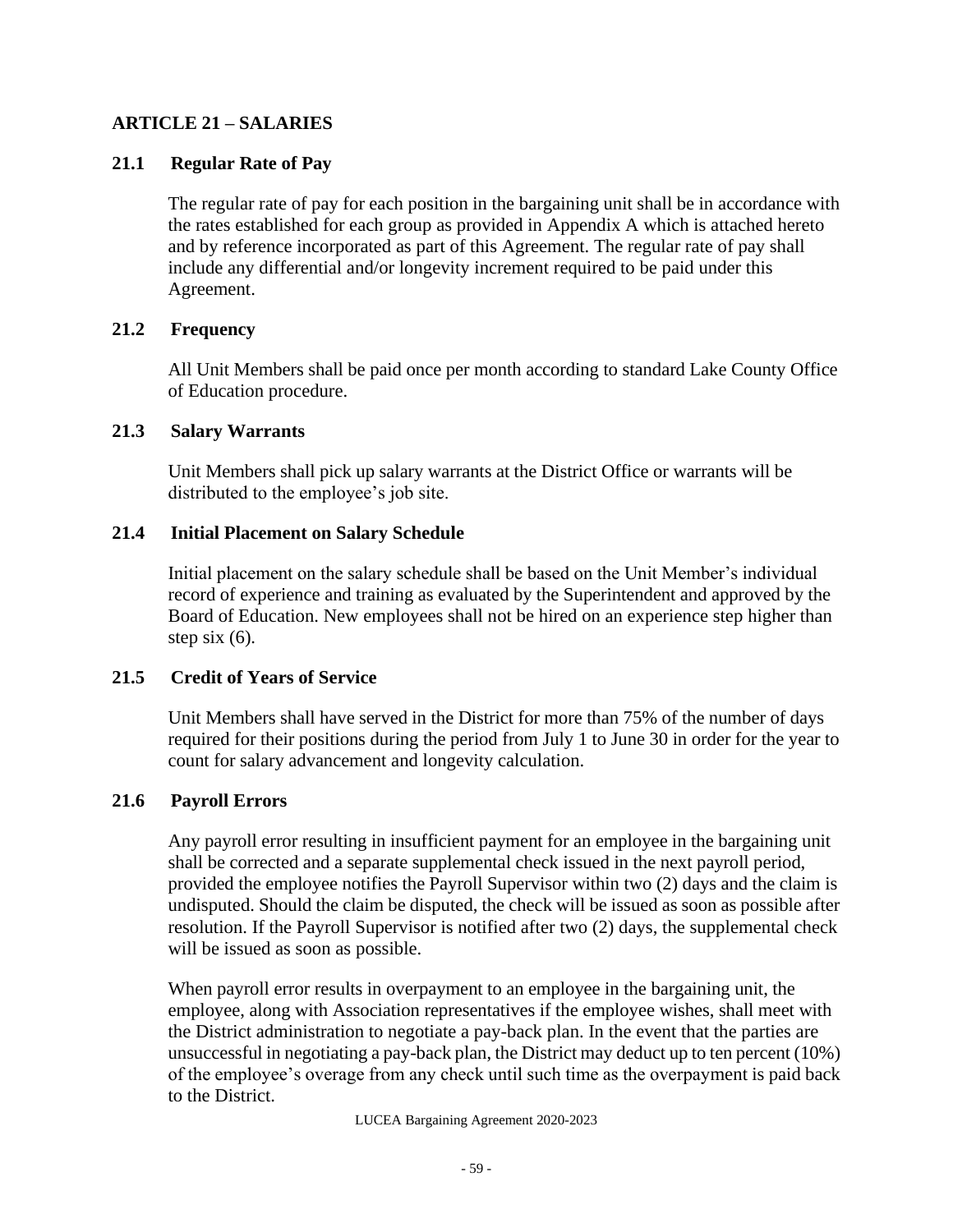This ten percent (10%) deduction limitation applies to all payroll checks except an employee's last payroll check in the case where an employee's employment with the District is terminated.

21.7 Upon written request, the District shall issue twelve (12) pay checks to Unit Members employed less than a full fiscal year. This request must be submitted to the district by the last working day in June each year.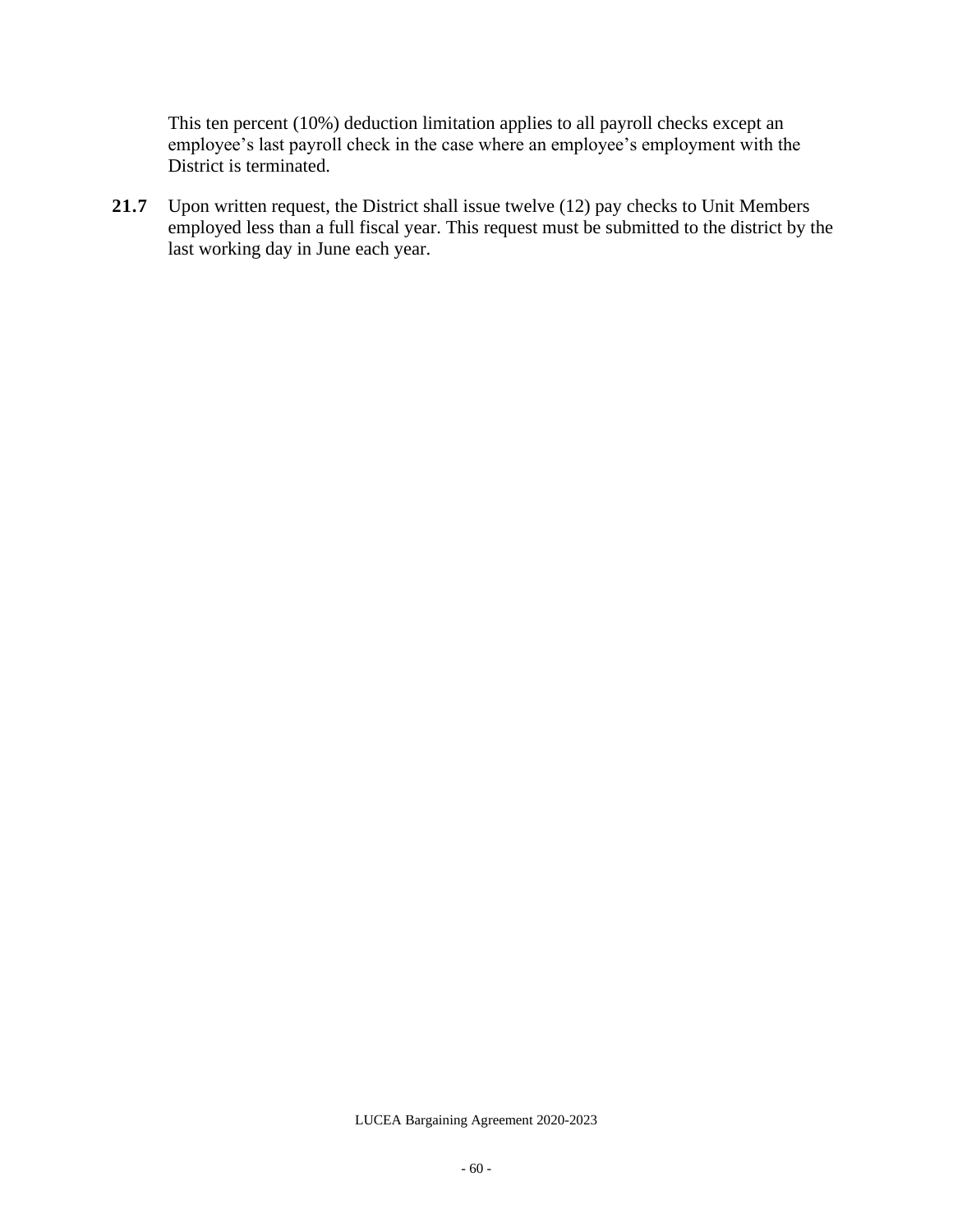## **ARTICLE 22 – PERSONNEL FILES**

- **22.1** There shall be a single personnel file for each Unit Member.
- **22.2** Personnel files shall be kept in the District Office.
- **22.3** All material placed in a Unit Member's file shall be dated and signed by the person who caused the material to be prepared.
- **22.4** Access to a Unit Member's personnel file shall be limited to a "need to know" basis. Access authorization must be obtained from either the Superintendent or the Unit Member. Anyone reviewing the Unit Member's file, other than the Superintendent or an attorney appointed by the Superintendent, immediate supervisor, or the superintendent's secretary, payroll specialist, or business manager, must have permission in writing for such review with a copy to the Unit Member. The contents of all personnel files shall be kept in strictest confidence. The District shall keep a log indicating the persons who have requested and been given access to the personnel file, as well as the dates such requests and access were made. Such log shall be available for examination by the Unit Member or his/her authorized Association representative.
- **22.5** Material in the personnel file shall be made available for the inspection by the Unit Member and a copy given to the Unit Member, upon request.
	- **22.5.1** Such material, made available for inspection, is not to include ratings, reports, or records that (1) were obtained prior to the employment of the person involved, (2) were prepared by identifiable examination committee members, or (3) were obtained in connection with a promotional examination. A Unit Member shall have access to his/her numerical scores obtained as a result of a written examination.
	- **22.5.2** An Association representative may review the Unit Member's file with authorization from the Unit Member or may accompany the Unit Member in his/her review of the file.
- **22.6** Information of a derogatory nature shall not be entered or filed unless and until the Unit Member is given notice and an opportunity to review and comment thereon. An employee shall have the right to enter, and have attached to any derogatory statement, his own comment thereon. The review shall take place during normal business hours, and the employee shall be released from duty for this purpose without salary reduction.
	- **22.6.1** Information of a derogatory nature shall not be entered or filed without investigation and verification of the circumstance(s) leading to the derogatory materials.
	- **22.6.2** Derogatory material in excess of two (2) years of age shall be marked obsolete and not be the subject of any adverse action against the Unit Member.
	- LUCEA Bargaining Agreement 2020-2023 **22.6.3** Derogatory material that is the subject of a grievance shall be filed in a confidential file separate from the personnel file for the duration of the grievance and shall not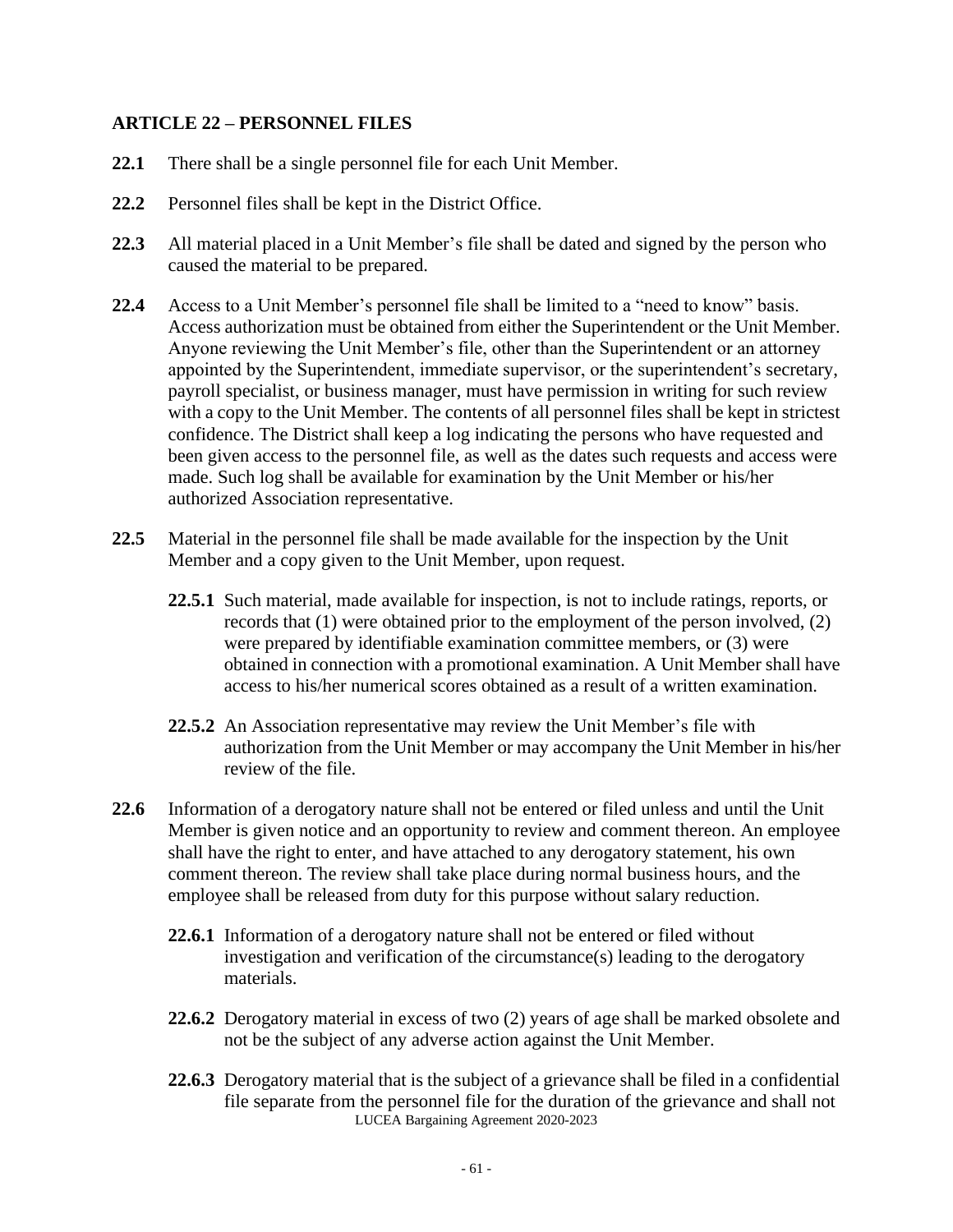be filed in the personnel file unless and until such derogatory material is substantiated by the grievance.

- **22.7** Any grievance(s) regarding this Article shall be filed at Level 2 of the Grievance Procedure.
- **22.8** A Unit Member's position description shall be included in his/her personnel file. Said position description shall be updated as necessary to reflect changes in the Unit Member's position title, nature of duties and other relevant information.
- **22.9** Any material not contained in the Unit Member's personnel file may not be used in any manner to assess work performance or in any action which affects the employment status of the Unit Member.
- **22.10** Any Unit Member shall have the right to add positive work-related material to their personnel file with the approval of the Superintendent or administrative designee.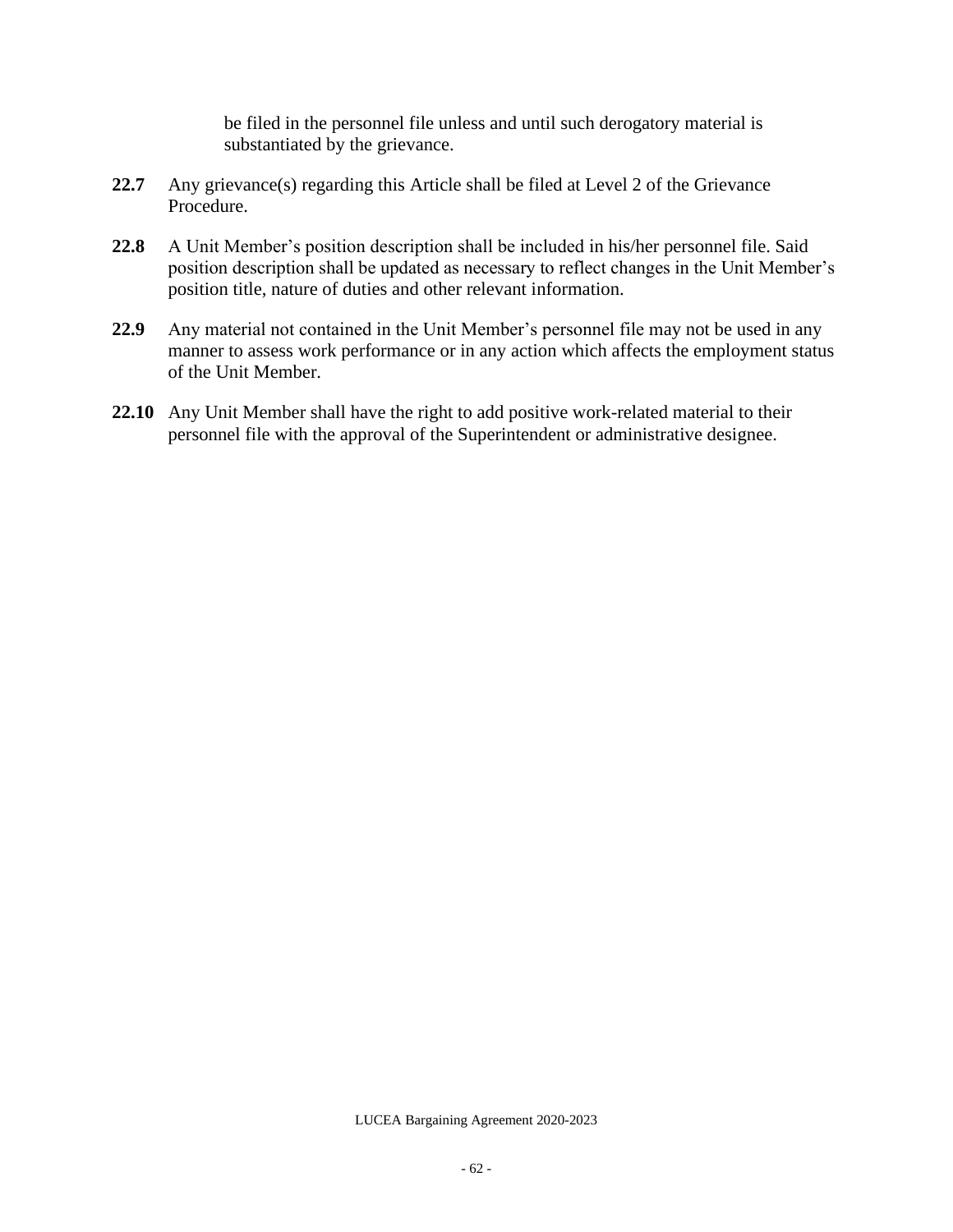## **ARTICLE 23 – PUBLIC CHARGES**

- **23.1** Complainants are encouraged to discuss complaints with the Unit Member about who they are complaining in order that they may informally resolve the matter. If a complainant, following an informal conference, wishes to file a formal complaint, it shall be made in writing and signed by the complainant. A complaint shall be presented to the principal of the school or to the supervisor of the department in which the Unit Member works. Such complaints, whether oral or written, shall be reported to the Unit Member about whom the complaint has been made within five (5) working days of receipt of the complaint.
	- **23.1.1** No adverse action shall be taken against a Unit Member by virtue of information or material of a derogatory or critical nature, which has been received by the District from students, parents, or other non-management or nonsupervisorial employees and/or other members of the public except in accordance with the procedures contained in this Article.

## **23.2 Formal Complaint Procedures**

- **23.2.1** If the principal/supervisor's investigation indicates a cause for further action, the principal, supervisor, or Superintendent shall notify the Unit Member and association concurrently of the District's intention to proceed with such action, and the Unit Member's right of appeal. The notice shall include the alleged reasons for the proposed action against the Unit Member as well as the specific details of the proposed action. In any such action the district agrees to follow progressive discipline in accordance with the provisions of Article 16 – Employee Discipline.
- **23.2.2** The Unit Member shall be given copies of all information in possession of the district on which the district bases its decision to act against the Unit Member. The Unit Member has the right to grieve any proposed action. If a grievance is filed, action shall be stayed pending the decision on the grievance. No action shall be taken against any Unit Member without an investigation and verification of the circumstance(s) leading to the charge.
- **23.2.3** If the investigation does not indicate cause for further investigation or action, the matter shall be dropped and all district records pertaining to the matter will be placed in a confidential file. This confidential file shall be maintained separately from the Unit Member's personnel file and will not be utilized in any disciplinary action against the Unit Member.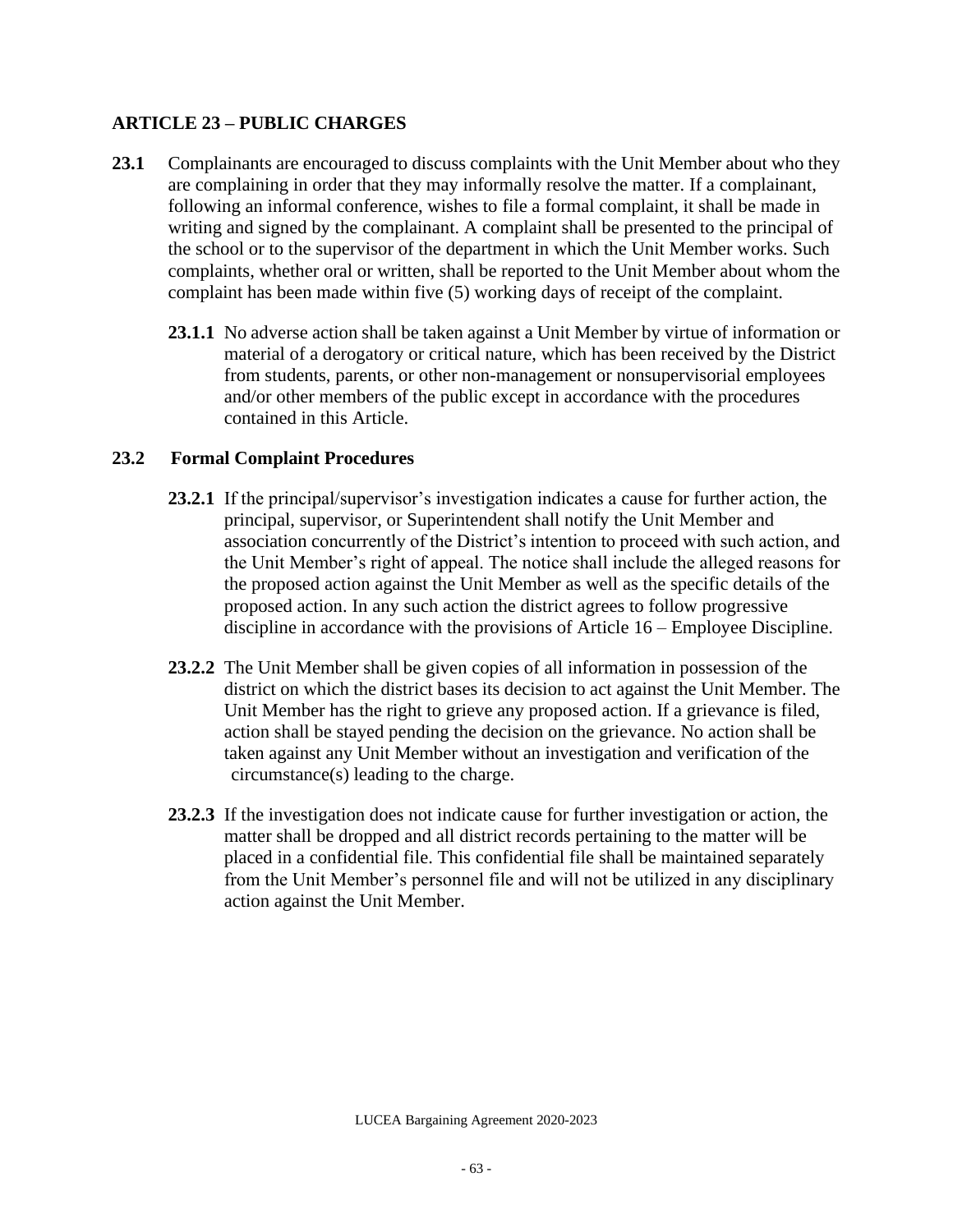### **ARTICLE 24 – UNIT MEMBER RIGHTS**

#### **24.1 Rights to Organize and Participate in Union Activities**

Unit Members shall have the right to form, join and assist the Association, to participate in activities of the Association and to negotiate with the District through representatives of their own choosing and for representation on all matters of employer-employee relations. However, pursuant to Government Code 3543, no employee in the Bargaining Unit may represent himself/herself, except as specified in Section 24.2 of this Article. Nor may any such Unit Member meet and negotiate individually with the District employer.

#### **24.2 Grievances**

Any employee may at any time present grievances to the District and have such grievances adjusted, without the intervention of the Association, as long as the adjustment is reached prior to arbitration pursuant to Sections 3548.5, 3548.6, 3548.7 and 3548.8 of the Government Code and the adjustment is not inconsistent with the terms of this Agreement; provided that the District shall not agree to a resolution of the grievance until the Association has received a copy of the grievance and the proposed resolution and has been given an opportunity to file a written response. Any such resolution of a grievance pursuant to this section shall not constitute "past practice" or a legal interpretation of the affected provisions of this Agreement, unless the written response of the Association agrees with the resolution presented to the Association by the District.

#### **24.3 Rights of Citizenship – Statutory and Constitutional Rights**

A Unit Member shall be entitled to full rights of citizenship. Constitutionally protected religious or political activities, or lack thereof, or the private and personal life, of any Unit Member shall not be used for purposes of evaluation or disciplinary action unless said activities violate local, state or federal law.

Nothing contained in this Agreement shall be construed to deny any Unit Member his/her rights under the California Education Code or under any other applicable state and federal law or constitution of the United States.

#### **24.4 Representation**

Unit Members shall be entitled to representation by the Association on all matters of employer/employee relations (See Sections 24.1 and 24.2, this Article).

#### **24.5 Loss/Destruction of Personal Property**

LUCEA Bargaining Agreement 2020-2023 The District shall reimburse a Unit Member for any loss or destruction of personal property provided that such loss occurred in the course and scope of the Unit Member's employment with the District and provided the Unit Member received prior authorization to use such property in the scope of the member's work with the District. Where the Unit Member is insured against such destruction or loss of property and there is a deductible required by the policy, the District's liability shall extend only to the full amount of the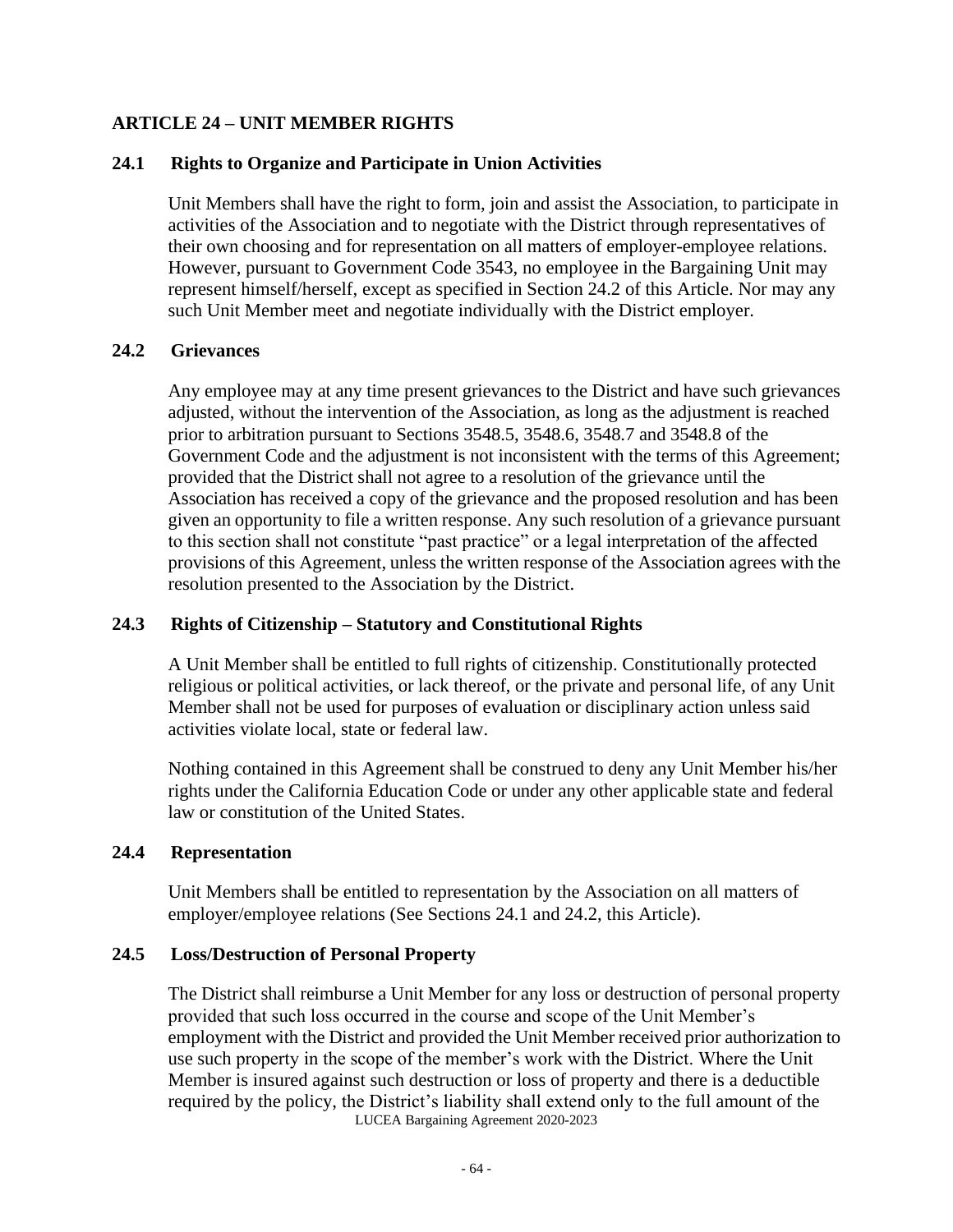required deductible obligation of the Unit Member under the insurance policy.

## **24.6 Workplace Problem Solving Procedures**

A Unit Member shall have the opportunity to freely and successfully accomplish his/her work assignment without interference, discrimination or harassment from other employees or supervisors. In order to insure this right, the following problem procedures are established:

- **24.6.1** Unit Members shall have the right to address problems that are not grievances, to the District Superintendent or to their immediate supervisor. Grievances shall be processed in accordance with the procedures in Article 10. Problems raised pursuant to this procedure are not subject to the Article 10 grievance procedure. Problems alleged by Unit Members that involve discrimination, harassment or conflict in the work place shall be addressed in accordance with the following:
	- **24.6.1.1** A Unit Member will discuss an alleged problem and its solution with his/her immediate supervisor/principal. The Unit Member may have an Association representative present at any stage of this procedure. The immediate supervisor/principal shall have five (5) workdays to investigate the alleged problem and provide a solution.
	- **24.6.1.2** Should there be no solution given by the immediate supervisor/principal or the solution given is unacceptable to the Unit Member, the problem may be presented, in writing, to the Superintendent. The Superintendent shall hold a conference within five (5) workdays of receipt of the written presentation. The written presentation shall specify the nature of the problem, the solution sought and the proposed solution of the immediate supervisor/principal, if any. The Superintendent shall have five (5) workdays to provide a solution to the problem. If the Unit Member finds the Superintendent's solution unacceptable or if no solution was given by the Superintendent, the Unit Member may pursue the problem through other procedures, including, but not limited to, a court of competent jurisdiction, if applicable.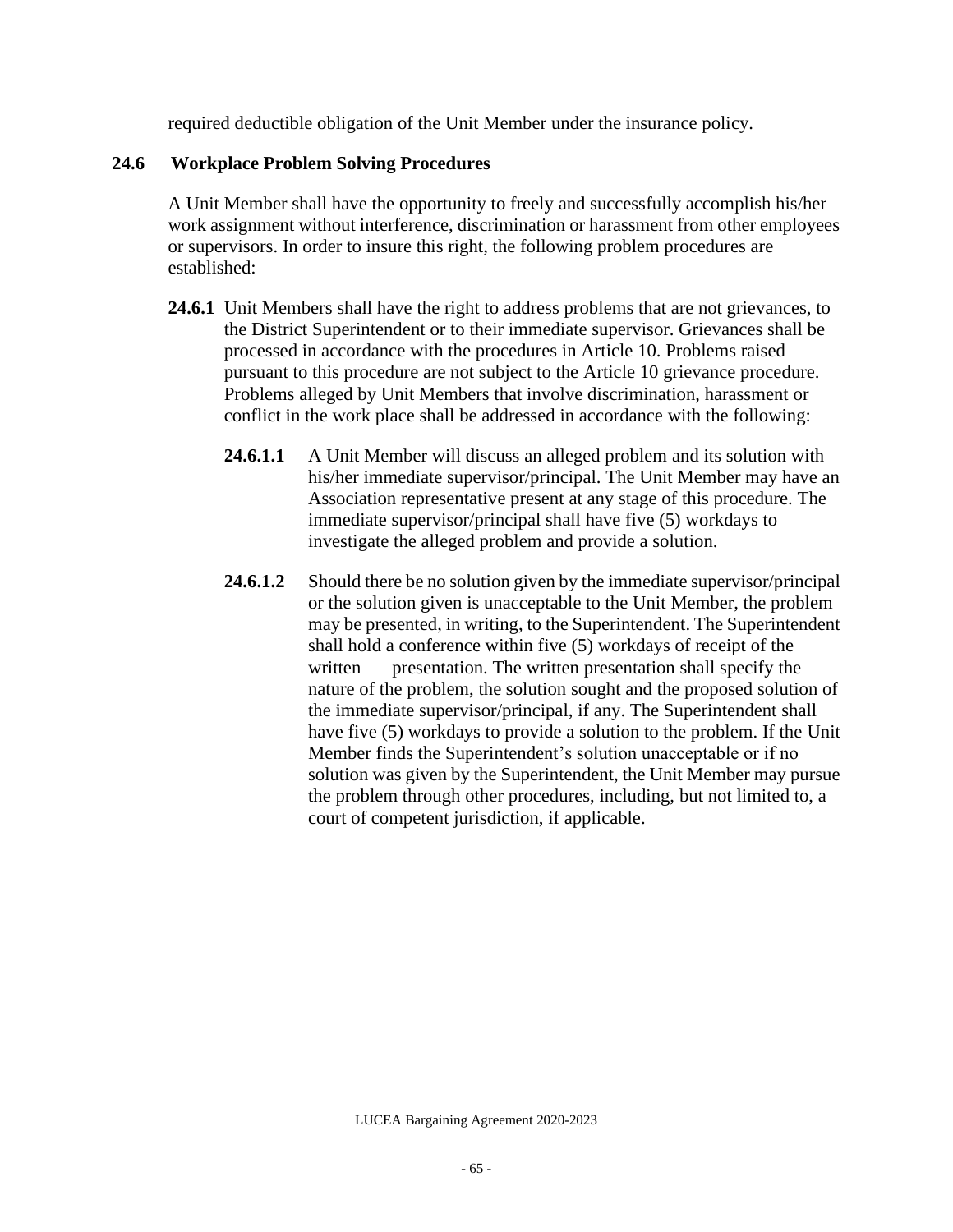## **ARTICLE 25 – HOLIDAYS**

- **25.1** Paid Holidays Unit Members shall be provided with the following paid holidays (See the District Calendar for dates of each holiday):
	- **25.1.1** Labor Day
	- **25.1.2** Veteran's Day
	- **25.1.3** Wednesday before Thanksgiving Day
	- **25.1.4** Thanksgiving Day
	- **25.1.5** Friday following Thanksgiving Day (for Calif. Admissions Day)
	- **25.1.6** December 25 Christmas Day
	- **25.1.7** January 1 New Year's Day
	- **25.1.8** M.L. King, Jr. Day
	- **25.1.9** Lincoln Day
	- **25.1.10** Washington Day
	- **25.1.11** Memorial Day
	- **25.1.12** Independence Day
	- **25.1.13** Floating Holiday the Friday before County Fair

## **25.2 Other Holidays**

All Unit Members shall receive as paid holidays all days declared by the President, Governor, and the State or Governing Board to be days of public feast, mourning, thanksgiving or holiday. The "Floating Holiday" may be used for this purpose.

## **25.3 Holiday Pay Calculations**

Unit Members working less than eight (8) hours per day will receive compensation for holidays. Salary paid for holidays shall be for the number of hours of service rendered on regular working days. These hours shall be determined at the time contracts are prepared and will be added to the total hours in the contract calculations.

## **25.4 Holidays on Saturday or Sunday**

When a holiday falls on a Sunday, the following Monday shall be deemed to be a holiday in lieu of the day observed. When a holiday falls on a Saturday, the preceding Friday shall be deemed to be a holiday in lieu of the day observed.

LUCEA Bargaining Agreement 2020-2023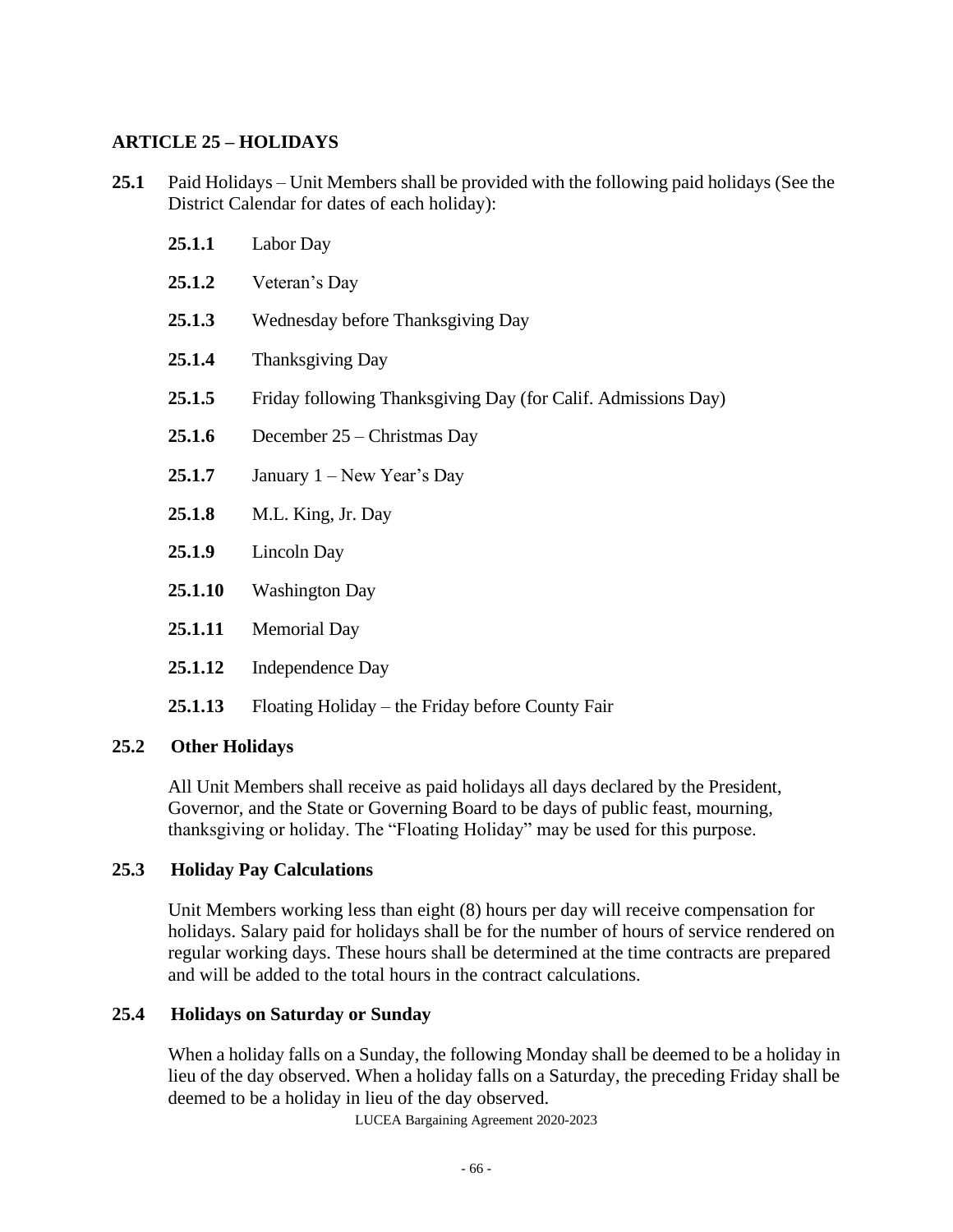#### **ARTICLE 26 – NO SUBCONTRACTING**

#### **26.1 Work Preservation**

There shall be no subcontracting or transferring out of bargaining unit work which has been traditionally or customarily performed by Unit Members.

## **26.2 Other Employees**

No non-bargaining unit employee shall perform, except on an emergency or temporary basis, work within or substantially similar to work within the job description of a Bargaining Unit employee.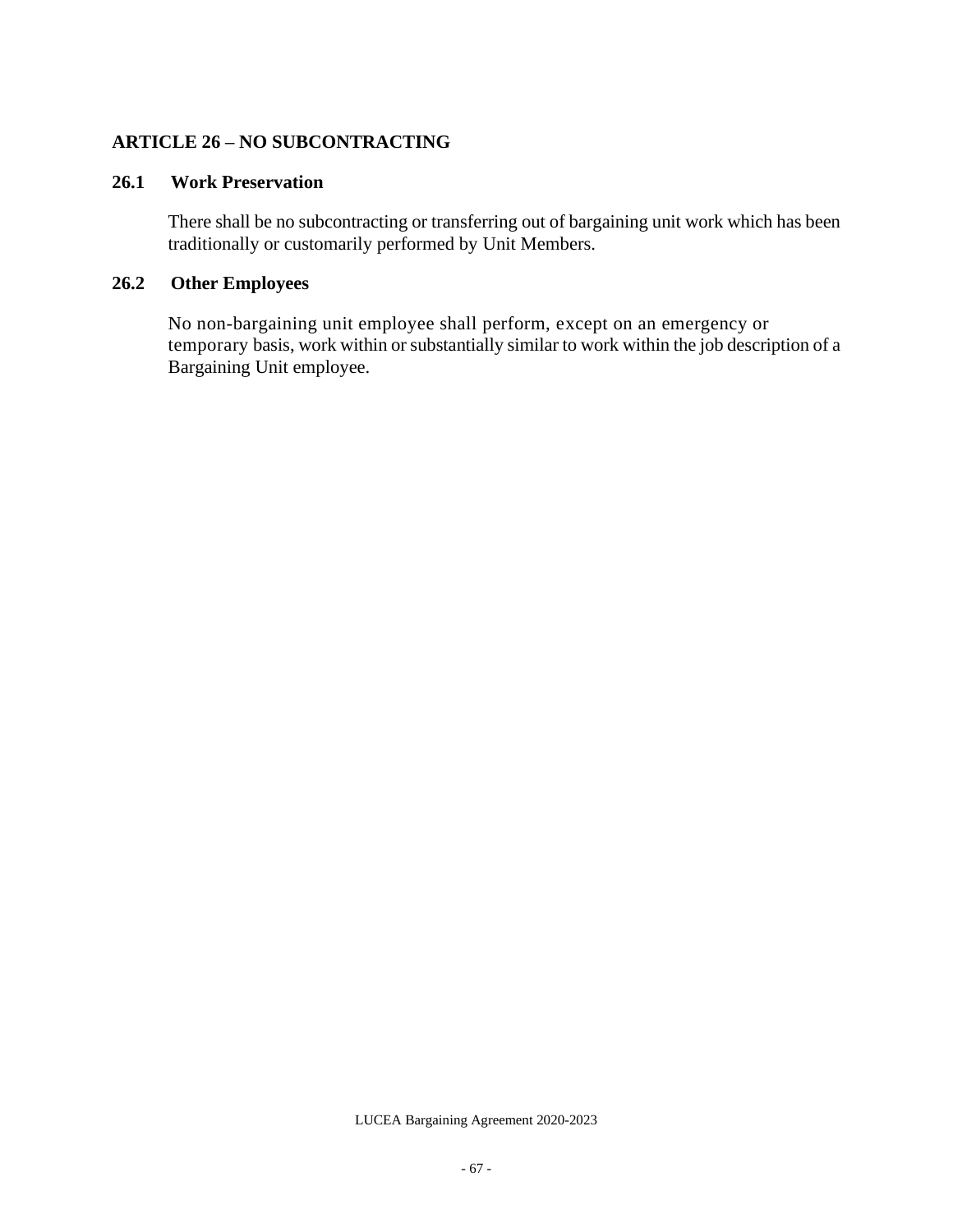# **ARTICLE 27 – PROFESSIONAL GROWTH PROGRAM (TA dated 11.16.21)**

### **27.1 Purpose**

The purpose of a Professional Growth Program is to improve the standard of the classified service and open professional advancement opportunities in District employment for Unit Members.

### **27.2 Eligibility**

Eligibility for participation in the Professional Growth Program is open to all Unit Members.

#### **27.3 Course Work Criteria**

- **27.3.1** The subject matter of course work must be related to job classifications presently approved by the Board of Education.
- **27.3.2** Costs of registration, books, mileage, subsistence and other similar costs of participating in the course work may be paid by the District. Units earned under this Section shall not be counted toward any salary stipend. The District's total annual commitment for this purpose for all employees together, shall not exceed \$1,000.

## **27.4 Credit Towards Professional Growth Stipend**

## **27.4.1 College**

- **27.4.1.1** Quarter units will be converted to semester units prior to awarding credit toward Professional Growth Program.
- **27.4.1.2** For each successfully completed course taken at a four (4) year college, university and/or a community college, credit will be granted at the rate of one (1) unit of professional growth for each fifteen (15) hours of coursework. Units must be successfully completed with a grade of at least "C" or its equivalent to be approved for salary credit.

#### **27.4.2 Trade School/Adult Education**

Credit will be allocated at the rate of one (1) unit of professional growth for each fifteen (15) hours of continuing education coursework.

## **27.4.3 Conferences/Workshops/Training Programs**

Credit will be allocated at the rate of one (1) unit of professional growth for each fifteen (15) hours of continuing education coursework.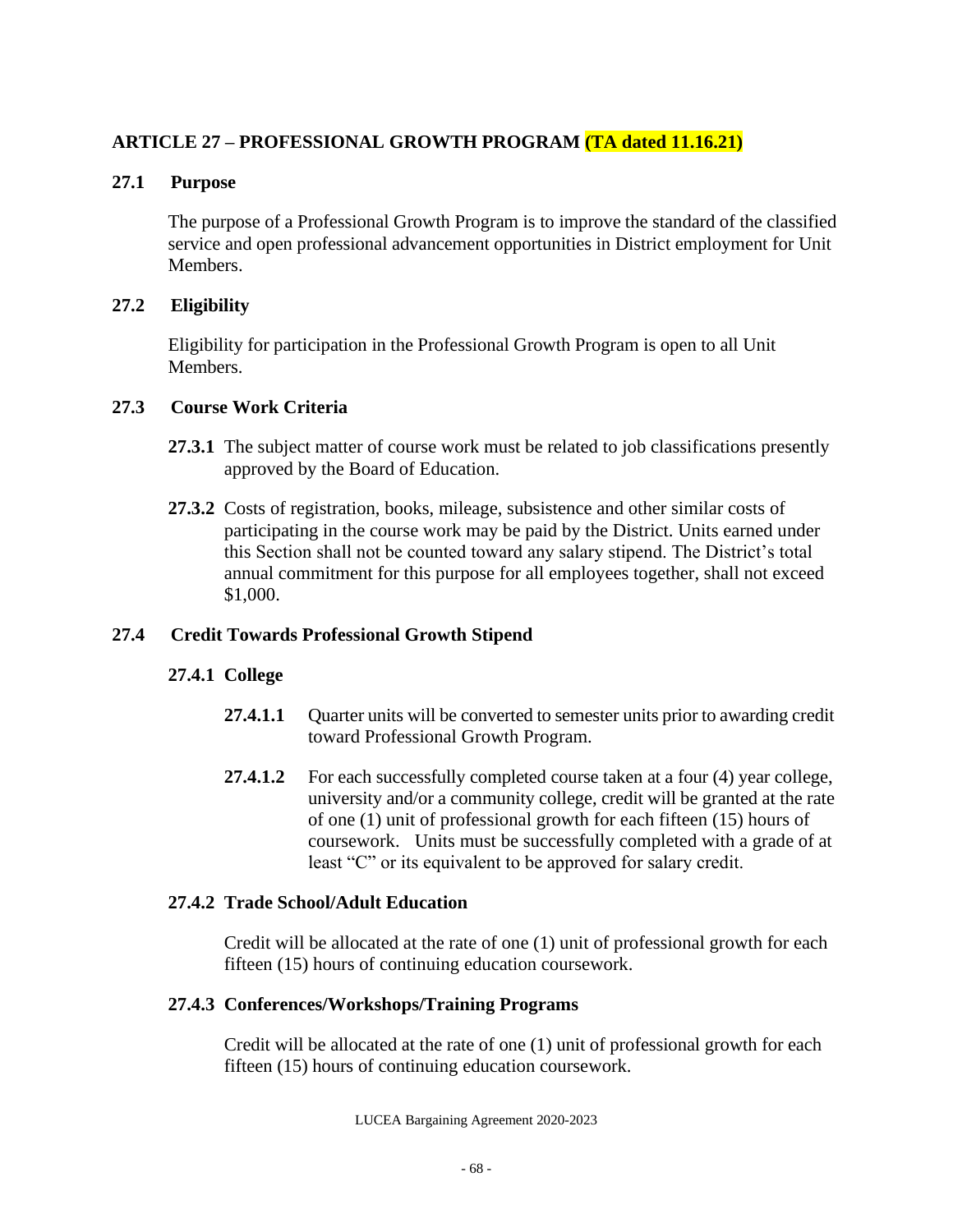#### **27.5 Professional Growth Wages Increase**

Unit Members may apply the fifteen (15) unit Professional Growth Wage increase to one of the following options:

- **27.5.1** A five percent (5%) wage increase will be annually applied to the current salary schedule placement. Beginning 7/1/19 the maximum Professional Growth Wage increase for a Unit Member is 20% (four 5% wage increases). Current Unit Members at or above 20% will be capped at their current percentage); or
- **27.5.2** A promotion to the next highest Paraeducator level (i.e. Paraeducator I to Paraeducator II).

#### **27.6 Procedures**

- **27.6.1** To enter the Program, a Unit Member shall file an "Intent to Participate in the Professional Growth Program" (Appendix K) to the immediate supervisor and the Superintendent for review and approval. It will be the duty of the immediate supervisor and the Superintendent to implement this Article. They will screen applications, authorize Unit Members to proceed and review completion of units for the Professional Growth Stipend. The immediate supervisor and the Superintendent will determine the number of units allowed for a given activity if there is a question of allowance.
- **27.6.2** In order for units to count toward the stipend, the "Intent to Participate in the Professional Growth Program", must be received and approved by the District Office prior to enrolling in the course.

If a Unit Member needs to attend an approved course or other professional growth opportunity which occurs during the Unit Member's assigned work hours, he or she shall make arrangements with the site administrator or supervisor for how the position will be covered and how to make up missed work time. Approval will be granted not more than once per school year on a case-by-case basis for a course or other professional growth opportunity not available at any other time.

**27.6.3** In order to qualify, the Unit Member must have filed the "Intent to Participate in the Professional Growth Program", received approval of intended training/course from the immediate supervisor and the Superintendent. All interpretations for receipt of the stipend or placement for range movement shall be based on official transcripts, verifiable information and documentation, which must be filed with the District Office no later than October 15 for consideration for advancement in the current fiscal year.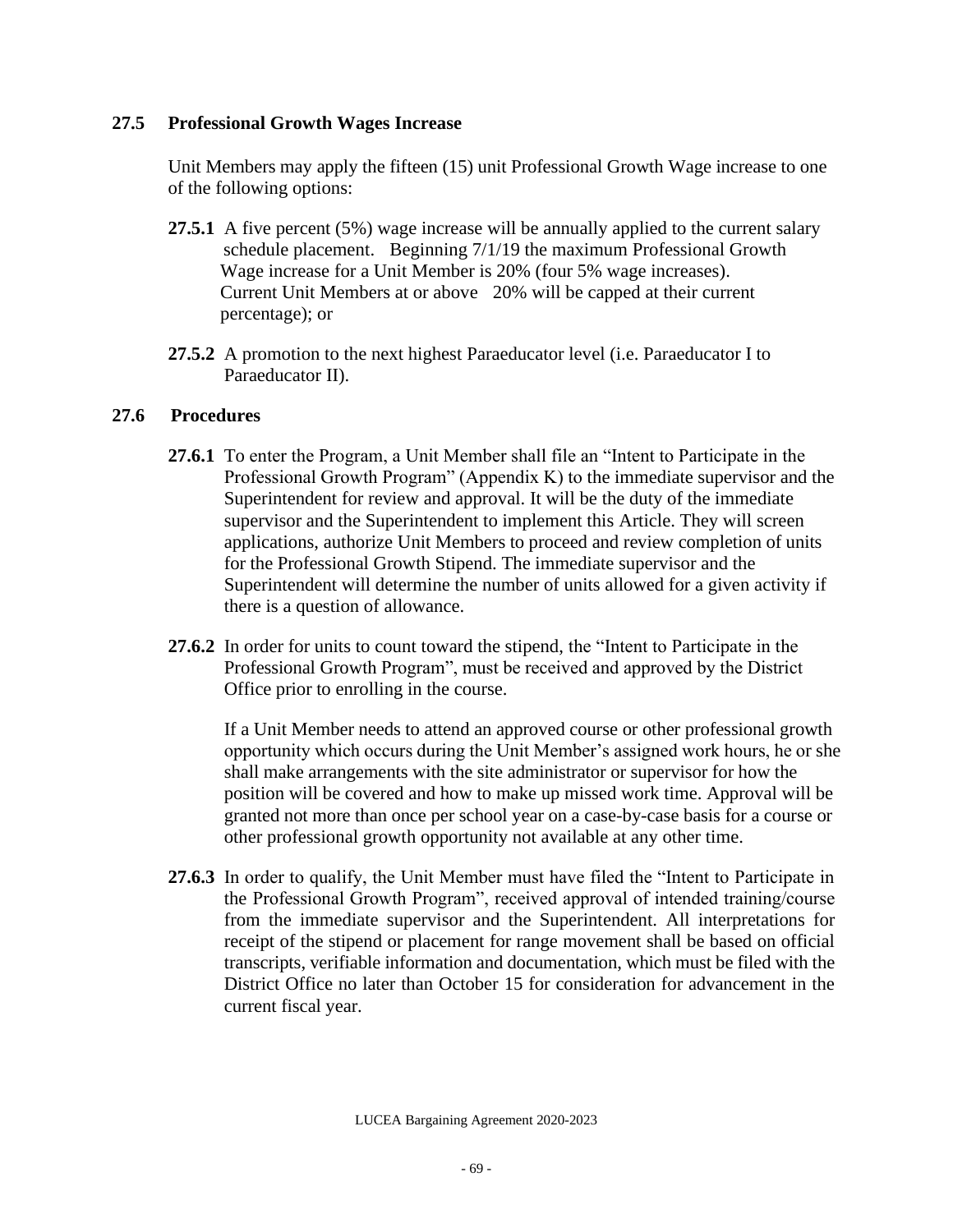**27.6.4** The Professional Growth Stipend will be applied to wages (wage adjustments made) annually in July of each year. The terms of retro payment for Professional Growth Stipend wages will be treated in the same manner as regular salary wages, unless specifically addressed through the negotiations process.

**27.6.5** Unit Members pursuing additional education in positions designated by the District as positions of need shall be provided priority access to District designated computer equipment during non-student use time for the purpose of completing professional coursework or education necessary to become qualified to serve in a District designated position of need.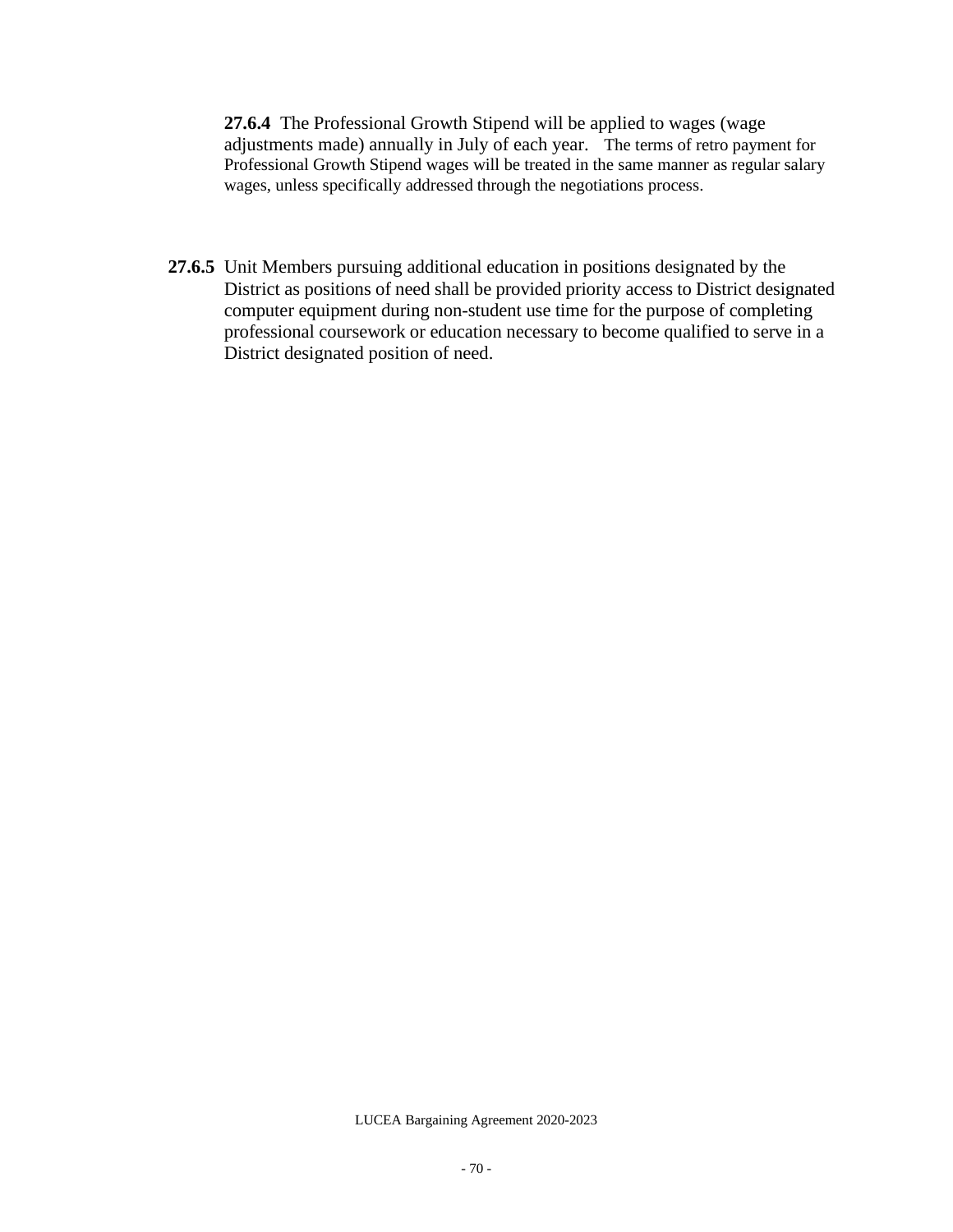## **ARTICLE 28 – RETIREMENT BENEFITS**

## **28.1 Health Related Benefits**

Employees who retire after not less than five (5) years of paid service in the District and who have achieved fifty (50) years of age, shall be eligible to continue participation in the District sponsored fringe benefit plans until the Retiree qualifies for Medicare A and B. The Unit Member must have been covered by the District-sponsored health plans for a period of five (5) years immediately preceding retirement. The Retiree may maintain coverage for dependents covered under the plans at the time of retirement.

- 28.1.1 In order to receive these benefits the Unit Members must arrange with the District, at the time of retirement, to make premium payments.
- **28.1.2** Retirees forfeit the right to coverage under any of the District health benefits programs upon non-election of coverage at the time it is first offered.
- **28.1.3** Those Retirees who elect coverage under District health benefit programs for which premiums paid are less than the annual amount received under an early retirement incentive program shall be paid the difference as a single payment taxable compensatory benefit in June of each year of the program (See Section 28.2.4).
- **28.1.4** In the event the insurance carrier disallows coverage for the retiree (or group of retirees) under this option, a taxable compensatory cash payment, less premiums paid for any coverage, would be made to the retiree.
- **28.1.5** Employees who terminate regular service to the District prior to reaching 50 years of age shall provide five (5) days of service to the District each year until the attainment of age 50. Such service shall be determined by mutual agreement between the District and individual concerned.
- **28.1.6** This benefit will terminate in the event of the recipient's death. However, nothing herein shall be construed as a waiver of any Unit Member's or Unit Member's dependent's right to benefits guaranteed under COBRA.

## **28.2 Early Retirement Incentive Program**

Unit Members may select one of five (5) early retirement options for which they meet eligibility requirements. Refer to Appendix G Classified Retirement Election Form.

**28.2.1** Subject to collective bargaining, these retirement incentive programs do not establish a vested right and may be terminated as to employees who have not already retired under the provisions of one of the programs.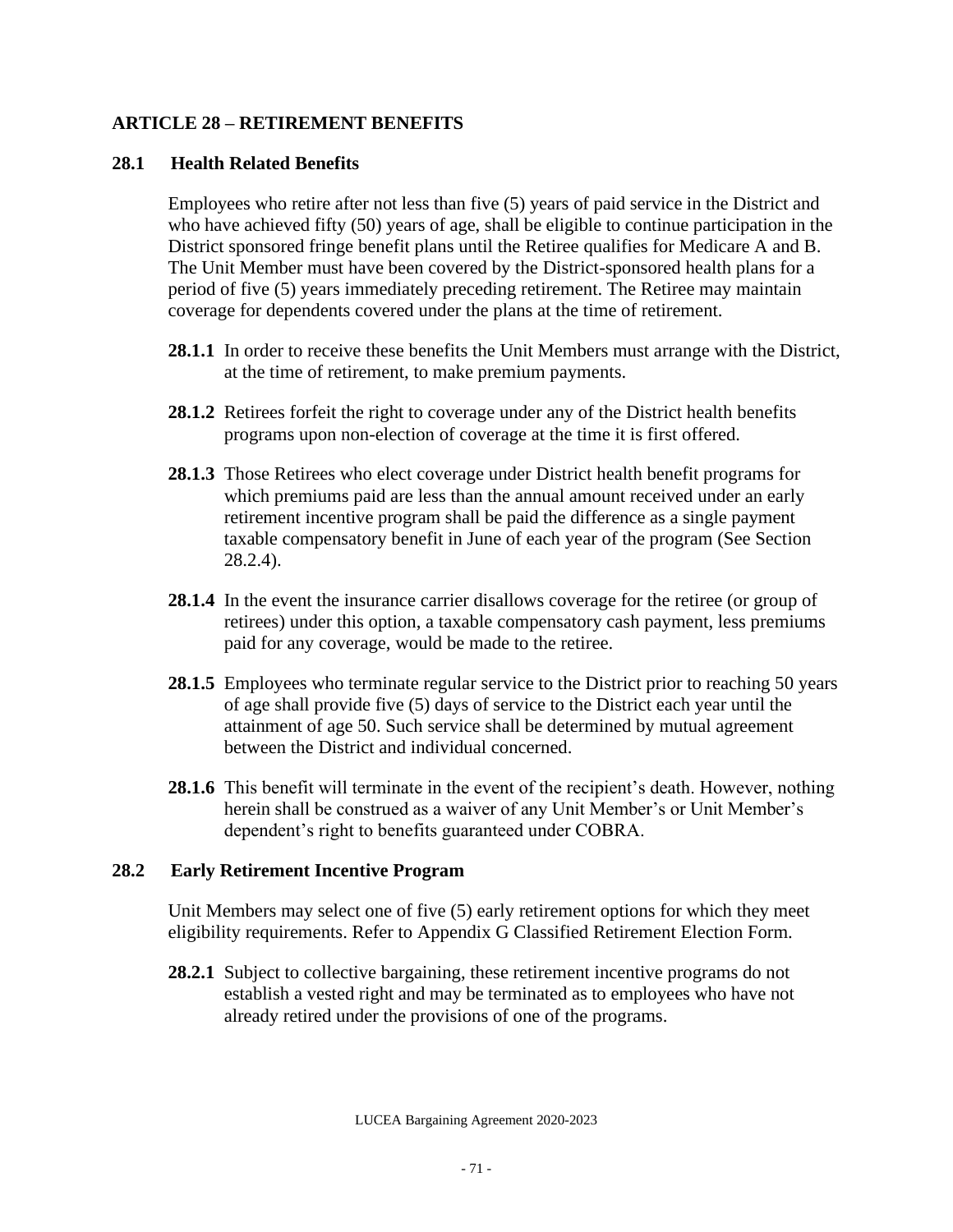#### **28.2.2** Early Retirement Incentive Amount (ERIA)

The Early Retirement Incentive program will be based on the dollar amount calculated for each individual employee, which will be determined by multiplying the amount of the final regular contract annual salary by the applicable factor from the following table:

| <u>Age</u>   | <b>Factor</b> |
|--------------|---------------|
| up to age 54 | .43           |
| 55-59        | .51           |
| 60-64        | .52           |
| $65+$        | 47            |

This dollar figure shall be referred to as the Early Retirement Incentive Amount (ERIA).

### **28.2.3 OPTION I – TWO YEARS ADDITIONAL SERVICE CREDIT (Golden Handshake) Government Code Section 20856**

**28.2.3.1** ELIGIBILITY – Unit Members must retire from regular service in the District and meet other eligibility requirements for retirement under Public Employees Retirement System regulations  $(50 \text{ years} a$ ge – 5 years PERS membership).

#### **28.2.3.2 PROVISIONS**

- **28.2.3.2.1** A Unit Member may qualify for two additional years of service credit with PERS under this program.
- **28.2.3.2.2** This option shall be offered if authorized under PERS regulations and by amendment of the contract between the Board of Administration of PERS and the Lake County Superintendent of Schools.
- **28.2.3.2.3** The District must demonstrate that granting the two years of additional service credit will save money for the District. If participation is denied on the grounds of costs, the District will provide a copy of the calculations used in determining the denial.
- **28.2.3.2.4** The amount of the benefit will vary according to the length of service, salary level and age of the recipient.
- **28.2.3.2.5** The District cost of the benefit is determined by a formula which considers the age and salary of the recipient according to PERS regulations.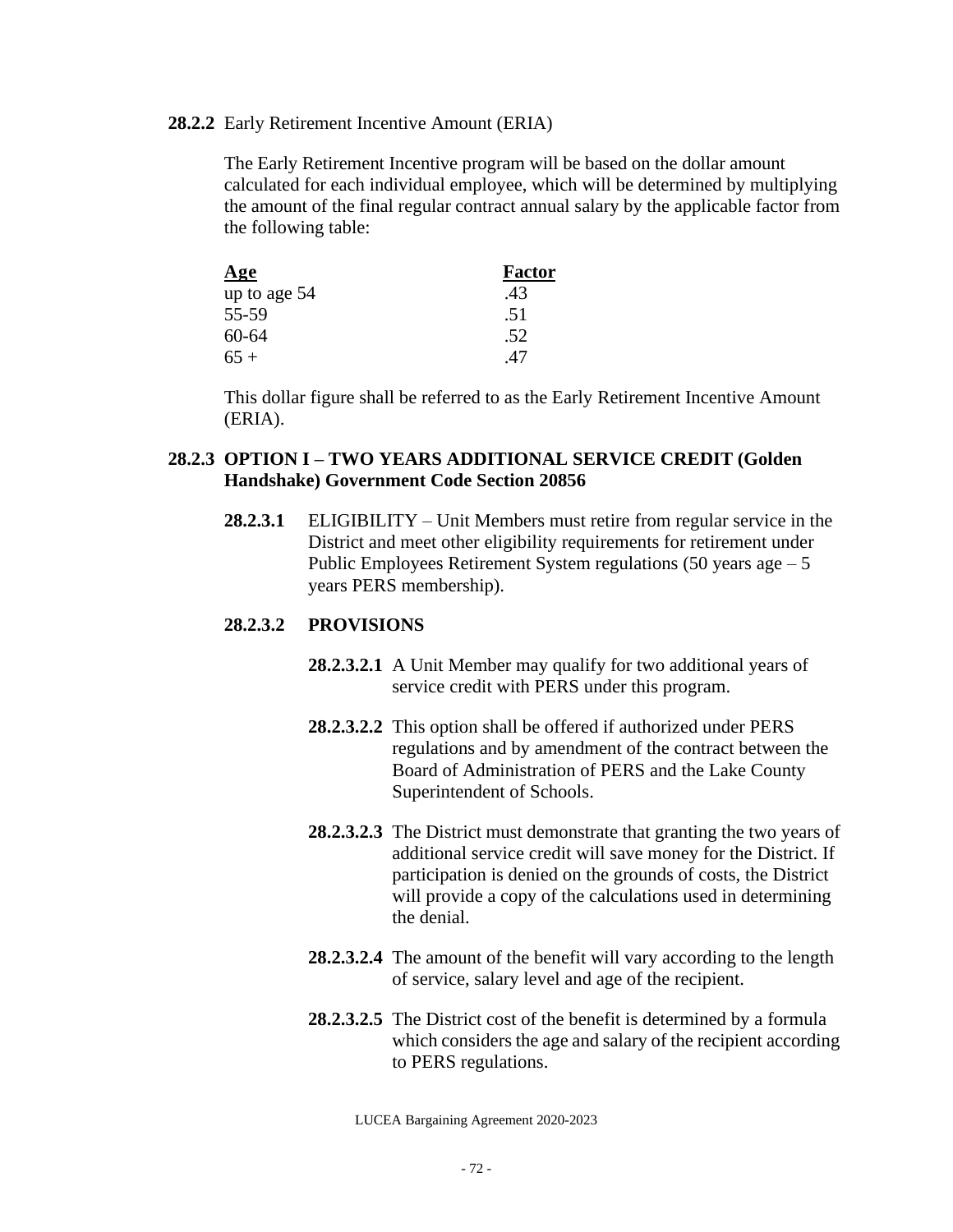**28.2.3.2.6** HEALTH RELATED BENEFITS may be continued as prescribed in Section 28.1.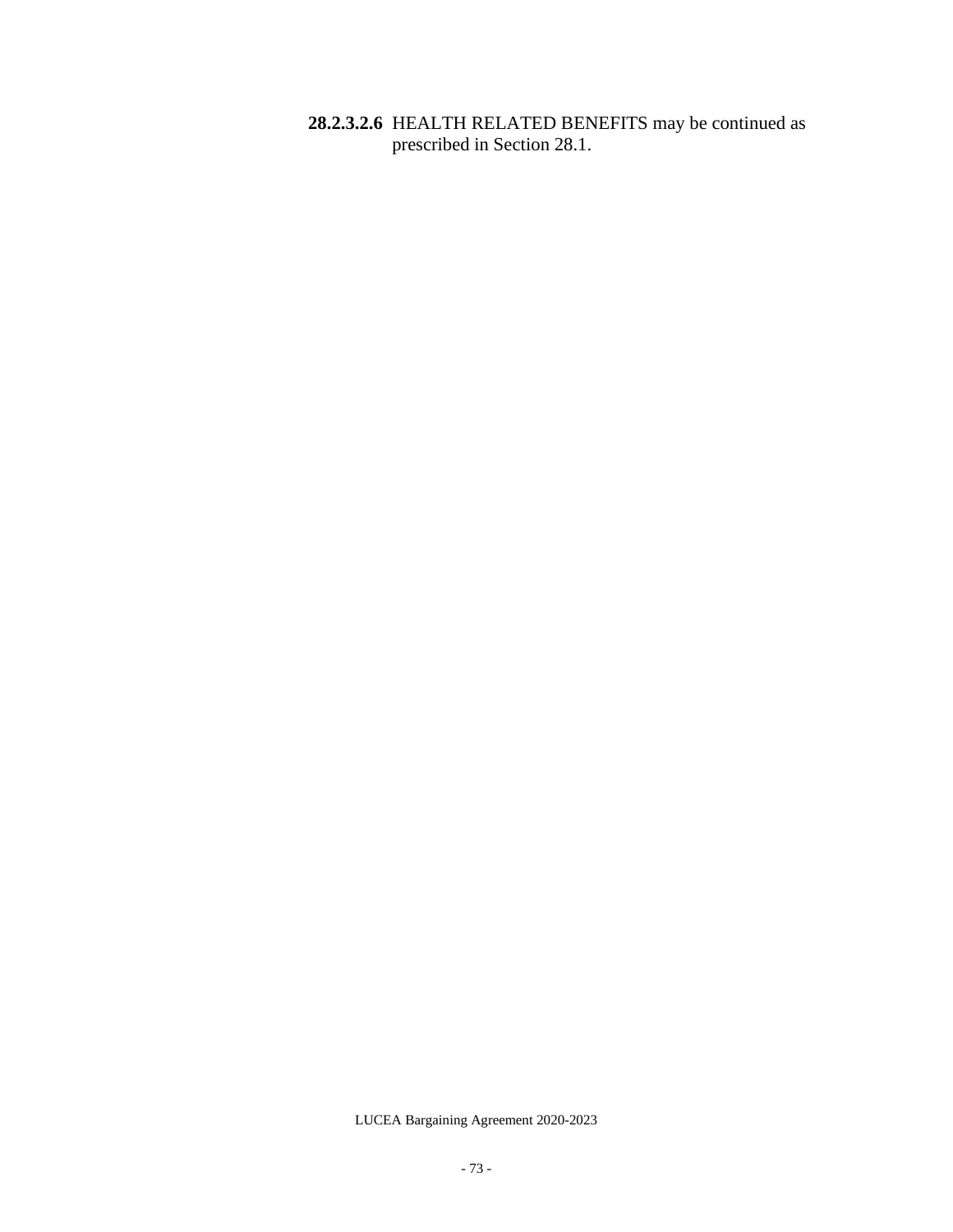#### **28.2.4 OPTION 2 – DISTRICT CONTRIBUTION TOWARD HEALTH RELATED BENEFIT COSTS**

- **28.2.4.1** ELIGIBLITY Unit Members must retire from regular service in the District and must have completed not less than 20 years of service in the District and meet other eligibility requirements for retirement under Public Employees Retirement System regulations.
- **28.2.4.2** PROVISIONS Retirees may continue to be covered under the District health benefits program in effect for active Unit Members as prescribed in Section 28.1 above. The District will contribute the amount determined by the formula stated in 28.2.4.3.1 per month toward the purchase of health benefits until the retiree reaches the age of 65 or until a total determined by the formula stated in 28.2.4.3.2 (whichever occurs first) has been contributed to help meet health insurance costs.

#### **28.2.4.3 FORMULAS FOR OPTION 2**

**28.2.4.3.1** Per month District contribution = ERIA +  $80\%$  (120)

**28.2.4.3.2** Lifetime Maximum District Contribution  $=$  ERIA  $+$  80%

- **28.2.4.4** Retirees may elect to be paid the per month District contribution within the stated age and total contribution limitations and provide for their own private health coverage. Direct payment to the retiree is a taxable compensatory benefit.
- **28.2.4.5** This benefit will terminate in the event of the recipient's death.

#### **28.2.5 OPTION 3 – TWO YEAR CASH PAYMENT**

- **28.2.5.1** ELIGIBILITY Unit Members must resign or retire from regular service in the District following the completion of not less than 20 years of paid service to the District.
- **28.2.5.2** PROVISIONS The amount of this taxable compensatory benefit will be established by the ERIA of the retiree and will be paid in two equal installments: one in the year of retirement and one in the subsequent tax year.
- LUCEA Bargaining Agreement 2020-2023 **28.2.5.3** HEALTH RELATED BENEFITS may be continued as prescribed in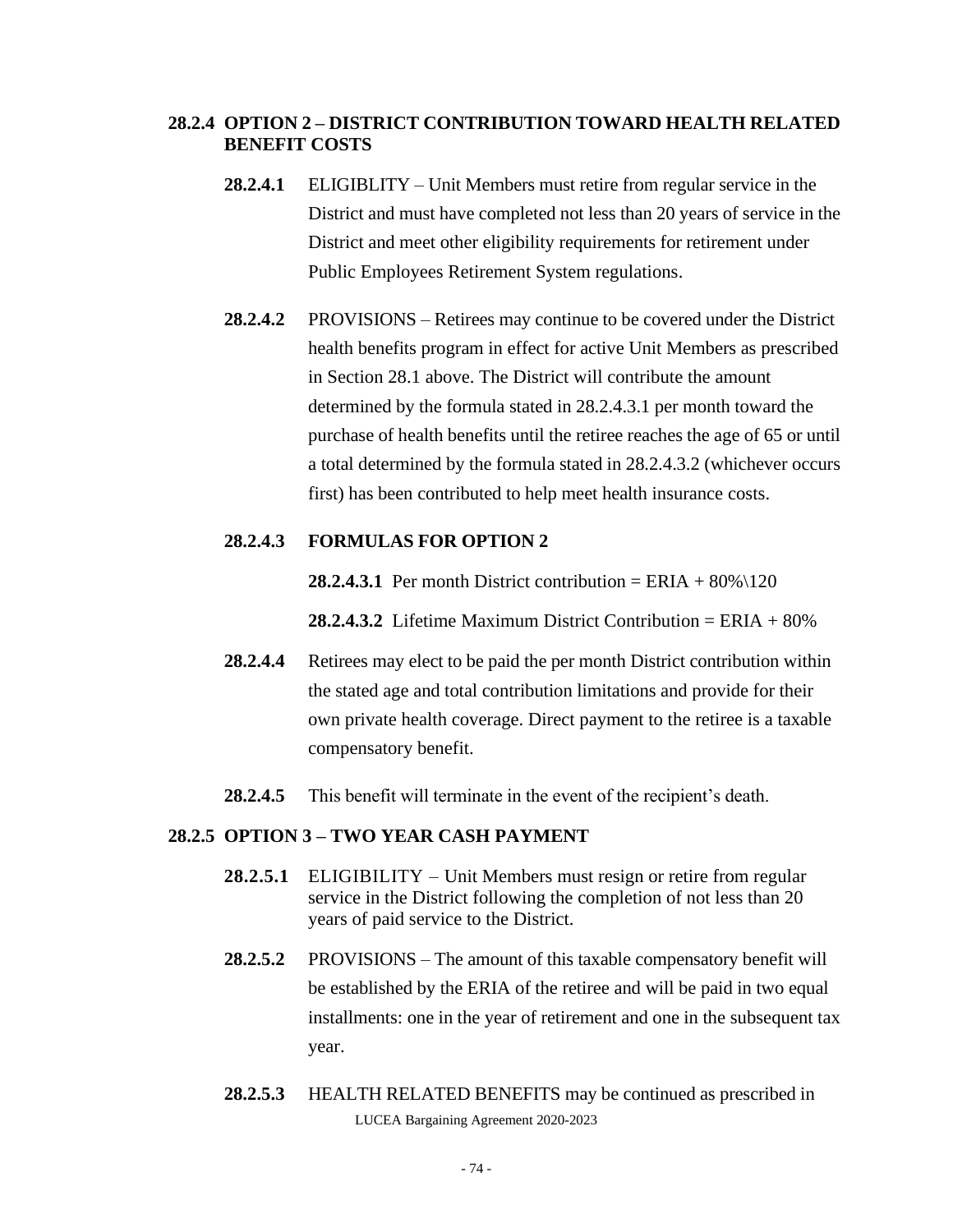Section 28.1

**28.2.5.4** This benefit will terminate in the event of the death of the recipient.

### **28.2.6 OPTION 4 – FIVE YEAR CASH PAYMENT**

- **28.2.6.1** ELIGIBILITY Unit Members must resign or retire from regular service in the District following the completion of not less than 20 years of paid service to the District.
- **28.2.6.2** PROVISIONS The amount of this taxable compensatory benefit will be established by the ERIA of the retiree plus 25 percent (ERIA  $+ 25\%$ ) and will be paid in five equal payments in five consecutive years starting with the year of retirement.
- **28.2.6.3** Health related benefits may be continued as prescribed in Section 28.1.
- **28.2.6.4** This benefit will terminate in the event of the death of the recipient.

### **28.2.7 OPTION 5 – AMOUNT OF FIVE YEAR CASH PAYMENT CONTRIBUTED TOWARD HEALTH RELATED BENEFITS**

- **28.2.7.1** ELIGIBILITY Unit Members must resign or retire from regular service in the District following the completion of not less than 20 years of paid service to the District.
- **28.2.7.2** PROVISIONS The amount of this benefit will be established by the ERIA of the retiree plus 25 percent (ERIA  $+ 25\%$ ) and will be applied toward premium payments for Health Related Benefits under provisions of Section 28.1.
	- **28.2.7.2.1** This benefit will extend over a five (5) year or 60 month period or until the retiree reaches the age of 65 (whichever occurs first).
	- **28.2.7.2.2** The maximum lifetime benefit allowance shall be retiree's ERIA + 25% and the monthly District Contribution toward benefits shall be the ERIA  $+ 25\%$  / 60.
	- **28.2.7.2.3** If the District maximum benefit is paid out before the retiree reaches age 65, the retiree may continue participation in the medical benefits as prescribed in Section 28.1.
- **28.2.7.3** This benefit will terminate in the event of the death of the recipient.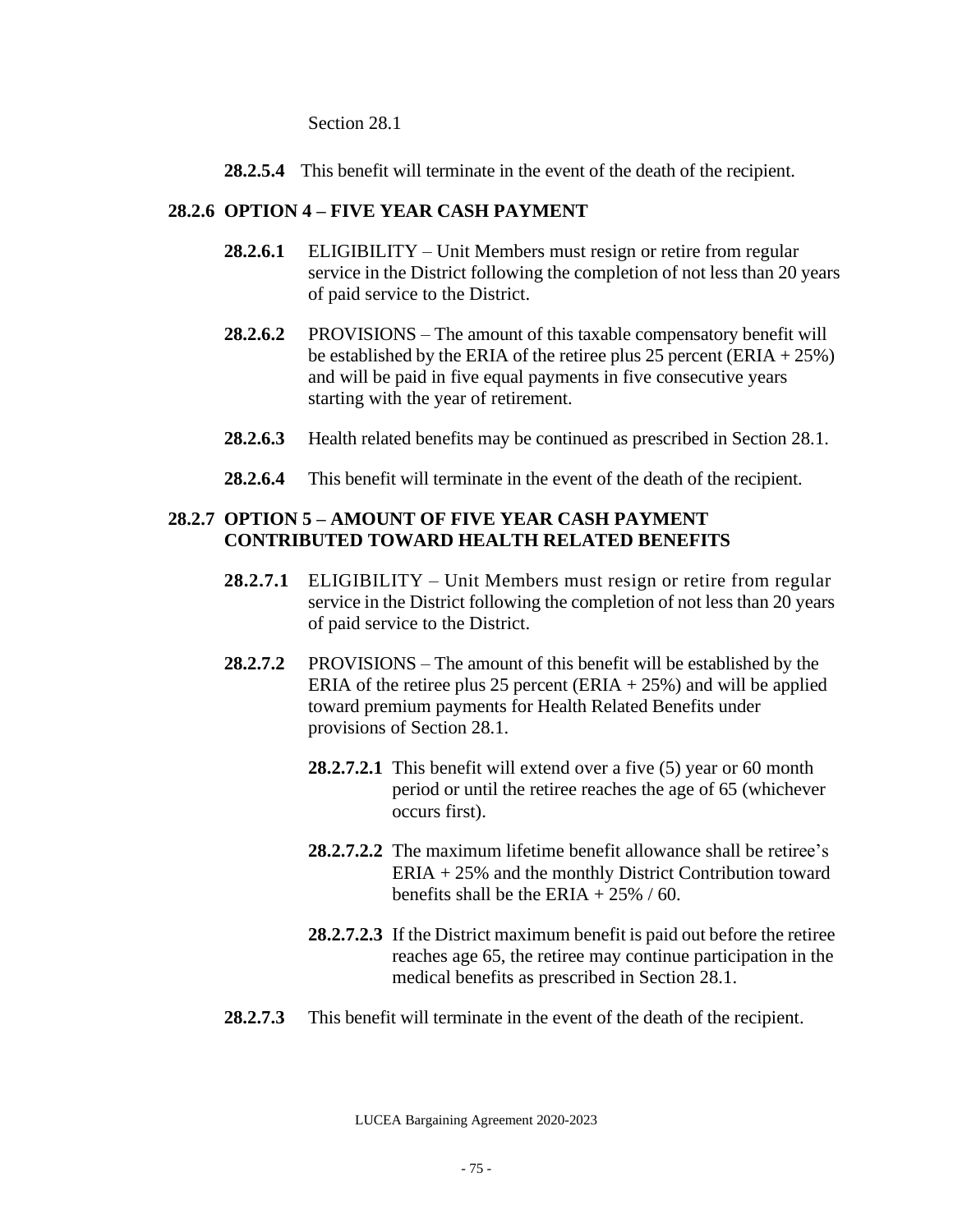### **ARTICLE 29 – EMPLOYEE ASSISTANCE PROGRAM**

- **29.1** The Association and the District recognize that work performance may be adversely affected by many situations, to include alcoholism or substance abuse, marital or family problems, emotional distress (depression, stress, etc.) and other personal difficulties including those resulting from financial, legal and health problems. The Association and the District are supportive of any Unit Member who wishes to seek assistance in dealing with such problems.
- **29.2** The District and the Association shall develop a mutually agreed to Employee Assistance Program (EAP) which shall include present health and welfare rehabilitation days and psychological counseling at no cost to the Unit Member or the District beyond the present health and welfare program for members now being covered.
- **29.3** The EAP shall be designed for problem solving to help Unit Members where necessary to return to a productive and efficient level of job performance.

The Program shall:

- **29.3.1** Identify and respond to personal or emotional problems which might interfere directly or indirectly with job performance.
- **29.3.2** Provide information and/or referrals to appropriate counseling, treatment or support services.
- **29.4** Unit Members are encouraged to contact a counselor whenever they are experiencing a personal problem which has the potential to affect work performance.
- **29.5** Use of EAP is voluntary and confidential. No information will be disclosed without written consent from the participating Unit Member, and no EAP records are to be included in personnel files. No EAP information shall be used in any disciplinary action taken by the District against a Unit Member.
- **29.6** Members of a Unit Member's immediate family may use EAP services under the same terms and conditions as a Unit Member.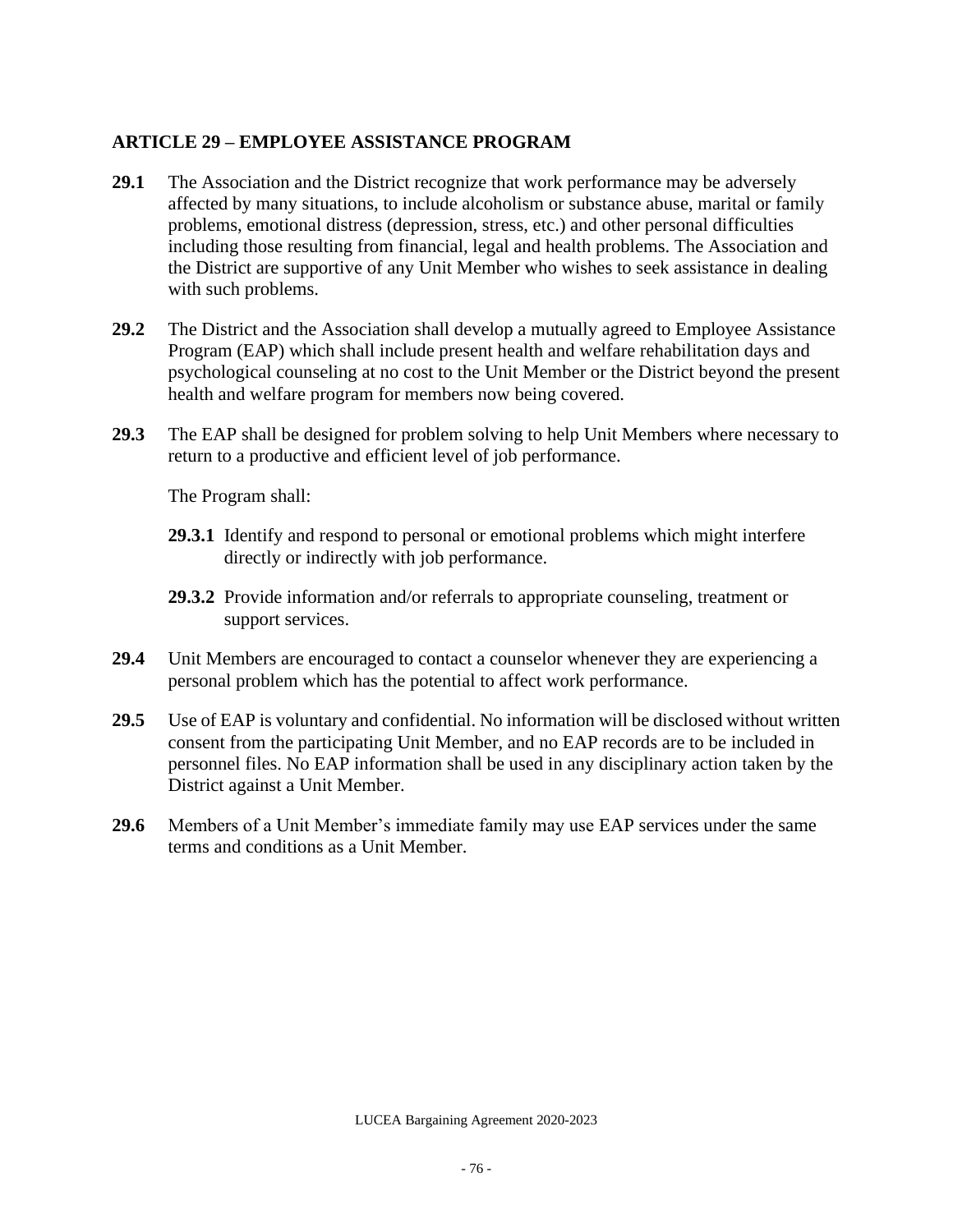### **ARTICLE 30 – CLASSIFICATION, RECLASSIFICATION**

### **30.1 Placement in Class**

Every bargaining unit position shall be placed in a class.

#### **30.2 New Positions or Classes of Positions**

All newly created positions or classes of positions, unless specifically exempted by law, shall be assigned to the bargaining unit if the job description describes duties performed by Unit Members or by which the nature of the duties should reasonably be assigned to the bargaining unit.

### **30.3 Position Descriptions**

For each classification, position descriptions will be provided. Said descriptions shall be developed jointly in those instances where the District anticipates creating a new position. The description shall be distributed to all Unit Members when hired. A copy will be maintained in the Unit Member's personnel file. At a minimum, the descriptions will include:

- **30.3.1** Position title, classification and description of the position and duties.
- **30.3.2** Minimum qualifications for the position.
- **30.3.3** A specific statement of required tasks and responsibilities.
- **30.3.4** The assigned position site, the number of hours per day, regular assigned work shift time, days per week, and months per year assigned to the position, the salary range and any other pertinent information.

**30.3.5** Position title and name of the immediate supervisor.

### **30.4 Downward Adjustment**

No position shall be adjusted downward during the life of this Agreement.

### **30.5 Reclassification Requests and Process**

Where, as a result of the increase in the complexity of the duties being performed by an employee, and where the change in the duties is of a permanent nature, the employee, his/her supervisor, or the Association may submit a request to have his/her classification reviewed. Such application shall be made on the appropriate District form (See Appendix I). The form shall be submitted to the District Office.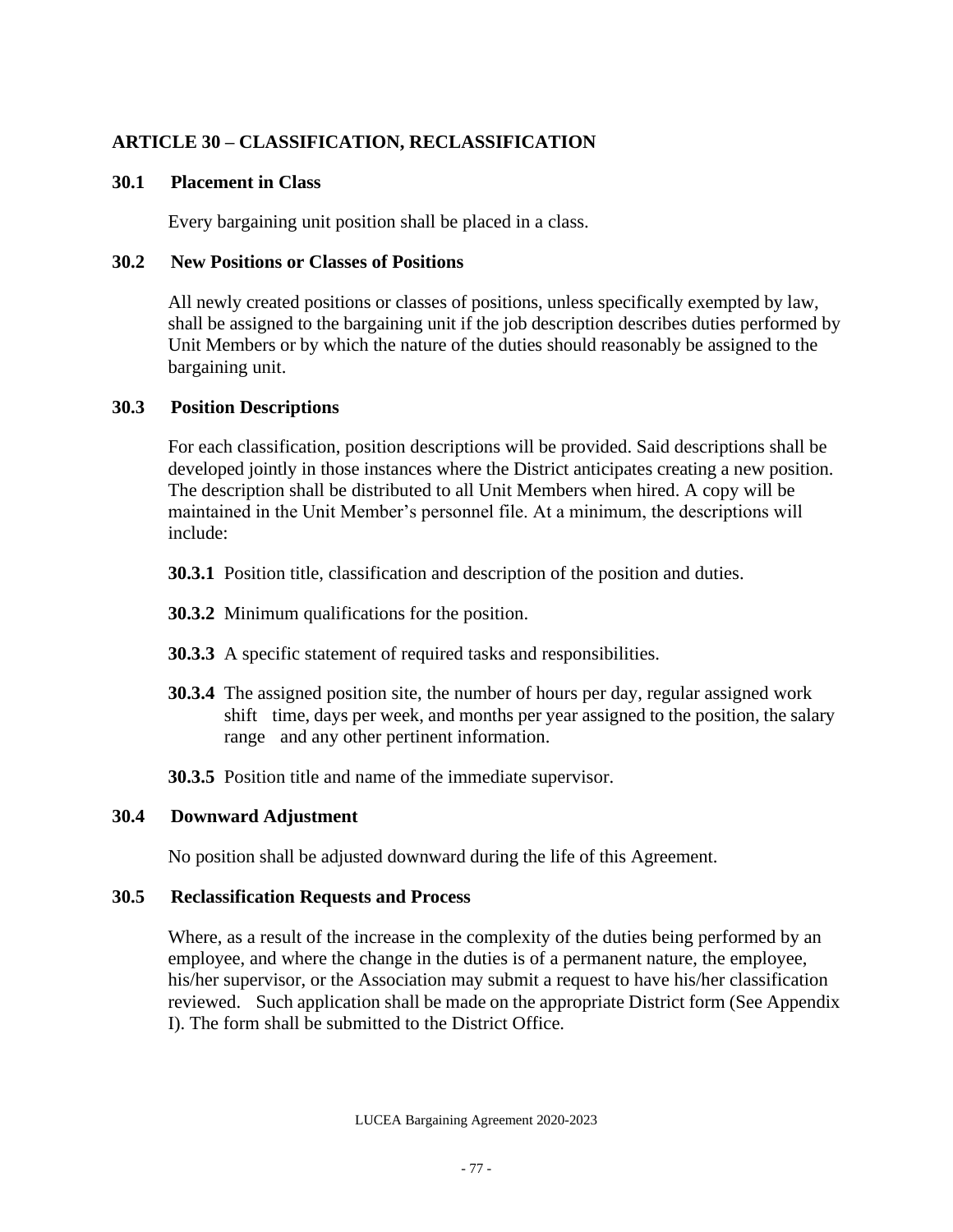- **30.5.1** A Classification Committee shall be established which shall include two (2) members appointed by the Association and two (2) members appointed by the superintendent.The four (4) panel members selected by the Association and the superintendent will have seven (7) days to select a neutral chairperson to serve on the committee.The Committee appointments shall remain confidential between the District and the Association.
- **30.5.2** The supervisor shall review and comment on the reclassification request and forward it, within ten (10) days of receipt, to the Business Manager.
- **30.5.3** The Business Manager shall review the request and forward it, within five (5) days of receipt, to the Association president.
- **30.5.4** The Association President shall review the request and forward it within five (5) days of receipt to the Superintendent. The Association President may send comments directly to the Committee.
- **30.5.5** The Superintendent shall review the request and forward it, within five (5) days of receipt, to the Classification Committee. The Superintendent may send comments directly to the Committee.
- **30.5.6** The Classification Committee shall within fifteen (15) days, review requests for reclassification and provide their recommendation to the Superintendent and Association President.
- **30.5.7** With the recommendation of the committee, these requests will be forwarded to the Board of Education for review at the next regularly scheduled board meeting.
- **30.5.8** The decision to reclassify shall be at the sole discretion of the Board of Education.
- **30.5.9** Upon each change in classification, the affected Unit Member shall be furnished a copy of the new job description and advised in writing of the salary schedule placement.

### **30.6 Salary Placement of Reclassified Positions**

When a position or class of positions is reclassified, which includes additional responsibilities, the position or positions shall be placed on the salary schedule in a range which will result in at least one (1) range increase above the salary of the existing position or positions.

### **30.7 Compensation for Temporary Work Out of Class**

Any time a Unit Member is assigned duties that are not a part of his/her position description in excess of five (5) working days within a fifteen (15) calendar day period, the Unit Member will have his/her salary adjusted upward by an amount which reasonably reflects the increased respon sibility for the entire period worked out of classification.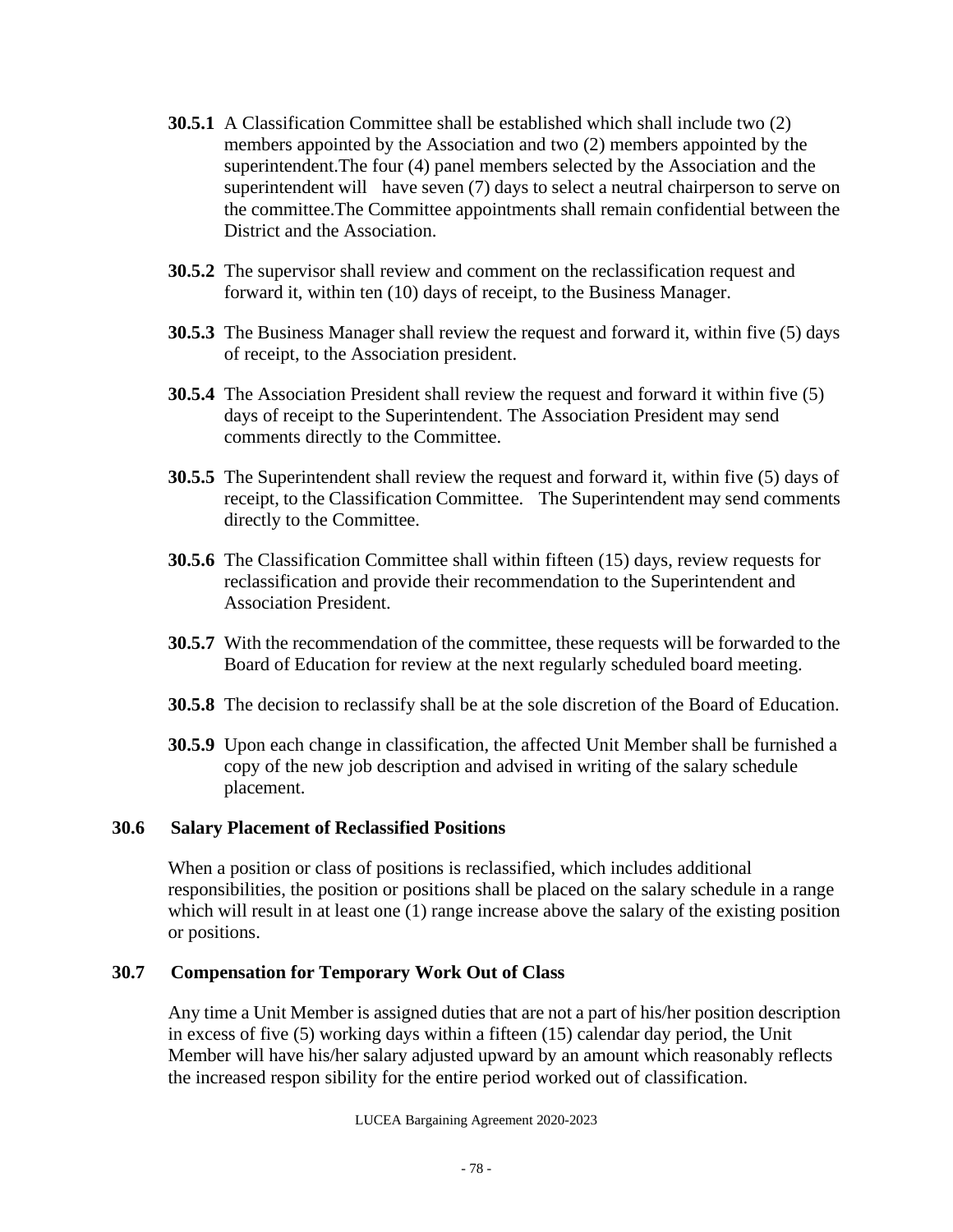### **ARTICLE 31 – DURATION AND EXECUTION (TA dated 11.16.21)**

- **31.1** This Agreement shall be in full force and effect from July 1, 2020, through June 30, 2023.
- **31.2** In the event the Association and the District do not reach a written successor agreement by June 30, 2023, at 12:00 midnight, this Agreement shall remain in full force and effect thereafter, on a day-to-day basis until a successor Agreement is reached.

#### **31.3 Reopeners**

- **31.3.1** During the term of this agreement, the Association and District shall negotiate Health and Welfare Benefits, Article 20; salaries, Article 21; and up to two other articles selected by each party.
- **31.3.2** Those reopened negotiations shall proceed as specified under Article negotiations.
- **31.4** All matters not specifically set forth in this Agreement are deemed to be within the discretion of the District, except that, if the District is considering unilateral action or change on a matter relating to or falling within the scope of representation (Government Code Section 3542.2) the District will notify the Association in writing and the Association may submit a written request to bargain the matter.
- **31.5** The foregoing Agreement is hereby executed by the designated representatives of the Association and the District in accordance with the Educational Employment Relations Act (EERA).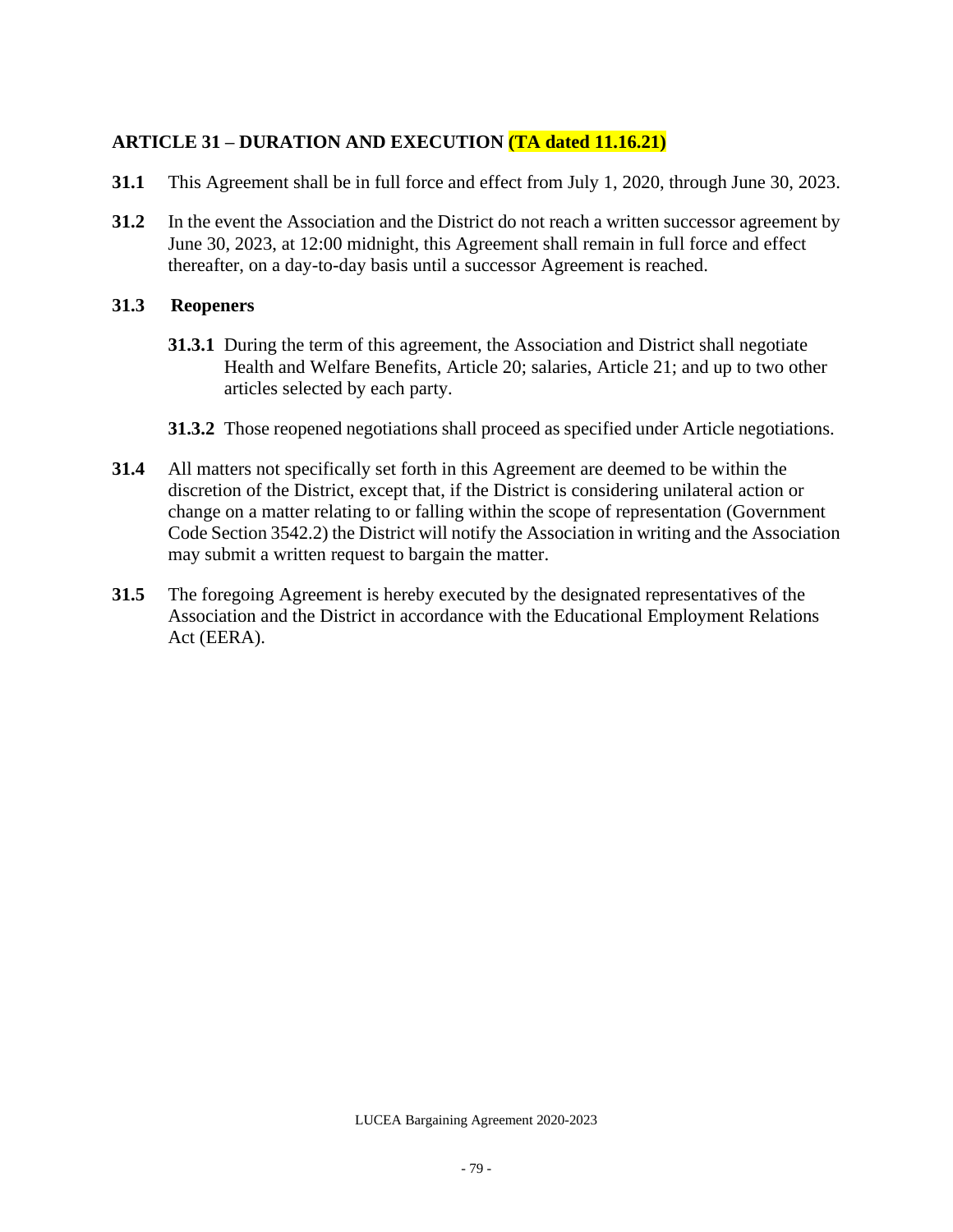### **ARTICLE 32 – DRUG/ALCOHOL TESTING**

The Superintendent may direct a Unit Member to submit to a drug test or a drug testing program, at District expense, when there is reasonable, articulable suspicion that the Unit Member either possessed or controlled drugs or alcohol on District property or was under the influence of drugs or alcohol on District property. Failure or refusal of a Unit Member to submit to or complete such an ordered drug testing or drug testing program constitutes insubordination and as such is grounds for appropriate disciplinary action pursuant to Article 16.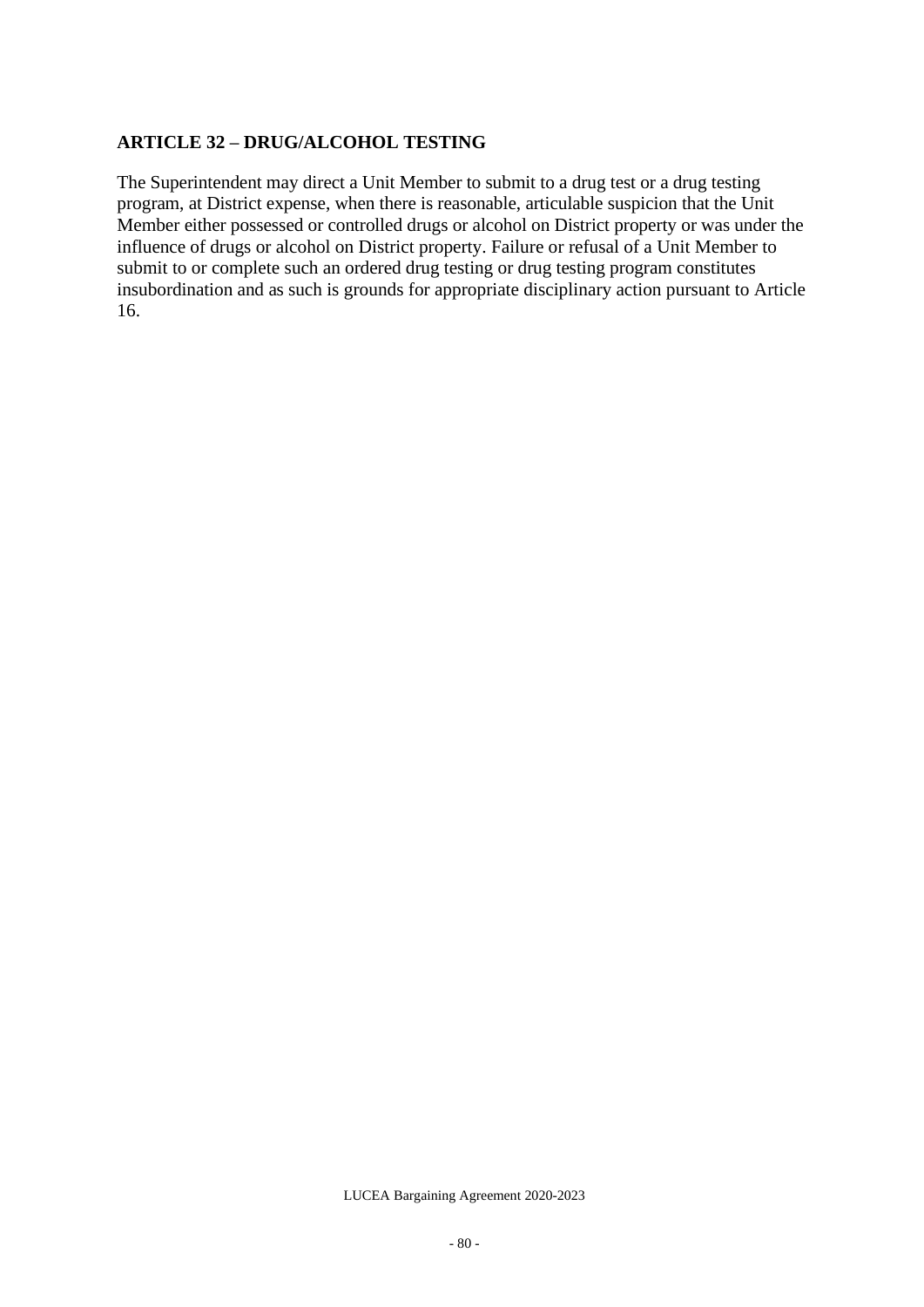|    | EXECUTED AND AGREED TO this ____ day of ___________________________. |                                                        |
|----|----------------------------------------------------------------------|--------------------------------------------------------|
|    | LAKEPORT UNIFIED SCHOOL DISTRICT                                     | <b>LAKEPORT UNIFIED CLASSIFIED</b><br>EMPLOYEES' ASSN. |
| By |                                                                      | By                                                     |
|    | President, Governing Board                                           | Co-President, LUCEA                                    |
| By |                                                                      | By                                                     |
|    | Superintendent                                                       | Co-President, LUCEA                                    |

Chief Business Official

By\_\_\_\_\_\_\_\_\_\_\_\_\_\_\_\_\_\_\_\_\_\_\_\_\_\_\_\_\_\_\_\_\_\_\_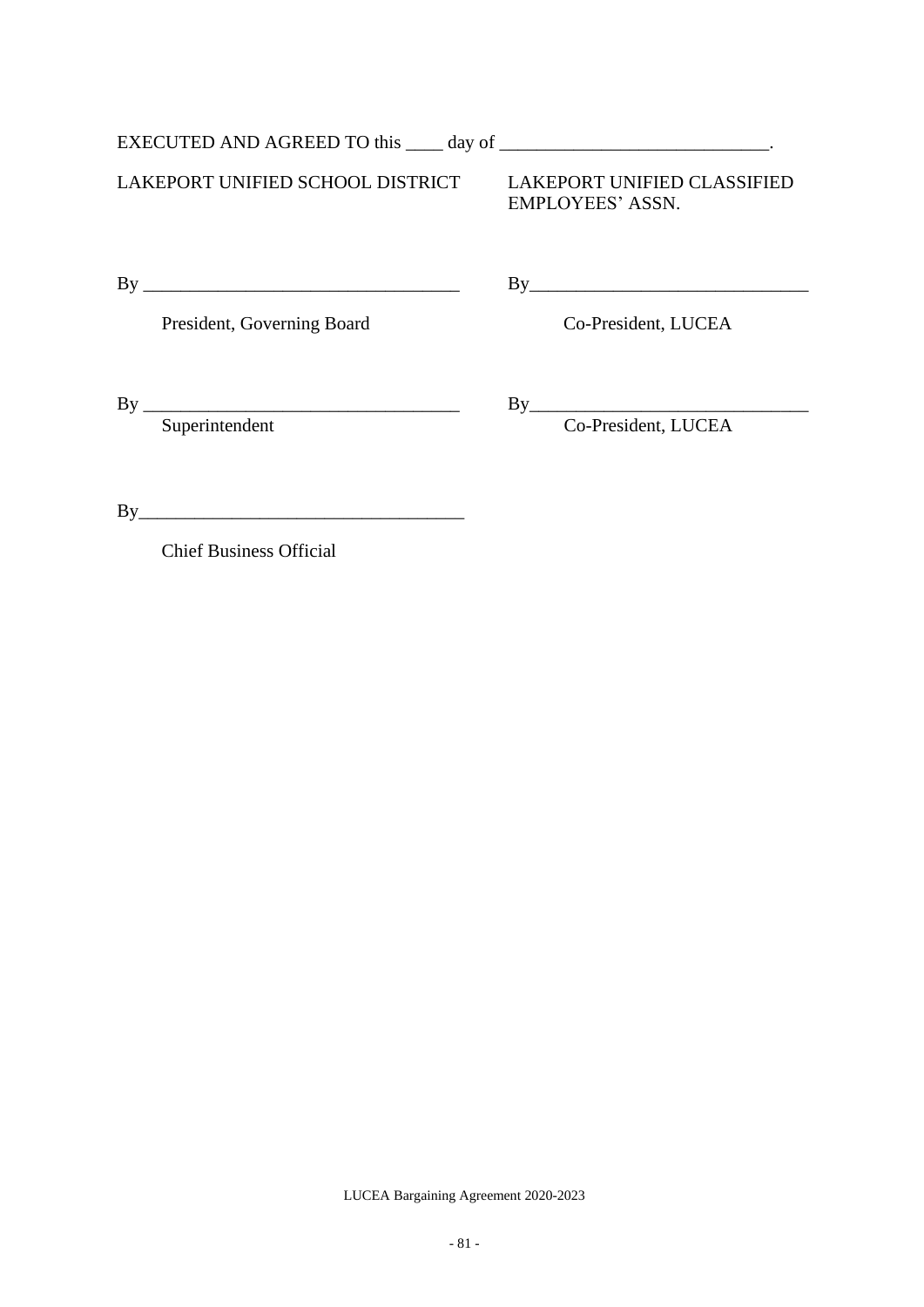### **APPENDICES**

| Appendix A | <b>Classified Salary Schedule</b>                     |
|------------|-------------------------------------------------------|
| Appendix B | Grievance Form                                        |
| Appendix C | <b>Classified Personnel Evaluation of Performance</b> |
| Appendix D | <b>Five Year Evaluation Form</b>                      |
| Appendix E | <b>Classified Employee Position Groups</b>            |
| Appendix F | <b>CASBO Custodial Cleaning Time Standards</b>        |
| Appendix G | <b>Classified Retirement Election Form</b>            |
| Appendix H | Standards for the Interpretation of Contract Language |
| Appendix I | <b>Classification Review Request</b>                  |
| Appendix J | Flex-Time Form                                        |
| Appendix K | Intent to Participate in Professional Growth Program  |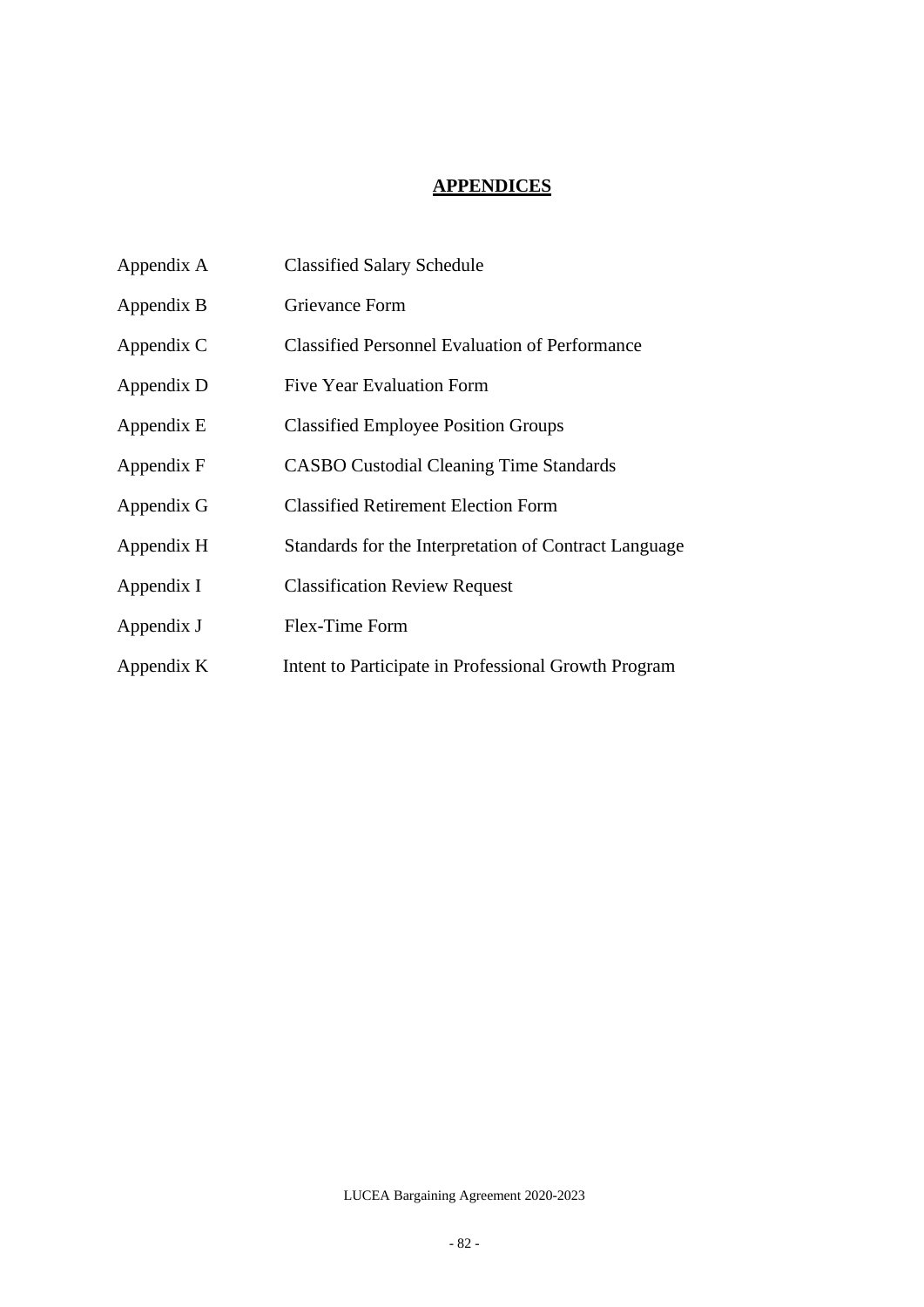### **APPENDIX A (part 1)**

### **LAKEPORT UNIFIED SCHOOL DISTRICT CLASSIFIED SALARY SCHEDULE 2021-2022**

| <b>Step</b>             | A | B     | $\mathbf C$ | D     | E     | F     | G     | $\bf H$ |       | J     | K     |
|-------------------------|---|-------|-------------|-------|-------|-------|-------|---------|-------|-------|-------|
| 1                       |   | 14.28 | 14.96       | 15.67 | 16.41 | 17.04 | 17.84 | 18.42   | 19.02 | 21.29 | 31.26 |
| $\overline{2}$          |   | 14.57 | 15.26       | 15.99 | 16.75 | 17.38 | 18.20 | 18.79   | 19.40 | 21.72 | 31.89 |
| $\mathbf{3}$            |   | 14.86 | 15.56       | 16.30 | 17.08 | 17.72 | 18.56 | 19.16   | 19.78 | 22.16 | 32.53 |
| $\overline{\mathbf{4}}$ |   | 15.15 | 15.87       | 16.63 | 17.42 | 18.08 | 18.93 | 19.55   | 20.18 | 22.60 | 33.14 |
| 5                       |   | 15.83 | 16.59       | 17.38 | 18.20 | 18.90 | 19.78 | 20.42   | 21.09 | 23.62 | 34.76 |
| 6                       |   | 16.16 | 16.92       | 17.72 | 18.56 | 19.27 | 20.18 | 20.84   | 21.51 | 24.10 | 35.45 |
| 7                       |   | 16.47 | 17.26       | 18.08 | 18.94 | 19.66 | 20.58 | 21.25   | 21.94 | 24.57 | 36.11 |
| 8                       |   | 16.81 | 17.60       | 18.44 | 19.32 | 20.05 | 20.99 | 21.68   | 22.38 | 25.07 | 36.73 |
| 9                       |   | 17.14 | 17.96       | 18.81 | 19.70 | 20.45 | 21.42 | 22.11   | 22.83 | 25.57 | 37.37 |
| 10                      |   | 18.51 | 19.40       | 20.31 | 21.28 | 22.09 | 23.12 | 23.88   | 24.65 | 27.61 | 40.85 |

**Effective 7/1/21 – 12/31/21**

Hourly rates shown. Full time = 2080 hours per year.

#### **RANGES:**

**A** - None

- **B** Cafeteria Worker, Campus Supervisor, Site Assistant Day Care, School Bus Monitor
- **C** Bilingual Paraeducator 1, Intervention Paraeducator I
- **D** Bilingual Paraeducator II, Intervention Paraeducator II, Positive Behavior Support Paraeducator I
- **E** Bilingual Paraeducator III, Custodian, Assistant Cook, Intervention Paraeducator III Positive Behavior Support Paraeducator II
- **F** Night Custodian, After School Program Coordinator, Native American Community Advocate Bilingual Community Advocate
- **G** Head Custodian, Bus Driver/Custodian, Lead Cook, Library Clerk
- **H** School Secretary, Attendance Secretary, Head Groundskeeper, Library Clerk/Media Center Specialist Family and Community Engagement Specialist
- **I** Bus Driver/Classified Support, Career and Guidance Assistant, M.O.T. Secretary, Data and Accountability Coordinator, Technology Technician, District Health Clerk
- **J** Mechanic, Computer Lab Specialist, Skilled Maintenance Worker, Licensed Vocational Nurse, Transportation Specialist, Student and Family Advocate, Special Education Secretary
- **K** Technology and Telecommunications Coordinator

Starting 7/1/2020: \$250 annual stipend per Associates Degree \$750 annual stipend per Bachelors Degree

\* Footnotes: The 2006-2007 salary schedule was compressed from 25 steps to 10 steps. The 2020-2021 salary schedule was given a 1.5% increase.

Approved 5/13/21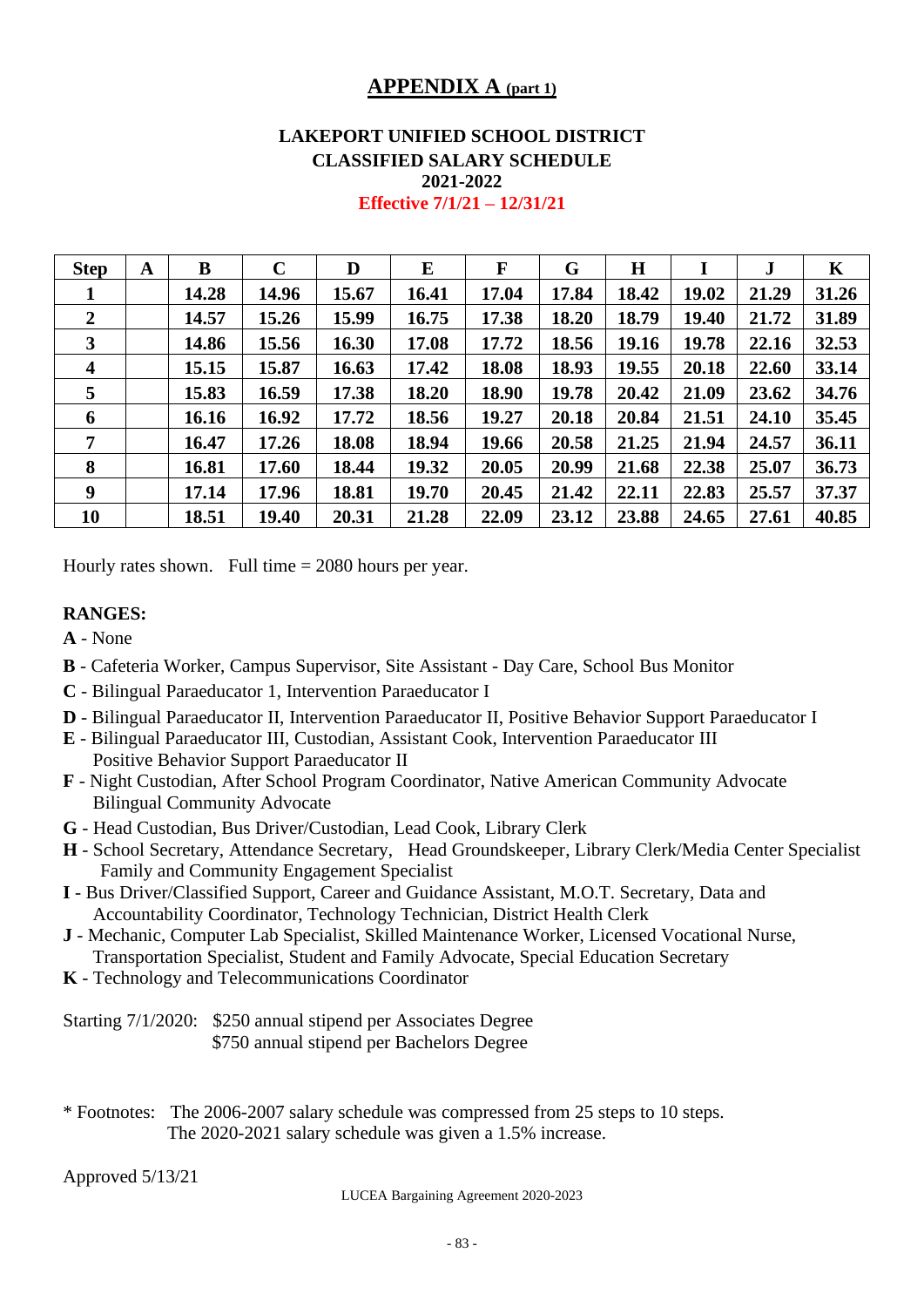### **APPENDIX A (part 2)**

### **LAKEPORT UNIFIED SCHOOL DISTRICT CLASSIFIED SALARY SCHEDULE 2021-2022**

#### **Effective 1/1/22 – 6/30/22**

| <b>Step</b>             | A | B     | $\mathbf C$ | D     | E     | F     | G     | H     | I     | J     | K     |
|-------------------------|---|-------|-------------|-------|-------|-------|-------|-------|-------|-------|-------|
|                         |   | 15.10 | 15.82       | 16.57 | 17.35 | 18.02 | 18.87 | 19.48 | 20.11 | 22.51 | 33.06 |
| $\overline{2}$          |   | 15.41 | 16.14       | 16.91 | 17.71 | 18.38 | 19.25 | 19.87 | 20.52 | 22.97 | 33.72 |
| 3                       |   | 15.71 | 16.45       | 17.24 | 18.06 | 18.74 | 19.63 | 20.26 | 20.92 | 23.43 | 34.40 |
| $\overline{\mathbf{4}}$ |   | 16.02 | 16.78       | 17.59 | 18.42 | 19.12 | 20.02 | 20.67 | 21.34 | 23.90 | 35.05 |
| 5                       |   | 16.74 | 17.54       | 18.38 | 19.25 | 19.99 | 20.92 | 21.59 | 22.30 | 24.98 | 36.76 |
| 6                       |   | 17.09 | 17.89       | 18.74 | 19.63 | 20.38 | 21.34 | 22.04 | 22.75 | 25.49 | 37.49 |
| 7                       |   | 17.42 | 18.25       | 19.12 | 20.03 | 20.79 | 21.76 | 22.47 | 23.20 | 25.98 | 38.18 |
| 8                       |   | 17.78 | 18.61       | 19.50 | 20.43 | 21.20 | 22.20 | 22.93 | 23.67 | 26.51 | 38.84 |
| 9                       |   | 18.13 | 18.99       | 19.89 | 20.83 | 21.63 | 20.65 | 23.38 | 24.14 | 27.04 | 39.52 |
| 10                      |   | 19.57 | 20.52       | 21.48 | 22.50 | 23.36 | 24.45 | 25.25 | 26.07 | 29.20 | 43.20 |

Hourly rates shown. Full-time = 2080 hours per year.

### **RANGES:**

**A –** None

- **B** Cafeteria Worker, Campus Supervisor, Site Assistant-Day Care, School Bus Monitor
- **C** Bilingual Paraeducator I, Intervention Paraeducator I
- **D** Bilingual Paraeducator II, Intervention Paraeducator II, PBS Paraeducator I, Sp Ed Paraeducator I
- **E** Bilingual Paraeducator III, Intervention Paraeducator III, PBS Paraeducator II, Sp Ed Paraeducator II Custodian, Assistant Cook
- **F** Night Custodian, After School Program Coordinator
- **G** Head Custodian, Bus Driver/Custodian, Lead Cook
- **H** School Secretary, Attendance Secretary, Head Groundskeeper, Library Clerk/Media Center Specialist
- **I** Bus Driver/Classified Support, M.O.T. Secretary, District Health Clerk, Technology Technician I Data and Accountability Coordinator
- **J** Mechanic, Skilled Maintenance Worker, Technology Technician II, Licensed Vocational Nurse, Transportation Specialist, Student and Family Advocate, Special Education Secretary

**K** - None

Starting 7/1/2020: \$250 annual stipend per Associates Degree \$750 annual stipend per Bachelors Degree

\* Footnotes: The 2006-2007 salary schedule was compressed from 25 steps to 10 steps. The 2020-2021 salary schedule was given a 1.5% increase.

Approved: 3/9/22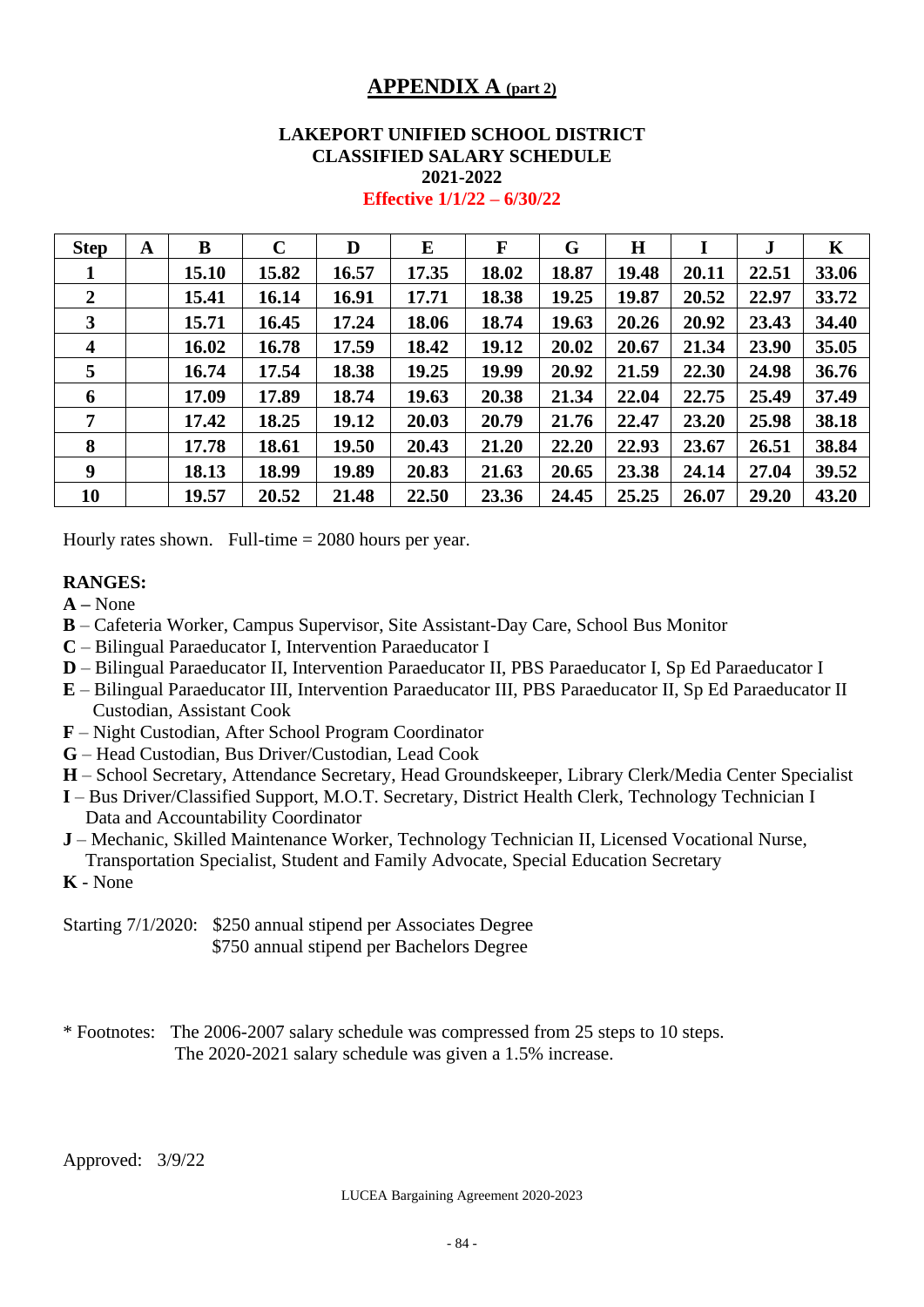### **APPENDIX B**

# **Lakeport Unified School District<br>Classified Employee Grievance Form**

|                                                                       | This form is to be used to process a grievance under provisions of Article 10 of the collective Bargaining<br>Agreement between the Lakeport Unified Classified Employees' Association/NEA/CTA and the Lakeport<br>Unified School District. Refer to Agreement for timelines and other details. |  |
|-----------------------------------------------------------------------|-------------------------------------------------------------------------------------------------------------------------------------------------------------------------------------------------------------------------------------------------------------------------------------------------|--|
|                                                                       |                                                                                                                                                                                                                                                                                                 |  |
|                                                                       |                                                                                                                                                                                                                                                                                                 |  |
| Status of Grievance: Informal Stage: _____<br>Formal Stage: _________ |                                                                                                                                                                                                                                                                                                 |  |
|                                                                       |                                                                                                                                                                                                                                                                                                 |  |
|                                                                       | Provide an explanation of incident(s) which are the basis of your grievance:                                                                                                                                                                                                                    |  |
|                                                                       |                                                                                                                                                                                                                                                                                                 |  |
|                                                                       |                                                                                                                                                                                                                                                                                                 |  |
|                                                                       |                                                                                                                                                                                                                                                                                                 |  |
|                                                                       |                                                                                                                                                                                                                                                                                                 |  |
|                                                                       |                                                                                                                                                                                                                                                                                                 |  |
| Explain how grievant was adversely affected:                          |                                                                                                                                                                                                                                                                                                 |  |
|                                                                       |                                                                                                                                                                                                                                                                                                 |  |
|                                                                       |                                                                                                                                                                                                                                                                                                 |  |
|                                                                       |                                                                                                                                                                                                                                                                                                 |  |
|                                                                       |                                                                                                                                                                                                                                                                                                 |  |
|                                                                       |                                                                                                                                                                                                                                                                                                 |  |
| Specify remedies sought to resolve the grievance:                     |                                                                                                                                                                                                                                                                                                 |  |
|                                                                       |                                                                                                                                                                                                                                                                                                 |  |
|                                                                       |                                                                                                                                                                                                                                                                                                 |  |
|                                                                       |                                                                                                                                                                                                                                                                                                 |  |
|                                                                       |                                                                                                                                                                                                                                                                                                 |  |
|                                                                       |                                                                                                                                                                                                                                                                                                 |  |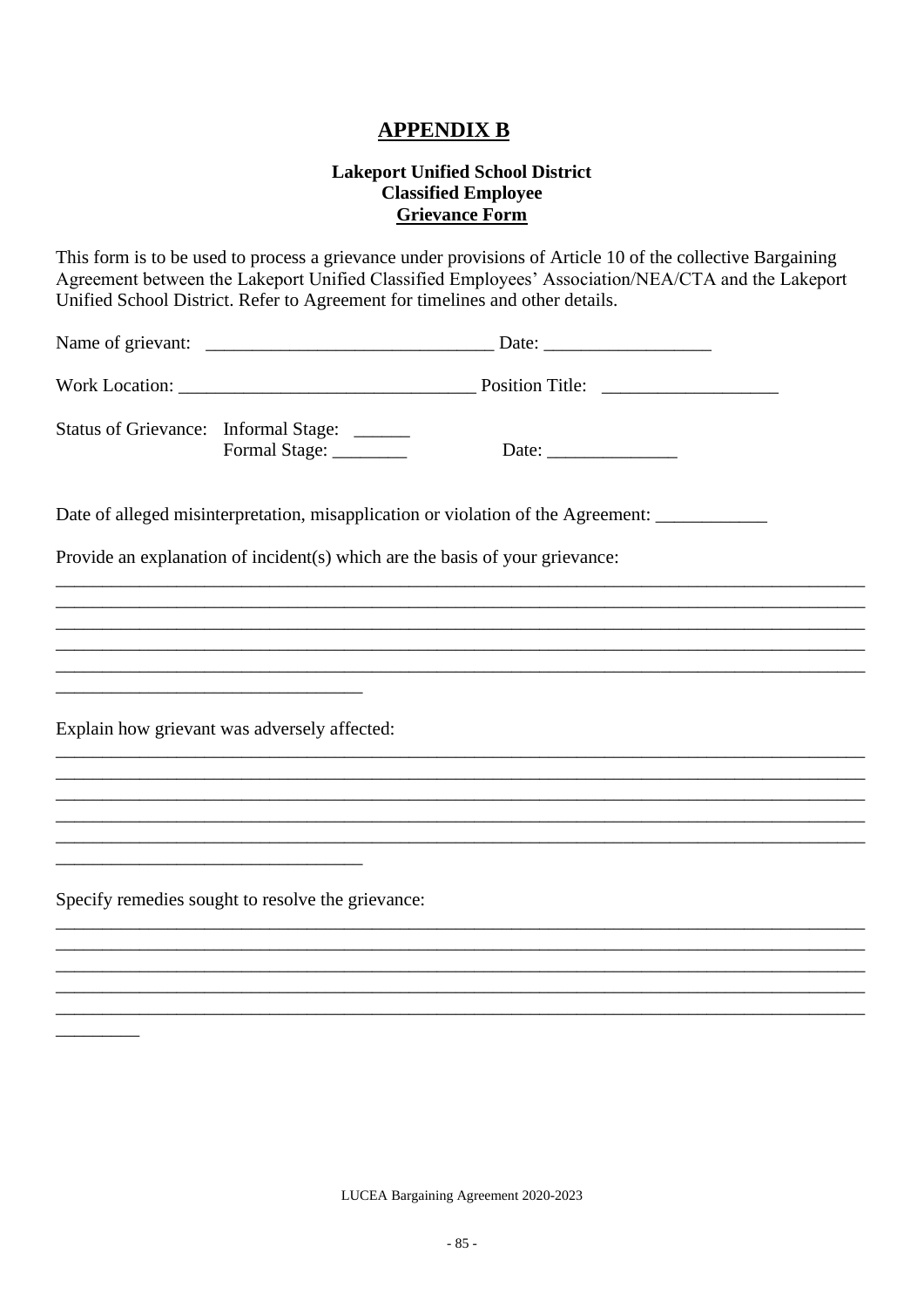### **APPENDIX C**

### **LAKEPORT UNIFIED SCHOOL DISTRICT** *CLASSIFIED EMPLOYEE ORIENTATION CONFERENCE*

*The orientation conference is the first part of the employee work performance assessment. The improvement of the employment skills and all assessments shall be conducted in good faith and in accordance of the contractual agreement.* 

☐**Review Job Description and Work Expectations**

☐**Review Evaluation Process** 

**\_\_\_\_\_\_\_\_\_\_\_\_\_\_\_\_\_\_\_\_\_\_\_\_\_\_ \_\_\_\_\_\_\_\_\_\_\_\_\_\_\_\_\_\_\_\_\_\_\_\_\_\_\_\_** *Employee Signature & Date Supervisor Signature & Date*

☐**Set Goals and Objectives**: the standards, goals, objectives and expectations shall be consistent with the duties and responsibilities set forth in the employee's position description.

\_\_\_\_\_\_\_\_\_\_\_\_\_\_\_\_\_\_\_\_\_\_\_\_\_\_ \_\_\_\_\_\_\_\_\_\_\_\_\_\_\_\_\_\_\_\_\_\_\_\_\_\_\_\_ *Employee Signature & Date Supervisor Signature & Date*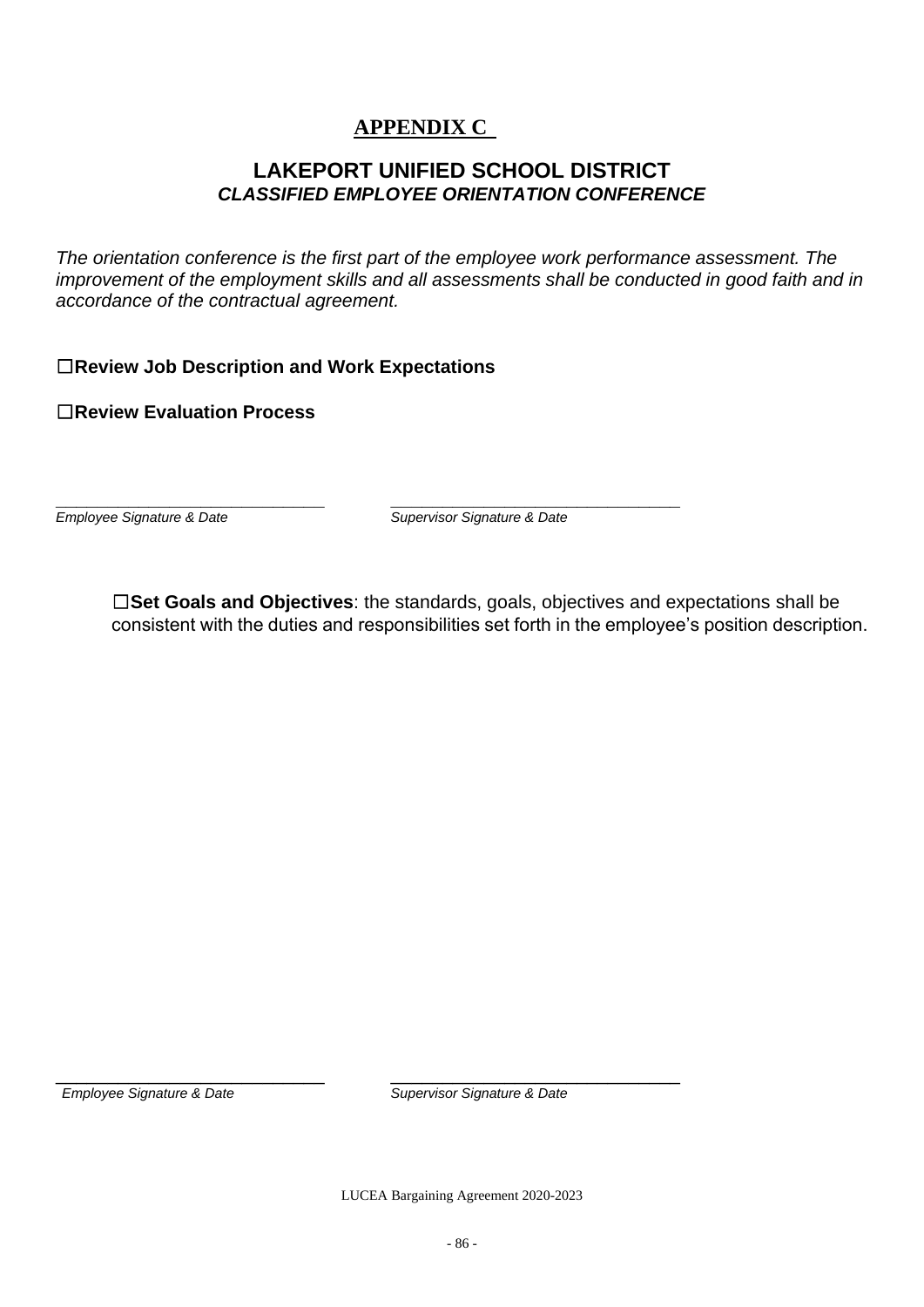### **APPENDIX C**

### **LAKEPORT UNIFIED SCHOOL DISTRICT** *CLASSIFIED EMPLOYEE PERFORMANCE OBSERVATIONS*

*The employee's performance observations are part of the employee work performance assessment. The improvement of the employment skills and all assessments shall be conducted in good faith and in accordance with the provisions of the Contractual Agreement.*

☐**DATE OF 1ST OBSERVATION**: \_\_\_\_\_\_\_\_\_\_\_\_\_\_\_\_\_\_\_\_\_\_\_\_

☐Progress was made towards goals and objectives. ☐Progress was not made towards goals and objectives.

\_\_\_\_\_\_\_\_\_\_\_\_\_\_\_\_\_\_\_\_\_\_\_ \_\_\_\_\_\_\_\_\_\_\_\_\_\_\_\_\_\_\_\_\_\_\_\_\_\_\_\_

*Employee Signature & Date Supervisor Signature & Date*

**DATE OF 2ND OBSERVATION: \_\_\_\_\_\_\_\_\_\_\_\_\_\_\_\_\_\_\_\_\_\_**

☐Progress was made towards goals and objectives. ☐Progress was not made towards goals and objectives.

\_\_\_\_\_\_\_\_\_\_\_\_\_\_\_\_\_\_\_\_\_\_\_\_ \_\_\_\_\_\_\_\_\_\_\_\_\_\_\_\_\_\_\_\_\_\_\_\_\_\_\_\_

*Employee Signature & Date Supervisor Signature & Date*

**DATE OF 3rd OBSERVATION: \_\_\_\_\_\_\_\_\_\_\_\_\_\_\_\_\_\_\_\_\_\_**

☐Progress was made towards goals and objectives. ☐Progress was not made towards goals and objectives.

\_\_\_\_\_\_\_\_\_\_\_\_\_\_\_\_\_\_\_\_\_\_\_\_\_\_ \_\_\_\_\_\_\_\_\_\_\_\_\_\_\_\_\_\_\_\_\_\_\_\_\_\_\_\_ *Employee Signature & Date Supervisor Signature & Date*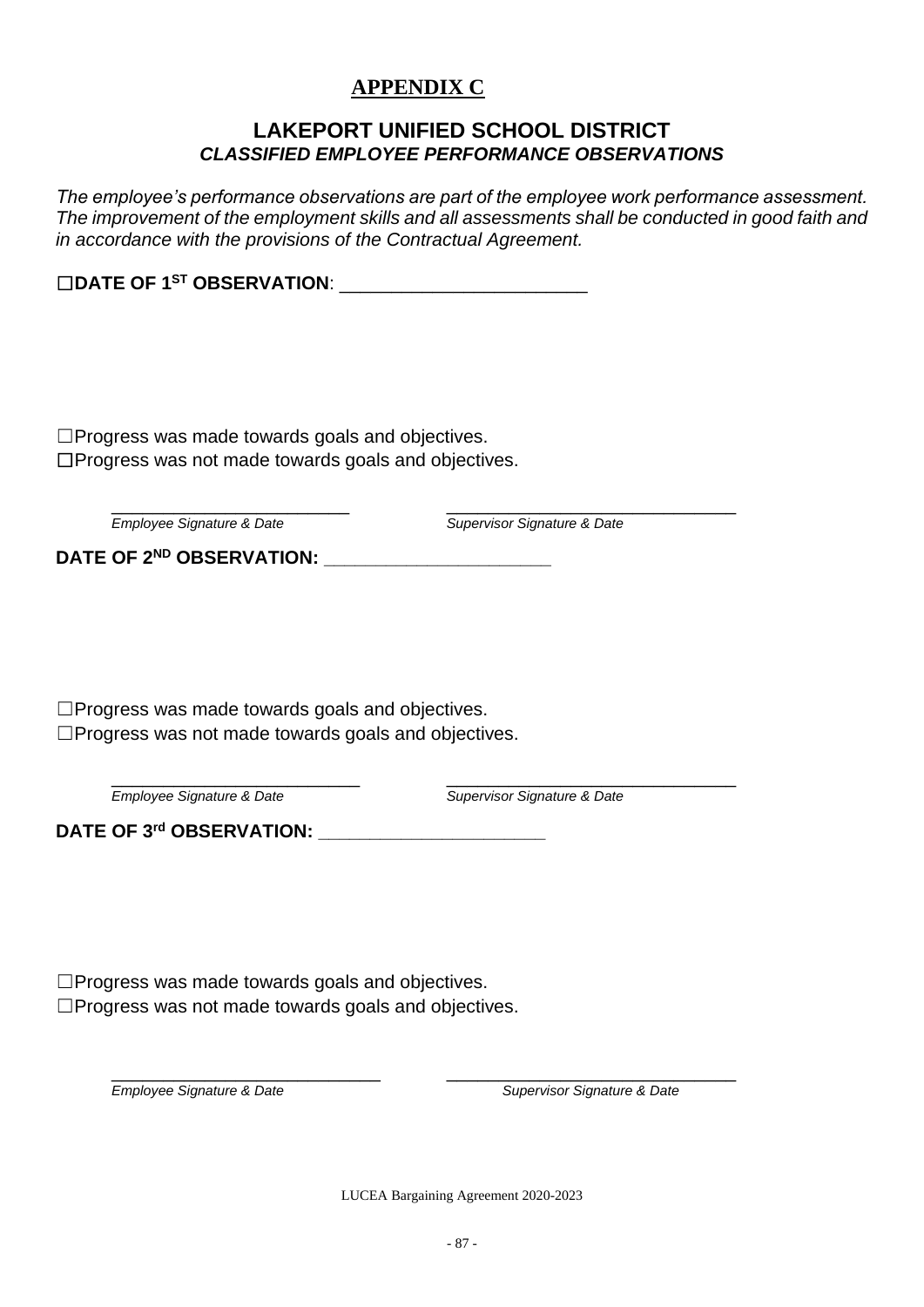### **APPENDIX C**

#### **LAKEPORT UNIFIED SCHOOL DISTRICT CLASSIFIED PERSONNEL EVALUATION OF PERFORMANCE**

| <b>NAME</b>     | <b>Probationary Rating:</b>  | $2nd$ Mo.            | $4th$ Mo. | Final |
|-----------------|------------------------------|----------------------|-----------|-------|
| <b>POSITION</b> | <b>Annual Rating Period:</b> | tΩ                   |           |       |
| <b>SITE</b>     | <b>Overall Rating:</b>       | (average of ratings) |           |       |

 $\overline{4 - \text{Excellent}} =$  Significantly and Consistently Exceeds Expectations

3 – Satisfactory = Meets Expectations

2 – Needs Improvement = Does Not Meet Expectations

1 – Unsatisfactory = Does Not Meet Expectations (significant improvement required)

#### **\* Rating Performance Factors Supporting Observations and Growth/Goals** JOB SKILLS Knows and understands job requirements Applies job knowledge Learns new tasks Gives and accepts cross training QUALITY OF WORK Neat, accurate and thorough Uses time/materials cost effectively and efficiently Follows District policies and procedures DEPENDABILITY / PRODUCTIVITY Consistently meets deadlines Output meets expectations Demonstrates ownership of job Follows through on assignments Self-starting, resourceful **COOPERATION** Works effectively with supervisor/others Assists others as needed Observes proper channels of communication **ATTENDANCE** Comes to work on time daily Conforms to assigned work/break times Demonstrates consistent/regular attendance **ATTITUDE** Displays interest in work Accepts responsibility Seeks growth opportunities Observes safety rules HYGIENE / APPEARANCE Dresses appropriately for position Maintains neat and clean appearance ADDITIONAL FACTORS Factors not considered above (identify specifically)

*\*A rating of 1 or 2 requires the following: supporting comments; specific recommendations for improvement.*

No Signature of Evaluator Date (Circle One)

Statement attached: Yes

\_\_\_\_\_\_\_\_\_\_\_\_\_\_\_\_\_\_\_\_\_\_\_\_\_\_\_\_\_\_\_\_\_\_\_\_\_\_\_\_\_\_\_\_\_\_\_ \_\_\_\_\_\_\_\_\_\_\_\_\_\_\_\_\_\_\_\_\_\_\_\_\_\_\_\_ Signature of Employee Date

In signing this Evaluation of Performance Report, the employee acknowledges having seen and discussed the report with the evaluator, but shall not imply agreement with its content. The unit member has the right to submit a written reaction to the evaluation within ten (10) days of receipt of the evaluation (Article 15.3.9).

<sup>\*</sup> Rating Scale for Performance Level: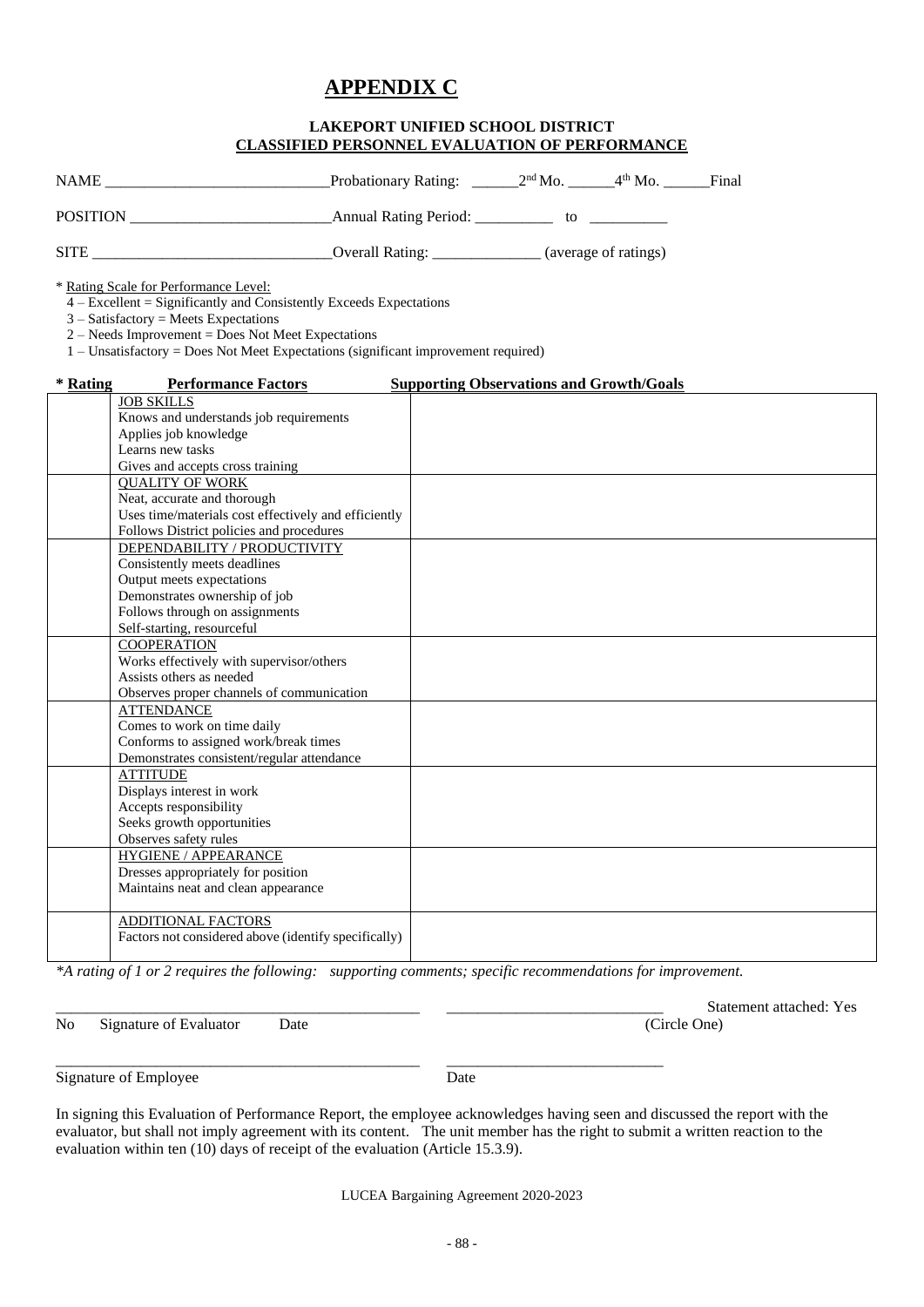#### **APPENDIX C LAKEPORT UNIFIED SCHOOL DISTRICT CLASSIFIED PERSONNEL EVALUATION OF PERFORMANCE**

ADDITIONAL COMMENTS:

\_\_\_\_\_\_\_\_\_\_\_\_\_\_\_\_\_\_\_\_\_\_\_\_\_\_\_\_\_\_\_ Signature of Evaluator Date

\_\_\_\_\_\_\_\_\_\_\_\_\_\_\_\_\_\_\_\_\_\_\_\_\_\_\_\_\_\_\_\_\_\_\_\_\_\_\_\_\_\_\_\_\_\_\_\_\_\_\_\_\_

\_\_\_\_\_\_\_\_\_\_\_\_\_\_\_\_\_\_\_\_\_\_\_\_\_\_\_\_\_\_\_\_\_\_\_\_\_\_\_\_\_\_\_\_\_\_\_\_\_\_\_\_\_

Signature of Employee Date

### COMMENTS OF EMPLOYEE

\_\_\_\_\_\_\_\_\_\_\_\_\_\_\_\_\_\_\_\_\_\_\_\_\_\_\_\_\_\_\_

(Optional)

**Note:** Employee signature is required to indicate having read this report. Employees may add any written statement they wish in relation to this evaluation. Such statement should be provided on a separate sheet which will be filed with the original.

Signature of Employee Date

**\_\_\_\_\_\_\_\_\_\_\_\_\_\_\_\_\_\_\_\_\_\_\_**

**\_\_\_\_\_\_\_\_\_\_\_\_\_\_\_\_\_\_\_\_\_\_\_\_\_\_\_\_\_\_\_\_\_\_\_\_\_\_\_\_\_**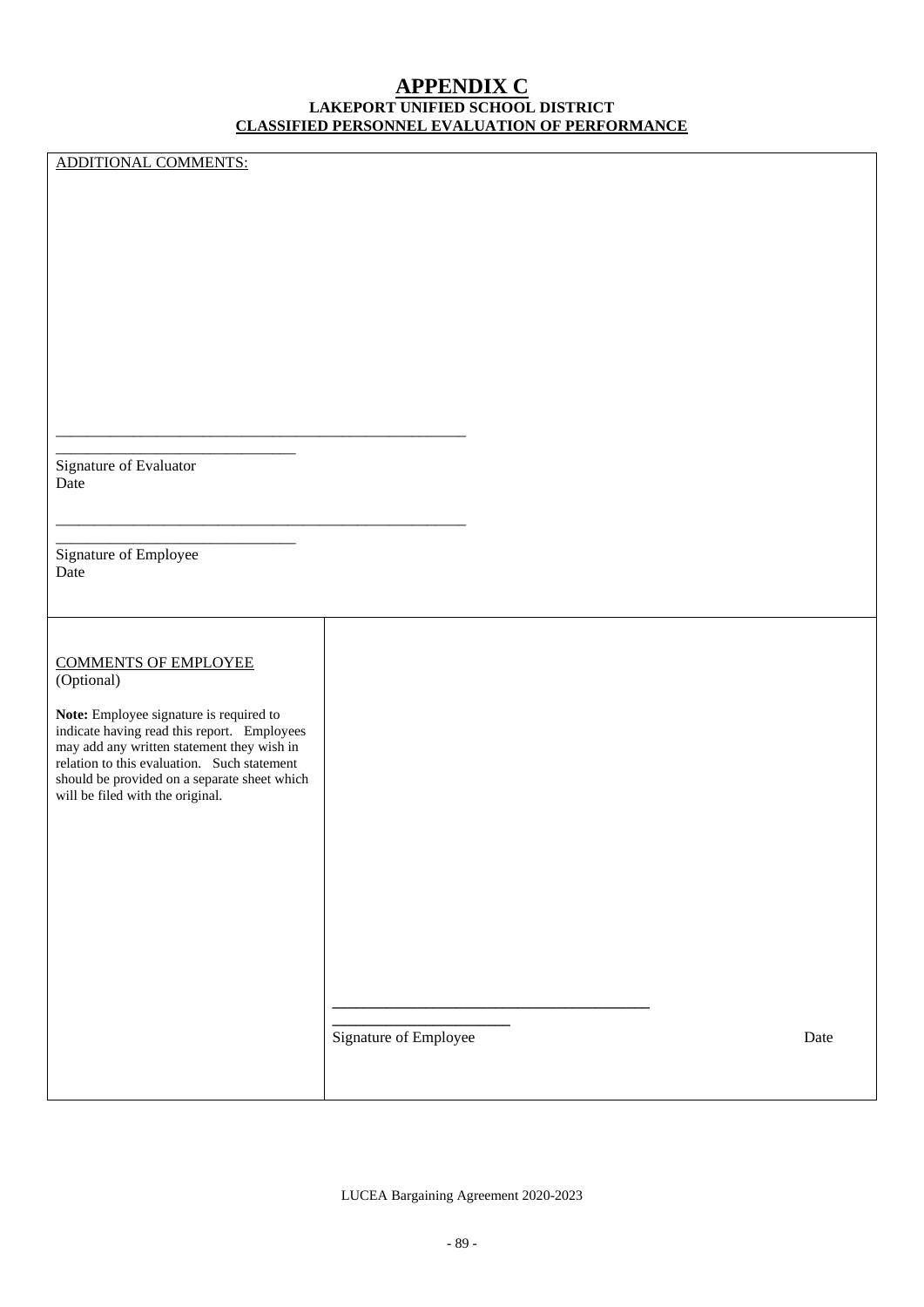# Employed by the District for 10 years or more The rating of each of the performance factors on the final evaluation, dated

### **This agreement must be signed at the final meeting of the evaluation year.**

Five year evaluation cycle will begin \_\_\_\_\_\_\_\_\_\_\_\_\_\_\_\_\_\_\_\_\_\_\_\_\_\_\_ and ending

 $\lambda$  is a "3".

(print employee name)

Has permanent status with the District

(write next school year)

(two evaluation cycles later. Example: begin 2020-21, ending 2023-24. Next evaluation would be in the 2024-25 school year)

Date Date Date

\_\_\_\_\_\_\_\_\_\_\_\_\_\_\_\_\_\_\_\_\_\_\_\_\_\_\_\_\_\_\_\_\_\_\_\_\_**has met the requirements (please verify and check):**

Note: The unit member or evaluator may withdraw from the agreement not later than 7<sup>th</sup> week of any school year in which case the employee shall be evaluated that year. This provision shall not preclude a supervisor from making informal observations at any time.

I, hereby withdraw from the above agreement for the five –year evaluation cycle.

\_\_\_\_\_\_\_\_\_\_\_\_\_\_\_\_\_\_\_\_\_\_\_\_\_\_\_\_\_\_\_ \_\_\_\_\_\_\_\_\_\_\_\_\_\_\_\_\_\_\_\_\_\_\_\_\_\_\_\_ Evaluator Evaluatee

\_\_\_\_\_\_\_\_\_\_\_\_\_\_\_\_\_\_\_\_\_\_\_\_\_\_\_\_\_\_\_ \_\_\_\_\_\_\_\_\_\_\_\_\_\_\_\_\_\_\_\_\_\_\_\_\_\_\_\_

Date Date Date

LUCEA Bargaining Agreement 2020-2023

## **APPENDIX D Lakeport Unified School District Five Year Evaluation Cycle Agreement For Classified Employees**

\_\_\_\_\_\_\_\_\_\_\_\_\_\_\_\_\_\_\_\_\_\_\_\_\_\_\_\_\_\_\_ \_\_\_\_\_\_\_\_\_\_\_\_\_\_\_\_\_\_\_\_\_\_\_\_\_\_\_\_ Evaluator Evaluatee

\_\_\_\_\_\_\_\_\_\_\_\_\_\_\_\_\_\_\_\_\_\_\_\_\_\_\_\_\_\_\_ \_\_\_\_\_\_\_\_\_\_\_\_\_\_\_\_\_\_\_\_\_\_\_\_\_\_\_\_

\_\_\_\_\_\_\_\_\_\_\_\_\_\_\_\_\_\_\_\_\_\_\_\_\_\_\_\_\_\_\_\_\_\_\_\_\_\_\_\_\_\_\_\_\_\_\_\_\_\_\_\_\_\_\_\_\_\_\_\_\_\_\_\_\_\_\_.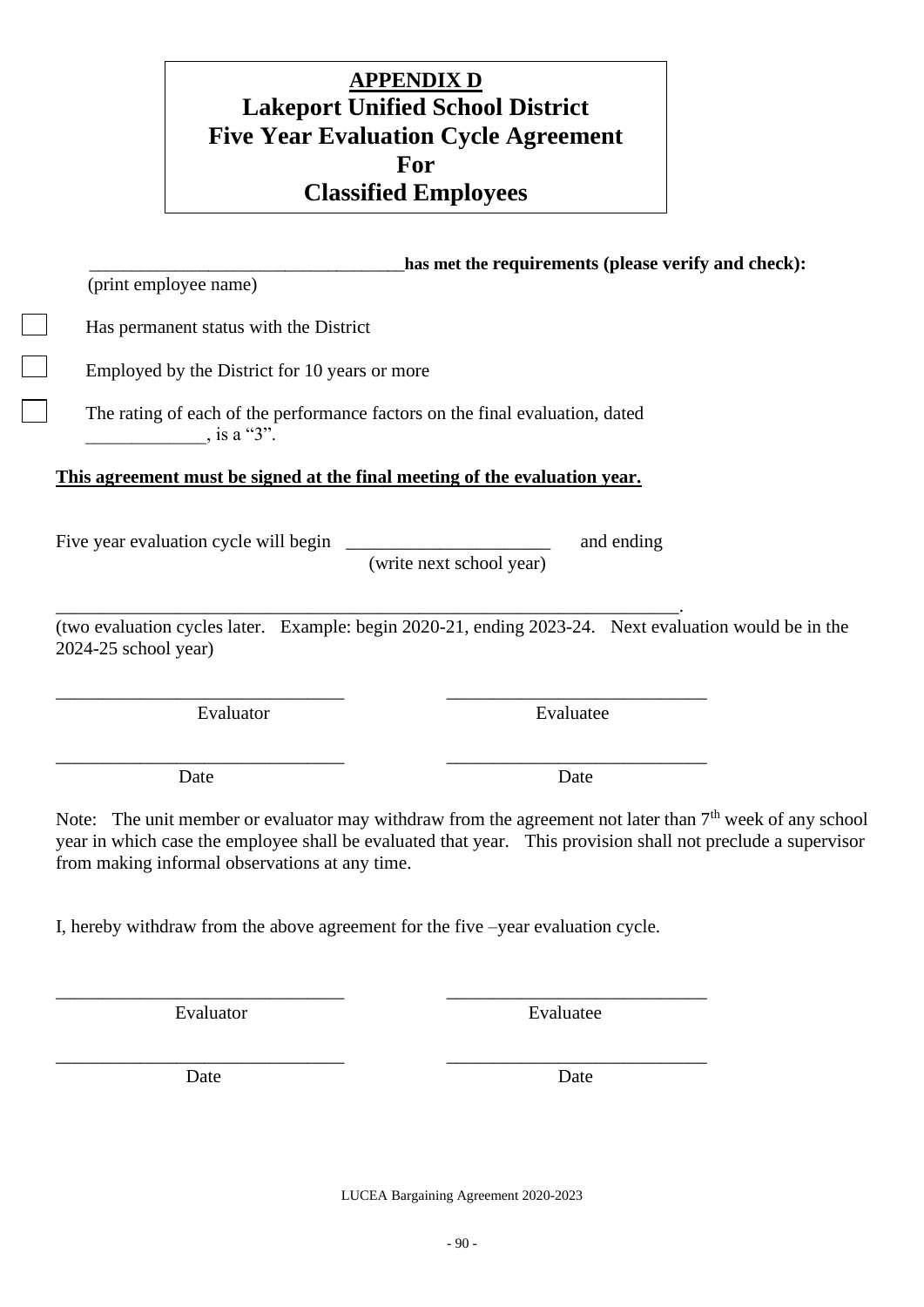### **APPENDIX E**

### **CLASSIFIED EMPLOYEE POSITION GROUPS AS DEFINED IN ARTICLE 14.2.2**

Positions are listed within groups from which laid off employees would have bumping rights based on district seniority. Positions cannot be bumped into unless the employee possesses those basic qualifications and required skills as specified in the job description.

| <b>Group I: Student Instruction/Supervision</b>                                                                                                                                                                                                    |                    |                                                                                                                                                                                              |  |  |  |
|----------------------------------------------------------------------------------------------------------------------------------------------------------------------------------------------------------------------------------------------------|--------------------|----------------------------------------------------------------------------------------------------------------------------------------------------------------------------------------------|--|--|--|
| (After School Program Aide)<br><b>Bilingual Paraeducator I/II/II</b><br>(Hard of Hearing Paraeducator)<br>Paraeducator I/II/III                                                                                                                    |                    | (PIP Paraeducator)<br>Special Ed Paraeducator I/II<br>(SFA Tutor)<br>(Tutor)                                                                                                                 |  |  |  |
|                                                                                                                                                                                                                                                    | Group II:          | <b>Food Services</b>                                                                                                                                                                         |  |  |  |
| <b>Assistant Cook</b><br>Cafeteria Worker<br><b>Food Service Assistant</b>                                                                                                                                                                         |                    | <b>High School Assistant Cook</b><br><b>Lead Cook</b>                                                                                                                                        |  |  |  |
| <b>Group III:</b>                                                                                                                                                                                                                                  |                    | <b>Maintenance and Operations</b>                                                                                                                                                            |  |  |  |
| <b>Bus Driver /Custodian</b><br><b>Computer Technician</b><br>(Custodian)<br>(District Custodian/Maintenance Worker)<br>(Groundskeeper)<br><b>Head Custodian</b>                                                                                   |                    | <b>Head Groundskeeper</b><br>(Itinerant)<br>(Maintenance)<br>Night Custodian<br><b>Skilled Maintenance Worker</b>                                                                            |  |  |  |
|                                                                                                                                                                                                                                                    | <b>Group IV:</b>   | <b>Transportation</b>                                                                                                                                                                        |  |  |  |
| <b>Bus Driver</b><br>(Lead Bus Driver)<br><b>Bus Driver/Classified Support</b>                                                                                                                                                                     |                    | Mechanic<br>(Special Ed Bus Driver)                                                                                                                                                          |  |  |  |
|                                                                                                                                                                                                                                                    | Group V:           | <b>Clerical</b>                                                                                                                                                                              |  |  |  |
| <b>Administrative Secretary</b><br>(Community School Partnership Coordinator)<br>(District Health Technician)<br>Elementary/Middle School Library Clerk<br><b>Elementary/Middle School Secretary</b><br>Elementary/Middle School Health Technician |                    | High School Bookkeeper / Attendance Clerk<br><b>High School Library Clerk</b><br><b>High School Secretary</b><br><b>Student Services Clerk</b><br><b>MOT Secretary/Data Entry Specialist</b> |  |  |  |
| <b>Group VII:</b>                                                                                                                                                                                                                                  |                    | <b>Instruction Specialists</b>                                                                                                                                                               |  |  |  |
| (Art Specialist)<br><b>Music Specialist</b><br><b>Technology Telecommunications Coordinator</b>                                                                                                                                                    |                    | <b>Computer Lab Specialist</b><br><b>Computer Lab Assistant</b>                                                                                                                              |  |  |  |
|                                                                                                                                                                                                                                                    | <b>Group VIII:</b> | <b>Supervision</b>                                                                                                                                                                           |  |  |  |

Campus Supervisor School Crossing Guard Site Assistant Daycare

\*Eliminated positions are in italics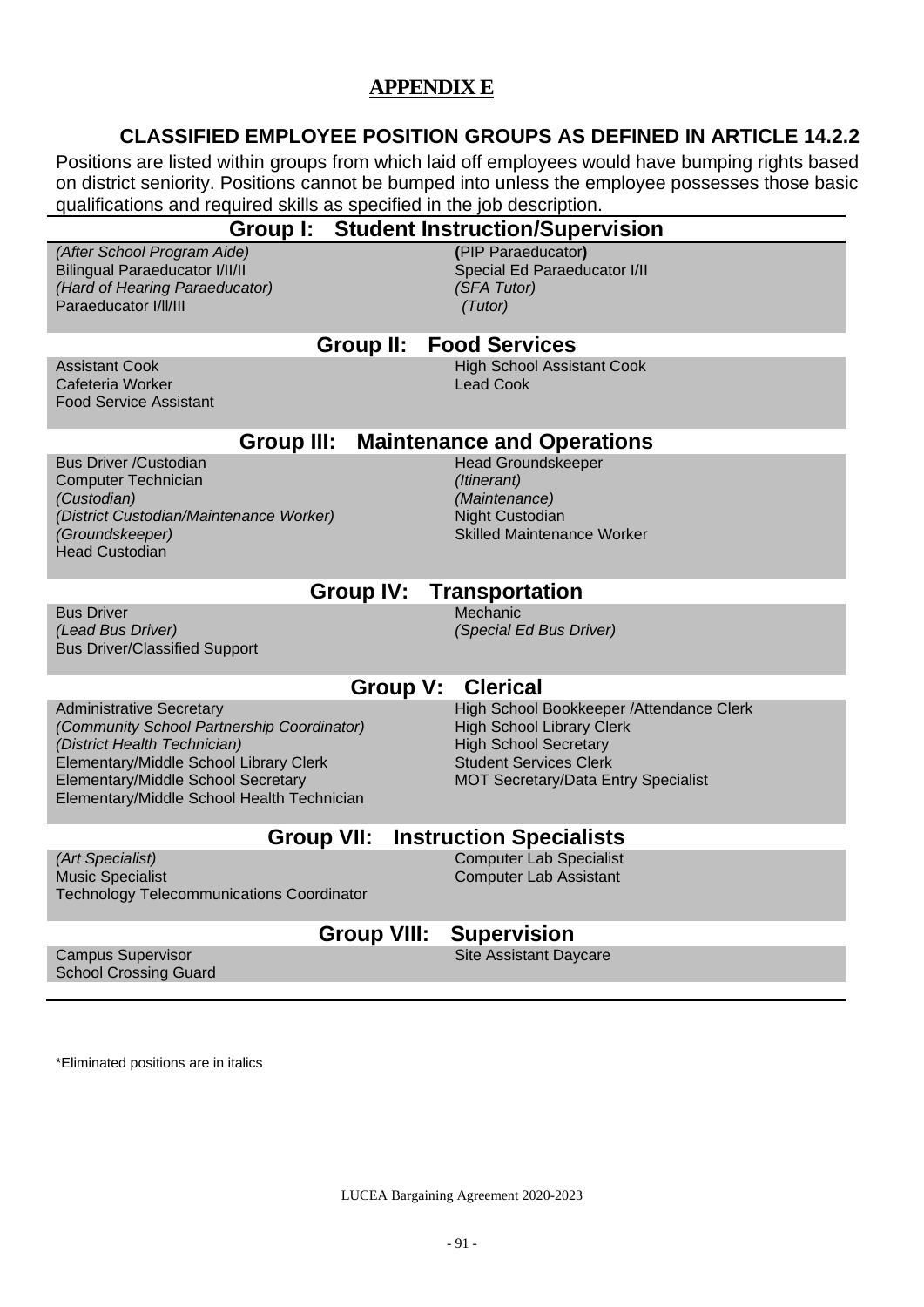### **APPENDIX F**

#### **C A S B O C u s t o d i a l Cleaning Time Standards**

In determining time standards, you must incorporate what level of cleaning you as the client would be willing to pay for, which services you could not live without, and which services you would give up to create time for more cleaning services.

In evaluating the time line for a day custodian, defined as a person who works at a school site while students are present, you must determine time available for performing assigned duties.

| 8 hours                                                    | 480 minutes |
|------------------------------------------------------------|-------------|
|                                                            |             |
| 2 breaks (15 min. each)                                    | 30 minutes  |
|                                                            |             |
| Security check. Replace tools and Equipment                | 20 minutes  |
|                                                            |             |
| Time available to provide services                         | 430 minutes |
|                                                            |             |
| <b>NON CLEANING DUTIES</b>                                 |             |
|                                                            |             |
| Open the school. Check for vandalism, safety concerns, and |             |
| maintenance items.                                         | 40 minutes  |
|                                                            |             |
| Playground — field inspection                              | 25 minutes  |
|                                                            |             |
| Miscellaneous duties, including teacher/site manager       |             |
| requests, activity set-ups, repairing furniture/equipment, |             |
| ordering and delivering supplies                           | 60 minutes  |
|                                                            |             |
| Put up flag and <b>P.E.</b> equipment                      | 20 minutes  |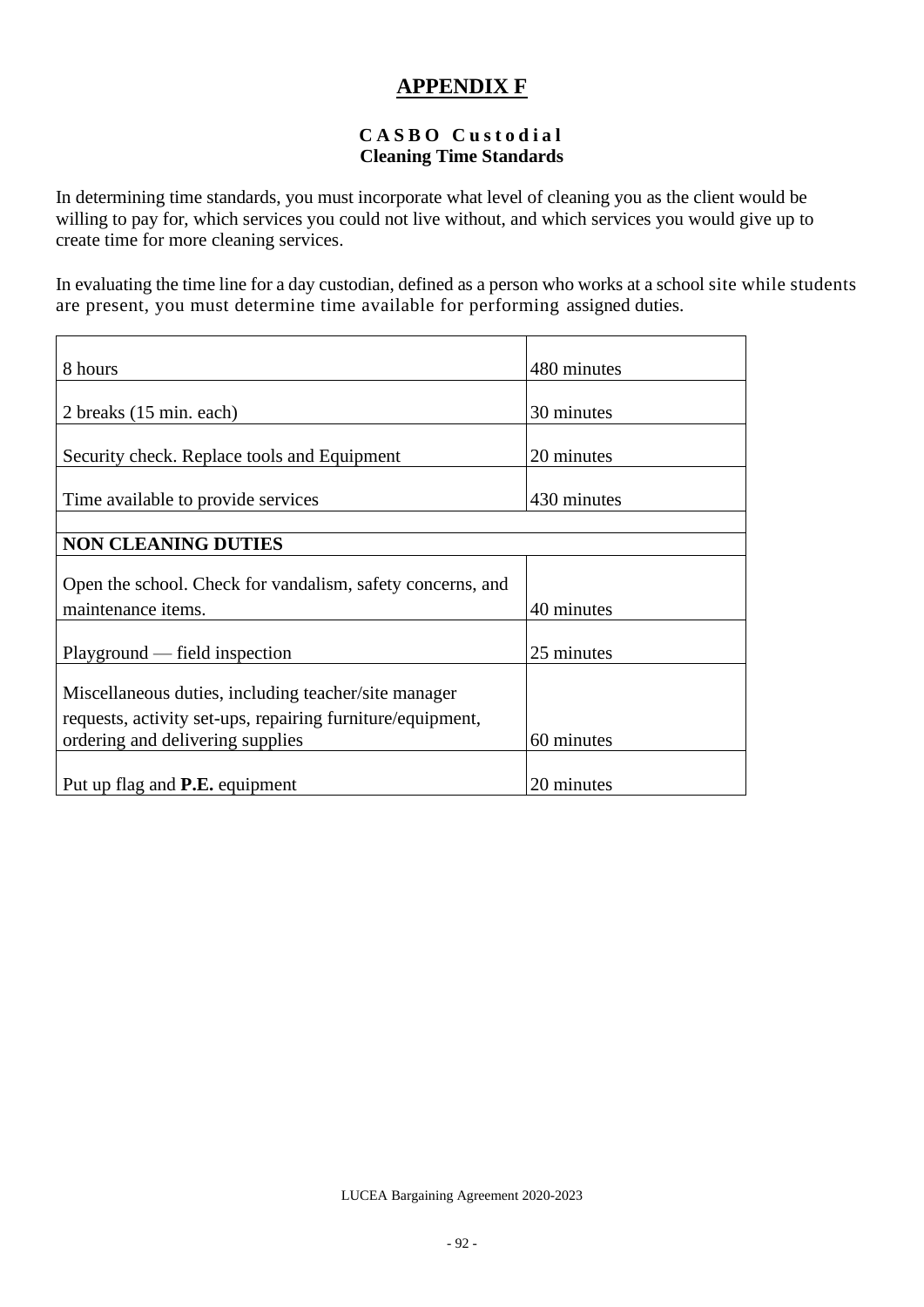#### **C A S B O C u s t o d i a l Cleaning Time Standards**

| Weekly duties one each day                                                      | 5 minutes                        |
|---------------------------------------------------------------------------------|----------------------------------|
| Monday                                                                          | Dust horizontal surfaces         |
| Tuesday                                                                         | Clean chalk trays and spot clean |
|                                                                                 | doors and walls                  |
| Wednesday                                                                       | Clean table tops                 |
| Thursday                                                                        | Clean sink counters and spot     |
|                                                                                 | clean carpets                    |
| Friday                                                                          | Clean chalk boards and trays     |
| Note: In cleaning sinks do not forget to clean fixtures, dispensers, and edges. |                                  |
|                                                                                 |                                  |
| <b>Time Line for Other Cleaning</b>                                             |                                  |
| Multipurpose room                                                               | 9 minutes per 1000 sq. ft.       |
| Home E.C. including wet mop                                                     | 30 minutes per room              |
| Kitchen and restrooms if applicable (includes damp                              |                                  |
| mopping)                                                                        | 20 minutes per 1000 sq. ft.      |
| Gymnasium                                                                       | 6 minutes per 1000 sq. ft.       |
| <b>Shops</b>                                                                    | 10 minutes per 1000 sq. ft.      |
| Clay and art rooms (including damp mopping)                                     | 17 minutes per 900 sq. ft.       |
| Office                                                                          | 20 minutes per 1000 sq. ft.      |
|                                                                                 |                                  |
| Rest Room Care, Kindergartens, and Kitchens Are the Most Important Functions    |                                  |

**That We Perform and Carry the Highest Priority of Our Time!**

**In cleaning restrooms the following well hold true:**

Check all dispensers for paper and soap; sweep floors; dump trash; clean sinks; toilets, and urinals **(paying close attention to cleaning under the rim and lip of toilet and urinals);** clean minors; damp mop floors daily **(paying close attention to borders and behind the doors);** and dust weekly, including the vent.

In cleaning of restrooms with less than 10 fixtures, it will take 2 minutes per fixture. In restrooms with 11 or more fixtures, it will take 1.5 minutes per fixture.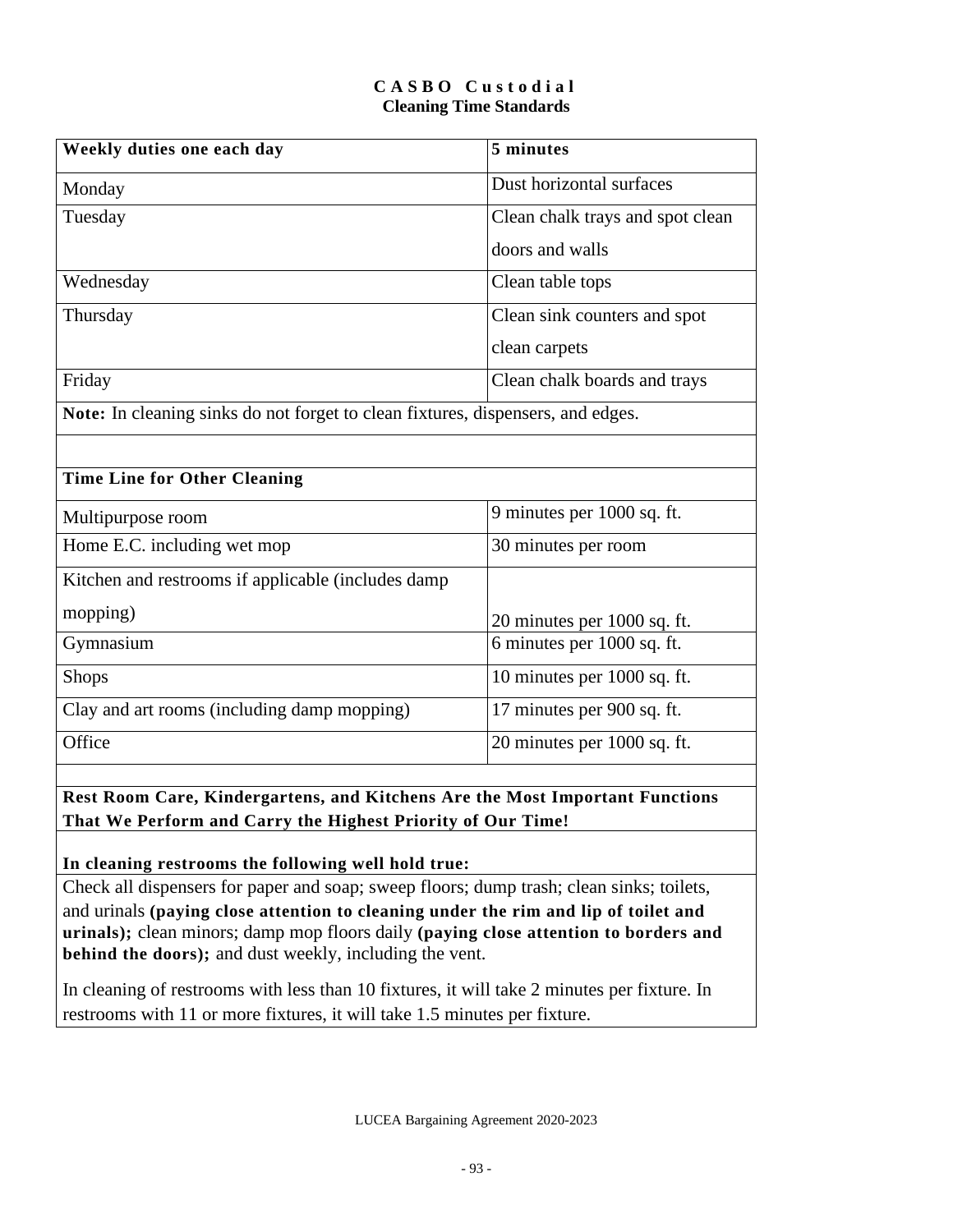## **APPENDIX G Lakeport Unified School District**

Classified Retirement Election Form

| <b>Employee Name</b>                          |                                                                                                                        | Position                                                                                |
|-----------------------------------------------|------------------------------------------------------------------------------------------------------------------------|-----------------------------------------------------------------------------------------|
|                                               |                                                                                                                        |                                                                                         |
| Date of Retirement:                           |                                                                                                                        |                                                                                         |
| Date Retirement Accepted by Board:            |                                                                                                                        |                                                                                         |
| Final Year Annual Salary:                     | *Retirement incentive programs based on final year annual salary.                                                      |                                                                                         |
| Classified employees (LUCEA) - per Article 28 | Retirement option elected as provided in Collective Bargaining Agreement,                                              |                                                                                         |
|                                               | Article 28.2.3 - Option #1 - Two Years Additional Service Credit                                                       |                                                                                         |
|                                               | Article 28.2.4- Option #2 - District Contribution Toward Health Related Benefit Costs                                  |                                                                                         |
|                                               | per month contribution                                                                                                 |                                                                                         |
|                                               | until contributions reach:<br>or until employee's 65th birthday.                                                       |                                                                                         |
|                                               | Article 28.2.5 - Option #3 - Two Year Cash Payment                                                                     |                                                                                         |
|                                               | 2 equal payments of:                                                                                                   |                                                                                         |
|                                               | not to exceed:                                                                                                         |                                                                                         |
|                                               | Article 28.2.6 - Option #4 - Five Year Cash Payment                                                                    |                                                                                         |
|                                               | 5 equal payments of:                                                                                                   |                                                                                         |
|                                               | not to exceed:                                                                                                         |                                                                                         |
| <b>Related Benefits</b>                       | per month                                                                                                              | Article 28.2.7 - Option #5 - Amount of Five Year Cash Payment Contributed Toward Health |
|                                               | contribution:                                                                                                          |                                                                                         |
|                                               | until contributions<br>reach:                                                                                          |                                                                                         |
|                                               | or until employee's 65th birthday.                                                                                     |                                                                                         |
| <b>Employee Signature</b>                     | <u> 1989 - Johann Stoff, deutscher Stoffen und der Stoffen und der Stoffen und der Stoffen und der Stoffen und der</u> | Date:                                                                                   |
| Received by                                   |                                                                                                                        | Date:                                                                                   |
|                                               |                                                                                                                        |                                                                                         |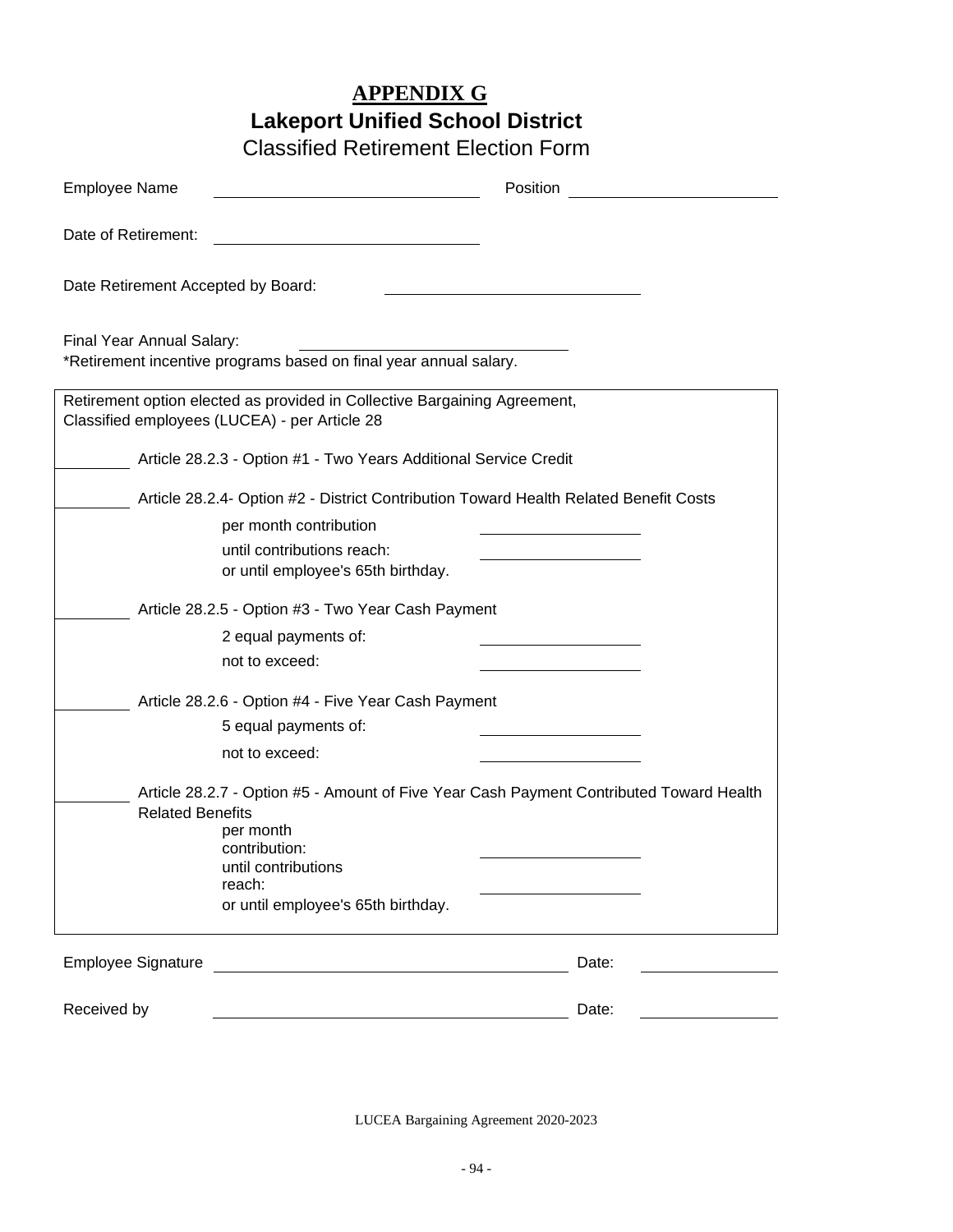| Worksheet for:                                        |                                                                                                                                                                                                                                |                |
|-------------------------------------------------------|--------------------------------------------------------------------------------------------------------------------------------------------------------------------------------------------------------------------------------|----------------|
| DOB:                                                  | Age: and the state of the state of the state of the state of the state of the state of the state of the state of the state of the state of the state of the state of the state of the state of the state of the state of the s | Service years: |
| <b>Final Annual Contract:</b>                         | Factor                                                                                                                                                                                                                         |                |
| <b>EIRA Amount:</b>                                   |                                                                                                                                                                                                                                |                |
| Option #2 District contribution x 120 months (10 yrs) |                                                                                                                                                                                                                                |                |
| EIRA:                                                 | per month                                                                                                                                                                                                                      |                |
| $+80%$                                                | until age 65                                                                                                                                                                                                                   |                |
| Total contribution                                    |                                                                                                                                                                                                                                |                |

|       | Option #3 2 year cash payment |                |
|-------|-------------------------------|----------------|
|       |                               |                |
| EIRA: | -                             | Total          |
| / two |                               | Annual payment |
|       |                               |                |

|        | Option #4 5 year cash payment |                |   |
|--------|-------------------------------|----------------|---|
|        |                               |                |   |
| EIRA:  | ٠                             | Annual payment | - |
| $+25%$ |                               |                |   |
| Total  |                               |                |   |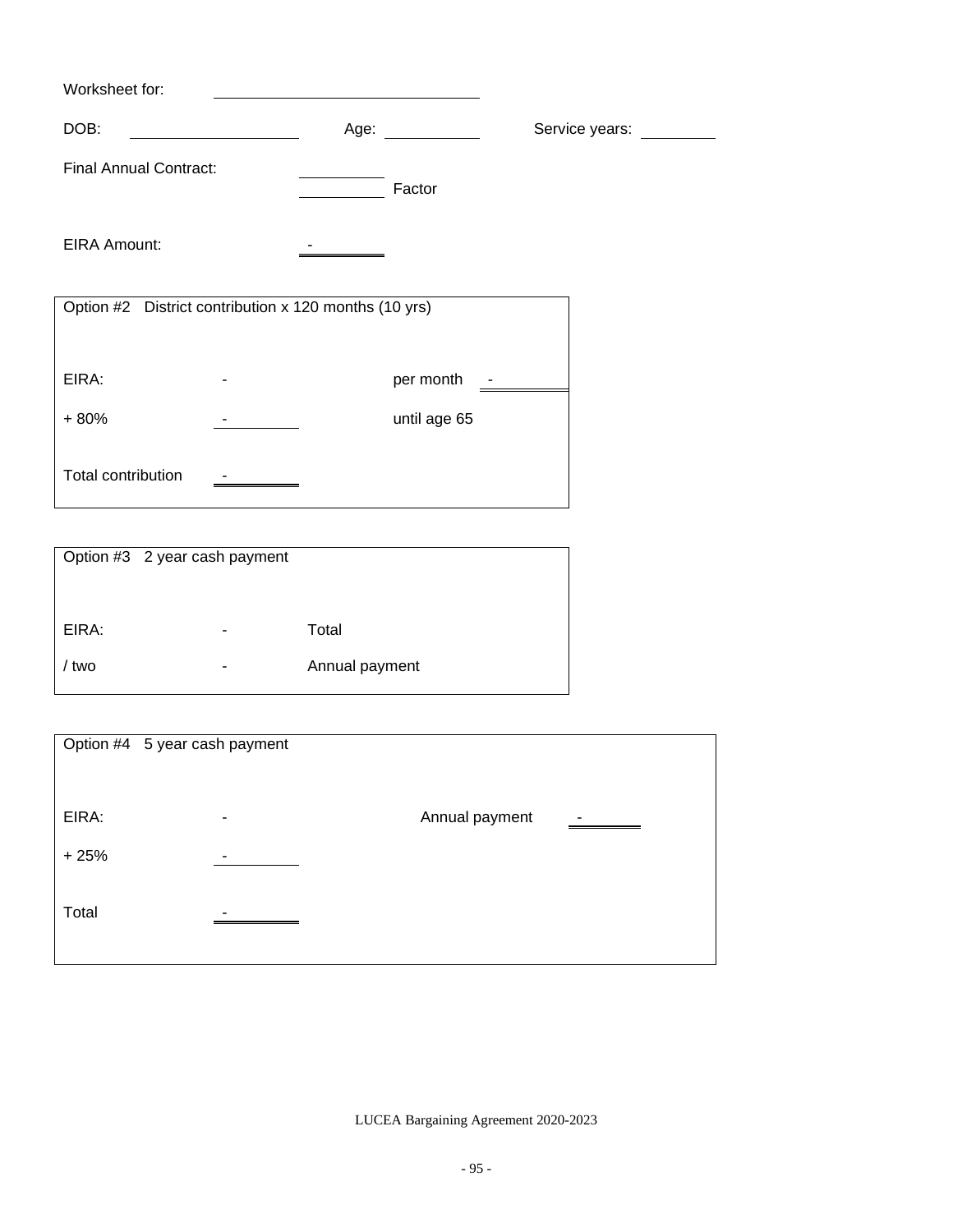|                    | Option #5 District contribution x 60 months (5 yrs) |                                       |
|--------------------|-----------------------------------------------------|---------------------------------------|
| EIRA:              | ۰                                                   | per month<br>$\overline{\phantom{a}}$ |
| $+25%$             | -                                                   | until age 65                          |
| Total contribution |                                                     |                                       |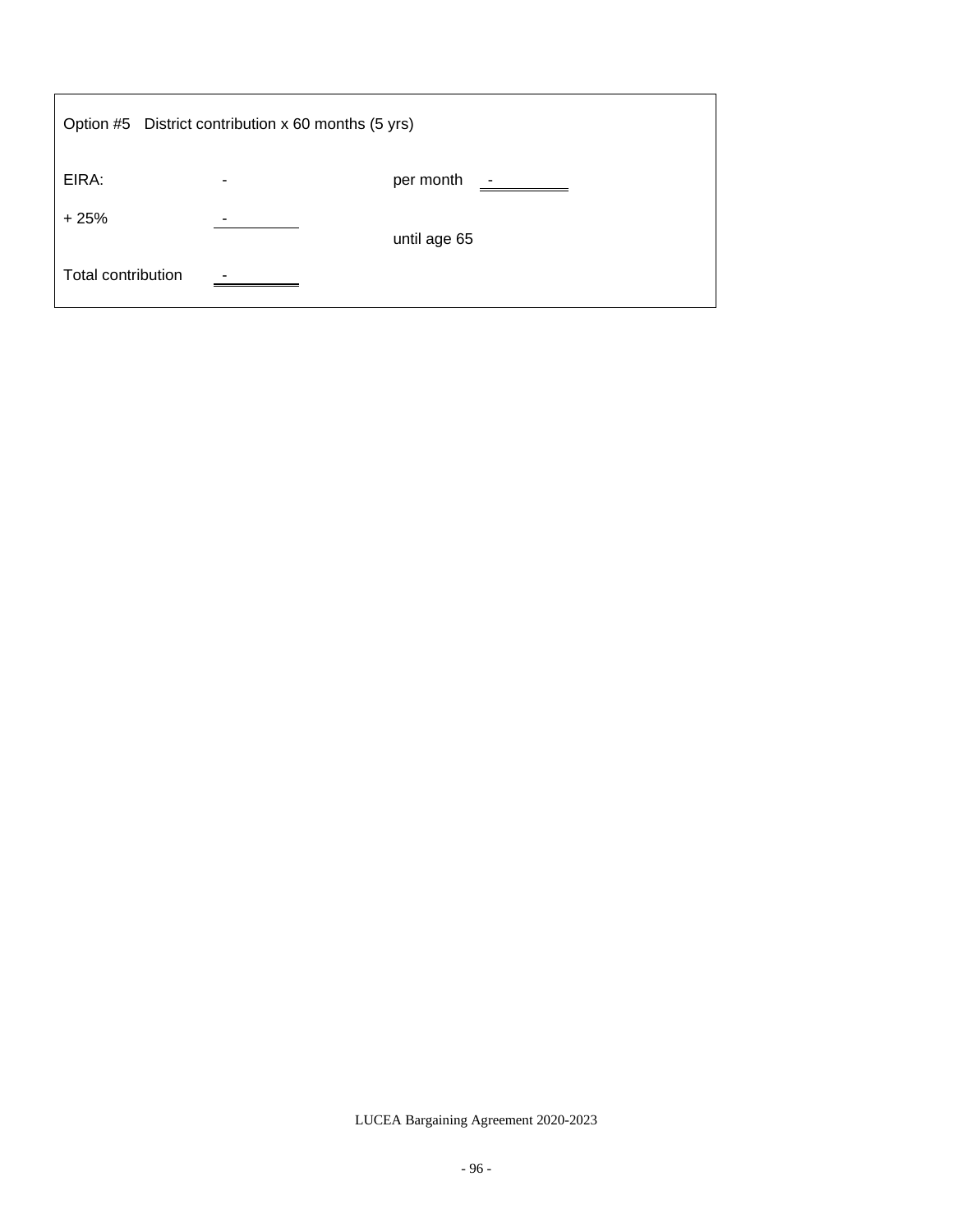### **APPENDIX H**

### **Standards for the Interpretation for Contract Language**

- 1. If the Association is making a case for the meaning of a particular section of the contract, the burden of proof is on the Association.
- 2. The purpose of the process is to interpret, not legislate.
- 3. Evidence of the intent of the parties when they were drafting contract language shows intended meaning even if actual language is not clear.
- 4. Clear and unambiguous language will be enforced without further interpretation.
- 5. If there are two possible interpretations where one is lawful and the other isn't, the decision will side with the lawful version.
- 6. Unless terms are specifically defined with the contract, the usual and customary definition of the term will be used. Trade and technical terms will be used as commonly defined in the field unless otherwise defined in the contract.
- 7. The contract will be viewed as a whole when determining the meaning of a particular part.
- 8. An interpretation that would lead to an absurd or nonsensical result will be rejected. Seeking an interpretation that leads to just and reasonable results will be the goal.
- 9. To expressly state exception and/or guarantees indicates that there are no other exceptions or guarantees.
- 10. If two or more sections of the contract speak to the same issue, the one that is the most specific prevails.
- 11. Ambiguous or doubtful words should be defined according to the context in which they are used.
- 12. When interpretation of a section of the contract could be construed to require a forfeiture of either party or could be construed differently in a manner that would not require forfeiture, the meaning that avoids the forfeiture would be used.
- 13. The intent of the parties and circumstances throughout negotiations will determine the meaning of the contract section.
- 14. Compromise offers and proposals offered during all negotiation and grievance proceedings will not be used to determine the meaning of adopted language.
- 15. The experience and training of the negotiators will determine whether strict construction of a term or phrase should be applied.
- 16. Custom and past practice of the parties determines the mutual understanding of any ambiguous language. If custom or past practice are contrary to the law, the law will prevail as in #5 above.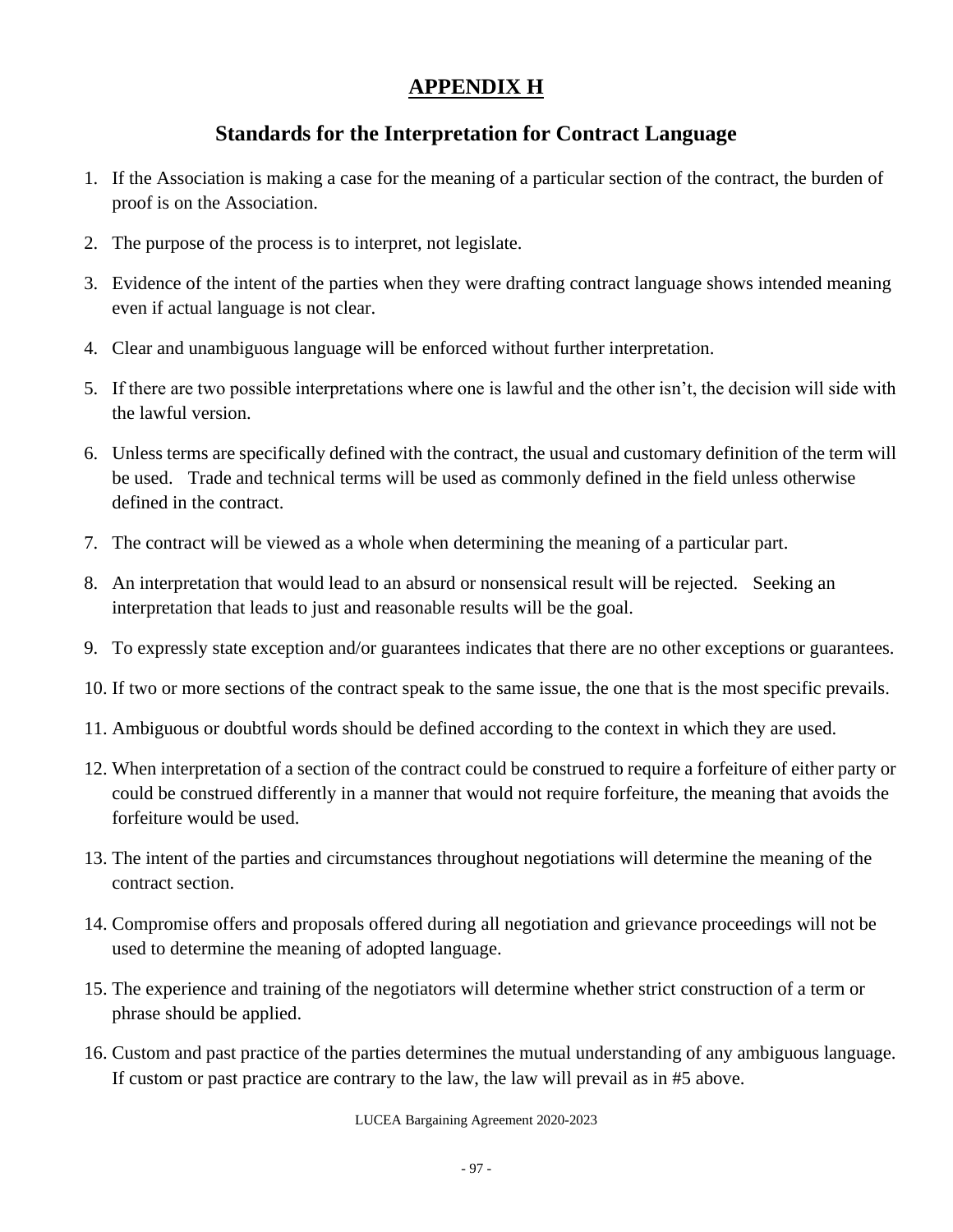- 17. Custom and industry practice determines a reasonable intended meaning of contract language.
- 18. Prior settlements of grievances on like topics should be used to determine meaning of contract language.
- 19. If one party proposed or drafted the language that is viewed as ambiguous and the other part can show that they were misled, the proposing party is responsible for it and the decision will be against them.
- 20. District–issued booklets, manuals, and handbooks are not sufficient to prove meaning, as they are the unilateral statement of the employer.
- 21. If there is a conflict between the specific language in the collective bargaining agreement and a contract with an insurance carrier, the collective bargaining agreement prevails.
- 22. When one interpretation gives one party unfair and unreasonable advantage over the other, an interpretation that is more fair and equitable to both parties will prevail.

**Source:** "How Arbitration Works by Elkouri and Elkouri Fifth Edition pg. 470-515 to be available as a resource for the Board of Trustees.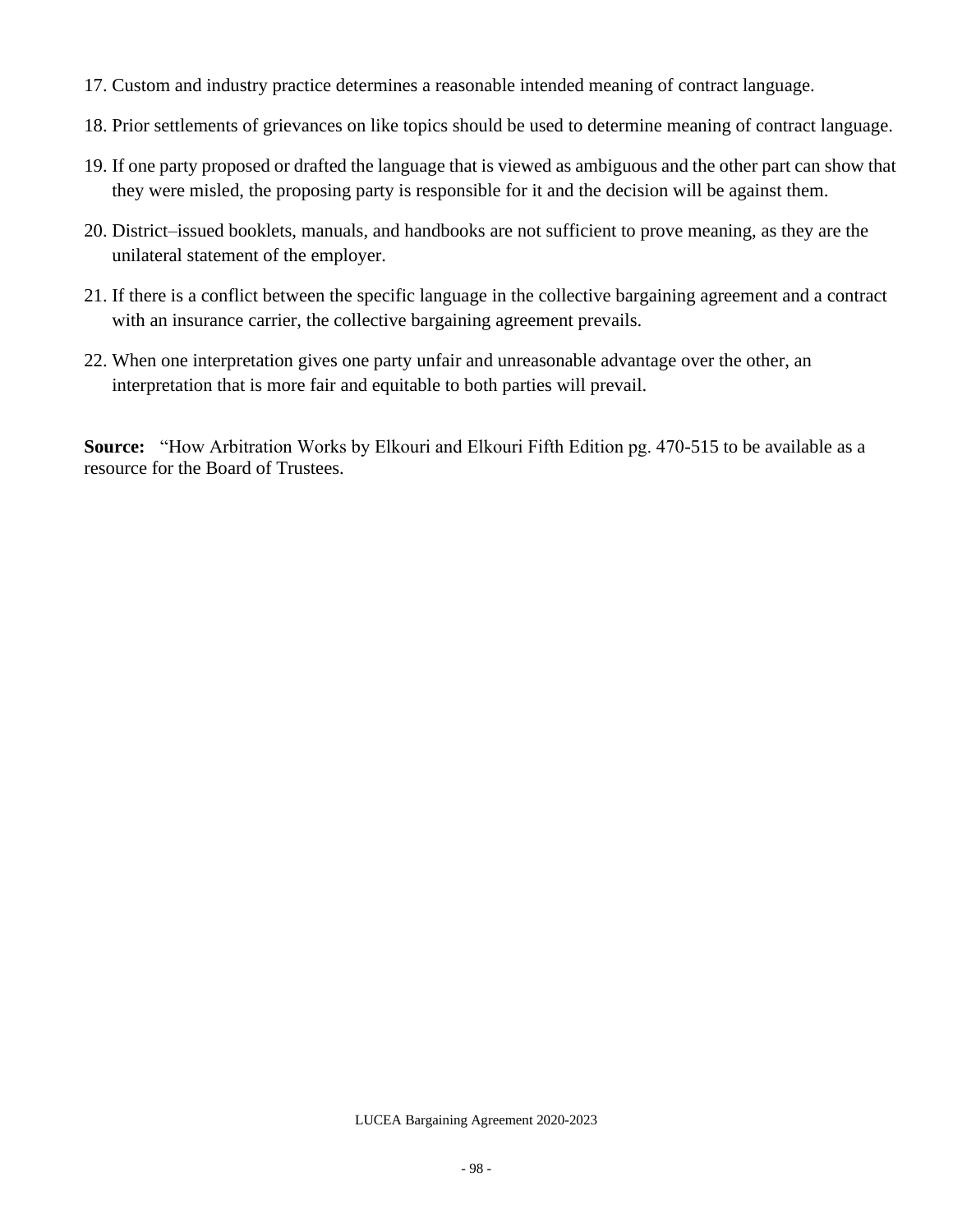### **APPENDIX I**

#### **Lakeport Unified School District Classification Review Request**

*A classification review request may be initiated by an employee or his/her supervisor or the Association. Classification reviews will be conducted in accordance with the collective bargaining agreement. Please complete this packet and submit to your immediate supervisor.* 

#### **Action Requested:**

| $\Box$ Create a new description |  |  |  |  |  |
|---------------------------------|--|--|--|--|--|
|---------------------------------|--|--|--|--|--|

| $\Box$ Revise an existing description (job description attached with edit marks in red or blue ink) |  |  |
|-----------------------------------------------------------------------------------------------------|--|--|
|-----------------------------------------------------------------------------------------------------|--|--|

□ Reclassification request: current job title \_\_\_\_\_\_\_\_\_\_\_\_\_\_\_\_\_\_\_\_\_\_\_\_\_\_\_\_\_\_\_\_\_

current classification \_\_\_\_\_\_\_\_\_\_\_\_\_\_\_\_\_\_\_\_\_\_\_\_\_\_\_\_\_

This request is the result of:

□ filling a recent vacancy

 $\square$  adding a new full-time position

 $\square$  additional duties assigned to the job

 $\square$  reorganization

□ other

Proposed job title: (optional) \_\_\_\_\_\_\_\_\_\_\_\_\_\_\_\_\_\_\_\_\_\_\_\_\_\_\_\_\_\_\_\_\_\_\_\_\_\_\_\_\_\_\_\_\_\_\_

Requested classification: (will not affect classification outcome) \_\_\_\_\_\_\_\_\_\_\_\_\_

Describe reason for the new position or changes in the existing position/job: (to be answered by initiator)

| Initiator              | Incumbent<br>ΙI | $\Box$ Supervisor       | $\Box$ Association |      |
|------------------------|-----------------|-------------------------|--------------------|------|
| <b>Reviewed By:</b>    |                 |                         |                    | Date |
| Immediate Supervisor   | Date            | <b>Business Manager</b> |                    | Date |
| <b>LUCEA President</b> | Date            | Superintendent          |                    | Date |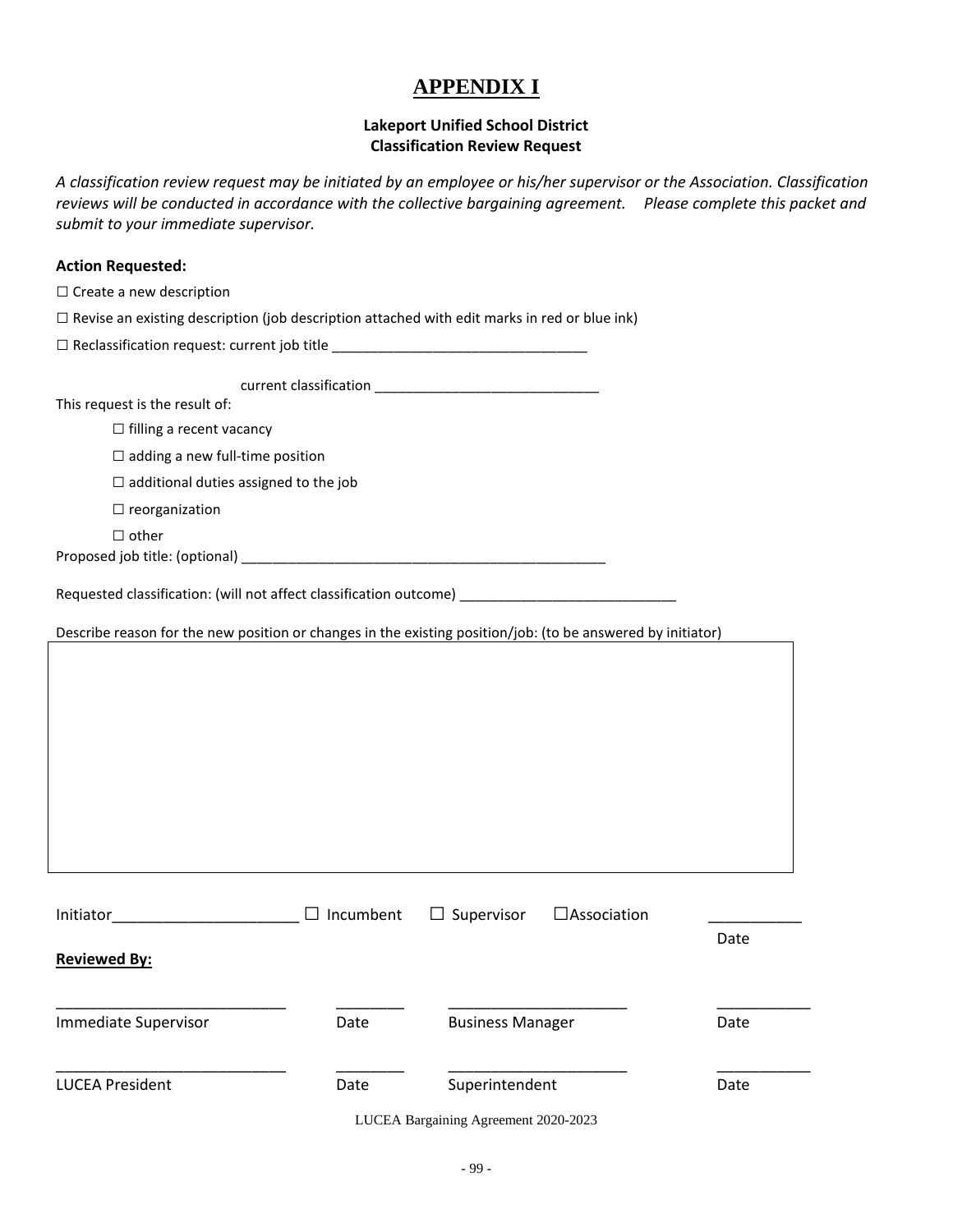#### **I. Position Information**

This form will be used to obtain basic information about your position and will serve as a major tool in the classification review of your position. Therefore, you should be as clear and concise as possible. Since this form is intended for general use, some of the questions may not apply to your job. If not, indicate "not applicable". If the questions do apply, be specific and illustrate you statements with examples, when possible.

| What responsibilities (not currently in your job description) have been added to your position?<br>As a result of adding these responsibilities, what skills, training, and/or educational experience is now required to fulfill these<br>duties? |
|---------------------------------------------------------------------------------------------------------------------------------------------------------------------------------------------------------------------------------------------------|
|                                                                                                                                                                                                                                                   |
|                                                                                                                                                                                                                                                   |
|                                                                                                                                                                                                                                                   |
|                                                                                                                                                                                                                                                   |
| What responsibilities have been removed from your position?                                                                                                                                                                                       |
|                                                                                                                                                                                                                                                   |
|                                                                                                                                                                                                                                                   |
| Have the "additional" duties been performed by other employees in the past? If so, whom?                                                                                                                                                          |
|                                                                                                                                                                                                                                                   |
|                                                                                                                                                                                                                                                   |
|                                                                                                                                                                                                                                                   |
|                                                                                                                                                                                                                                                   |
|                                                                                                                                                                                                                                                   |
| Why are the duties and responsibilities changing?                                                                                                                                                                                                 |
|                                                                                                                                                                                                                                                   |
|                                                                                                                                                                                                                                                   |
|                                                                                                                                                                                                                                                   |
|                                                                                                                                                                                                                                                   |
| What other positions in the District do you perceive as being comparable to yours? Please explain how the positions are<br>comparable.                                                                                                            |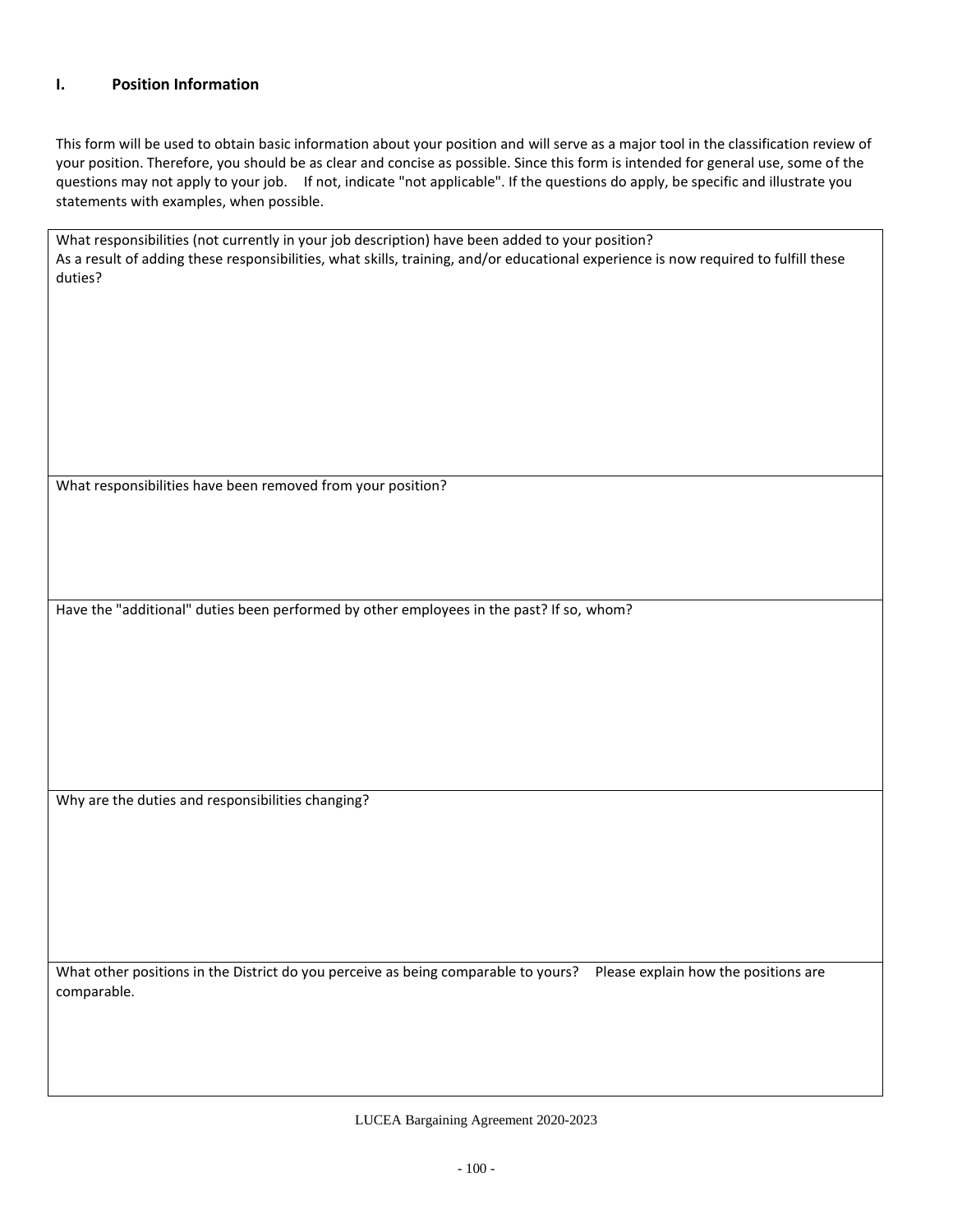List any equipment, tools or office machines used in performing your duties.

List computer software and/or applications now used in performing your job duties and the percentage of time each application requires on a weekly basis.

Explain how your formal and ongoing communication/professional relationships with individuals or organizations required in your position have changed such as school board, local /state /federal government agencies, general public (parents, media, vendors), students, and district management/administrative teams. Indicate frequency of contact and purpose of relationships.

If there is physical effort in your position, explain how it has increased and/or changed.

How has your exposure to hazardous or unusual working conditions changed in this position? Please describe and indicate any special equipment/clothing required.

How have you been trained to take on the perceived additional duties (i.e., supervisors, manuals or workshops)?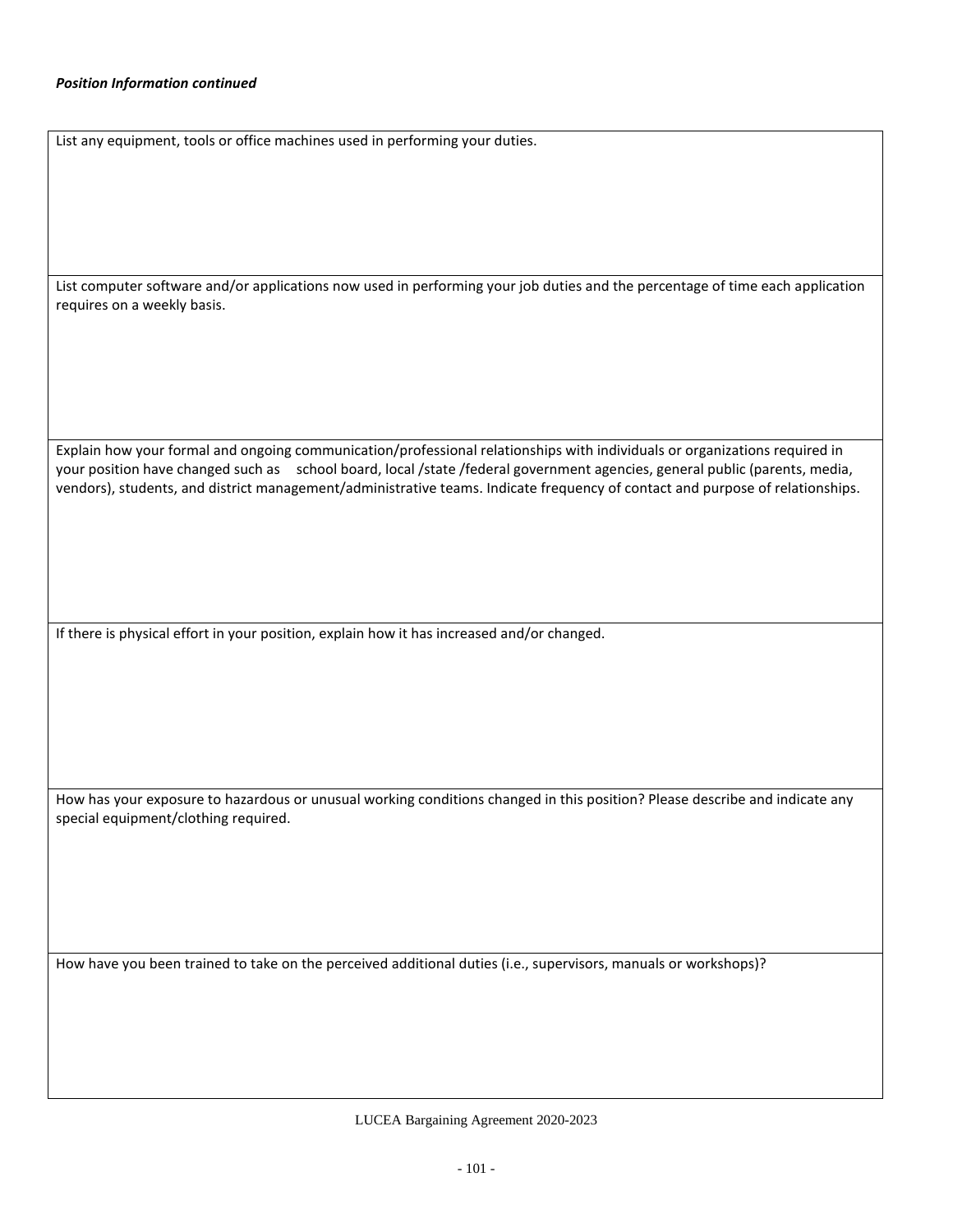| Please review the statements made in Section I and make comments.                                                   |
|---------------------------------------------------------------------------------------------------------------------|
|                                                                                                                     |
|                                                                                                                     |
|                                                                                                                     |
|                                                                                                                     |
|                                                                                                                     |
| Are any of the major functions listed on page 2 &3 performed by other employees in your school/department?          |
| $\Box$ Yes<br>If "yes," list the functions and the other employee(s) who share those responsibilities:<br>$\Box$ No |
|                                                                                                                     |
|                                                                                                                     |
|                                                                                                                     |
|                                                                                                                     |
|                                                                                                                     |
| Do you anticipate any other changes in department /program positions/jobs within the next six months?               |
| $\Box$ Yes<br>$\Box$ No<br>If yes, please explain in detail                                                         |
|                                                                                                                     |
|                                                                                                                     |
|                                                                                                                     |
|                                                                                                                     |
| <b>Ducingse Managar's Funding Davigue</b><br>                                                                       |

#### **III. Business Manager's Funding Review**

Estimated annual financial increase of reclassification:

Funding source: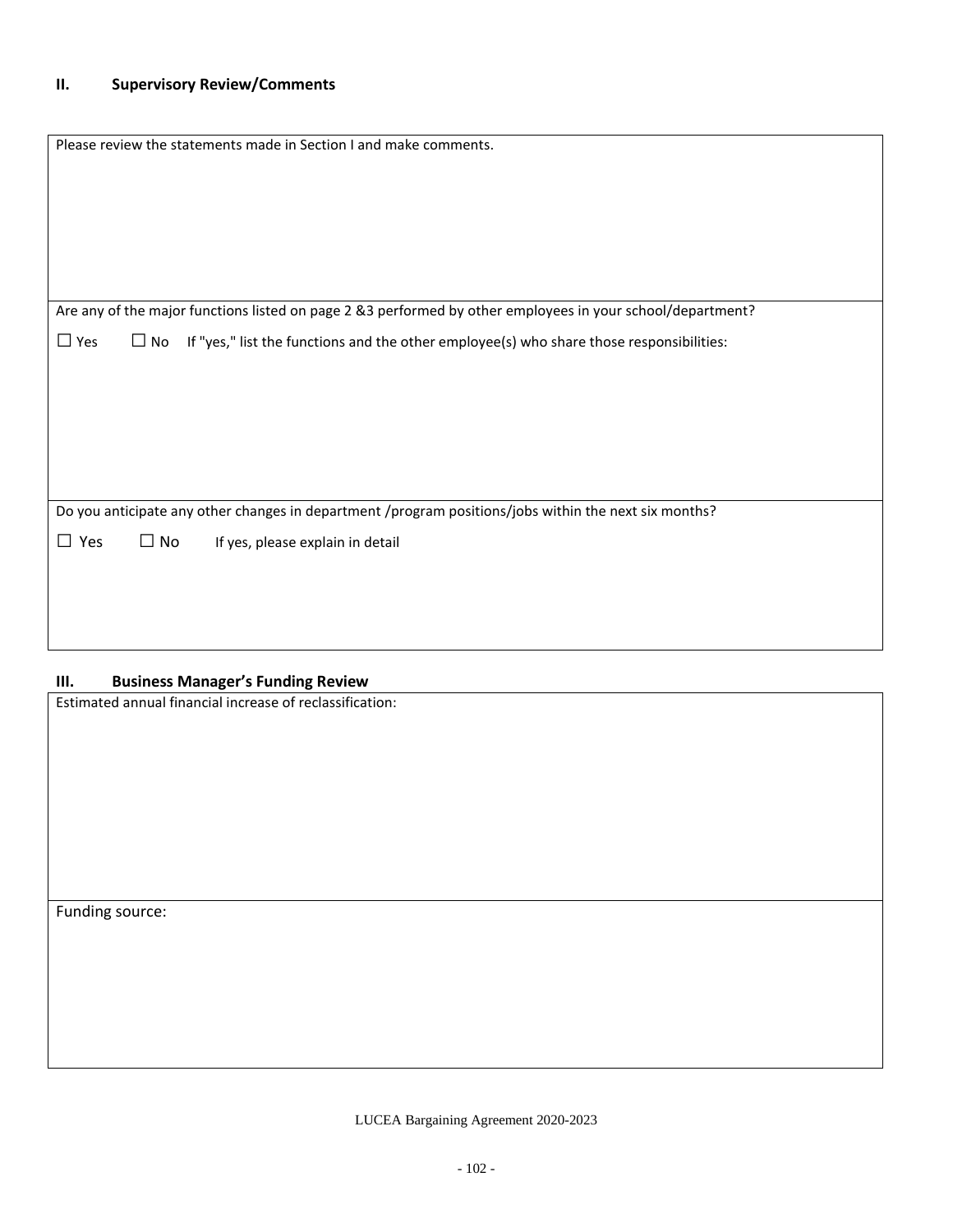### **IV Committee's Recommendation to the Governing Board**

| $\Box$ We support the reclassification request        |  |
|-------------------------------------------------------|--|
| $\Box$ We do not support the reclassification request |  |
| Explanation:                                          |  |
|                                                       |  |
|                                                       |  |
|                                                       |  |
|                                                       |  |
|                                                       |  |
|                                                       |  |
|                                                       |  |
|                                                       |  |
|                                                       |  |
|                                                       |  |
|                                                       |  |
|                                                       |  |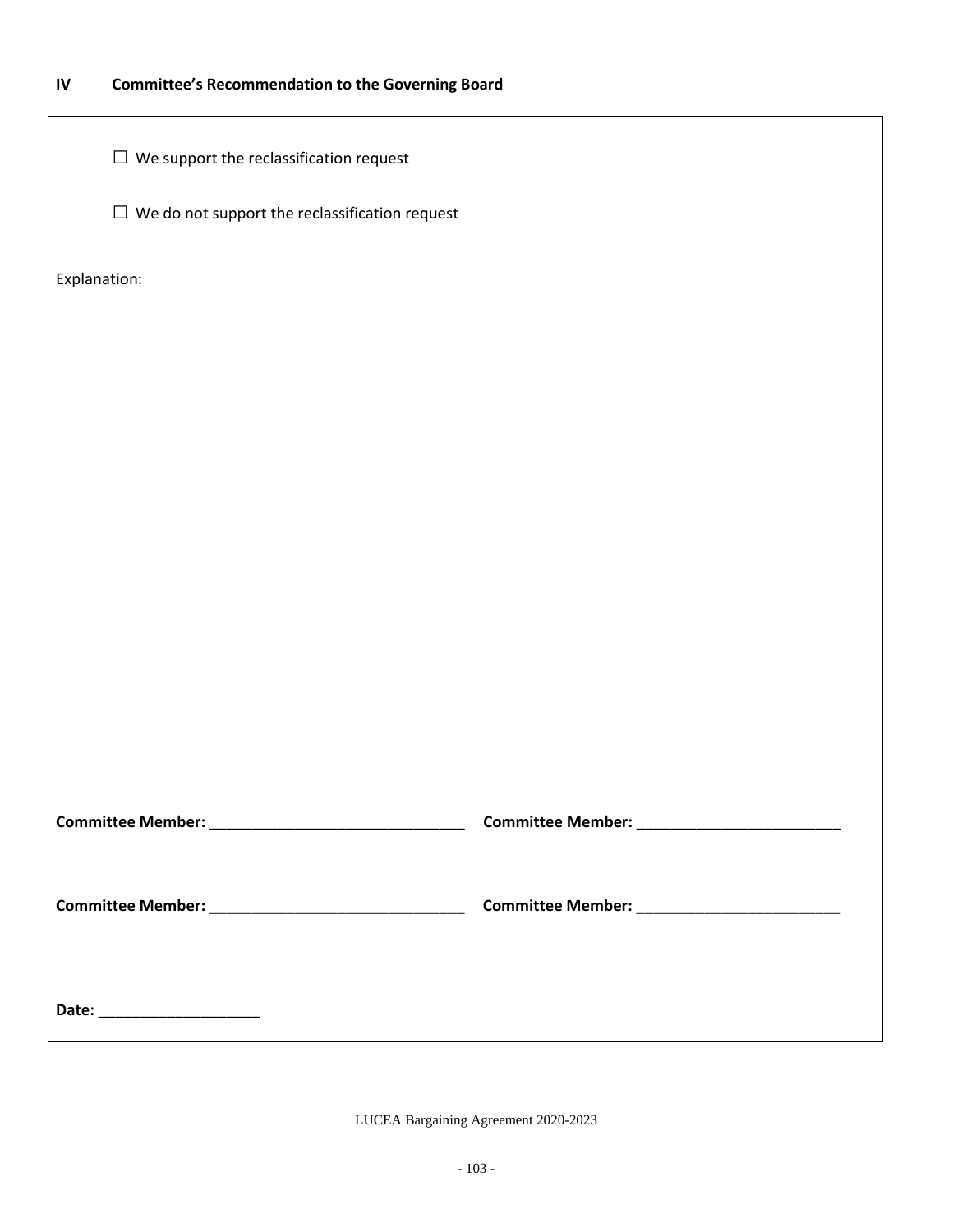# **APPENDIX J<br>FEX-TIME FORM** (PER ARTICLE 17.7.2.2)

| Reason/ need to flex time:                                                                            |      |  |
|-------------------------------------------------------------------------------------------------------|------|--|
| Hours/Dates/Times for Flex:                                                                           |      |  |
|                                                                                                       |      |  |
|                                                                                                       |      |  |
|                                                                                                       |      |  |
|                                                                                                       |      |  |
|                                                                                                       |      |  |
|                                                                                                       |      |  |
| Approved by:                                                                                          |      |  |
| the control of the control of the control of the control of the control of the control of<br>Employee | Date |  |
| Supervisor                                                                                            | Date |  |
| Superintendent                                                                                        | Date |  |
| 11.16.21                                                                                              |      |  |